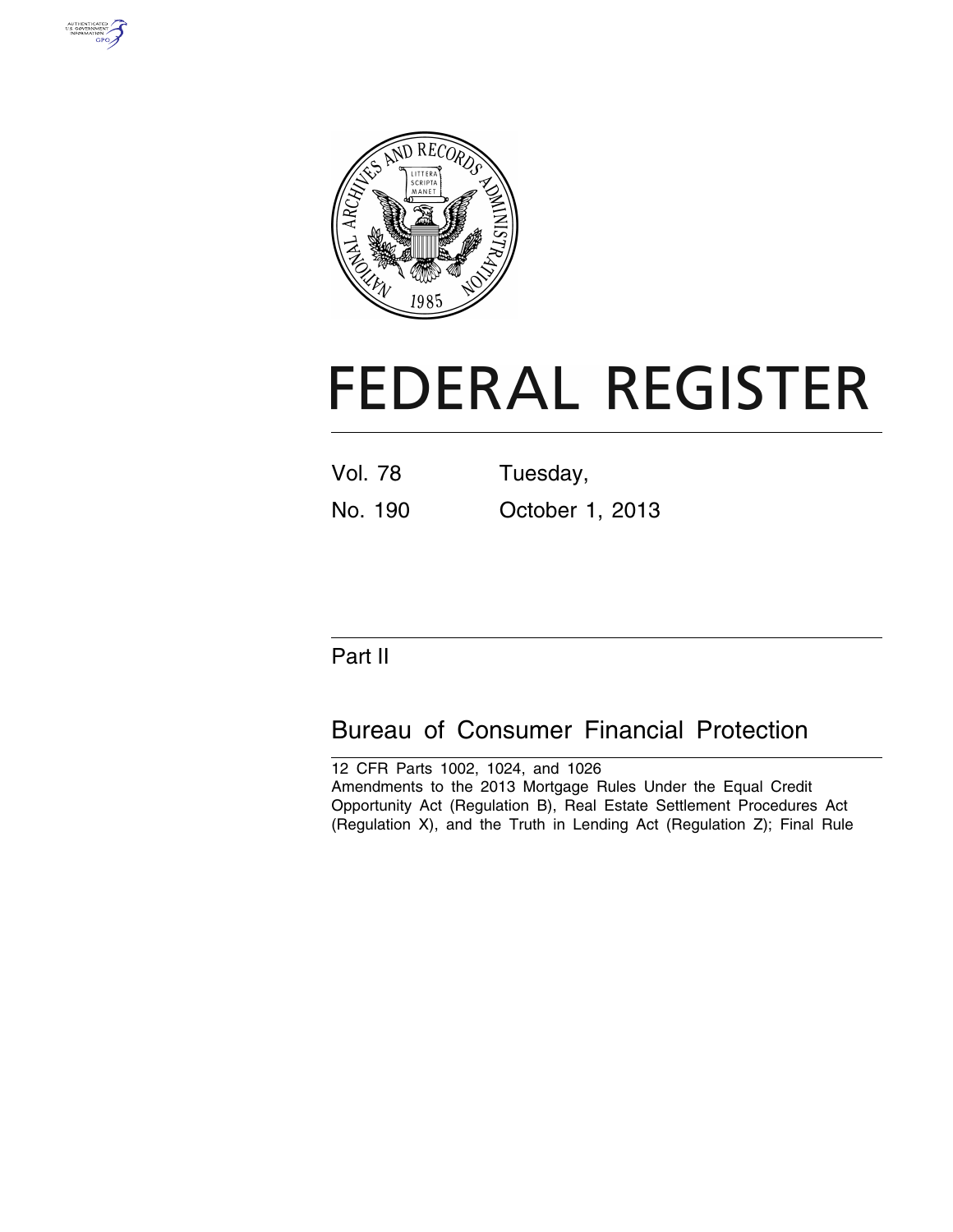# **BUREAU OF CONSUMER FINANCIAL PROTECTION**

# **12 CFR Parts 1002, 1024, and 1026**

**[Docket No. CFPB–2013–0018]** 

#### **RIN 3170–AA37**

# **Amendments to the 2013 Mortgage Rules Under the Equal Credit Opportunity Act (Regulation B), Real Estate Settlement Procedures Act (Regulation X), and the Truth in Lending Act (Regulation Z)**

**AGENCY:** Bureau of Consumer Financial Protection.

# **ACTION:** Final rule.

**SUMMARY:** This final rule amends some of the final mortgage rules issued by the Bureau of Consumer Financial Protection (Bureau) in January 2013. These amendments focus primarily on loss mitigation procedures under Regulation X's servicing provisions, amounts counted as loan originator compensation to retailers of manufactured homes and their employees for purposes of applying points and fees thresholds under the Home Ownership and Equity Protection Act and the Ability-to-Repay rules in Regulation Z, exemptions available to creditors that operate predominantly in ''rural or underserved'' areas for various purposes under the mortgage regulations, application of the loan originator compensation rules to bank tellers and similar staff, and the prohibition on creditor-financed credit insurance. The Bureau also is adjusting the effective dates for certain provisions of the loan originator compensation rules. In addition, the Bureau is adopting technical and wording changes for clarification purposes to Regulations B, X, and Z.

**DATES:** This final rule is effective January 10, 2014, except for the amendments to §§ 1026.35(b)(2)(iii), 1026.36(a), (b), and (j), and commentary to §§ 1026.25(c)(2), 1026.35, and 1026.36(a), (b), (d), and (f) in Supp. I to part 1026, which are effective January 1, 2014, and the amendments to commentary to § 1002.14(b)(3) in Supplement I to part 1002, which are effective January 18, 2014.

In addition this rule changes the effective date from January 10, 2014, to January 1, 2014, for the amendments to §§ 1026.25(c)(2), 1026.36(a), (b), (d), (e), (f), and (j) and commentary to §§ 1026.25(c)(2) and 1026.36(a), (b), (d), (e), (f), and (j) in Supp. I to part 1026, published February 15, 2013, at 78 FR 11280.

# **FOR FURTHER INFORMATION CONTACT:**

Whitney Patross, Attorney; Richard Arculin, William Corbett, Michael Silver, and Daniel Brown, Counsels; Mark Morelli and Nicholas Hluchyj, Senior Counsels, and Paul Ceja, Senior Counsel and Special Advisor, Office of Regulations, at (202) 435–7700.

# **SUPPLEMENTARY INFORMATION:**

# **I. Summary of Final Rule**

In January 2013, the Bureau issued several final rules concerning mortgage markets in the United States (2013 Title XIV Final Rules), pursuant to the Dodd-Frank Wall Street Reform and Consumer Protection Act (Dodd-Frank Act), Public Law 111–203, 124 Stat. 1376 (2010).<sup>1</sup> In June 2013, the Bureau proposed several amendments to those final rules (''June 2013 Proposal'').2 This final rule adopts with some revisions and additional clarifications the June 2013 Proposal. It makes several amendments to the provisions adopted by the 2013 Title XIV Final Rules to clarify or revise regulatory provisions and official interpretations primarily relating to the 2013 Mortgage Servicing Final Rules and the 2013 Loan Originator Compensation Final Rule, as described further below. This final rule also makes modifications to the effective dates for provisions adopted by the 2013 Loan Originator Compensation Final Rule,

1Specifically, on January 10, 2013, the Bureau issued Escrow Requirements Under the Truth in Lending Act (Regulation Z), 78 FR 4726 (Jan. 22, 2013) (2013 Escrows Final Rule), High-Cost Mortgage and Homeownership Counseling Amendments to the Truth in Lending Act (Regulation Z) and Homeownership Counseling Amendments to the Real Estate Settlement Procedures Act (Regulation X), 78 FR 6856 (Jan. 31, 2013) (2013 HOEPA Final Rule), and Ability-to-Repay and Qualified Mortgage Standards Under the Truth in Lending Act (Regulation Z), 78 FR 6407 (Jan. 30, 2013) (2013 ATR Final Rule). The Bureau concurrently issued a proposal to amend the 2013 ATR Final Rule, which was finalized on May 29, 2013. See 78 FR 6621 (Jan. 30, 2013) and 78 FR 35430 (June 12, 2013). On January 17, 2013, the Bureau issued the Real Estate Settlement Procedures Act (Regulation X) and Truth in Lending Act (Regulation Z) Mortgage Servicing Final Rules, 78 FR 10901 (Regulation Z) (Feb. 14, 2013) and 78 FR 10695 (Regulation X) (Feb. 14, 2013) (2013 Mortgage Servicing Final Rules). On January 18, 2013, the Bureau issued the Disclosure and Delivery Requirements for Copies of Appraisals and Other Written Valuations Under the Equal Credit Opportunity Act (Regulation B), 78 FR 7215 (Jan. 31, 2013) (2013 ECOA Final Rule) and, jointly with other agencies, issued Appraisals for Higher-Priced Mortgage Loans, 78 FR 10367 (Feb. 13, 2013). On January 20, 2013, the Bureau issued the Loan Originator Compensation Requirements under the Truth in Lending Act (Regulation Z), 78 FR 11280 (Feb. 15, 2013) (2013 Loan Originator Compensation Final Rule).

2Amendments to the 2013 Mortgage Rules Under the Equal Credit Opportunity Act (Regulation B), Real Estate Settlement Procedures Act (Regulation X), and the Truth in Lending Act (Regulation Z), 78 FR 39902 (July 2, 2013).

and certain technical corrections and minor refinements to Regulations B, X, and Z. The specifics of these amendments and modifications are discussed in the following paragraphs.

First, the Bureau is adopting several modifications to provisions of Regulation X adopted by the 2013 Mortgage Servicing Final Rules, including those related to error resolution procedures and information requests (§§ 1024.35 and 1024.36), and loss mitigation (§ 1024.41). With respect to loss mitigation, two of the revisions concern the requirement in § 1024.41(b)(2)(i) that a servicer review a borrower's loss mitigation application within five days and provide a notice to the borrower acknowledging receipt and informing the borrower whether the application is complete or incomplete. If the servicer does not deem the application complete, the servicer's notice must also list the missing items and suggest the borrower provide the information by the earliest remaining of four dates specified in the regulation. The changes replace the four specified dates with a requirement that a servicer give a borrower a reasonable date by which the borrower should in which to provide the missing information. New commentary explains the four dates previously specified in the regulation are now treated as milestones that the servicer should consider in selecting a reasonable date, however the final rule allows servicers more flexibility than the existing rule. The changes also set forth requirements and procedures for a servicer to follow in the event that a facially complete application is later found by the servicer to require additional information or corrections to a previously submitted document in order to be evaluated for loss mitigation options available to the borrower. Another modification provides servicers more flexibility in providing short-term payment forbearance plans based on an evaluation of an incomplete loss mitigation application. Other clarifications and revisions address the content of notices required under § 1024.41(c)(1)(ii) and (h)(4), which inform borrowers of the outcomes of their evaluation for loss mitigation and any appeals filed by the borrowers. In addition, the amendments address how protections are determined to apply where a foreclosure sale has not been scheduled at the time the borrower submits a loss mitigation application or when a foreclosure sale is rescheduled. Finally, the amendments explain what actions constitute the ''first notice or filing'' for purposes of the general ban on proceeding to foreclosure before a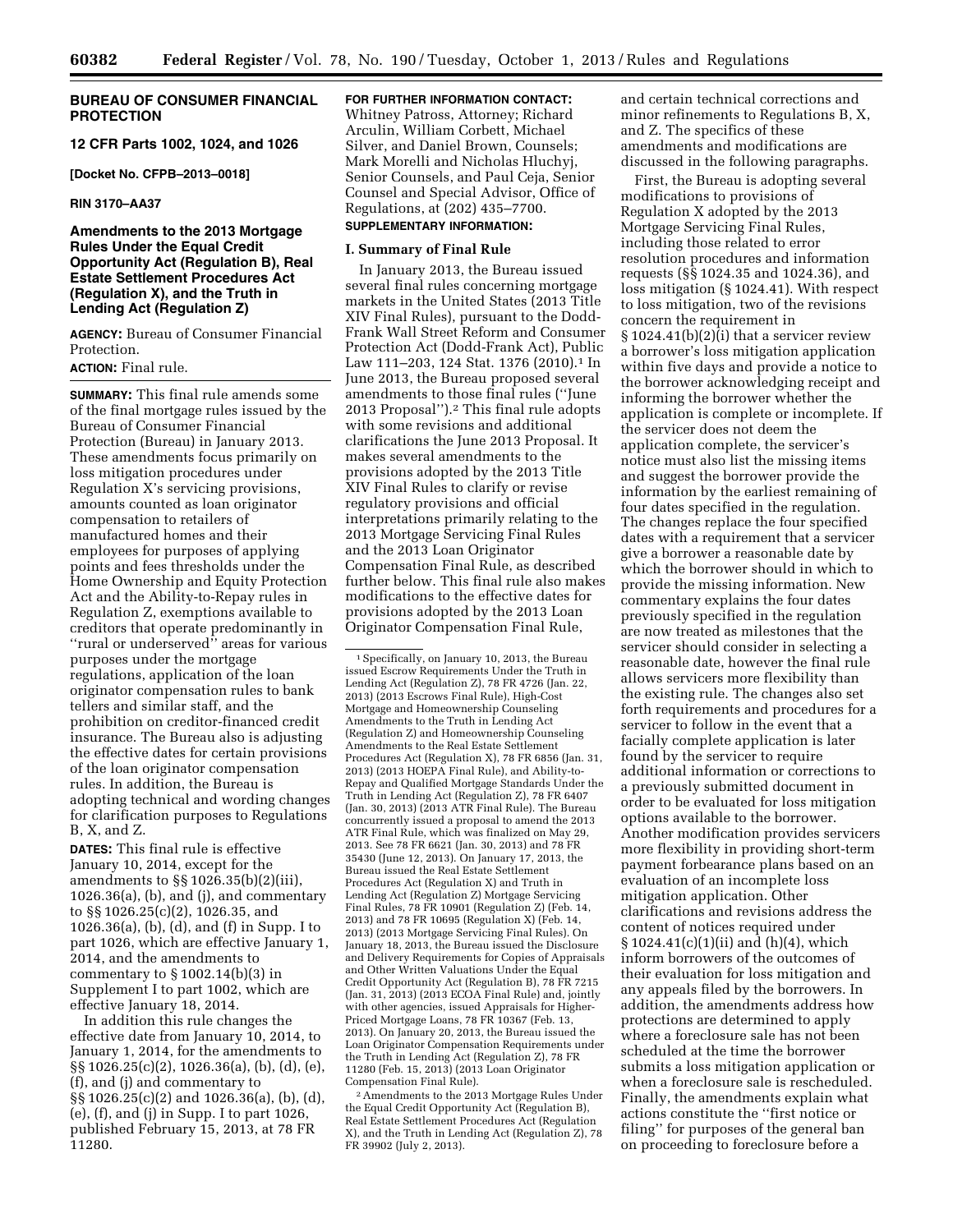borrower is 120 days delinquent, and provide exemptions from the 120-day prohibition for foreclosures for certain reasons other than nonpayment.

Second, the Bureau is clarifying and revising the definition of points and fees for purposes of the qualified mortgage points and fees cap and the high-cost mortgage points and fees threshold, as adopted in the 2013 ATR Final Rule and the 2013 HOEPA Final Rule, respectively. In particular, the Bureau is adding commentary to § 1026.32(b)(1)(ii) to clarify for retailers of manufactured homes and their employees what compensation must be counted as loan originator compensation and thus included in the points and fees thresholds. The Bureau also is adding commentary to clarify the treatment of charges paid by parties other than the consumer, including third parties, for purposes of the points and fees thresholds.

Third, the Bureau is revising two exceptions available under the 2013 Title XIV Final Rules to small creditors operating predominantly in ''rural'' or ''underserved'' areas pending the Bureau's re-examination of the underlying definitions of ''rural'' or ''underserved'' over the next two years, as it recently announced it would do in Ability-to-Repay and Qualified Mortgage Standards Under the Truth in Lending Act (Regulation Z) (May 2013 ATR Final Rule).3 The Bureau is extending an exception to the general prohibition on balloon features for highcost mortgages under  $\S 1026.32(d)(1)(ii)(C)$  to allow all small creditors, regardless of whether they operate predominantly in ''rural'' or ''underserved'' areas, to continue originating balloon high-cost mortgages if the loans meet the requirements for qualified mortgages under §§ 1026.43(e)(6) or 1026.43(f). In addition, the Bureau is amending an exemption from the requirement to establish escrow accounts for higherpriced mortgage loans under § 1026.35(b)(2)(iii)(A) for small creditors that extend more than 50 percent of their total covered transactions secured by a first lien in ''rural'' or ''underserved'' counties during the preceding calendar year. To prevent creditors that qualified for the exemption in 2013 from losing eligibility in 2014 or 2015 because of changes in which counties are considered rural while the Bureau is reevaluating the underlying definition of ''rural,'' the Bureau is amending this provision to allow creditors to qualify for the exemption if they extended more than 50 percent of their total covered transactions in rural or underserved counties in any of the previous three calendar years (assuming the other criteria for eligibility are also met).

Fourth, the Bureau is adopting revisions, as well as general technical and wording changes, to various provisions of the 2013 Loan Originator Compensation Final Rule in § 1026.36. These include revising the definition of ''loan originator'' in the regulatory text and commentary, such as provisions addressing when employees of a creditor or loan originator in certain administrative or clerical roles (*e.g.,*  tellers or greeters) may become ''loan originators'' and thus subject to the rule, upon providing contact information or credit applications for loan originators or creditors to consumers; further clarification on the meaning of ''credit terms,'' which is used throughout § 1026.36(a); and additional clarifications regarding when employees of manufactured housing retailers may be classified as loan originators. The Bureau also is adopting a number of clarifications to the commentary on prohibited payments to loan originators.

Fifth, the Bureau is clarifying and revising three aspects of the rules implementing the Dodd-Frank Act prohibition on creditors financing credit insurance premiums in connection with certain consumer credit transactions secured by a dwelling. The Bureau is adding new § 1026.36(i)(2)(ii) to clarify what constitutes financing of such premiums by a creditor. The Bureau also is adding new § 1026.36(i)(2)(iii) to clarify when credit insurance premiums are considered to be calculated and paid on a monthly basis, for purposes of the statutory exclusion from the prohibition for certain credit insurance premium calculation and payment arrangements. And, finally, the Bureau is adding new comment 36(i)–1 to clarify when including the credit insurance premium or fee in the amount owed violates the rule.

Sixth, the Bureau is changing the effective date for certain provisions under the 2013 Loan Originator Compensation Final Rule, so they take effect on January 1, 2014, rather than January 10, 2014, as originally provided. The affected provisions are the amendments to or additions of (as applicable) § 1026.25(c)(2) (record retention), § 1026.36(a) (definitions), § 1026.36(b) (scope), § 1026.36(d) (compensation), § 1026.36(e) (antisteering), § 1026.36(f) (qualifications), and § 1026.36(j) (compliance policies and procedures for depository institutions) and the associated commentary. The Bureau believes that

this change will facilitate compliance because these provisions largely focus on compensation plan structures, registration and licensing, and hiring and training requirements that are often structured on an annual basis and typically do not vary from transaction to transaction. After reviewing comments, the Bureau has decided to keep the date for implementation of the ban on financing credit insurance under § 1026.36(i) as January 10, 2014, consistent with the date previously adopted in the Loan Originator Compensation Requirements under the Truth in Lending Act (Regulation Z); Prohibition on Financing Credit Insurance Premiums; Delay of Effective Date (2013 Effective Date Final Rule).4

In addition to the clarifications and amendments to Regulations X and Z discussed above, the Bureau is adopting technical corrections and minor clarifications to wording throughout Regulations B, X, and Z that are generally not substantive in nature.

#### **II. Background**

# *A. Title XIV Rules Under the Dodd-Frank Act*

In response to an unprecedented cycle of expansion and contraction in the mortgage market that sparked the most severe U.S. recession since the Great Depression, Congress passed the Dodd-Frank Act, which was signed into law on July 21, 2010. Public Law 111–203, 124 Stat. 1376 (2010). In the Dodd-Frank Act, Congress established the Bureau and, under sections 1061 and 1100A, generally consolidated the rulemaking authority for Federal consumer financial laws, including the Equal Credit Opportunity Act (ECOA), Truth in Lending Act (TILA), and Real Estate Settlement Procedures Act (RESPA), in the Bureau.5 At the same time, Congress significantly amended the statutory requirements governing mortgage practices with the intent to restrict the practices that contributed to and exacerbated the crisis. Under the statute, most of these new requirements would have taken effect automatically on January 21, 2013, if the Bureau had not issued implementing regulations by that

<sup>3</sup> 78 FR 35430 (June 12, 2013).

<sup>4</sup> 78 FR 32547 (May 31, 2013).

<sup>5</sup>Sections 1011 and 1021 of the Dodd-Frank Act, in title X, the "Consumer Financial Protection Act, Public Law 111–203, sections 1001–1100H, codified at 12 U.S.C. 5491, 5511. The Consumer Financial Protection Act is substantially codified at 12 U.S.C. 5481–5603. Section 1029 of the Dodd-Frank Act excludes from this transfer of authority, subject to certain exceptions, any rulemaking authority over a motor vehicle dealer that is predominantly engaged in the sale and servicing of motor vehicles, the leasing and servicing of motor vehicles, or both. 12 U.S.C. 5519.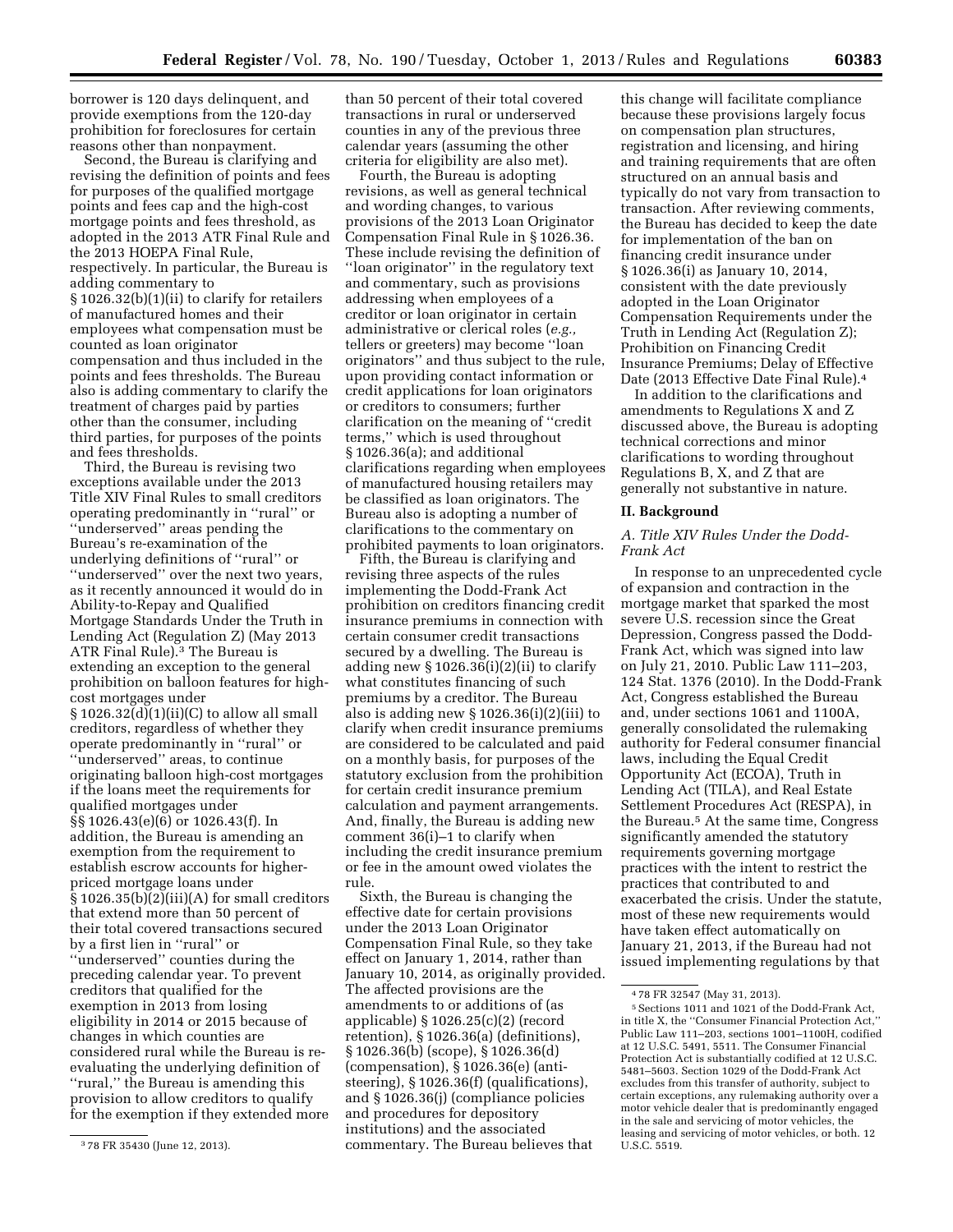date.6 To avoid uncertainty and potential disruption in the national mortgage market at a time of economic vulnerability, the Bureau issued several final rules in a span of less than two weeks in January 2013 to implement these new statutory provisions and provide for an orderly transition.

On January 10, 2013, the Bureau issued the 2013 ATR Final Rule, the 2013 Escrows Final Rule, and the 2013 HOEPA Final Rule. On January 17, 2013, the Bureau issued the 2013 Mortgage Servicing Final Rules. On January 18, 2013, the Bureau issued Appraisals for Higher-Priced Mortgage Loans<sup>7</sup> (issued jointly with other agencies) and the 2013 ECOA Final Rule. On January 20, 2013, the Bureau issued the 2013 Loan Originator Compensation Final Rule. Most of these rules will become effective on January 10, 2014.

Concurrent with the 2013 ATR Final Rule, on January 10, 2013, the Bureau issued Proposed Amendments to the Ability to Repay Standards Under the Truth in Lending Act (Regulation Z) (2013 ATR Concurrent Proposal), which the Bureau finalized on May 29, 2013 (May 2013 ATR Final Rule).8

#### *B. Implementation Initiative for New Mortgage Rules*

On February 13, 2013, the Bureau announced an initiative to support implementation of its new mortgage rules (Implementation Plan),9 under which the Bureau would work with the mortgage industry and other stakeholders to ensure that the new rules can be implemented accurately and expeditiously. The Implementation Plan includes: (1) Coordination with other agencies, including to develop consistent, updated examination procedures; (2) publication of plainlanguage guides to the new rules; (3) publication of additional corrections and clarifications of the new rules, as needed; (4) publication of readiness guides for the new rules; and (5) education of consumers on the new rules.

In the June 2013 proposal, the Bureau proposed amendments to its new mortgage rules. This final rule adopts those proposed amendments with some additional clarifications and revisions. The purpose of these updates is to address important questions raised by

industry, consumer groups, or other agencies.

# *C. Comments on the Proposed Rule*

The Bureau received 280 comments on the proposed rule on which the final rule is based. Many of these comments discussed issues on which the proposed rule did not seek comment or address. A number of comments addressed, for example, the small servicer exemption, the general effective dates for the 2013 Title XIV Rules finalized in January 2013, whether the Bureau should reconsider replacing the § 1026.36(a) definition of ''loan originator'' with the definition provided under the SAFE Act, or whether the Bureau should amend the provision of the mortgage servicing rules that deals with second or successive loss mitigation applications. This final rule does not make any changes outside the scope of the proposal. As proposed, it focuses on specific, narrow implementation and interpretive issues, rather than broader policy changes.

The Bureau has examined all comments submitted and discusses those that were responsive to the proposal in the section-by-section analysis below.

#### **III. Legal Authority**

The Bureau is issuing this final rule pursuant to its authority under ECOA, TILA, RESPA, and the Dodd-Frank Act. Section 1061 of the Dodd-Frank Act transferred to the Bureau the ''consumer financial protection functions'' previously vested in certain other Federal agencies, including the Board of Governors of the Federal Reserve System (Federal Reserve Board). The term ''consumer financial protection function'' is defined to include ''all authority to prescribe rules or issue orders or guidelines pursuant to any Federal consumer financial law, including performing appropriate functions to promulgate and review such rules, orders, and guidelines."<sup>10</sup> Section 1061 of the Dodd-Frank Act also transferred to the Bureau all of the Department of Housing and Urban Development's (HUD) consumer protection functions relating to RESPA.11 Title X of the Dodd-Frank Act, including section 1061 of the Dodd-Frank Act, along with ECOA, TILA, RESPA, and certain subtitles and provisions of title XIV of the Dodd-Frank Act, are Federal consumer financial laws.12

#### *A. ECOA*

Section 703(a) of ECOA authorizes the Bureau to prescribe regulations to carry out the purposes of ECOA. Section 703(a) further states that such regulations may contain—but are not limited to—such classifications, differentiation, or other provision, and may provide for such adjustments and exceptions for any class of transactions as, in the judgment of the Bureau, are necessary or proper to effectuate the purposes of ECOA, to prevent circumvention or evasion thereof, or to facilitate or substantiate compliance. 15 U.S.C. 1691b(a).

## *B. RESPA*

Section 19(a) of RESPA, 12 U.S.C. 2617(a), authorizes the Bureau to prescribe such rules and regulations, to make such interpretations, and to grant such reasonable exemptions for classes of transactions, as may be necessary to achieve the purposes of RESPA, which include its consumer protection purposes. In addition, section 6(j)(3) of RESPA, 12 U.S.C. 2605(j)(3), authorizes the Bureau to establish any requirements necessary to carry out section 6 of RESPA, and section 6(k)(1)(E) of RESPA, 12 U.S.C.  $2605(k)(1)(E)$ , authorizes the Bureau to prescribe regulations that are appropriate to carry out RESPA's consumer protection purposes. As identified in the 2013 RESPA Servicing Final Rule, the consumer protection purposes of RESPA include ensuring that servicers respond to borrower requests and complaints in a timely manner and maintain and provide accurate information, helping borrowers avoid unwarranted or unnecessary costs and fees, and facilitating review for foreclosure avoidance options.

#### *C. TILA*

Section 105(a) of TILA, 15 U.S.C. 1604(a), authorizes the Bureau to prescribe regulations to carry out the purposes of TILA. Under section 105(a), such regulations may contain such additional requirements, classifications, differentiations, or other provisions, and may provide for such adjustments and exceptions for all or any class of transactions, as in the judgment of the Bureau are necessary or proper to effectuate the purposes of TILA, to prevent circumvention or evasion

<sup>6</sup> Dodd-Frank Act section 1400(c), 15 U.S.C. 1601 note.

<sup>7</sup> 78 FR 10367 (Feb. 13, 2013).

<sup>8</sup> 78 FR 6622 (Jan. 30, 2013); 78 FR 35430 (June 12, 2013).

<sup>9</sup>Consumer Financial Protection Bureau Lays Out Implementation Plan for New Mortgage Rules. Press Release. Feb. 13, 2013.

<sup>10 12</sup> U.S.C. 5581(a)(1).<br><sup>11</sup> Public Law 111–203, 124 Stat. 1376, section<br>1061(b)(7); 12 U.S.C. 5581(b)(7).

<sup>&</sup>lt;sup>12</sup> Dodd-Frank Act section 1002(14), 12 U.S.C. 5481(14) (defining ''Federal consumer financial

law'' to include the ''enumerated consumer laws'' and the provisions of title X of the Dodd-Frank Act); Dodd-Frank Act section 1002(12), 12 U.S.C. 5481(12) (defining ''enumerated consumer laws'' to include TILA), Dodd-Frank section 1400(b), 15 U.S.C. 1601 note (defining ''enumerated consumer laws'' to include certain subtitles and provisions of Title XIV).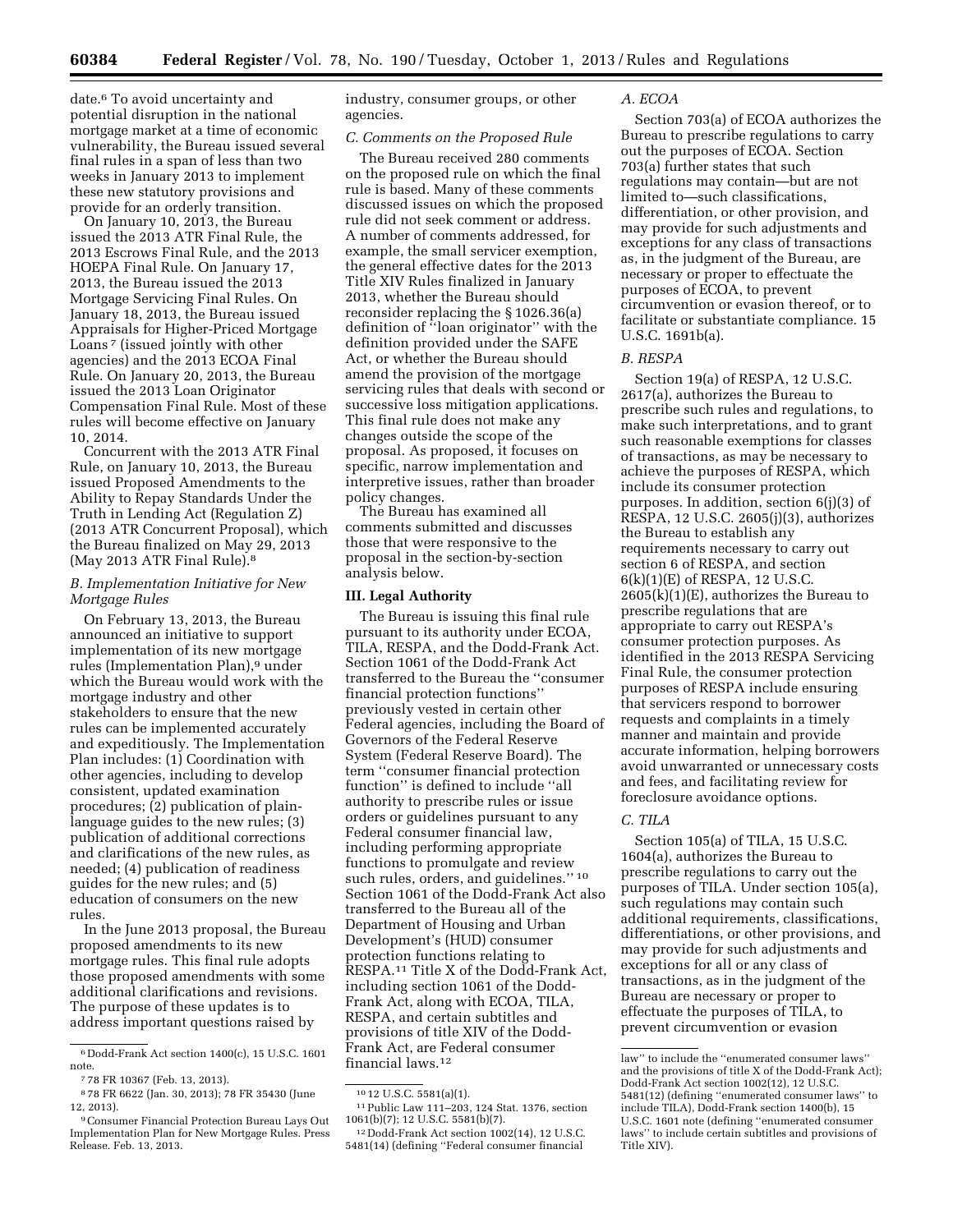thereof, or to facilitate compliance therewith. A purpose of TILA is ''to assure a meaningful disclosure of credit terms so that the consumer will be able to compare more readily the various credit terms available to him and avoid the uninformed use of credit.'' TILA section 102(a), 15 U.S.C. 1601(a). In particular, it is a purpose of TILA section 129C, as amended by the Dodd-Frank Act, to assure that consumers are offered and receive residential mortgage loans on terms that reasonably reflect their ability to repay the loans and that are understandable and not unfair, deceptive, and abusive. Section 105(f) of TILA, 15 U.S.C. 1604(f), authorizes the Bureau to exempt from all or part of TILA any class of transactions if the Bureau determines that TILA coverage does not provide a meaningful benefit to consumers in the form of useful information or protection. Under TILA section 103(bb)(4), the Bureau may adjust the definition of points and fees for purposes of that threshold to include such charges that the Bureau determines to be appropriate.

TILA section 129C(b)(3)(B)(i) provides the Bureau with authority to prescribe regulations that revise, add to, or subtract from the criteria that define a qualified mortgage upon a finding that such regulations are necessary or proper to ensure that responsible, affordable mortgage credit remains available to consumers in a manner consistent with the purposes of the ability-to-repay requirements; or are necessary and appropriate to effectuate the purposes of the ability-to-repay requirements, to prevent circumvention or evasion thereof, or to facilitate compliance with TILA sections 129B and 129C. 15 U.S.C.  $1639c(b)(3)(B)(i)$ . In addition, TILA section 129C(b)(3)(A) requires the Bureau to prescribe regulations to carry out the purposes of the qualified mortgage provisions, such as to ensure that responsible and affordable mortgage credit remains available to consumers in a manner consistent with the purposes of TILA section 129C. 15 U.S.C. 1639c(b)(3)(A).

# *D. The Dodd-Frank Act*

Section 1022(b)(1) of the Dodd-Frank Act authorizes the Bureau to prescribe rules ''as may be necessary or appropriate to enable the Bureau to administer and carry out the purposes and objectives of the Federal consumer financial laws, and to prevent evasions thereof." 12 U.S.C.  $5512(b)(1)$ . Title X of the Dodd-Frank Act is a Federal consumer financial law. Accordingly, the Bureau is exercising its authority under the Dodd-Frank Act section 1022(b) to prescribe rules that carry out

the purposes and objectives of ECOA, RESPA, TILA, title X, and the enumerated subtitles and provisions of title XIV of the Dodd-Frank Act, and prevent evasion of those laws.

Section 1032(a) of the Dodd-Frank Act provides that the Bureau ''may prescribe rules to ensure that the features of any consumer financial product or service, both initially and over the term of the product or service, are fully, accurately, and effectively disclosed to consumers in a manner that permits consumers to understand the costs, benefits, and risks associated with the product or service, in light of the facts and circumstances.'' 12 U.S.C. 5532(a). The authority granted to the Bureau in Dodd-Frank Act section 1032(a) is broad, and empowers the Bureau to prescribe rules regarding the disclosure of the ''features'' of consumer financial products and services generally. Accordingly, the Bureau may prescribe rules containing disclosure requirements even if other Federal consumer financial laws do not specifically require disclosure of such features.

Dodd-Frank Act section 1032(c) provides that, in prescribing rules pursuant to Dodd-Frank Act section 1032, the Bureau ''shall consider available evidence about consumer awareness, understanding of, and responses to disclosures or communications about the risks, costs, and benefits of consumer financial products or services.'' 12 U.S.C. 5532(c). Accordingly, in amending provisions authorized under Dodd-Frank Act section 1032(a), the Bureau has considered available studies, reports, and other evidence about consumer awareness, understanding of, and responses to disclosures or communications about the risks, costs, and benefits of consumer financial products or services.

The Bureau is amending rules finalized in January 2013 that implement certain Dodd-Frank Act provisions. In particular, the Bureau is amending regulatory provisions adopted by the 2013 ECOA Final Rule, the 2013 Mortgage Servicing Final Rules, the 2013 HOEPA Final Rule, the 2013 Escrows Final Rule, the 2013 Loan Originator Compensation Final Rule, and the 2013 ATR Final Rule.

#### **IV. Effective Dates**

*A. Provisions Other Than Those Related to the 2013 Loan Originator Compensation Final Rule or the 2013 Escrows Final Rule* 

In enacting the Dodd-Frank Act, Congress significantly amended the statutory requirements governing a

number of mortgage practices. Under the Dodd-Frank Act, most of these new requirements would have taken effect automatically on January 21, 2013, if the Bureau had not issued implementing regulations by that date.13 Where the Bureau was required to prescribe implementing regulations, the Dodd-Frank Act further provided that those regulations must take effect not later than 12 months after the date of the regulations' issuance in final form.14 The Bureau issued the 2013 Title XIV Final Rules in January 2013 to implement these new statutory provisions and provide for an orderly transition. To allow the mortgage industry sufficient time to comply with the new rules, the Bureau established January 10, 2014—one year after issuance of the earliest of the 2013 Title XIV Final Rules—as the baseline effective date for nearly all of the new requirements. In the preamble to certain of the various 2013 Title XIV Final Rules, the Bureau further specified that the new regulations would apply to transactions for which applications were received on or after January 10, 2014.

Except for the amendments regarding the 2013 Loan Originator Compensation Final Rule and the 2013 Escrows Final Rule discussed below, the Bureau proposed an effective date of January 10, 2014. The Bureau proposed this effective date because it is consistent with the effective dates for the 2013 Title XIV Final Rules, which this final rule clarifies, revises, or amends. Most of the proposed amendments were intended to clarify application of certain aspects of these rules in advance of the January 10, 2014 effective date, or amend them in manners that facilitate compliance. As discussed in the various 2013 Title XIV Final Rules, the Bureau believes that having a consistent effective date across most of the 2013 Title XIV Final Rules will facilitate compliance. This includes any clarifications, revisions, or other amendments made during the implementation period—particularly those amendments designed to facilitate compliance with the overarching 2013 Title XIV Final Rules. Thus, because the clarifications, revisions, and amendments to the 2013 Title XIV Final Rules adopted in this final rule interrelate with or depend on other aspects of the underlying 2013 Title XIV Final Rules and are intended largely to facilitate compliance with those rules,

 $^{\rm 13}\, \rm Dodd\mbox{-} Frank$  Act section 1400(c)(3), 15 U.S.C. 1601 note.

<sup>14</sup> Dodd-Frank Act section 1400(c)(1)(B), 15 U.S.C. 1601 note.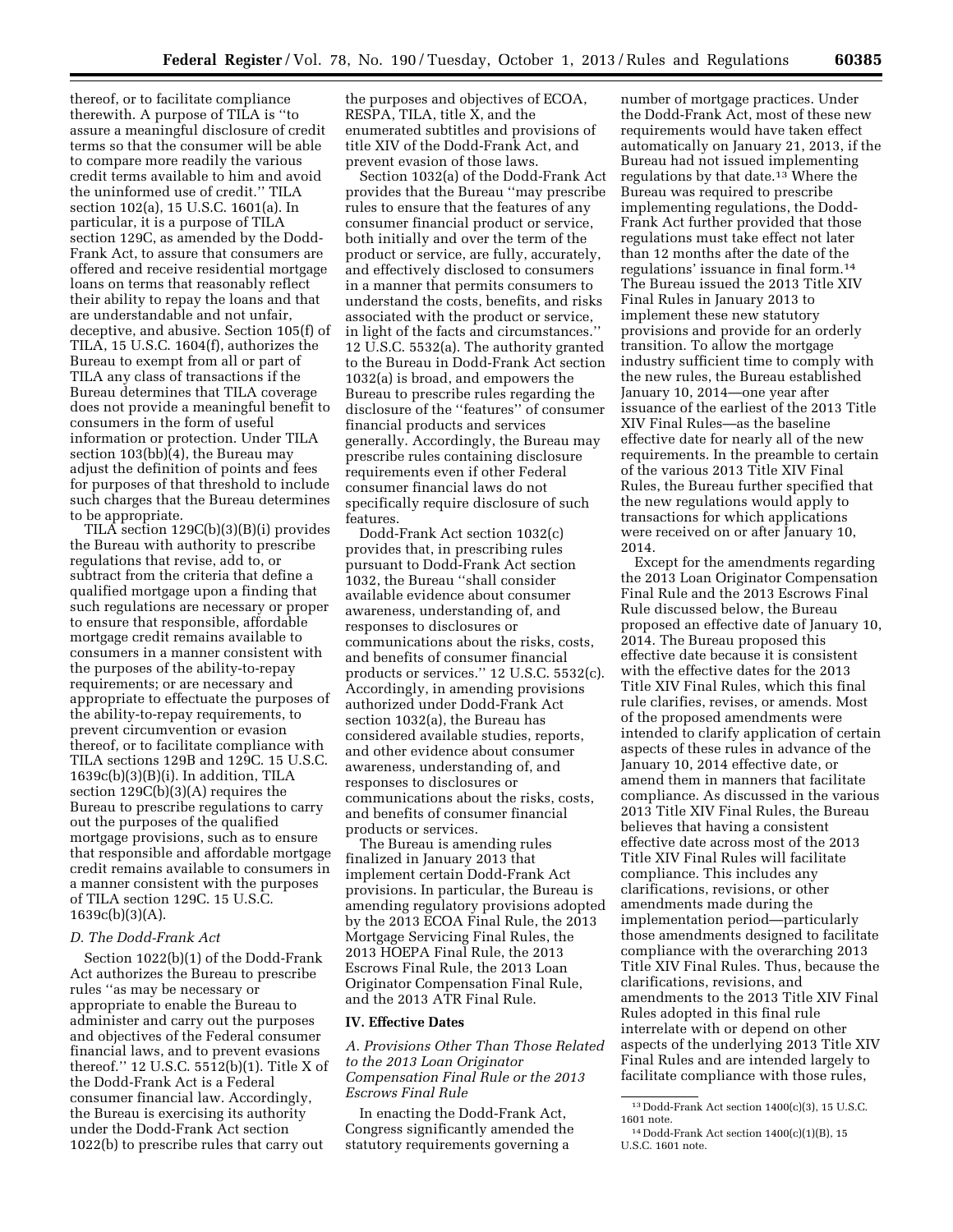the Bureau does not believe that the amendments adopted by this final rule should become effective on a different date than the underlying regulations. The Bureau thus proposed an effective date of January 10, 2014 for any amendments adopted by this final rule.

The Bureau received some comments from industry and trade associations that addressed the effective dates, but most of these comments generally requested a delayed effective date across all the rules, which the Bureau did not propose. The Bureau received a handful of comments that asked for staggered effective dates for the amended rules, but none of these comments provided a reasonable means of implementing the proposed amendments at a date later than the underlying regulations the proposal would have amended. Despite these comments, the Bureau remains persuaded that it would be impracticable for these amendments to take effect later than the underlying regulations they amend. Moreover, the Bureau believes that these amendments should help industry participants comply with the other components of the 2013 Title XIV Final Rules, which in most cases also will take effect January 10, 2014. The Bureau thus is adopting the effective date of January 10, 2014, for the amendments in this document other than as discussed in parts IV.B and IV.C below.

#### *B. For Provisions Related to the 2013 Escrows Final Rule*

The Bureau proposed an effective date of January 1, 2014 for the amendments to the new provisions in § 1026.35 that govern higher-priced mortgage loan escrow requirements, which took effect on June 1, 2013. While the Bureau established January 10, 2014 as the baseline effective date for most of the 2013 Title XIV Final Rules, it identified certain provisions that it believed did not present significant implementation burdens for industry, including amendments to § 1026.35 adopted by the 2013 Escrows Final Rule. For these provisions, the Bureau set an earlier effective date of June 1, 2013. The proposal would have amended one such provision, § 1026.35(b)(2)(iii)(A), which provides an exemption from the higherpriced mortgage loan escrow requirement to creditors that extend more than 50 percent of their total covered transactions secured by a first lien in ''rural'' or ''underserved'' counties during the preceding calendar year and also meet other small creditor criteria, and do not otherwise maintain escrow accounts for loans serviced by themselves or an affiliate. In light of recent changes to which counties meet

the definition of ''rural,'' the Bureau proposed to amend this provision to prevent creditors that qualified for the exemption in 2013 from losing eligibility in 2014 or 2015 because of these changes. The proposal would have allowed creditors to qualify for the exemption if they qualified in any of the previous three calendar years (assuming the other criteria for eligibility are also met). In addition, the proposal would have amended § 1026.35(b)(2)(iii)(D)(*1*) to prevent creditors that were previously ineligible for the exemption, but may now qualify in light of the proposed changes, from losing eligibility because they had established escrow accounts for first-lien higherpriced mortgage loans (for which applications were received after June 1, 2013), as required when the final rule took effect and prior to the proposed amendments taking effect. The Bureau proposed to make this amendment effective for applications received on or after January 1, 2014, because the § 1026.35(b)(2)(iii) exemption applies based on a calendar year and relates to a regulation that is already in effect. The Bureau received no comments addressing the proposed effective date of this provision, other than comments that generally supported the proposal.

As discussed in the section-by-section analysis below, the Bureau is adopting amendments to  $\S 1026.35(b)(2)(iii)$  as proposed. In addition, the Bureau is adopting amendments to the commentary to this section substantially as proposed with one additional clarification. The Bureau believes it is appropriate to set a January 1, 2014 effective date for these provisions. The Bureau notes that a January 1, 2014 effective date is more beneficial to industry, because the amendment would only expand eligibility for the exemption—thus an effective date of January 1, 2014, as opposed to January 10, 2014, would mean that creditors are able to take advantage of this expanded exemption earlier. Accordingly, the amendments to § 1026.35(b)(2)(iii) and its commentary will apply to applications received on or after January 1, 2014.

# *C. Provisions Related to the 2013 Loan Originator Compensation Final Rule*

The effective date for certain provisions in this final rule related to the 2013 Loan Originator Compensation Final Rule, along with the related provisions of the 2013 Loan Originator Compensation Final Rule, is January 1, 2014, for the reasons discussed below.

# **V. Effective Date of the 2013 Loan Originator Compensation Rule**

# *A. General*

#### The Proposal

As described in the proposal, the Bureau established January 10, 2014, as the baseline effective date for nearly all of the provisions in the 2013 Title XIV Final Rules, including most provisions of the 2013 Loan Originator Compensation Final Rule. In the proposal, the Bureau stated that it believed that having a consistent effective date across nearly all of the 2013 Title XIV Final Rules would facilitate compliance. However, as explained in the proposal, the Bureau identified a few provisions that it believed did not present significant implementation burdens for industry, including § 1026.36(h) on mandatory arbitration clauses and waivers of certain consumer rights and § 1026.36(i) on financing credit insurance, as adopted by the 2013 Loan Originator Compensation Final Rule. As explained in the proposal, for these provisions (and associated commentary), the Bureau set an earlier effective date of June 1, 2013.15

As described in the proposal, since issuing the 2013 Loan Originator Compensation Final Rule in January 2013, the Bureau has received a number of questions about transition issues, particularly with regard to application of provisions under § 1026.36(d) that generally prohibit basing loan originator compensation on transaction terms but permit creditors to award non-deferred profits-based compensation subject to certain limits. For instance, as discussed in the proposal, the Bureau has received inquiries about when creditors and loan originator organizations may begin taking into account transactions for purposes of paying compensation under a non-deferred profits-based compensation plan pursuant to § 1026.36(d)(1)(iv)(B)(*1*) (*i.e.,* the 10 percent total compensation limit, or the 10-percent limit). As the Bureau stated in the proposal, while the profits-based compensation provisions present relatively complicated transition issues, the Bureau is also conscious of the fact that most other provisions in the 2013 Loan Originator Compensation Final

<sup>15</sup>After interpretive issues were raised concerning the credit insurance provision as discussed in the 2013 Loan Originator Compensation Final Rule, the Bureau temporarily delayed and extended the effective date for § 1026.36(i) in the 2013 Effective Date Final Rule until January 10, 2014. 78 FR 32547 (May 31, 2013). In the proposal, the Bureau requested comment on whether the effective date for § 1026.36(i) may be set earlier than January 10, 2014.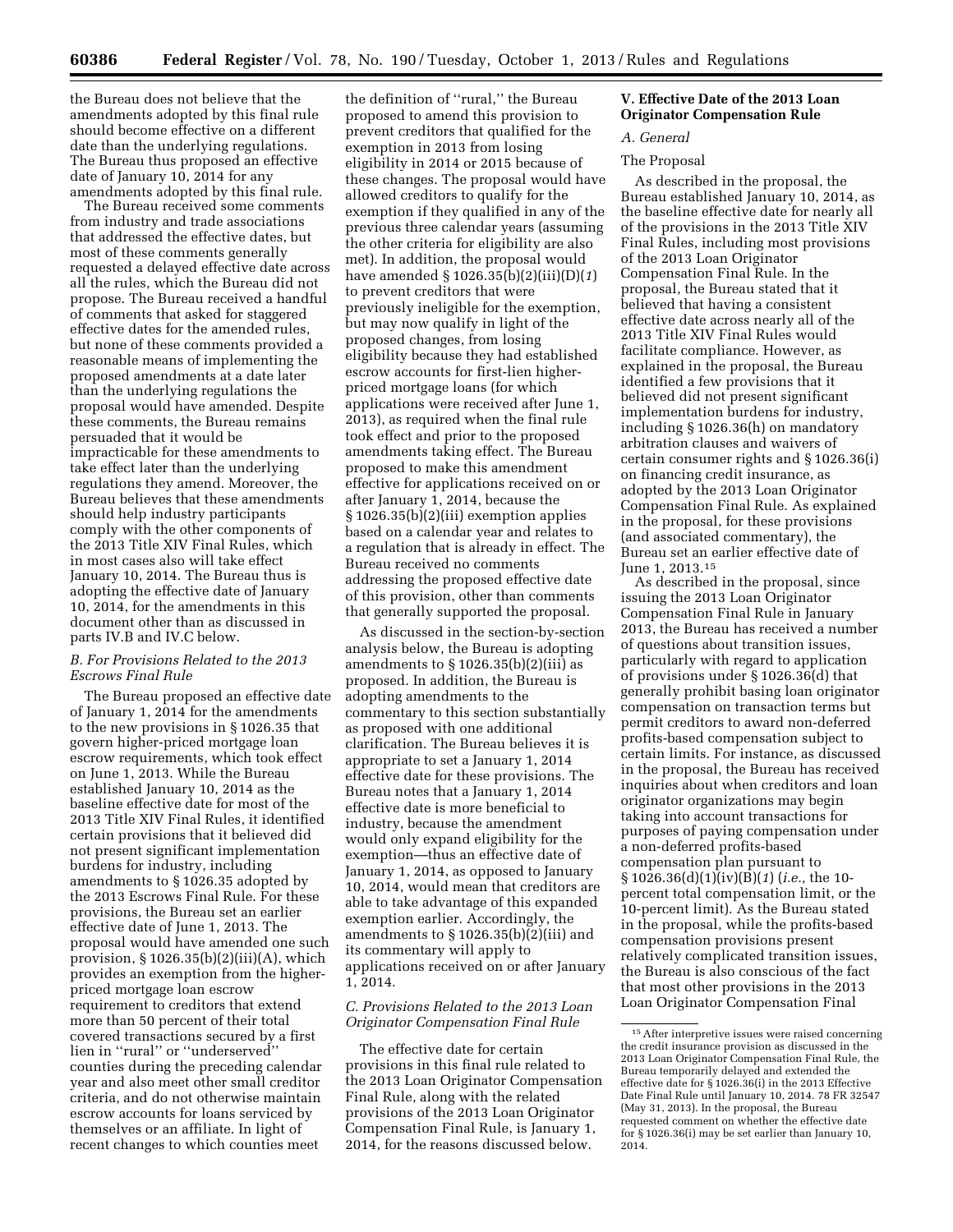Rule are simpler to implement because they largely recodify and clarify existing requirements that were previously adopted by the Federal Reserve Board in 2010 with regard to loan originator compensation, and by various agencies under the Secure and Fair Enforcement for Mortgage Licensing Act of 2008, 12 U.S.C. 5106–5116 (SAFE Act), with regard to loan originator qualification requirements. The Bureau also stated in the proposal that these provisions are focused on compensation plan structures, registration and licensing, and hiring and training requirements that are often structured on an annual basis and typically do not vary from transaction to transaction.

For all of these reasons, the Bureau proposed moving the general effective date for most provisions adopted by the 2013 Loan Originator Compensation Final Rule to January 1, 2014. The Bureau stated in the proposal that, although this change would shorten the implementation period by nine days, the Bureau believes that the change would actually facilitate compliance and reduce implementation burden by providing a cleaner transition period that more closely aligns with changes to employers' annual compensation structures and registration, licensing, and training requirements. In addition, the Bureau also stated that, because elements of the 2013 Loan Originator Compensation Final Rule concerning retention of records, definitions, scope, and implementing procedures affect multiple provisions, the Bureau was proposing to make the change with regard to the bulk of the 2013 Loan Originator Compensation Final Rule as described further below, rather than attempting to treat individual provisions in isolation. Finally, the Bureau also proposed changes to the effective date for provisions on financing of credit insurance under § 1026.36(i), in connection with proposing further clarifications and guidance on the Dodd-Frank Act requirements related to that provision.

The Bureau stated in the proposal that it believed these changes would facilitate compliance and help ensure that the 2013 Loan Originator Compensation Final Rule does not have adverse unintended consequences. The Bureau requested public comment on these proposed effective dates, including on any suggested alternatives.

#### Comments

The Bureau received approximately 30 comments addressing the proposed changes to the effective date for the 2013 Loan Originator Compensation

Final Rule other than  $\S 1026.36(i).$ <sup>16</sup> The comments generally were supportive of these proposed changes. A national association of credit unions and several state credit union associations supported moving up the effective date from January 10, 2014, to January 1, 2014, stating that a January 1 date would result in a cleaner transition period that more closely aligns with changes to employers' annual compensation structures and registration, licensing, and training requirements. A national trade association of banking institutions stated its appreciation for the Bureau's efforts to facilitate compliance and establish effective dates that are better aligned with banker systems. This association wrote that it did not believe a January 1 effective date would constitute a major burden. The association urged the Bureau, however, to enact effective dates that apply to transactions that are *either*  consummated on or after January 1, 2014 *or* for which the creditor paid compensation on or after that date. According to the association, allowing for an alternative option would best accommodate the various payment systems and methods that exist across various institutions and would not, in its opinion, give rise to significant difficulties in terms of examinations.<sup>17</sup>

One community bank commented that it would pose unnecessary and wasteful burdens on financial institutions of all sizes to necessitate a separate accounting and reporting for a nine-day period, because accounting periods for compensation generally commence annually each January 1st. A large mortgage company stated that it supported the change because moving the effective date to January 1, 2014, would help lenders update their systems on a consistent basis and avoid any potential lapses in accounting or confusion that could emerge between January 1 and January 10. One community bank stated that it is ''operationally efficient'' to apply rule changes at the beginning of a month and that there would be no real difference in compliance burden because ''most lenders would naturally'' comply as of the earlier date anyway. A state association representing banking institutions wrote that moving up the effective date by nine days aligns more closely with payroll records and tax reporting and may actually be easier to

implement from an operational basis than a January 10 effective date. This association did report that its members have indicated that they will not be able to meet either a January 1 or a January 10, 2014, effective date due to the 2013 Loan Originator Compensation Final Rule's complexity and pending amendments.

#### Final Rule

As discussed in more detail below, the Bureau is finalizing the effective dates for § 1026.36 (and interrelated provisions in § 1026.25(c)(2)) adopted by the 2013 Loan Originator Compensation Final Rule (and associated commentary), and the amendments to and additions to those sections contained in today's final rule, as proposed. The Bureau discusses in turn below the effective dates for different provisions of § 1026.36 (and interrelated provisions in § 1026.25(c)(2)). These clarifications and amendments to the effective date require only minimal revisions to the rule text and commentary and primarily are reflected in the Dates caption and discussion of effective dates in this Supplementary Information. As amended by the Dodd-Frank Act, TILA section 105(a), 15 U.S.C. 1604(a), directs the Bureau to prescribe regulations to carry out the purposes of TILA, and provides that such regulations may contain additional requirements, classifications, differentiations, or other provisions, and may provide for such adjustments and exceptions for all or any class of transactions, that the Bureau judges are necessary or proper to effectuate the purposes of TILA, to prevent circumvention or evasion thereof, or to facilitate compliance. Under Dodd-Frank Act section 1022(b)(1), 15 U.S.C. 5512(b)(1), the Bureau has general authority to prescribe rules as may be necessary or appropriate to enable the Bureau to administer and carry out the purposes and objectives of the Federal consumer financial laws, and to prevent evasions thereof. The Bureau is changing the effective date of the 2013 Loan Originator Compensation Final Rule with respect to those provisions described above pursuant to its TILA section 105(a) and Dodd-Frank Act section 1022(b)(1) authority.

# *B. Effective Date for Amendments to § 1026.36(d)*

#### The Proposal

The Bureau proposed three specific changes to the effective date for the amendments to § 1026.36(d) (and associated commentary) contained in

<sup>16</sup>The comments regarding the effective date for § 1026.36(i) are discussed separately below.

<sup>&</sup>lt;sup>17</sup>The association stated further that, under this approach, an institution would have to abide by whatever effective date methodology it selects.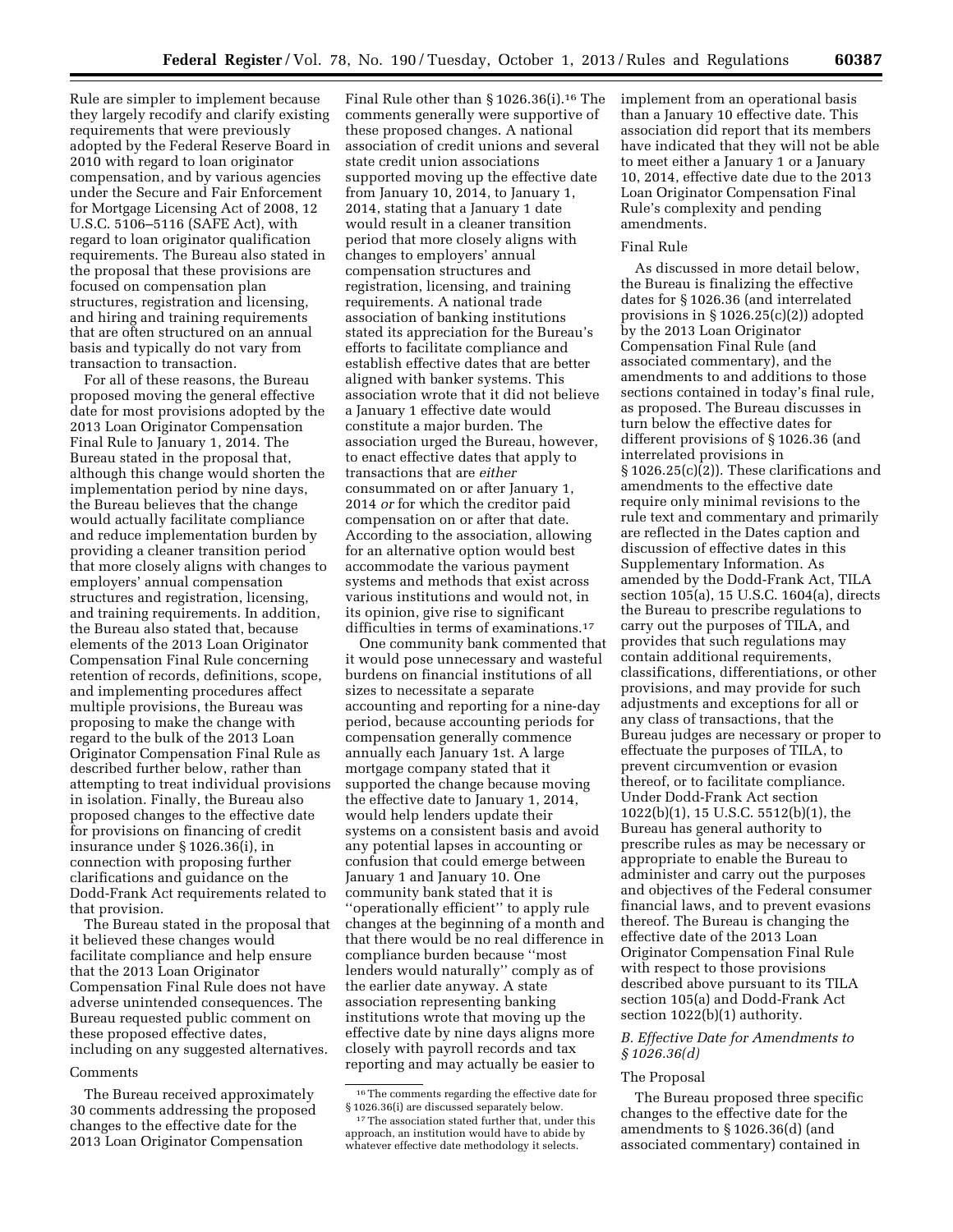the 2013 Loan Originator Compensation Final Rule. First, the Bureau proposed that the provisions of the 2013 Loan Originator Compensation Final Rule revising § 1026.36(d) would be effective January 1, 2014, not January 10, 2014. The Bureau discussed its concern that an effective date of January 10, 2014, for the revisions to § 1026.36(d) may result in creditors and loan originator organizations believing that they have to account separately for the period from January 1 through January 9, 2014, when applying the new compensation restrictions under § 1026.36(d). While recognizing that this proposal would mean that creditors and loan originator organizations would have a slightly shorter implementation period, the Bureau stated that on balance it believed the proposed change would have eased compliance burdens for creditors and loan originator organizations by eliminating any concern about a need for separate accountings as described above. As noted above, the Bureau also proposed to change the effective date for the addition of § 1026.25(c)(2) (records retention) (and associated commentary) from January 10, 2014, to January 1, 2014, to dovetail with the proposal to change the effective date of § 1026.36(d) to January 1, 2014, to ensure that records on compensation paid between January 1 and January 10, 2014, are properly maintained.

Second, the Bureau proposed that the revisions to § 1026.36(d) (other than the addition of § 1026.36(d)(1)(iii), as discussed below) would have applied to transactions that are consummated and for which the creditor or loan originator organization paid compensation on or after January 1, 2014. The Bureau stated its belief that applying the effective date for the revisions to § 1026.36(d) based on application receipt, rather than based on transaction consummation and compensation payment, could present compliance challenges. This proposed change, as the Bureau discussed in the proposal, would have permitted transactions to be taken into account for purposes of compensating individual loan originators under the exceptions set forth in § 1026.36(d)(1)(iv) if the transactions were consummated and compensation was paid to the individual loan originator on or after January 1, 2014, even if the applications for those transactions were received prior to January 1, 2014. The Bureau stated that it believes this clarification, in conjunction with the proposed change to the effective date for the revisions to § 1026.36(d) described above, would have reduced compliance burdens on creditors and loan originator

organizations by allowing them to take into account all transactions consummated in 2014 (and for which compensation is paid to individual loan originators in 2014) for purposes of paying compensation under § 1026.36(d)(1)(iv) that is earned in 2014. This proposed revision also would have allowed the consumer-paid compensation restrictions and exceptions thereto in the revisions to § 1026.36(d)(2) to be effective upon the consummation of any transaction where such compensation is paid in 2014 even if the application for that transaction was received in 2013.

Third, the Bureau proposed that the provisions of § 1026.36(d)(1)(iii), which pertain to contributions to or benefits under designated tax-advantaged plans for individual loan originators, would apply to transactions for which the creditor or loan originator organization paid compensation on or after January 1, 2014, regardless of when the transactions were consummated or the applications were received. The Bureau explained in the proposal that these changes regarding the effective date for the revisions to  $\S 1026.36(d)(1)(iii)$ would have more clearly reflected the Bureau's intent to permit payment of compensation related to designated taxadvantaged plans during both 2013 (as explained in CFPB Bulletin 2012–2 clarifying current  $$1026.36(d)(1))$ <sup>18</sup> and thereafter (under the 2013 Loan Originator Compensation Final Rule).

In addition to the three specific changes to the effective date described above, the Bureau solicited comment generally on whether the proposed changes to the effective date for the amendments to § 1026.36(d) are appropriate or whether other approaches should be considered. In particular, the Bureau solicited comment on whether the amendments to § 1026.36(d) should take effect on January 1, 2014, and apply to all payments of compensation made on or after that date, regardless of the date of consummation of the transactions on whose terms the compensation was based.

#### Comments

Industry commenters generally supported the proposed changes to the effective date for the amendments to § 1026.36(d) that were added by the 2013 Loan Originator Compensation Final Rule. There were no objections to the Bureau's proposal to delete application receipt as the triggering event for the effective date provisions of § 1026.36 (other than for § 1026.36(g)). One state trade association of banking institutions wrote that applying the effective date for revisions to § 1026.36(d) based on receipt of applications would create ''serious compliance and recordkeeping challenges.'' Moreover, industry commenters generally supported the shift of the effective date for the amendments of § 1026.36(d) from January 10 to January 1, 2014 (see discussion above with regard to the general comments the Bureau received on the changes to the effective dates for the 2013 Loan Originator Compensation Final Rule). Industry commenters also did not raise any objections to the proposed revisions to the effective date for  $\S 1026.36(d)(1)(iii)$ , which would have applied to transactions for which compensation is paid on or after January 1, 2014, without regard to when the transactions were consummated. Nor did industry commenters specifically object to the proposal to change the effective date for the addition of § 1026.25(c)(2) (records retention) from January 10, 2014, to January 1, 2014.

Several commenters expressly supported the Bureau's proposal to apply the effective date for the amendments to § 1026.36(d) (other than the addition of  $\S 1026.36(d)(1)(iii)$  to transactions consummated on or after January 1, 2014, *and* where compensation was paid on or after January 1, 2014. A large depository institution wrote that this approach to the effective date would be a ''welcome clarification.'' One industry commenter that specializes in the financing of manufactured housing, in expressing support for proposed changes to the effective date, objected to the alternative on which the Bureau solicited comment (*i.e.,* that the effective date would apply to compensation paid on or after January 1, 2014, regardless of the date of consummation of the transaction).19

<sup>18</sup>The Bureau explained in the Supplementary Information to the 2013 Loan Originator Compensation Final Rule that it issued CFPB Bulletin 2012–2 (the Bulletin) to address questions regarding the application of  $\S 1026.36(d)(1)$  to ''Qualified Plans'' (as defined in the Bulletin). The Bureau noted in that Supplementary Information that until the final rule takes effect, the clarifications in CFPB Bulletin 2012–2 remain in effect. Moreover, as the Bureau stated in the proposal, the Bureau interprets ''Qualified Plan'' as used in the Bulletin to include the designated taxadvantaged plans described in the final rule.

<sup>19</sup>This commenter noted its agreement with the Bureau's statement in the proposal that such an approach could raise complexity about how the new rule would apply to payments under nondeferred profits-based compensation plans made on or after January 1, 2014, where the compensation payments were based on the terms of transactions consummated in 2013. This commenter wrote that such an approach would adversely affect, without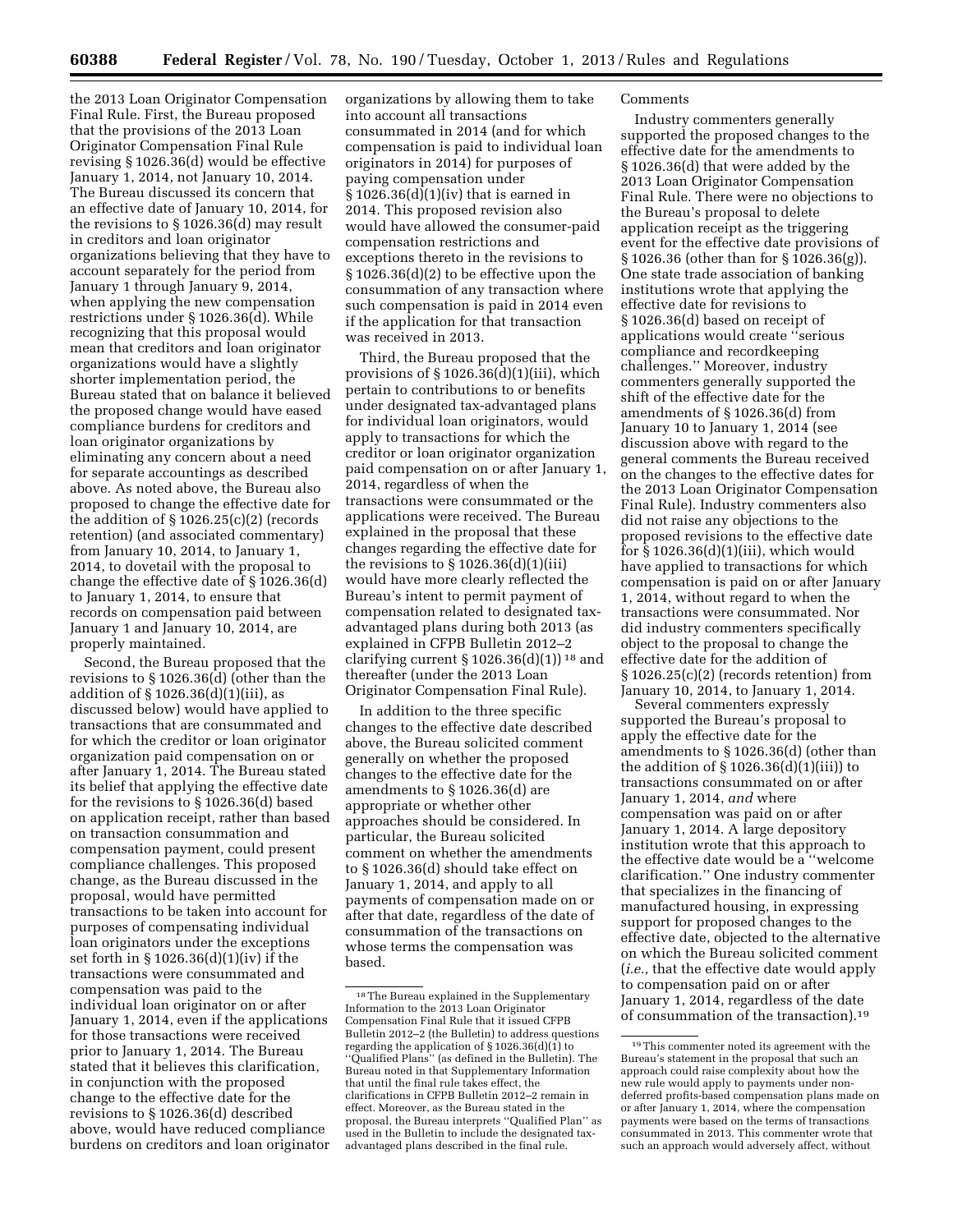A small number of industry commenters asked that the Bureau provide more flexibility as to the effective date for the amendments to § 1026.36(d). As noted above, one national trade association asked that the effective dates for the various provisions of the 2013 Loan Originator Compensation Final Rule be triggered *either* by the consummation of transactions on or after January 1, 2014, *or* by the payment of compensation on or after January 1, 2014, with the complying parties having the option of selecting the applicable triggering event. A state association representing banking institutions similarly asked for an ''either/or'' approach with regard to the proposed trigger for the effective date. A state association representing banking institutions stated that the proposed formula for the effective date (*i.e.,*  considering both the consummation date and the payment date) was unnecessarily complex, and instead recommended that the effective date be tied solely to the payment date. A national trade association of mortgage banking institutions and a mortgage company recommended that the Bureau adopt January 1, 2014, as an optional effective date, with mandatory implementation as of January 10, 2014. The association reasoned that while the earlier effective date may benefit many lenders, there may be some lenders that have already arranged compliance for the later date and would be forced to incur additional expense if compliance were required earlier. The mortgage company stated this change might assist in a small way in regards to payroll systems.

#### Final Rule

The Bureau is finalizing the effective date and applicability for the amendments to §§ 1026.36(d) and 1026.25(c)(2) (and associated commentary) adopted by the 2013 Loan Originator Compensation Final Rule and the proposed amendments and additions thereto in the June 2013 proposal, as proposed. That is: (1) The amendments to § 1026.36(d) (other than the addition of  $\S 1026.36(d)(1)(iii)$  and the provisions of  $\S 1026.25(c)(2)$  will apply to transactions that are consummated and for which the creditor or loan originator organization paid compensation on or after January 1, 2014; and (2) the provisions of § 1026.36(d)(1)(iii) will apply to transactions for which the creditor or loan originator organization paid

compensation on or after January 1, 2014, regardless of when the transactions were consummated or their applications were received. For the reasons stated in the proposal and supported by many of the commenters, the Bureau believes that a January 1, 2014, effective date will ease compliance burden by aligning the effective date for the amendments to § 1026.36(d) with the date on which annual changes to compensation policies are implemented. Moreover, the Bureau believes that tying the application of the effective date for the amendments to § 1026.36(d) (other than the addition of §§ 1026.36(d)(1)(iii) and  $1026.25(c)(2)$ ) to conjunctive triggering events on or after January 1, 2014 (*i.e.,*  the consummation of transactions *and*  the payment of compensation based on the terms of those transactions) best facilitates a smooth transition from one set of compensation rules to another. The Bureau thus disagrees with the commenters that asked for an ''either/ or'' approach (*i.e.,* tied to either the consummation date or the payment date) or for the effective date to be tied only to payment of compensation. A rule where the complying party has the option of choosing among two possible triggering events potentially would create confusion for complying parties and examiners about whether compensation earned in 2013 but paid in 2014 is subject to the current compensation rules under § 1026.36(d) or the amendments to § 1026.36(d) added by the 2013 Loan Originator Compensation Final Rule, and as to whether the amended recordkeeping requirements in § 1026.25(c)(2) would apply. Moreover, as one commenter suggested, permitting creditors and loan originator organizations to pay, in 2014, compensation earned in 2013—at which time the current compensation rules were still in effect—might disadvantage creditors or loan originator organizations that relied on the current rules in setting up their 2013 compensation programs in 2012.

The Bureau also believes that providing for an optional compliance date of January 1, 2014—as suggested by a small number of industry commenters—would add complexity which would likely outweigh the benefits of the flexibility that some complying parties might gain from this approach. The Bureau is concerned that this approach to the effective date would lead to unnecessary dispersion of compliance dates over a ten-day period in early 2014, which in turn would be difficult to track by examiners and enforcing parties, and potentially raise

other legal and operational questions. It could potentially lead to gaps in recordkeeping as well. Even further confusion could result due to the continued effect of the current compensation rules for an additional nine-day period. The Bureau also notes that the weight of comments it received on the proposed effective date changes supported a mandatory compliance date of January 1, 2014.

*C. Effective Dates for Amendments to or Additions of § 1026.36(a), (b), (e), (f), (g), and (j)* 

#### The Proposal

Rather than implementing the proposed change in effective dates for § 1026.36(d) in isolation, the Bureau also proposed to make the amendments to or additions of (as applicable) § 1026.36(a) (definitions), § 1026.36(b) (scope), § 1026.36(e) (anti-steering), § 1026.36(f) (qualifications) and § 1026.36(j) (compliance policies and procedures for depository institutions) (and associated commentary) contained in the 2013 Loan Originator Compensation Final Rule take effect on January 1, 2014. The Bureau proposed not to tie the effective date to the receipt of a particular loan application, but rather to a date certain. Because these provisions rely on a common set of definitions and in some cases crossreference each other,20 the Bureau proposed to make them effective on January 1, 2014, and without reference to receipt of applications to avoid a potential incongruity among the effective dates of the substantive provisions and the effective dates of the regulatory definitions and scope provisions supporting those substantive provisions. In the proposal, the Bureau stated that it believes this proposed approach would facilitate compliance.

The Bureau did not, however, propose to adjust the effective date for § 1026.36(g) (and associated commentary), which requires that loan originators' names and identifier numbers be provided on certain loan documentation, except to clarify and confirm that the provision takes effect with regard to any application received on or after January 10, 2014, by a creditor or a loan originator organization. Because this provision requires modifications to documentation for individual loans and the systems that generate such documentation, the Bureau stated in the

fair warning, those creditors and their employees for whom 2013 compensation plans were made in mid-2012.

<sup>20</sup>For example, § 1026.36(j) requires that depository institutions establish written policies and procedures reasonably designed to ensure and monitor compliance with § 1026.36(d), (e), (f), and (g).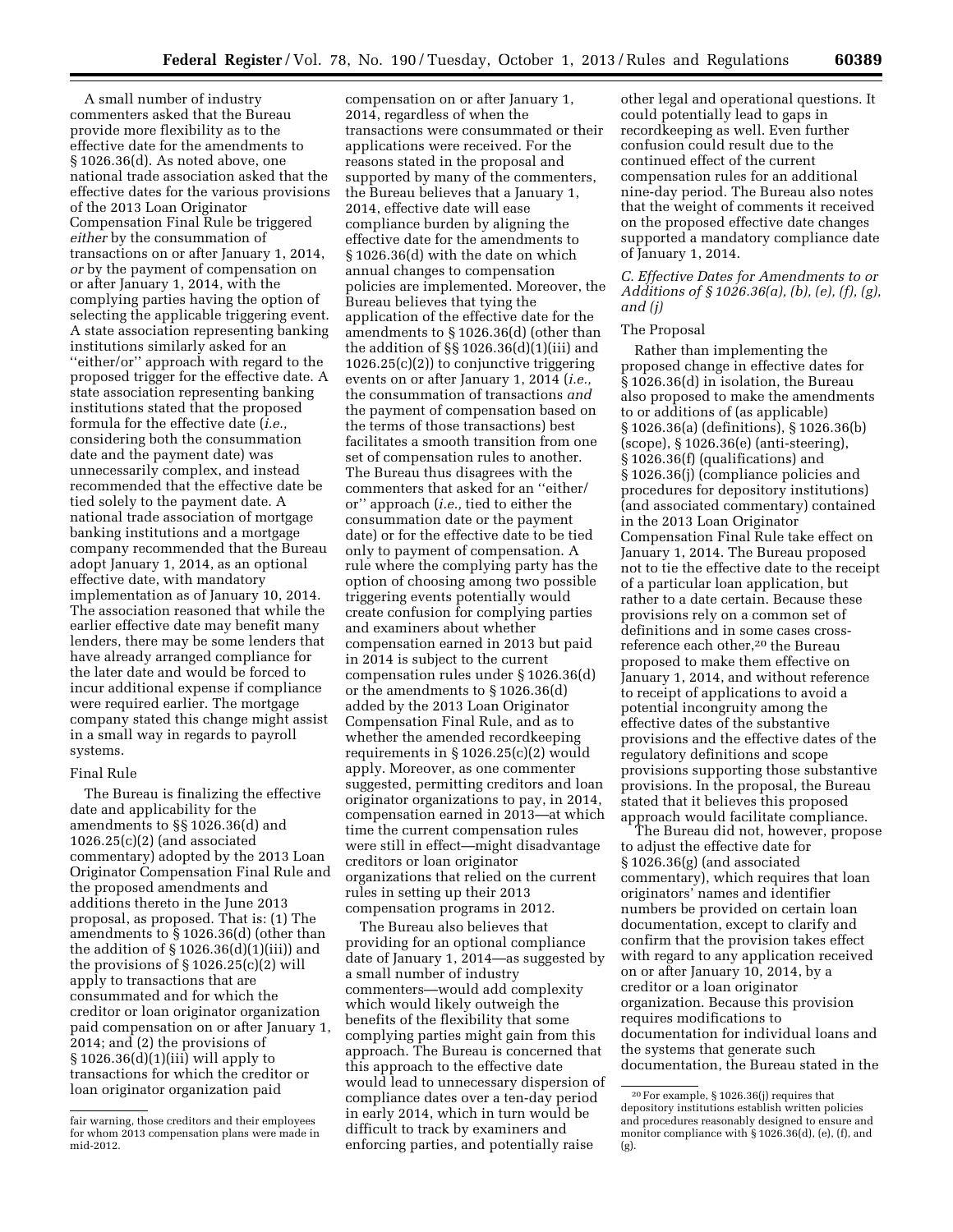proposal that it believes it is appropriate to have this provision take effect with the other 2013 Title XIV Final Rules that affect individual loan processing.

#### Comments

As noted above, the commenters that addressed the proposed changes to the effective dates for the provisions of the 2013 Loan Originator Compensation Final Rule generally expressed support for the proposed changes. In nearly all cases, these comments did not discuss the application of the effective date to specific provisions within § 1026.36, other than the amendments to § 1026.36(d). One national trade association that requested an optional compliance date of January 1, 2014, for the amendments to § 1026.36(d) noted that, if the Bureau were to adopt a mandatory compliance date of January 1, 2014, it nonetheless agreed with the proposal to keep the effective date for the provisions of § 1026.36(g) as January 10, 2014. The association stated that systems changes to revise loan documents scheduled to take effect on January 10 should not be made costlier or less convenient as a result of the Bureau's changes to the effective date provisions.

#### Final Rule

The Bureau is finalizing the effective date for the amendments to or additions of § 1026.36(a), (b), (e), (f), (g), and (j) (and associated commentary) contained in the 2013 Loan Originator Compensation Final Rule and the proposed amendments and additions thereto in the June 2013 proposal, as proposed. Therefore: (1) The effective date for the amendments to or additions of § 1026.36(a), (b), (e), (f), and (j) as finalized in this rule will be January 1, 2014 (*i.e.,* a date certain that is not tied to a triggering event, such as receipt of an application on or after that date); and (2) the effective date for the addition of § 1026.36(g) will be January 10, 2014, and that section therefore will apply to all transactions for which the creditor or loan originator organization received an application on or after that date.<sup>21</sup>

While the Bureau is not changing the effective date for § 1026.36(g), it has become aware that some uncertainty exists with respect to the application of this provision where more than one loan originator organization is involved in originating the same transaction (*e.g.,* a

mortgage broker and a creditor performing origination services with respect to the same transaction). The Bureau understands that some loan originator organizations are planning to comply by including the name and Nationwide Mortgage Licensing System and Registry (NMLSR) ID (where the NMLSR has provided one) for *multiple*  loan originator organizations involved in originating the transaction on the loan documents, while others are planning to comply by including the name and NMLSR ID (where the NMLSR has provided one) for just *one*  of the loan originator organizations involved in originating the transaction on the loan documents. The Bureau believes that either approach complies with the rule in its current form. However, the Bureau is considering proposing to clarify at some point in the future that the name and NMLSR ID (where the NMLSR has provided one) for *multiple* loan originator organizations involved in originating the transaction must be included on the loan documents. If the Bureau ultimately adopts such a clarification, it will provide adequate time for compliance.

#### *D. Effective Date for § 1026.36(i)*

As discussed in the 2013 Effective Date Final Rule and below, the Bureau initially adopted a June 1, 2013 effective date for § 1026.36(i), but later delayed the provision's effective date to January 10, 2014, while the Bureau considered addressing interpretive questions concerning the provision's applicability to transactions other than those in which a lump-sum premium is added to the loan amount at consummation. The Bureau sought comment on whether the January 10, 2014 effective date would be appropriate in light of the proposed changes, or whether an earlier effective date could be set that permits sufficient time for creditors to adjust their insurance premium practices as necessary. The Bureau received comments from trade associations, the credit insurance industry, credit unions and other financial institutions, as well as consumer groups, which addressed the proposed effective date. Industry commenters and trade associations strongly preferred the January 10th date to an earlier date, and stated that system adjustments will be required to implement the final rule. However, these commenters generally supported the January 10, 2014 effective date as reasonable, so long as the final rule does not materially differ from the proposal. Consumer groups suggested that the Bureau set the effective date at January 1, 2014, noting that the consumer

benefit derived from the provision has already been delayed from its original effective date of June 1, 2013.

As discussed in the section-by-section analysis below, the Bureau is adopting amendments to § 1026.36(i) substantially as proposed, with some additional clarifications. The Bureau believes that creditors will need time to adjust certain credit insurance premium billing practices to account for the final rule, but believes that the January 10, 2014 effective date adopted in the 2013 Effective Date Final Rule will allow sufficient time for compliance. This approach is consistent with comments from industry and trade associations, as well as the generally applicable effective date for the 2013 Title XIV Final Rules, including for several provisions the Bureau is amending through this notice.

#### **VI. Section-by-Section Analysis**

#### *A. Regulation B*

Section 1002.14 Rules on Providing Appraisals and Other Valuations

# 14(b) Definitions

# 14(b)(3) Valuation

#### The Proposal

The Bureau proposed to amend commentary to § 1002.14 to clarify the definition of ''valuation'' as adopted by the 2013 ECOA Final Rule. As the Bureau stated in the proposal, the Dodd-Frank Act section 1474 amended ECOA by, among other things, defining ''valuation'' to include any *estimate* of the value of the dwelling developed in connection with a creditor's decisions to provide credit. *See* ECOA section 701(e)(6). Similarly, the 2013 ECOA Final Rule adopted § 1002.14(b)(3), which defines "valuation" as any *estimate* of the value of a dwelling developed in connection with an application for credit. Consistent with these provisions, the Bureau intended the term ''valuation'' to refer only to an estimate for purposes of the 2013 ECOA Final Rule's newly adopted provisions. However, the 2013 ECOA Final Rule added two comments that refer to a valuation as an appraiser's estimate or opinion of the value of the property: comment 14(b)(3)–1.i, which gives examples of ''valuations,'' as defined by § 1002.14(b)(3); and comment 14(b)(3)– 3.v, which provides examples of documents that discuss or restate a valuation of an applicant's property but nevertheless do not constitute ''valuations'' under § 1002.14(b)(3).

Because the Bureau did not intend by these two comments to alter the meaning of ''valuation'' to become inconsistent with ECOA section 701(e)(6) and § 1002.14(b)(3), the Bureau

<sup>21</sup>While a depository institution must have its policies and procedures under § 1026.36(j) in place by January 1, 2014, including policies and procedures covering § 1026.36(g), the depository institution is, of course, not required to ensure and monitor compliance with § 1026.36(g) until January 10, 2014, the effective date of § 1026.36(g).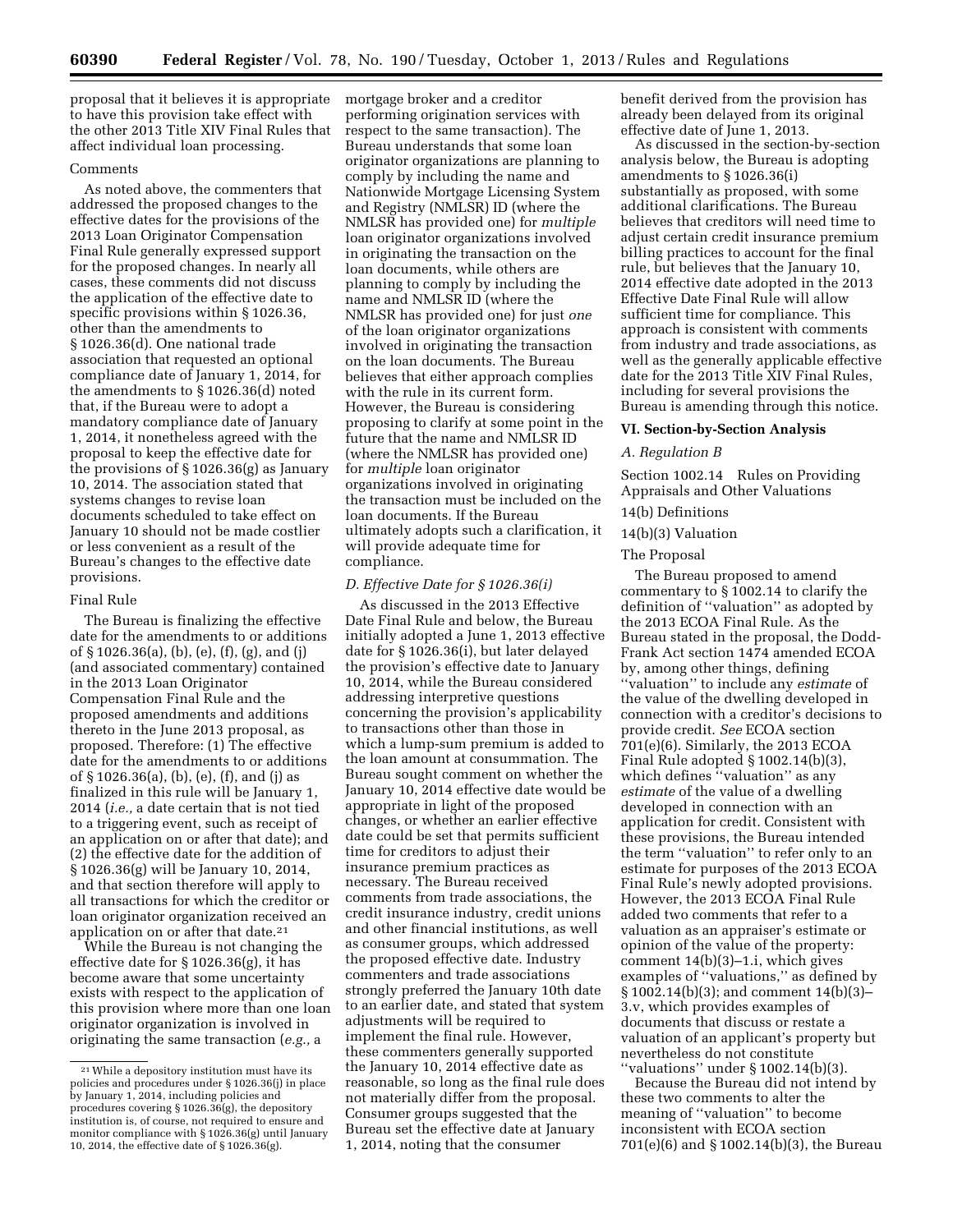proposed to clarify comments 14(b)(3)– 1.i and 14(b)(3)–3.v by removing the words ''or opinion'' from their texts, and sought comment on the clarification.

#### Comments

The Bureau received a few comments from trade associations and credit unions that generally supported the clarification. The Bureau also received one comment from a trade association that suggested the proposed change could cause additional confusion, because the term ''opinion of value'' is commonly used to describe appraisals. This commenter also pointed out that appraisals are generally not considered to be ''estimates,'' and thus the application of the rule to appraisals could be confusing in light of the proposed change. The commenter suggested that, rather than deleting the word ''opinion'' altogether, the Bureau instead clarify that a valuation includes any ''estimate or opinion of value.''

#### Final Rule

The Bureau is adopting comment 14(b)(3)–1.i as proposed with some additional modifications, and also is adding new comment 14(b)(3)–3.vi based on the trade association comment. In proposing these amendments, the Bureau intended to clarify that the comments referred to appraisals or other valuation models by removing the word ''opinion,'' which could be read broadly to include even speculative opinions not based on an appraisal or other valuation model. However, in light of the trade association's comments the Bureau believes that simply deleting the word ''opinion'' could also cause confusion regarding whether and how the rule applies to appraisals that are commonly described as ''opinions of value.'' Thus, the Bureau is substituting ''opinion of value'' for ''opinion'' rather than deleting the word entirely. The Bureau is adopting revised comment 14(b)(3)–1.i with this change. The Bureau is adopting comment 14(b)(3)– 3.v as proposed, and does not believe any additional revisions are necessary in light of this clarification, because the comment deals exclusively with reports reflecting property inspections and not appraisals. However, the Bureau is adding new comment 14(b)(3)–3.vi to clarify that appraisal reviews that do not provide an estimate of value or ''opinion of value'' are included in the list of examples of items that are not considered ''valuations'' for purposes of § 1002.14(b)(3).

#### *B. Regulation X*

#### General—Technical Corrections

In addition to the clarifications and amendments to Regulation X discussed below, the Bureau proposed technical corrections and minor wording adjustments for the purpose of clarity throughout Regulation X that were not substantive in nature. No comments were received on these changes, and the Bureau is finalizing such technical and wording clarifications to regulatory text in §§ 1024.30, 1024.39, and 1024.41; and to commentary to §§ 1024.17, 1024.33 and 1024.41.

Sections 1024.35 and .36 Error Resolution Procedures and Requests for Information

The Bureau proposed minor amendments to the error resolution and request for information provisions of Regulation X, adopted by the 2013 Mortgage Servicing Final Rules. In the areas in which amendments were proposed, the error resolution procedures largely parallel the information request procedures; thus the two sections are discussed together below. Section 1024.35 implements section  $6(k)(1)(C)$  of RESPA, as amended by the Dodd-Frank Act, and § 1024.36 implements section 6(k)(1)(D) of RESPA, as amended by the Dodd-Frank Act. To the extent the requirements under §§ 1024.35 and 1024.36 are applicable to qualified written requests, these provisions also implement sections 6(e) and 6(k)(1)(B) of RESPA. As discussed in part III (Legal Authority), the Bureau is finalizing these amendments pursuant to its authority under RESPA sections 6(j), 6(k)(1)(E) and 19(a). As explained in more detail below, the Bureau believes these provisions are necessary and appropriate to achieve the consumer protection purposes of RESPA, including ensuring responsiveness to consumer requests and complaints and the provision and maintenance of accurate and relevant information.

35(c) and 36(b) Contact Information for Borrowers To Assert Errors and Information Requests

#### The Proposal

The Bureau proposed to amend the commentary to § 1024.35(c) and § 1024.36(b) with respect to disclosure of the exclusive address (a servicer may designate an exclusive address for the receipt of notifications of errors and requests for information) when a servicer discloses contact information to the borrower for the purpose of assistance from the servicer. Section 1024.35(c), as adopted by the 2013

Mortgage Servicing Final Rules, state that a servicer may, by written notice provided to a borrower, establish an address that a borrower must use to submit a notice of error to a servicer in accordance with the procedures set forth in § 1024.35. Comment 35(c)–2 clarifies that, if a servicer establishes any such exclusive address, the servicer must provide that address to the borrower in any communication in which the servicer provides the borrower with contact information for assistance from the servicer. Similarly, § 1024.36(b) states that a servicer may, by written notice provided to a borrower, establish an address that a borrower must use to submit information requests to a servicer in accordance with the procedures set forth in § 1024.36. Comment 36(b)–2 clarifies that, if a servicer establishes any such exclusive address, the servicer must provide that address to the borrower in any communication in which the servicer provides the borrower with contact information for assistance from the servicer.

In the proposal, the Bureau expressed concern that comments 35(c)–2 and 36(b)–2 could be interpreted more broadly than the Bureau had intended. Section 1024.35(c) and comment 35(c)– 2, as well as § 1024.36(b) and comment 36(b)–2, are intended to ensure that servicers inform borrowers of the correct address for the borrower to use for purposes of submitting notices of error or information requests, so that borrowers do not inadvertently send these communications to other nondesignated servicer addresses (which would not provide the protections afforded by §§ 1024.35 and 1024.36, respectively). If interpreted literally, the existing comments would require the servicer to include the designated address for notices of error and requests for information when *any* contact information, even just a phone number or web address, for the servicer is given to the borrower. The Bureau did not intend that the servicer be required to inform the borrower of the designated address in all communications with borrowers where any contact information whatsoever for the servicer is provided.

Accordingly, the Bureau proposed to amend comment 35(c)–2 to provide that, if a servicer establishes a designated error resolution address, the servicer must provide that address to a borrower in any communication in which the servicer provides the borrower with an *address* for assistance from the servicer. Similarly, the Bureau proposed to amend comment 36(b)–2 to provide that, if a servicer establishes a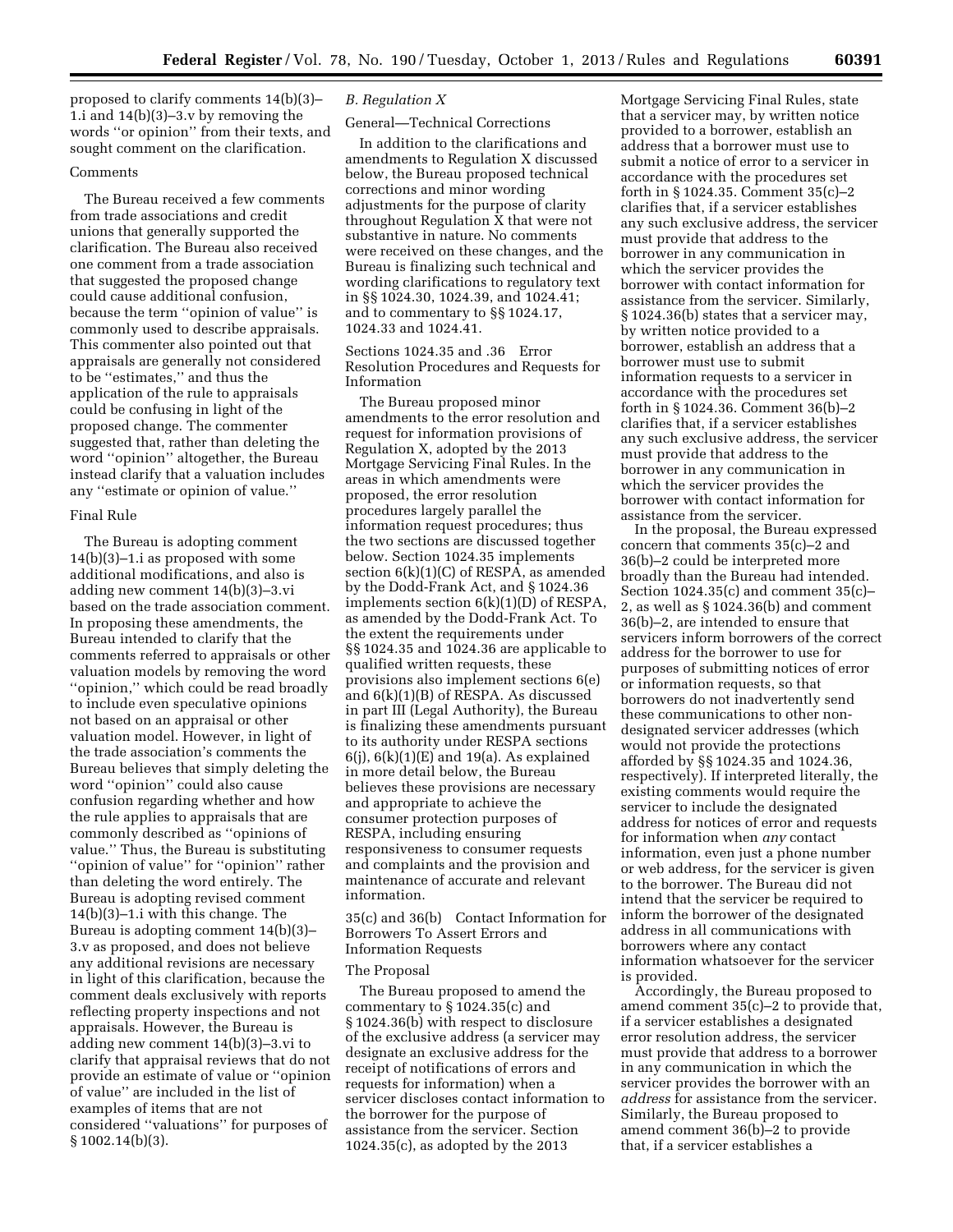designated information request address, the servicer must provide that address to a borrower in any communication in which the servicer provides the borrower with an *address* for assistance from the servicer.

#### Comments

The Bureau received comments from industry as well as consumer groups addressing these proposed clarifications. Industry commenters supported limiting the locations where the designated address is required, but asserted that the requirement was still overbroad and unclear as to when the designated address must be provided. These commenters expressed concern that they would have to provide the designated address on every letter that included a return address or an address in the letterhead. The commenters also stated this would be unduly burdensome as it would require significant programming costs. Commenters further stated this would create problems for borrowers by causing cluttered, confusing documents leading borrowers to incorrectly send other things to the designated address (*e.g.,* a borrower may send a payment to the designated address, leading to a delay in payment processing). Finally, commenters stated the proposed clarification could create conflicts with other regulations, such as the forceplaced insurance letters, which include an address but do not allow additional information to be included. Industry commenters generally suggested the designated address be required only in a specific subset of contexts: the initial designation letter, the periodic statements and coupon book, the servicer's Web site, and loss mitigation documents.

Consumer group commenters expressed concern that borrowers will not be informed of their rights. Such commenters objected to a decision the Bureau made, in the 2013 Mortgage Servicing Final Rules, to eliminate the requirement that a servicer receiving a transferred loan include information on the error resolution procedures in its notice to the borrower about the transfer. Such commenters suggested that information on the error resolution and information request rights should be included on each periodic statement.

# Final Rule

The Bureau is adopting revised versions of proposed comments 35(c)–2 and 36(b)–2. The Bureau notes that the proposal only addressed when the designated address must be provided, and that comments about providing borrowers information about the general

procedures to submit error notifications or information requests are beyond the scope of the proposed changes to the rule.

The Bureau is persuaded that the proposed language of ''an address for assistance'' might not have fully addressed the concerns of the provision being overbroad, as the proposed language could have been interpreted to require the designated address on every document from the servicer that contains a return address. The Bureau is further persuaded by the concern that borrowers could have been confused and incorrectly sent items that did not concern error resolution to the designated address. To require the designated address on every piece of written communication that includes a return address would be unduly burdensome and not in the best interests of the borrower. Thus, under the final rule, the designated address need be included in only a specific subset of contexts, specifically (1) the written notice, required by § 1024.35(c) and § 1024.36(b) if a servicer designates an exclusive address; (2) any periodic statement or coupon book required pursuant to 12 CFR 1026.41; (3) any Web site maintained by the servicer in connection with the servicing of the loan; and (4) any notice required pursuant to §§ 1024.39 or 1026.41 that includes contact information for assistance.

While servicers will not specifically be required to provide the designated address in contexts other than those described in the amended comments, the Bureau notes that a servicer remains subject to the requirement in § 1026.38(b)(5) to have policies and procedures reasonably designed to ensure that the servicer informs the borrower of the procedures for submitting written notices of error and information requests. Further, as discussed below in the section-bysection analysis of section 38(b)(5), the Bureau is adopting new comment 38(b)(5)–3 clarifying a servicer's obligation to ensure borrowers are informed of the designated address. The Bureau believes this the final rule will best balance practical considerations with the need to notify borrowers of the designated address.

35(g) and 36(f) Requirements Not Applicable

# $35(g)(1)(iii)(B)$  and  $36(f)(1)(v)(B)$

# The Proposal

The Bureau proposed amendments to  $§ 1024.35(g)(1)(iii)(B) (untimely notices)$ of error) and  $\S 1024.36(f)(1)(v)(B)$ (untimely requests for information).

Section  $1024.35(g)(1)(iii)(B)$  provides that a notice of error is untimely if it is delivered to the servicer more than one year after a mortgage loan balance was paid in full. Similarly, current  $\S 1024.36(f)(1)(v)(B)$  provides that an information request is untimely if it is delivered to the servicer more than one year after a mortgage loan balance was paid in full.

The Bureau proposed to replace the references to ''the date a mortgage loan balance is paid in full'' with ''the date the mortgage loan is discharged.'' The proposal noted that this change would address circumstances in which a loan is terminated without being paid in full, such as a loan that was discharged through foreclosure or deed in lieu of foreclosure without full satisfaction of the underlying contractual obligation. Further, the proposal stated that this change also would align more closely with  $\S 1024.38(c)(1)$ , which requires a servicer to retain records that document actions taken with respect to a borrower's mortgage loan account only until one year after the date a mortgage loan is ''discharged.''

#### Comments

The Bureau received comments from industry as well as consumer groups addressing the proposed modifications. Commenters were generally supportive of changing the rule to address situations when the loan is not paid in full, but expressed concerns about the use of the word ''discharged,'' stating that this word has a specific meaning in bankruptcy and that there may be some ambiguity as to when a loan is discharged in certain situations. In particular, commenters discussed the foreclosure process, as well as situations in which there is a deficiency balance after a foreclosure sale, and situations in which bankruptcy proceedings may eliminate the debt but leave a lien on the property.

#### Final Rule

The Bureau is adopting § 1024.35(g)(1)(iii)(B) and  $\S 1024.36(f)(1)(v)(B)$  as proposed. The Bureau believes the requirement to resolve errors and respond to information requests should last over the same timeframe as the obligation to retain records. The Bureau believes it would be impractical to require a servicer to resolve errors and provide information at a time when Regulation X no longer requires the servicer to retain the relevant records. Conversely, the Bureau believes the servicer should be responsible to correct those records during the period when Regulation X does require a servicer to retain records,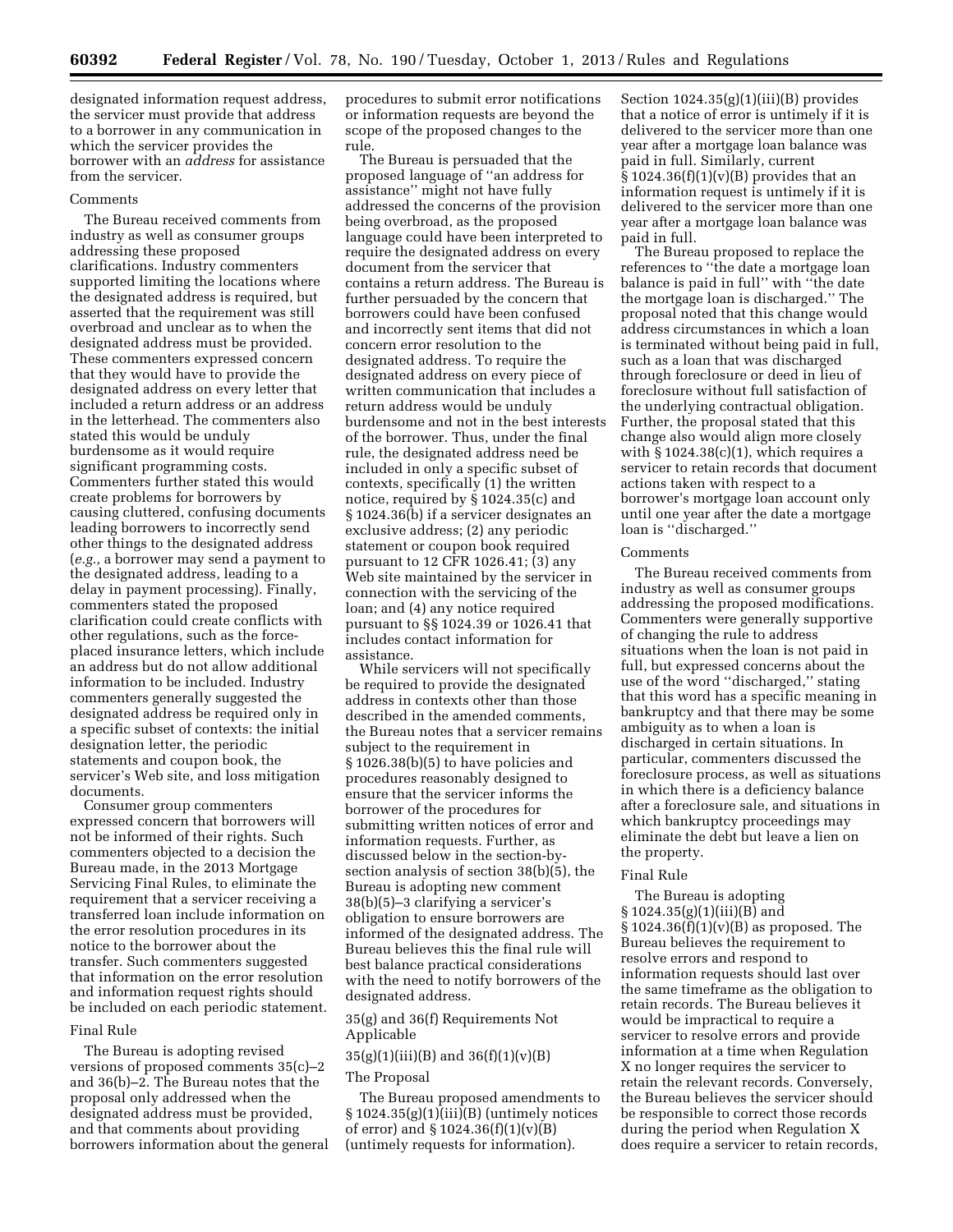if necessary, and provide borrowers information from the records. Further, the Bureau believes the use of the term "discharged" is appropriate, especially given that the term is already used in the timing of the record-retention requirement. For purposes of the Bureau's mortgage servicing rules, as opposed to bankruptcy purposes, a mortgage loan is discharged when both the debt and all corresponding liens have been extinguished or released, as applicable. The Bureau believes a borrower should have the benefit of the error resolution, information request, and record retention provisions so long as a debt *or* lien remains because only after both have been eliminated will there be no further possibility of a borrower needing to seek servicing information or to assert a servicing error. Thus, the Bureau is finalizing this provision as proposed.

Section 1024.38 General Servicing Policies, Procedures and Requirements

#### 38(b) Objectives

38(b)(5) Informing Borrowers of the Written Error Resolution and Information Request

#### Procedures

As discussed above in the section-bysection discussion of §§ 1024.35(c) and 1024.36(b), the Bureau is amending comments 35(c)–2 and 36(b)–2 to clarify in what contexts the designated address for notices of error or requests for information must be provided. The finalized comments clarify that, if a servicer designates such an address, that address must be provided in any notice required pursuant to §§ 1024.39 or 1024.41 that includes contact information for assistance. The Bureau notes that servicers may provide borrowers in delinquency with different addresses for different purposes. For example, a servicer may provide a borrower with the designated address for asserting errors, and a separate address for submission of loss mitigation applications. To mitigate the risk of a borrower sending a notification of error to the wrong address (and thus not triggering the associated protections), the Bureau is adopting new comment 38(b)(5)–3.

Section 1024.35 sets out certain procedures a servicer must follow when a borrower submits a written notice of error. These procedures provide important protections to borrowers who in are in delinquency (as well as at other times). Specifically, the procedures in  $§ 1024.35(e)(3)(i)(B)$  require a servicer to take certain actions before a scheduled foreclosure sale if a borrower asserts

certain errors.<sup>22</sup> These protections are only triggered if a borrower submits a written notice of error to the designated address (assuming the servicer has designated such an address). Thus, the Bureau believes it is important that borrowers asserting errors send the notice of error to the proper address.

The Bureau notes that existing provisions do address ensuring the borrower is aware of the procedures required to trigger the error resolution protections. Section 1024.38(b)(5) requires a servicer to have policies and procedures reasonably designed to achieve the objective of informing borrowers of the written error resolution and information request procedures. The Bureau acknowledges that a borrower in delinquency who is working with a continuity of contact representative and submitting documents related to loss mitigation may be confused about where to submit notices asserting errors. If such a borrower were to orally report the assertion of the error to the continuity of contact representative, comment 38(b)(5)–2 explains that § 1024.38(b)(s) would require servicers to have policies and procedures reasonably designed to notify a borrower who is not satisfied with the resolution of the complaint of the procedures for submitting a written notice of error. However, the Bureau is concerned that, if borrowers were to submit written assertions of an error to the addresses where they were submitting loss mitigation documents, such borrowers may believe they have properly followed the procedures, but in fact would not have triggered the protections under § 1024.35.

To address this concern, in connection with the clarification above on the contexts in which the designated address must be provided, the Bureau is adopting new comment 38(b)(5)–3. The new comment clarifies a servicer's obligation pursuant to § 1024.38(b)(5) by stating that a servicer's policies and procedures must be reasonably designed to ensure that if a borrower submits a notice of error to an incorrect address that was given to the borrower in connection with submission of a loss

mitigation application or the continuity of contact pursuant to § 1024.40, the servicer will ensure the borrower is informed of the procedures for submitting written notices of error set forth in § 1024.35, including the correct address. Alternatively, the servicer could redirect notices of error that were sent to an incorrect address to the designated address established pursuant to § 1024.35(c).

#### Section 1024.41 Loss Mitigation Procedures

As discussed above in part III (Legal Authority), the Bureau is finalizing amendments to § 1024.41 pursuant to its authority under sections 6(j)(3), 6(k)(1)(E), and 19(a) of RESPA. The Bureau believes that these amendments are necessary and appropriate to achieve the consumer protection purposes of RESPA and in particular of section 6 of RESPA, including to facilitate the evaluation of borrowers for foreclosure avoidance options. Further, the amendments implement, in part, section 6(k)(1)(C) of RESPA, which obligates a servicer to take timely action to correct errors relating to avoiding foreclosure, by establishing servicer duties and procedures that must be followed where appropriate to avoid such errors. In addition, the Bureau relies on its authority pursuant to section 1022(b) of the Dodd-Frank Act to prescribe regulations necessary or appropriate to carry out the purposes and objectives of Federal consumer financial law, including the purpose and objectives under sections 1021(a) and (b) of the Dodd-Frank Act. The Bureau additionally relies on its authority under section 1032(a) of the Dodd-Frank Act, which authorizes the Bureau to prescribe rules to ensure that the features of any consumer financial product or service, both initially and over the terms of the product or service, are fully, accurately, and effectively disclosed to consumers in a manner that permits consumers to understand the costs, benefits, and risks associated with the product or service, in light of the facts and circumstances.

#### 41(b) Receipt of a Loss Mitigation Application

# 41(b)(1) Complete Loss Mitigation Application

In connection with the provisions addressing payment forbearance discussed below in the section-bysection analysis of 1024.41(c)(2)(iii), the Bureau is amending comment 41(b)(1)–4 to clarify the obligation of a servicer to use reasonable diligence to

 $22$  Section 1024.35(e)(3)(i)(B) requires that, if a borrower asserts an error related to a servicer making the first notice or filing required by applicable law for any judicial or non-judicial foreclosure process in violation of § 1024.41(f) or (j), or related to a servicer moving for foreclosure judgment or order of sale or conducting a foreclosure sale in violation of § 1024.41(g) or (j), the servicer must comply with the requirements of the error resolution procedures prior to the date of a foreclosure sale, or within 30 days (excluding legal public holidays, Saturdays, and Sundays) after the servicer receives the notice of error, whichever is earlier.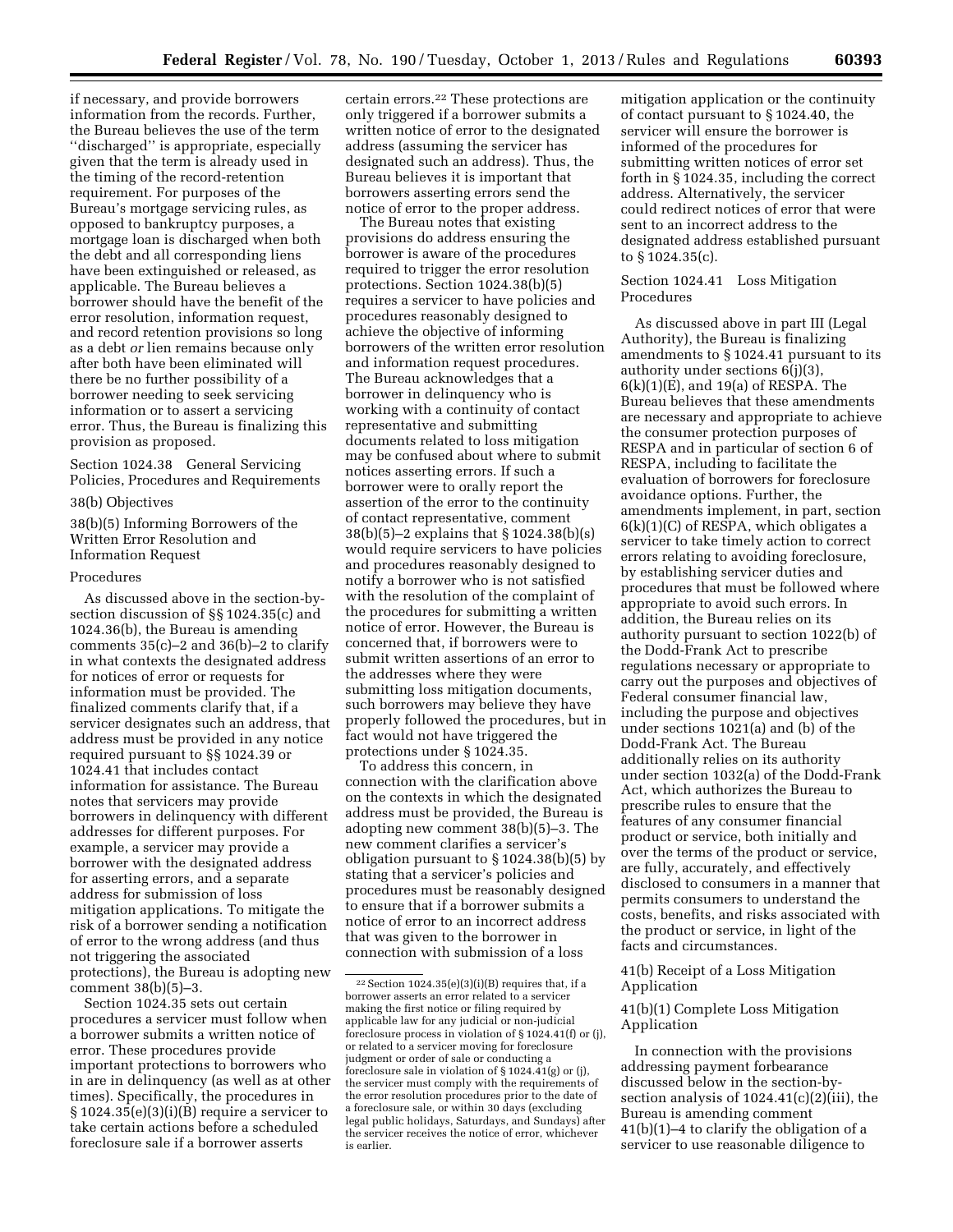complete a loss mitigation application. See the discussion below.

41(b)(2) Review of Loss Mitigation Application Submission

#### 41(b)(2)(i) Requirements

#### The Proposal

The Bureau proposed to amend the commentary to  $\S 1024.41(b)(2)(i)$  to clarify servicers' obligations with respect to providing notices to borrowers regarding the review of loss mitigation applications. Section 1024.41(b)(2)(i) requires a servicer that receives a loss mitigation application 45 days or more before a foreclosure sale to review and evaluate the application promptly and determine, based on that review, whether the application is complete or incomplete.23 The servicer then must notify the borrower within five days (excluding legal public holidays, Saturdays and Sundays) that the servicer acknowledges receipt of the application, and that the servicer has determined that the loss mitigation application is either complete or incomplete. If an application is incomplete, the notice must state the additional documents and information that the borrower must submit to make the loss mitigation application complete. In addition, servicers are obligated under § 1024.41(b)(1) to exercise reasonable diligence in obtaining documents and information necessary to complete an incomplete application, which may require, when appropriate, the servicer to contact the borrower and request such information as illustrated in comment 41(b)(1)–4.i.

Following publication of the 2013 Mortgage Servicing Final Rules, the Bureau received numerous inquiries from industry stakeholders requesting guidance or clarification regarding how this provision may apply in instances where a servicer determines that additional information from the borrower is needed to complete an evaluation of a loss mitigation application after either (1) the servicer has provided notice to the borrower informing the borrower that the loss mitigation application is complete, or (2) the servicer has provided notice to the borrower identifying other specific information or documentation necessary to complete the application and the borrower has furnished that documentation or information. As these stakeholders noted, servicers sometimes

must collect additional information from borrowers, the need for which may not have been apparent at the point of initial application, in order to process the application and satisfy the applicable investor requirements. In these situations, a borrower may have submitted the documents and information identified in the initial notice, resulting in an application that is facially complete based on the servicer's initial review, but the servicer, upon further evaluation, determines that additional information is required to evaluate the borrower for a loss mitigation option pursuant to requirements imposed by an investor or guarantor of a mortgage.

The Bureau proposed additional commentary to address these concerns. As the Bureau explained in the June 2013 Proposal, the notice required by § 1024.41(b)(2)(i)(B) is intended to provide the borrower with timely notification that a loss mitigation application was received and either is considered complete by the servicer or is considered incomplete and that the borrower is required to take further action for the servicer to evaluate the loss mitigation application. The Bureau was conscious of concerns that servicers have unnecessarily prolonged loss mitigation processes by incomplete and inadequate document reviews that lead to repeated requests for supplemental information that reasonably could have been requested initially, and so the Bureau designed the rule to ensure an adequate up-front review. At the same time, the Bureau did not believe it would be in the best interest of borrowers or servicers to create a system that leads to borrower applications being denied solely because they contain inadequate information and the servicer believes it may not request the additional information needed.

The Bureau therefore proposed three provisions to address these concerns. First, the Bureau proposed new comment  $41(b)(2)(i)(B)-1$ , which would have clarified that, notwithstanding that a servicer has informed a borrower that an application is complete (or notified the borrower of specific information necessary to complete an incomplete application), a servicer must request additional information from a borrower if the servicer determines, in the course of evaluating the loss mitigation application submitted by the borrower, that additional information is required.

Second, the Bureau proposed new comment 41(b)(2)(i)(B)–2, which would have clarified that, except as provided in § 1024.41(c)(2)(iv) (the Bureau's third proposed new provision, discussed below), the protections triggered by a

complete loss mitigation application in § 1024.41 would not be triggered by an incomplete application. An application would have been considered complete only when a servicer has received all the information the servicer requires from a borrower in evaluating applications for the loss mitigation options available to the borrower, even if an inaccurate  $\S 1024.41(b)(2)(i)(B)$ notice had been sent to the borrower. The Bureau noted that the proposed clarifications would not have allowed servicers deliberately to inform borrowers that incomplete applications are complete or to describe the information necessary to complete an application as something less than all of the necessary information. Servicers are required under  $\S 1024.41(b)(2)(i)(A)$  to review a loss mitigation application to determine whether it is complete or incomplete. In addition, servicers are subject to the § 1024.38(b)(2)(iv) requirement to have policies and procedures reasonably designed to achieve the objectives of identifying documents and information that a borrower is required to submit to complete an otherwise incomplete loss mitigation application, and servicers are obligated under § 1024.41(b)(1) to exercise reasonable diligence in obtaining documents and information necessary to complete an incomplete application. Thus, the proposed clarifications were intended to address situations where servicers make bona fide mistakes in initially evaluating loss mitigation applications.

Third, as described more fully below, the Bureau proposed new  $\S 1024.41(c)(2)(iv)$  to require that, if a servicer creates a reasonable expectation that a loss mitigation application is complete, but later discovers information is missing, the servicer must treat the application as complete for certain purposes until the borrower has been given a reasonable opportunity to complete the loss mitigation application. The Bureau believed the proposed rule would mitigate potential risks to consumers that could arise through a loss mitigation process prolonged by incomplete and inadequate document reviews and repeated requests for supplemental information. The Bureau believed these new provisions would provide a mechanism for servicers to correct bona fide mistakes in conducting up-front reviews of loss mitigation applications for completeness, while ensuring that borrowers do not lose the protections under the rule due to such mistakes and that servicers have incentives to

<sup>23</sup>A ''complete loss mitigation application'' is defined in  $\S$ 1024.41(b)(1) as "an application in connection with which a servicer has received all the information the servicer requires from a borrower in evaluating applications for the loss mitigation options available to the borrower.''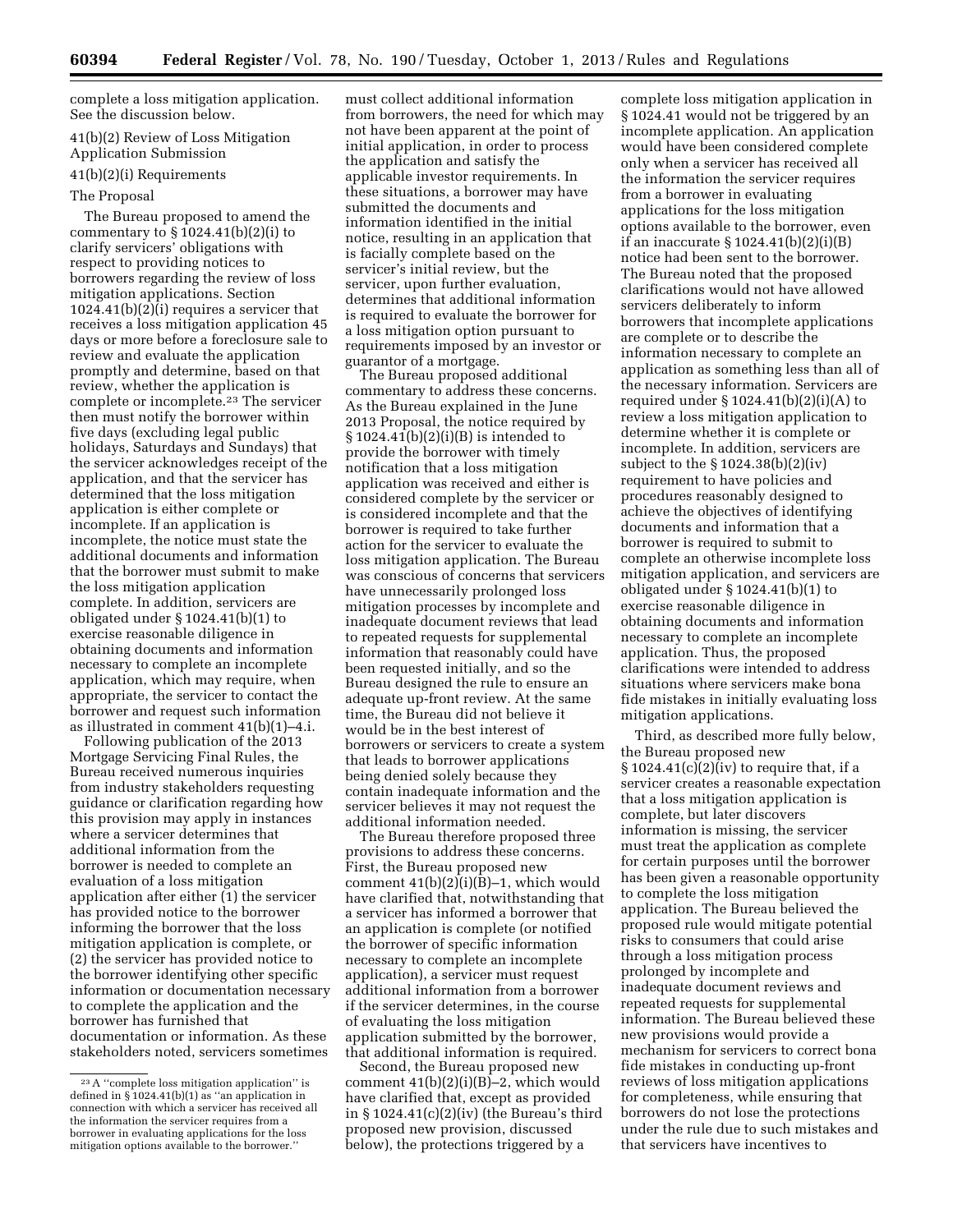conduct rigorous up-front review of loss mitigation applications.

# Comments

The Bureau received comments from industry as well as consumer groups addressing the proposed provisions addressing a facially complete application. Commenters were generally supportive of the Bureau addressing situations where a servicer later discovers additional information is required to evaluate an application that is complete according to the terms of the notice the servicer sent the borrower. Commenters generally agreed that a strict rule that prevents servicers from seeking additional information when needed would result in unnecessary denials of loss mitigation to the borrower and that encouraging communication from the servicer to the borrower will improve loss mitigation procedures for the borrower. However, some commenters expressed the view that the 2013 Mortgage Servicing Final Rules were sufficient in this regard and that revisions at a date so close to implementation are counterproductive to institutions trying to implement the rule.

#### Final Rule

As discussed further below in connection with  $\S 1024.41(c)(2)(iv)$ , the Bureau is adopting amendments that achieve largely the same effect as the proposal in addressing situations where a servicer requires additional information to review a facially complete loss mitigation application. The Bureau believes, as it suggested in the proposal, that there is little value in requiring a servicer to evaluate a loss mitigation application when the servicer has determined certain items of information are missing. The Bureau is therefore adopting comment 41(b)(2)(i)(B)–1, which clarifies that if, a servicer determines, in the course of evaluating the loss mitigation application submitted by the borrower, that additional information is required, the servicer must promptly request the additional information from the borrower. The comment also references  $\S 1024.41(c)(2)(iv)$ , a new provision that sets forth requirements and procedures for a servicer to follow in the event that a facially complete application is later found by the servicer to require additional information or documentation to be evaluated. See the discussion of  $\S 1024.41(c)(2)(iv)$  in the section-by-section analysis below.

The Bureau is not adopting proposed comment  $41(b)(2)(i)(B)-2$ , which would have provided that protections triggered by a ''complete'' loss mitigation

application would not be triggered by a facially complete application—*i.e.,*  where the servicer informs the borrower that the application is complete, or the borrower provides all the documents and information specified by the servicer in the § 1024.41(b)(2)(i)(B) notice as needed to render the application complete. The Bureau continues to believe that certain protections must be provided to borrowers who have submitted all the missing documents and information requested in the  $1026.41(b)(2)(i)(B)$ notice, even if a servicer later determines additional information is necessary. However, the Bureau has been persuaded by commenters that argued a borrower who submits all the documents requested in the § 1024.41(b)(2)(i)(B) notice (if any) should receive the protection the rule affords to borrowers at the time the borrower submits those documents. In accordance with this approach, proposed comment  $41(b)(2)(i)(B)-2$  has not been finalized.

# 41(b)(2)(ii) Time Period Disclosure

# The Proposal

The Bureau proposed to amend the § 1024.41(b)(2)(ii) time period disclosure requirement, which requires a servicer to provide a date by which a borrower should submit any missing documents and information necessary to make a loss mitigation application complete. Section 1024.41(b)(2)(ii) requires a servicer to provide in the notice required pursuant to § 1024.41(b)(2)(i)(B) the earliest remaining of four specific dates set forth in § 1024.41(b)(2)(ii). The four dates set forth in § 1024.41(b)(2)(ii) are: (1) The date by which any document or information submitted by a borrower will be considered stale or invalid pursuant to any requirements applicable to any loss mitigation option available to the borrower; (2) the date that is the 120th day of the borrower's delinquency; (3) the date that is 90 days before a foreclosure sale; and (4) the date that is 38 days before a foreclosure sale.

In general, many of the protections afforded to a borrower by § 1024.41 are dependent on a borrower submitting a complete loss mitigation application a certain amount of time before a foreclosure sale. The later a borrower submits a complete application, and the closer in time to a foreclosure sale, the fewer protections the borrower receives under § 1024.41. It is therefore in the interest of borrowers to complete loss mitigation applications as early in the delinquency and foreclosure process as

possible. However, even if a borrower does not complete a loss mitigation application sufficiently early in the process to secure *all* the protections possibly available under § 1024.41, that borrower may still benefit from some of the protections afforded. Borrowers should not be discouraged from completing loss mitigation applications merely because they cannot complete a loss mitigation application by the date that would be most advantageous in terms of securing the protections available under § 1024.41. Accordingly, the goal of  $\S 1024.41(b)(2)(ii)$  is to inform borrowers of the time by which they should complete their loss mitigation applications to receive the greatest set of protections available, without discouraging later efforts if the borrower does not complete the loss mitigation application by the suggested date. The Bureau notes § 1024.41(b)(2)(ii) requires servicers to inform borrowers of the date by which the borrower *should* make the loss mitigation application complete, as opposed to the date by which the borrower *must* make the loss mitigation application complete.

The Bureau believed, based on communications with consumer advocates, servicers, and trade associations, that the requirement in § 1024.41(b)(2)(ii) may be overly prescriptive and may prevent a servicer from having the flexibility to suggest an appropriate date by which a borrower should complete a loss mitigation application. For example, if a borrower submits a loss mitigation application on the 114th day of delinquency, the servicer would have to inform him or her by the 119th day that the borrower should complete the loss mitigation application by the 120th day under the current provision. A borrower is unlikely to be able to assemble the missing information within one day, and would be better served by being advised to complete the loss mitigation application by a reasonable later date that would afford the borrower most of the benefits of the rule as well as enough time to gather the information.

In response to these concerns, and in accordance with the goals of the provision, the Bureau proposed to amend the requirement in § 1024.41(b)(2)(ii). Specifically, the Bureau proposed to replace the requirement that a servicer disclose the earliest remaining date of the four specific dates set forth in § 1024.41(b)(2)(ii) with a more flexible requirement that a servicer determine and disclose a reasonable date by which the borrower should submit the documents and information necessary to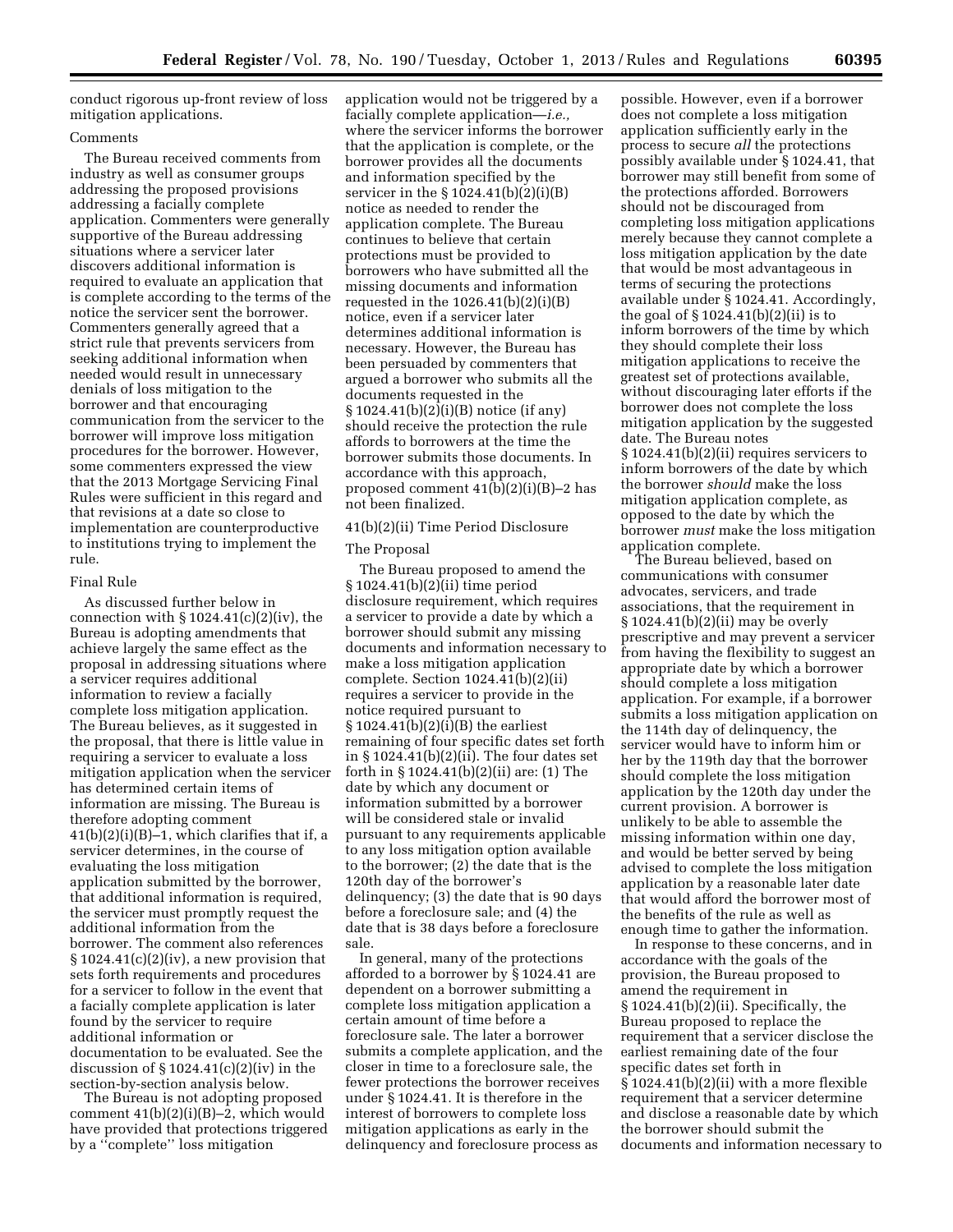make the loss mitigation application complete. The Bureau proposed to clarify this amendment in proposed comment 41(b)(2)(ii)–1, which would have explained that, in determining a reasonable date, a servicer should select the deadline that preserves the maximum borrower rights under § 1024.41, except when doing so would be impracticable. Proposed comment 41(b)(2)(ii)–1 would have clarified further that a servicer should consider the four deadlines previously set forth in § 1024.41(b)(2)(ii) as factors in selecting a reasonable date. Proposed comment 41(b)(2)(ii)–1 also would have clarified that if a foreclosure sale is not scheduled, for the purposes of determining a reasonable date, a servicer may make a reasonable estimate of when a foreclosure sale may be scheduled. This proposal was intended to provide appropriate flexibility while also requiring that servicers consider the impact of the various times, and the associated protections, set forth in § 1024.41.

#### **Comments**

The Bureau received comments from industry as well as consumer groups addressing these proposed provisions. Industry commenters appreciated the extra flexibility offered by the proposal, but expressed concern about the complexity of selecting a date. Such commenters noted that different servicers might have different estimates of what should be a reasonable time for otherwise similarly situated borrowers, and differences in state law might also cause two apparently similar borrowers to receive different notices. Additionally, these commenters expressed concern that ambiguity in what is ''practical'' increases the risk of litigation. These commenters suggested either a simpler rule, under which the application should be complete by the earlier of 30 days after the borrower submitted the incomplete application or the 38th day before a scheduled foreclosure sale (an approach taken by HAMP), or that the Bureau provide additional guidance for determining what is impractical. Finally, commenters expressed concern about borrower confusion, stating that borrowers will not understand the significance of the various dates.

Consumer groups expressed concern that if servicers have discretion about how to inform borrowers when they should complete their applications, servicers will misguide borrowers and cause them to complete applications too late to receive all the protections that could have been available under the rule. Additionally, some consumer

groups expressed the view that this whole issue would be avoided if the loss mitigation protections were triggered by an initial application package, defined as a specific subset of documents required for loss mitigation, rather than a complete loss mitigation application.

#### Final Rule

The Bureau is amending the text of § 1024.41(b)(2)(ii) to require that the related notice must include a reasonable date by which the borrower should submit the missing information. Additionally, the Bureau is adopting an revised version of proposed comment  $41(b)(2)(ii) - 1$  to clarify what is a reasonable date to include in a notice sent pursuant to  $\S 1024.41(b)(2)(i)(B)$ . Similar to the proposal, final comment 41(b)(2)(ii)–1 states that, in determining a reasonable date, a servicer should select the date that preserves the maximum borrower rights possible under § 1024.41 (and provides the four milestones originally in the regulation text), except when doing so would be impracticable to permit the borrower sufficient time to obtain and submit the type of documentation needed. The final comment has been amended to state further that, generally, it would be impracticable for a borrower to obtain and submit documents in less than seven days.

As discussed in the proposed rule, the Bureau has structured this provision so that borrowers receive information that encourages them to submit a complete application in time to receive the most protections possible under the rule, while not discouraging borrowers who miss this time from later submitting an application to receive a subset of the protections. Because some of the protections are triggered by the submission of a complete loss mitigation application when a certain amount of time remains before a scheduled foreclosure sale, the protections decrease the later a borrower submits an application. Thus, the Bureau declines to adopt a rule that simply suggests the borrower complete the application within 30 days because such a rule will not meet the intended purposes of the provision.

The Bureau also understands that a borrower may not understand the significance of certain milestones, and may be confused if presented by a list of different dates. This is the very reason the rule requires the servicer to provide a single date by which the borrower should complete the application—it removes the burden from the borrower of calculating the different timelines and attempting to

determine by when they should complete their application.

The Bureau does appreciate the challenges of determining what would be impracticable, thus the Bureau has added language to the commentary explaining that generally it would be impracticable for a borrower to obtain and submit documents in less than seven days. The Bureau notes this is a minimum number of days, and that a servicer may extend this timeline if it believes the borrower would need more time to gather the information. The Bureau believes this approach gives servicers guidance as to what is impracticable, while allowing some flexibility for servicers to address situations where additional time would be required for the borrower to submit particular types of missing information.

Finally, while the final rule does not permit servicers to estimate foreclosure sale dates in other contexts, such as for purposes of determining whether a borrower will be granted an appeal right when no foreclosure sale has actually been scheduled, the Bureau believes it appropriate to allow servicers to estimate a foreclosure sale date for the narrow purpose of this provision. The Bureau notes that servicers may have information about when a foreclosure sale is likely to be scheduled and that allowing a servicer to use this information in determining the time by which a borrower should complete the application would provide the most useful date for borrowers. Thus, the Bureau includes this provision in the comment adopted by this final rule.

The Bureau notes that some consumer groups suggested loss mitigation protections should be triggered by an initial application package, defined as a specific subset of documents required for loss mitigation, rather than a complete loss mitigation application. The Bureau notes that while such an approach has been used in other loss mitigation programs, such a modification to the loss mitigation provisions of § 1024.41 is beyond the scope of the proposed changes to the rule.

#### 41(b)(3) Determining Protections

#### The Proposal

The Bureau proposed to add new § 1024.41(b)(3) addressing the borrowers' rights in situations in which no foreclosure sale has been scheduled as of the date a complete loss mitigation application is received, or a previously scheduled foreclosure sale is rescheduled after receipt of a complete application. As discussed in the proposal, § 1024.41 is structured to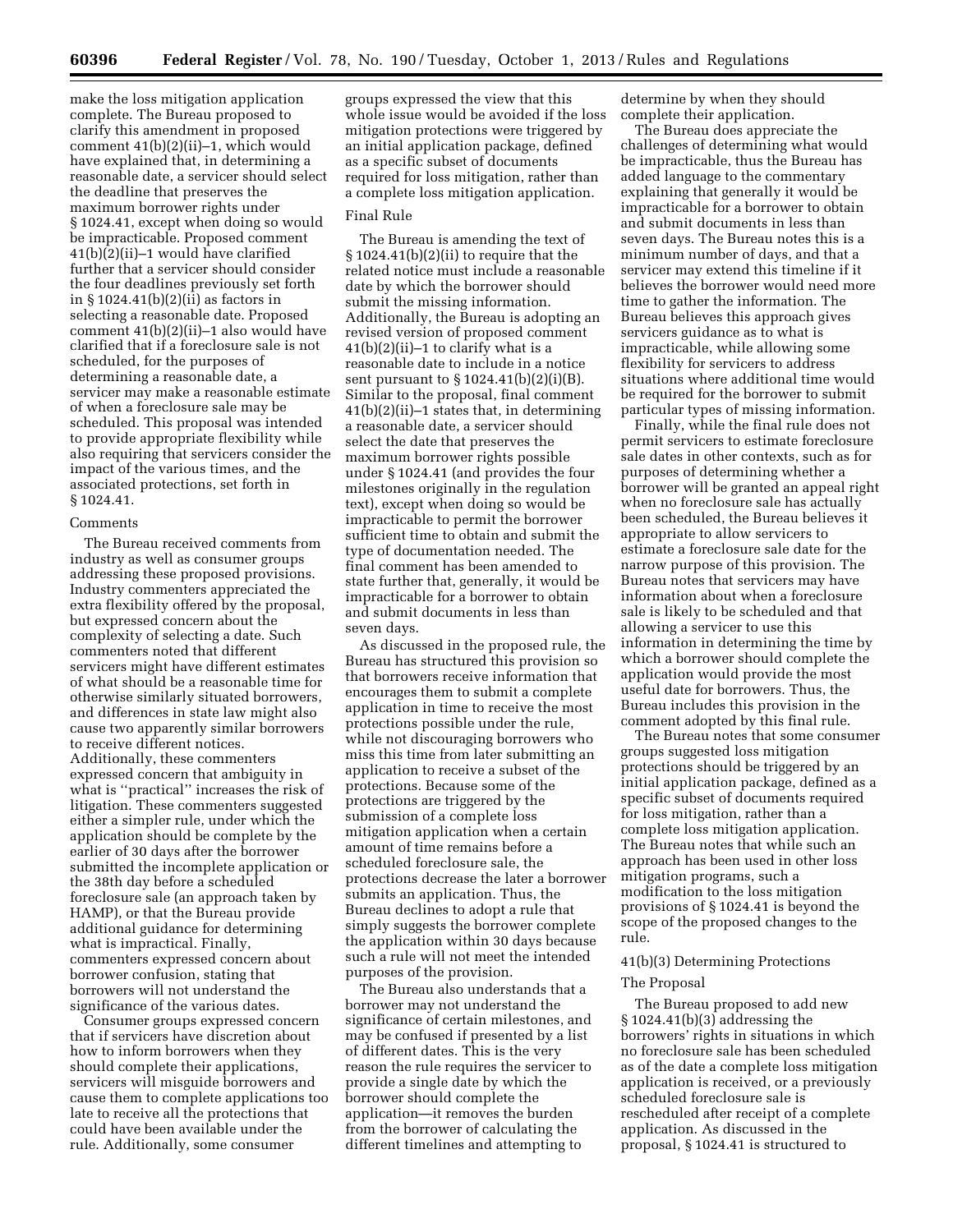provide different procedural rights to borrowers and impose different requirements on servicers depending on the number of days remaining until a foreclosure sale is scheduled to occur, as of the time that a complete loss mitigation application is received. However, the provisions of § 1024.41 do not expressly address situations in which a foreclosure sale has not yet been scheduled at the time a complete loss mitigation application is received, or is rescheduled after the application is received. Since issuance of the final rule, the Bureau has received questions about the applicability of the timing provisions in such situations. Specifically, industry stakeholders have asked whether it is appropriate to use estimated dates of foreclosure where a foreclosure sale has not been scheduled at the time a complete loss mitigation application is received. Further, industry stakeholders have requested guidance on how to apply the timelines if no foreclosure is scheduled as of the date a complete loss mitigation application is received, but a foreclosure sale is subsequently scheduled less than 90 days after receipt of such application, or if a foreclosure sale has been scheduled for less than 90 days after a complete application is received, but is then postponed to a date that is 90 days or more after the receipt date.

The Bureau proposed new § 1024.41(b)(3), which stated that, for purposes of § 1024.41, timelines based on the proximity of a foreclosure sale to the receipt of a complete loss mitigation application will be determined as of the date a complete loss mitigation application is received. Proposed comment 41(b)(3)–1 would have clarified that if a foreclosure sale has not yet been scheduled as of the date that a complete loss mitigation application is received, the application shall be treated as if it were received at least 90 days before a foreclosure sale. Proposed comment 41(b)(3)–2 would have clarified that such timelines would remain in effect even if at a later date a foreclosure sale was rescheduled.

The Bureau believed this approach would provide certainty to both servicers and borrowers as well as ensure that borrowers receive the broadest protections available under the rule in situations in which a foreclosure sale has not been scheduled at the time a borrower submits a complete loss mitigation application. In the proposal, the Bureau also discussed alternative modifications to the rule, which the Bureau declined to propose, including having the applicable timelines vary depending on the newly scheduled (or re-scheduled) sale date, or allowing

servicers to estimate when a foreclosure sale might be scheduled. On balance, the Bureau believed that a straightforward rule under which the protections that attach are determined as of the date of receipt of a complete loss mitigation application, and a complete loss mitigation application is treated as having been received 90 days or more before a foreclosure sale if no sale is scheduled as of the date the application is received, is preferable because it would provide industry and borrowers with clarity regarding its application, without the unnecessary complexity that other approaches might produce. The Bureau recognized that the proposed rule might in some cases require a servicer to delay a foreclosure sale to allow the specified time for the borrower to respond to a loss mitigation offer and to appeal the servicer's denial of a loan modification option, where applicable, and sought comment and supporting data regarding circumstances in which this may occur.

#### Comments

The Bureau received comments from industry as well as consumer groups addressing these proposed provisions. Overall, commenters appreciated the clarity and simplicity of the proposed rule. They supported the idea that borrower protection should be clear and certain. One consumer advocate expressed concern that the rule limits, but does not eliminate, dual tracking. This commenter was concerned that a sale may be scheduled with less than 37 days' notice. Another consumer advocate suggested the rule should always adopt the most consumerfriendly timeline. That is, if a sale is postponed, a borrower should receive the benefit of any extra protections that might arise given a longer time between the sale and the submission of a complete application; but if a sale is scheduled to occur on a short timeline, the borrower should not lose the original protections that had attached on the basis of the longer timeline.

Industry commenters expressed concern about the feasibility of the proposed rule. Such commenters were concerned this may inappropriately extend the timeline of a foreclosure sale. These commenters urged the Bureau to limit the appeal right to when a complete application is submitted within 30 days of the first notice or filing required for a foreclosure sale. Alternatively, some commenters urged the Bureau to allow servicers to estimate when a foreclosure sale may occur. For example, one commenter suggested such estimates could be based on estimates provided by nationally

recognized sources. Finally, industry commenters expressed concern the proposed provision may not be feasible because a servicer may be unable to move a scheduled foreclosure sale. One commenter recommended the Bureau offer an exemption from liability when an investor or court requires a servicer to continue with a foreclosure sale in violation of the applicable timelines.

#### Final Rule

The Bureau is finalizing § 1024.41(b)(3) and its related commentary substantially as proposed, but with minor wording changes. For the reasons discussed in the proposal, the Bureau believes the final rule appropriately balances consumer protection and servicer needs. This approach provides certainty to both servicers and borrowers, as well as ensures that borrowers receive the broadest protections available under the rule in situations where a foreclosure sale has not been scheduled at the time a complete loss mitigation application is received.

The Bureau declines to adopt other approaches suggested in comments. The Bureau notes that structuring the rule such that a borrower's rights may be added or removed because a foreclosure sale was moved or rescheduled would not provide the certainty or simplicity created by the proposed rule. Further, the Bureau is concerned that if moving a foreclosure sale to a later date could trigger new protections, such a policy may provide a disincentive for a servicer to reschedule a foreclosure sale for a later date. Finally, the Bureau does not believe it is appropriate to limit the appeal rights to when a complete application is submitted within 30 days of the first notice or filing, because, regardless of when a first notice or filing is made, a servicer should be able to provide a borrower an appeal when there is sufficient time before the scheduled foreclosure sale.

The Bureau does not believe that the rule being finalized, which grants the borrower certain rights if a borrower submits a complete loss mitigation application before a sale has been scheduled, will cause inappropriate delays in the foreclosure process. First, while some States may schedule foreclosure sales to occur in less than 90 days of the scheduling of the sale, completing the process of reviewing a loss mitigation application may not necessitate a delay in the scheduled sale. For example, if the scheduling of a sale occurs 30 days after a complete loss mitigation application is submitted, and the sale is scheduled for 60 days after the scheduling occurs, the servicer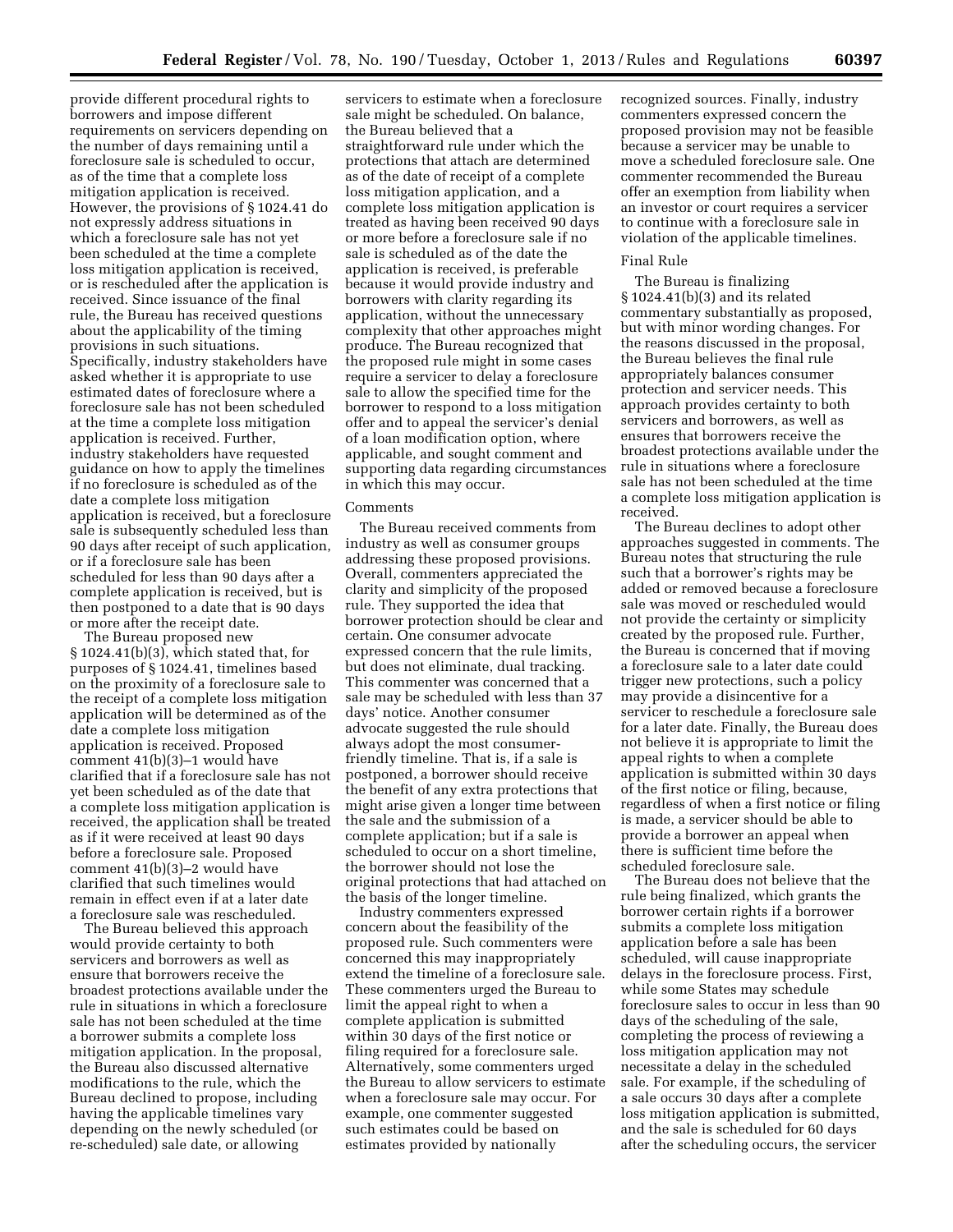will have sufficient time to follow the complete loss mitigation procedures without having to move the foreclosure sale. Second, servicers control many of the timelines in the process, including the 30-day evaluation window, and the time to process an appeal. If a foreclosure sale is rescheduled to occur in less than 90 days after a borrower submitted a complete application, a servicer does have the option to review the application quickly and, in doing so, the servicer may avoid the need to postpone the foreclosure sale.

In situations where there is a conflict (a later scheduled foreclosure sale that does not allow a servicer or borrower sufficient time to complete the procedures required by the loss mitigation rules), the Bureau expects a servicer to take the necessary steps to avoid having the foreclosure sale occur before the loss mitigation review procedures run their course, including asking a court to move a scheduled foreclosure sale, if necessary. An important objective of the 2013 Mortgage Servicing Final Rules is to ensure that loss mitigation applications receive careful review, so that a servicer does not foreclose on a borrower who would have qualified for a loss mitigation option and who timely submitted a complete application for loss mitigation. Consistent with that objective, once a borrower has submitted an application, a servicer should carry out the procedures prescribed by the rule in light of the timing and content of the application. To permit a later scheduled (or rescheduled) foreclosure sale to cut short those procedures would be inconsistent with the objective just described. For these reasons, the Bureau finalizes the rule substantially as proposed, with minor wording changes.

41(c) Evaluation of Loss Mitigation Applications

41(c)(1) Complete Loss Mitigation Application

#### 41(c)(1)(ii)

The Bureau proposed to amend § 1024.41(c)(1)(ii) to state explicitly that the notice this provision requires must state the deadline for accepting or rejecting a servicer's offer of a loss mitigation option, in addition to the requirements currently in  $\S 1024.41(d)(2)$  to specify, where applicable, that the borrower may appeal the servicer's denial of a loan modification option, the deadline for doing so, and any requirements for making an appeal. As described in the proposal, the Bureau intended that the § 1024.41(c)(1)(ii) notice would specify

the time and procedures for the borrower to accept or to reject the servicer's offer, in accordance with requirements specified in § 1024.41(e). Indeed, § 1024.41(e)(2)(i) provides that the servicer may deem the borrower to have rejected the offer if the borrower does not respond within the timelines specified under § 1024.41(e)(1). Further, under  $\S 1024.41(e)(2)(ii)$  and that the servicer must give the borrower a reasonable opportunity to complete documentation necessary to accept an offer of a trial loan modification plan if the borrower does not follow the specified procedures but begins making payments in accordance with the offer by the deadline specified in § 1024.41(e)(1). Commenters did not have any objections to the proposed provision, and the Bureau is adopting this provision as proposed.

41(c)(2) Incomplete Loss Mitigation Application Evaluation

41(c)(2)(iii) Payment Forbearance

# The Proposal

The Bureau proposed to modify § 1024.41(c)(2) to allow servicers to offer short-term forbearance to borrowers based on a review of an incomplete loss mitigation application, notwithstanding that provision's restriction on servicers offering a loss mitigation option to a borrower based on the review of an incomplete loss mitigation application. In adopting the 2013 Mortgage Servicing Final Rules, the Bureau crafted broad definitions of ''loss mitigation option'' and ''loss mitigation application'' for purposes of § 1024.41, to provide a streamlined process in which a borrower will be evaluated for all available loss mitigation options at the same time, rather than having to apply multiple times to be evaluated for different options one at a time. Since publication of the final rule, however, both industry and consumer advocates have raised questions and concerns about how the rule applies in situations in which a borrower needs and requests only short-term forbearance. For instance, a number of servicers have inquired about whether the rule would prevent them from granting a borrower's request for waiver of late fees or other short-term relief after a natural disaster until the borrower submits all information necessary for evaluation of the borrower for long-term loss mitigation options. Additionally, both consumer advocates and servicers have raised questions about whether a borrower's request for short-term relief would later preclude a borrower from invoking the protections afforded by the rule if the borrower encounters a

significant change in circumstances that warrants long-term loss mitigation alternatives.

The Bureau was conscious of the difficulties involved in distinguishing short-term forbearance programs from other types of loss mitigation and of the concern that some servicers may have significantly exacerbated borrowers' financial difficulties by using short-term forbearance programs inappropriately instead of reviewing the borrowers for long-term options. Nevertheless, the Bureau believed that it was possible to revise the rule to facilitate appropriate use of short-term payment forbearance programs without creating undue risk for borrowers who need to be evaluated for a full range of loss mitigation alternatives.

At the outset, the Bureau noted that it does not construe the existing rule to require that servicers obtain a complete loss mitigation application prior to exercising their discretion to waive late fees. Additionally the Bureau noted that, under the rule as adopted, a servicer may offer any borrower any loss mitigation option if the borrower has not submitted a loss mitigation application or if the offer is not based on an evaluation of an incomplete loss mitigation application, as clarified in existing comment  $41(c)(2)(i)-1$ .

With regard to short-term forbearance programs that involve more than simply waiving late fees, such as where a servicer allows a borrower to forgo making a certain number of payments and then to catch up by spreading the unpaid amounts over some subsequent period of time, the Bureau believed that the issues raised by various stakeholders could most appropriately be addressed by providing more flexibility to servicers to provide such relief even if it is based on review of an incomplete loss mitigation application. Thus, the Bureau did not propose to change the current definition of loss mitigation option, which includes all forbearance programs. Rather, the Bureau proposed to relax the anti-evasion restriction in § 1024.41(c)(2)(i), which prohibits a servicer from offering a loss mitigation option based upon an evaluation of an incomplete loss mitigation application.

The Bureau thus proposed  $§ 1024.41(c)(2)(iii)$ , which would have allowed short-term payment forbearance programs to be offered based on a review of an incomplete loss mitigation application. The proposed exemption would have applied only to short-term payment forbearance programs. Proposed comment 41(c)(2)(iii)–1 stated that a payment forbearance program is a loss mitigation option for which a servicer allows a borrower to forgo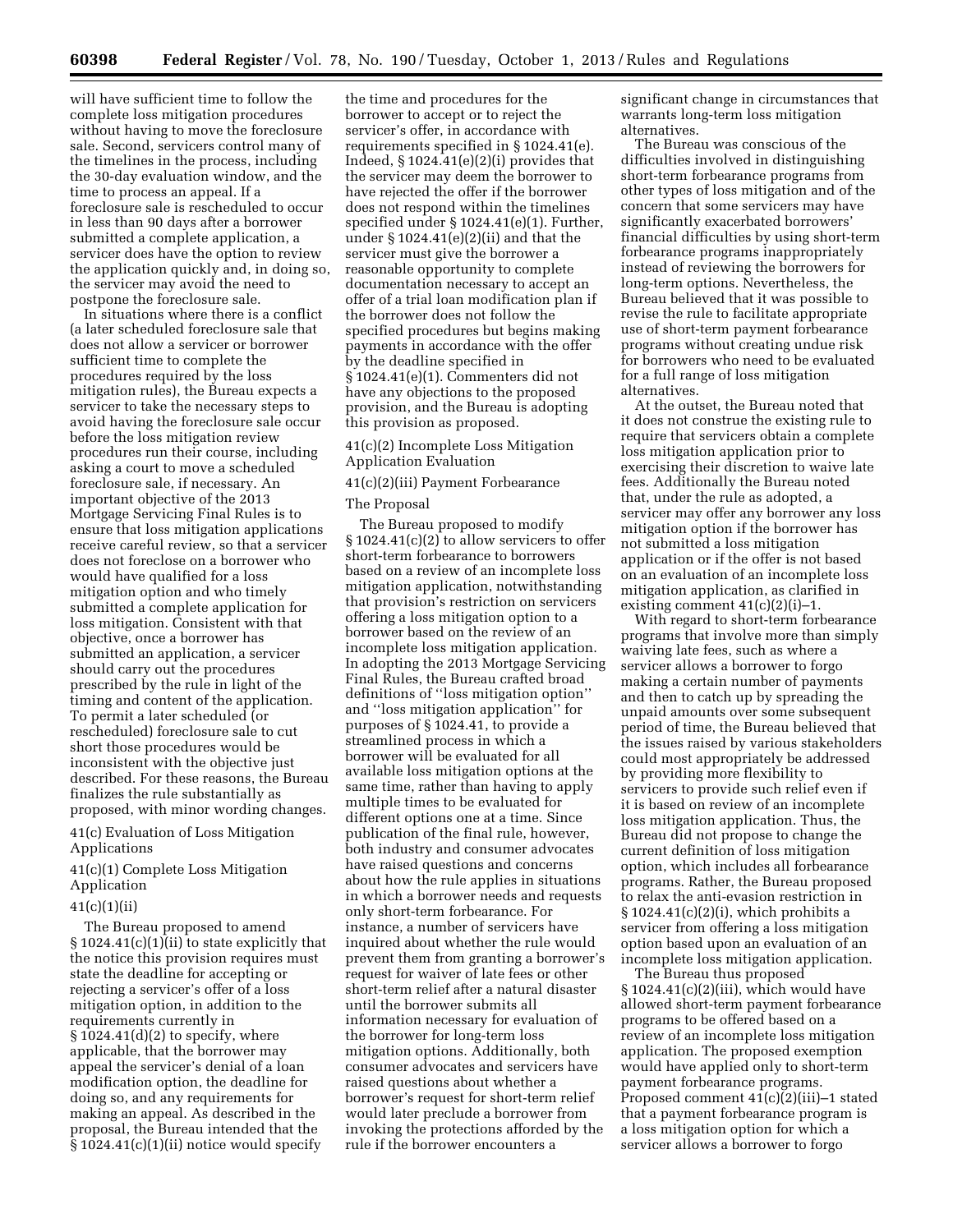making certain payments for a period of time. Short-term payment forbearance programs may be offered when a borrower is having a short-term difficulty brought on, for example, by a natural disaster. In such cases, the servicer offers a short-term payment forbearance arrangement to assist the borrower in managing the hardship. The Bureau explained that, in its view, it is appropriate for servicers to have the flexibility to offer short-term payment forbearance programs prior to receiving a complete loss mitigation application for all available loss mitigation options. Proposed comment 41(c)(2)(iii)–1 also would have explained that a short-term program is one that allows the forbearance of payments due over periods of up to two months.

The Bureau noted that, under the proposed approach, servicers that receive a request for short-term payment forbearance and grant such requests would remain subject to the requirements triggered by the receipt of a loss mitigation application in § 1024.41. Thus, as explained in proposed comment 41(c)(2)(iii)–2, if a servicer offers a payment forbearance program based on an incomplete loss mitigation application, the servicer still would be required to review the application for completeness, to send the  $\S 1024.41(b)(2)(i)(B)$  notice to inform the borrower whether the application is complete or incomplete, and if incomplete what documents or additional information are required, and to use reasonable diligence to complete the loss mitigation application. If a borrower in this situation submits a complete application, the servicer must evaluate it for all available loss mitigation options. The Bureau believed that maintaining these requirements is important to ensure that borrowers are not inappropriately diverted into shortterm forbearance programs without access to the full protections of the regulation. At the same time, if a borrower in fact does not want an evaluation for long-term options, the borrower may simply refrain from providing the additional information necessary to submit a complete application and the servicer will therefore not be required to conduct a full assessment for all options.

To ensure that a borrower who is receiving an offer of short-term payment forbearance understands the options available, proposed § 1024.41(c)(2)(iii) would have required a servicer offering a short-term payment forbearance program to a borrower based on an incomplete loss mitigation application to include in the § 1024.41(b)(2)(i)(B) notice additional information,

specifically that: (1) The servicer has received an incomplete loss mitigation application and on the basis of that application the servicer is offering a short-term payment forbearance program; (2) absent further action by the borrower, the servicer will not be reviewing the incomplete application for other loss mitigation options; and (3) if the borrower would like to be considered for other loss mitigation options, he or she must submit the missing documents and information required to complete the loss mitigation application. The Bureau believed that providing borrowers this more specific information is important to ensure that borrowers do not face unwarranted delays and paperwork and that servicers do not misuse short-term forbearance to avoid addressing long-term problems.

Finally, the Bureau proposed comment  $41(c)(2)(iii)$ –3 to clarify servicers' obligations on receipt of a complete loss mitigation application. The proposed comment would have stated that, notwithstanding that a servicer may have offered a borrower a payment forbearance program after an evaluation of an incomplete loss mitigation application, and even if the borrower accepted the payment forbearance offer, a servicer must still comply with all requirements in § 1024.41 on receipt of a borrower's submission of a complete loss mitigation application. This proposed comment was intended to clarify that, even though payment forbearance may be offered as short-term assistance to a borrower, a borrower is still entitled to submit a complete loss mitigation application and receive an evaluation of such application for all available loss mitigation options. Although payment forbearance may assist a borrower with a short-term hardship, a borrower should not be precluded from demonstrating a long-term inability to afford the original mortgage, and being considered for long-term solutions, such as a loan modification, when that may be appropriate.

#### Comments

The Bureau received comments from both industry and consumer group commenters on this provision. Commenters were generally very supportive of allowing an exclusion from the full loss mitigation procedures for short-term problems, that is, problems that can be quickly resolved (*e.g.,* a borrower needed new tires for his or her car and thus falls a month behind on mortgage payments). They asserted that short-term problems are better resolved quickly and that the full loss mitigation procedures should apply

only to consumers with long-term problems. One industry commenter stated that the paperwork of the full procedures would be seen as burdensome when a borrower had a short-term problem, and this would be perceived as poor customer service. Additionally, commenters pointed out that, under  $\S 1024.41(i)$ , a borrower is entitled to the full procedures for only a single complete loss mitigation application, and it would not be in the borrower's best interest to ''waste'' that single evaluation under the full procedures on a simple, short-term problem. Consumer advocate commenters suggested that borrowers should be warned before they use their single evaluation.

Both consumer advocate and industry commenters expressed concern that the two-month forbearance contemplated by the proposed rule was too brief. Such commenters urged the Bureau to permit payment forbearances of as long as six months or a year, to allow borrowers the opportunity to resolve their problems (for example, attempting to find a new job) before using up their opportunities to be evaluated for long-term options, such as a loan modification. Further, commenters expressed that the industry standard for payment forbearance programs was longer than two months often six months or even a year. Finally, commenters expressed that short-term forbearances were particularly important for addressing two situations, unemployment and natural disasters.

#### Final Rule

The Bureau is adopting  $§ 1024.41(c)(2)(iii)$  generally as proposed. However, in light of comments received, the Bureau has made some adjustments to the proposed provisions. As discussed below, the Bureau is clarifying the servicer's reasonable diligence obligation when a borrower has been offered a payment forbearance based on evaluation of an incomplete loss mitigation application, and the Bureau has adjusted the limit on the length of payment forbearances that would be allowed under this provision.

*Payment forbearance based on an incomplete application.* The Bureau is adopting, with some adjustments, the general exclusion for short-term forbearance from the prohibition on offering loss mitigation based on an incomplete application. The Bureau continues to believe this exclusion is appropriate, because it should provide servicers greater flexibility to address short-term problems quickly and efficiently. Further, because the exclusion applies to decisions based on review of incomplete loss mitigation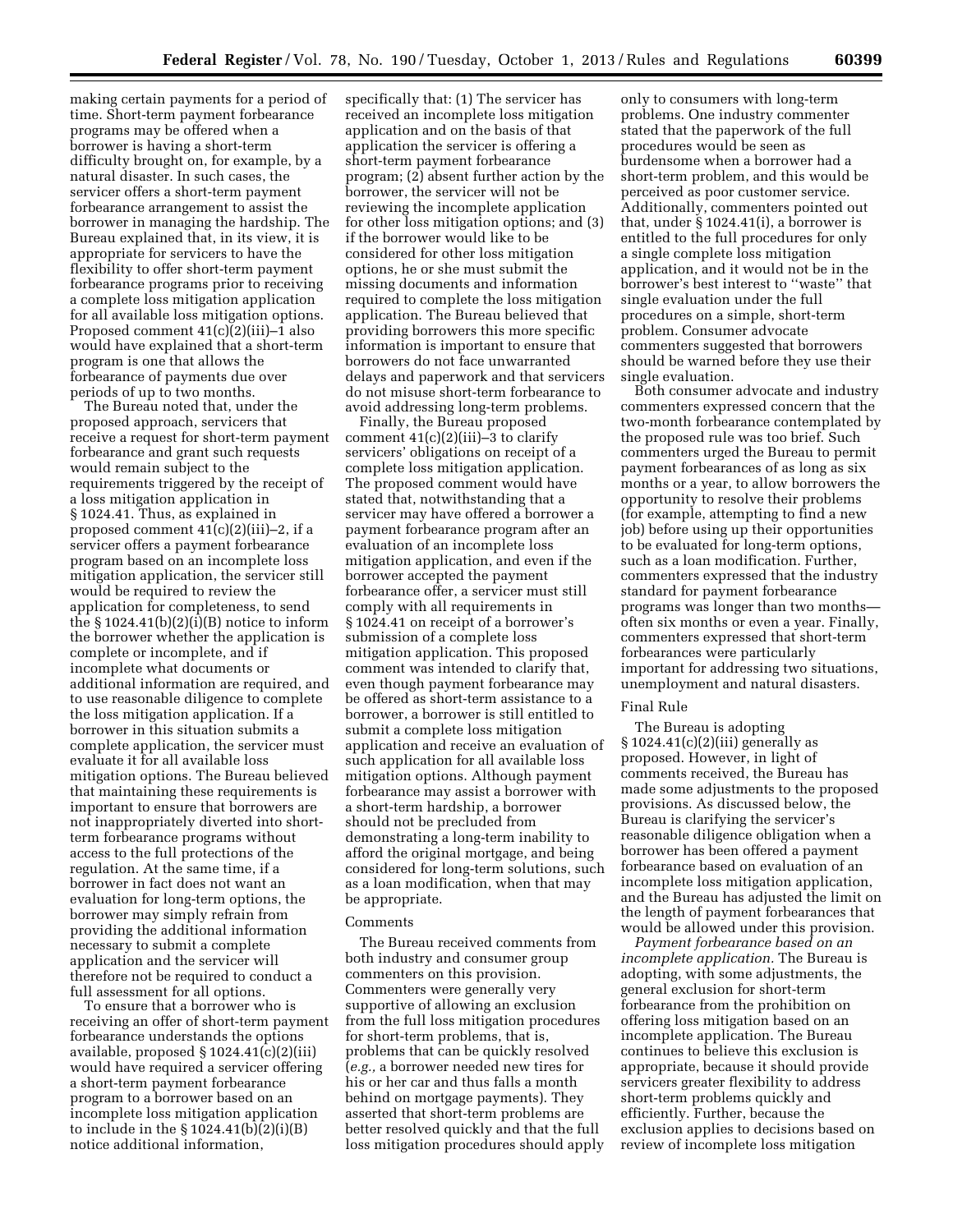applications, it will allow the borrower's short-term problems to be addressed while preserving a borrower's single use of the full § 1024.41 loss mitigation procedures.

The Bureau declines to exclude payment forbearance from the definition of loss mitigation. The final rule provides the same benefits in flexibility that would be achieved by revising the definition of loss mitigation while preserving important consumer protections. If a borrower requests payment forbearance, he or she should be regarded as having requested loss mitigation under the terms of § 1024.41, and the procedures generally required by the rule should take place. Further, the Bureau notes that a borrower always has the option of completing his or her loss mitigation application and receiving a full evaluation for all options. This is reflected in comment 41(c)(2)(iii)–3, which states that even if a servicer offers a borrower a payment forbearance program after an evaluation of an incomplete loss mitigation application, the servicer must still comply with all other requirements in § 1024.41 if the borrower completes his or her loss mitigation application.

The Bureau notes that the new provision addresses only payment forbearance that is offered based on an evaluation of an incomplete application. The Bureau is aware, as some commenters noted, that situations may arise where a borrower completes a loss mitigation application and goes through a full loss mitigation evaluation, and the end result is the borrower being offered a payment forbearance—which would exhaust his or her single use of the § 1024.41 loss mitigation procedures. The Bureau notes that some consumer advocates asked the Bureau to exempt any such loss mitigation evaluation from the successive request provision in § 1024.41(i), or require that such borrowers be warned so they know not to complete their application if they are seeking only payment forbearance.

While the Bureau acknowledges these concerns, the Bureau notes that the proposal was limited to discussing payment forbearance based on *incomplete* applications, and comments addressing payment forbearance based on *complete* applications are beyond the scope of the proposed rule. Further, the Bureau notes that the loss mitigation rules are intended to address only procedures, and leave the substantive decisions on different loss mitigation programs to the discretion of the owner or assignee. Finally, the Bureau notes that any issues related to the second or successive request provision in § 1024.41(i) would more appropriately

be addressed in a rulemaking focusing on that provision.

*Payment forbearance and reasonable diligence.* The proposed provision on payment forbearance included a modification to the § 1024.41(b)(2)(i)(B) notice, which would have required the notice to include additional information when a servicer was offering a borrower payment forbearance based on an incomplete application. While the Bureau believes it is important for borrowers to be informed that they are being offered payment forbearance based on an incomplete loss mitigation application and they may receive a full review for all other options by completing their applications, the Bureau believes that servicers should have flexibility to provide this message at the appropriate time. A servicer may, in some circumstances, need to communicate additional information regarding payment forbearance. For example, a servicer may require additional information—short of a complete loss mitigation application—to offer a borrower a payment forbearance program. Further, the Bureau acknowledges that a servicer may decide to offer a borrower payment forbearance at various stages of the loss mitigation process, and the message should be provided at the appropriate time. For example, if a servicer needs additional information before offering payment forbearance, the servicer might not decide to offer a borrower payment forbearance until after the § 1024.41(b)(2)(i)(B) notice has been sent out. In light of these considerations, the Bureau declines to finalize the provision regarding modification of the § 1024.41(b)(2)(i)(B) notice in the context of payment forbearance. Instead, the Bureau has amended comment 41(b)(1)–4, added paragraph 4.iii, which addresses a servicer's reasonable diligence obligations. The comment explains that, when a servicer offers a borrower payment forbearance based on an incomplete application, the servicer should notify the borrower that the borrower may complete the application to receive a full evaluation of all loss mitigation options available to the borrower.

The Bureau believes a servicer's diligence obligations may vary depending on the facts and circumstances. In some instances, it may be appropriate for servicers to include this additional information in the § 1024.41(b)(2)(i)(B) notice. For example, if a servicer decides to offer a borrower payment forbearance based on the initial submission that establishes the loss mitigation application (*e.g.,* the borrower calls the servicer and, on the

basis of that call, the servicer decides to offer the borrower payment forbearance), the servicer might include the message (that the borrower is being offered payment forbearance but may complete the application to receive a full evaluation) in the § 1024.41(b)(2)(i)(B) notice, along with the full list of information and documents necessary to complete the loss mitigation application. Alternatively, if the servicer wanted to offer the borrower a payment forbearance program, but needed a few additional documents to do so, the servicer might send a  $\S 1024.41(b)(2)(i)(B)$  notice explaining that the borrower has the option of submitting a few items and receiving payment forbearance, or submitting all the missing information and receiving a full evaluation. If the borrower submitted only the items for the payment forbearance and the servicer offered the borrower a payment forbearance program, at that time the servicer could to notify the borrower that he or she has the option of completing the application.

Conversely, if the servicer does not decide to offer a payment forbearance program based on an evaluation of an incomplete loss mitigation application until after the § 1024.41(b)(2)(i)(B) notice has been sent, the servicer would still have the option of offering the borrower payment forbearance at that later time. The servicer would notify the borrower that he or she has the option of completing the application at the time the servicer offered the payment forbearance program.

In addition, the Bureau is adding a new subpart to comment 41(b)(1)–4 to further elaborate on the servicer's reasonable diligence obligation when a borrower is considered for short-term forbearance under this provision. Once a borrower has begun a payment forbearance program, the Bureau believes the servicer need not continue to request missing items from the borrower during the course of the payment forbearance program, unless the borrower fails to comply with the payment forbearance program or the borrower indicates he or she would like to continue completing the application. Thus, comment 41(b)(1)–4.iii states that, once a servicer provides this notification, the servicer could suspend reasonable diligence efforts until near the end of the payment forbearance program, so long as the borrower remains in compliance with the payment forbearance program and does not request any further assistance.

Finally, the Bureau believes that, unless the borrower has brought his or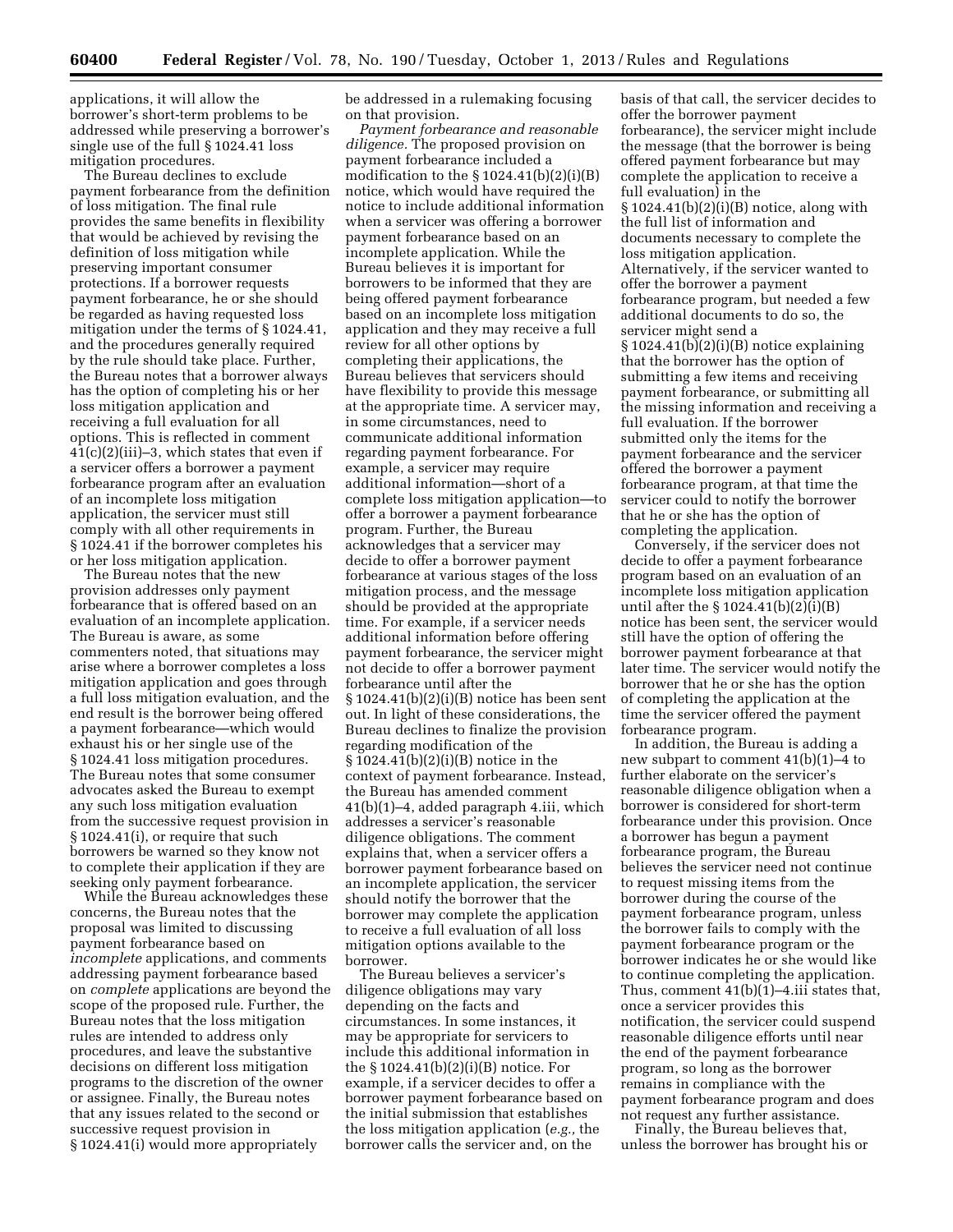her loan current, it may be necessary for the servicer to contact the borrower prior to the end of the forbearance period to determine if the borrower wishes to complete the application and proceed with a full loss mitigation evaluation. Thus, comment 41(b)(1)– 4.iii states that near the end of the program, and prior to the end of the forbearance period, it may be necessary for the servicer to contact the borrower to determine if the borrower wishes to complete the application and proceed with a full loss mitigation evaluation.

*Length of payment forbearance.* The Bureau is amending the proposed interpretation of ''short-term'' forbearance, in light of public comments that supported the general exception, but suggested that an exception permitting only two-month forbearances would be of limited benefit to borrowers and servicers. The Bureau is persuaded that a two-month payment forbearance window may not allow the borrower sufficient time to remedy even some short-term problems. As adopted, comment 41(b)(2)(iii)–1 explains that ''short-term'' forbearance means a program that allows the forbearance of payments due over periods of no more than six months, as opposed to two months. The Bureau notes that this sixmonth period may cover time both before and after the payment forbearance was granted (for example, if a borrower is one month delinquent when a servicer offers a payment forbearance program, the program may only extend 5 months into the future). The Bureau believes the extended timeline allows the servicer sufficient flexibility to address most short-term situations.

As discussed in the proposal, the Bureau was concerned that, if a servicer offered a borrower a payment forbearance of more than two months, the borrower may lose the benefit of the 120-day foreclosure referral prohibition in § 1024.41(f)(1), because the 120 days may run out during the course of the forbearance plan. The Bureau believes that, as part of a payment forbearance program as contemplated by this rule, a servicer should not foreclose on a borrower who is complying with the payment forbearance program. To make explicit that this restriction is an aspect of the payment forbearance programs permissible under the new provision, the Bureau has added a foreclosure protection clause to the payment forbearance provision in § 1024.41(c)(2)(iii).

The Bureau received comments requesting longer payment forbearance programs and noting that existing programs that may be offered through

HUD or HAMP, or by the Federal National Mortgage Association and Federal Home Loan Mortgage Corporation (collectively ''GSEs''), may offer payment forbearance for periods extending beyond six months to a year, particularly in situations such as natural disaster or unemployment. The Bureau remains convinced that, if a borrower has a long-term problem, such a borrower should, if the borrower chooses, receive a full evaluation for all loss mitigation options. Because forbearance programs under § 1024.41(c)(2)(iii) should only be used for temporary problems, the Bureau believes it is important to reassess a borrower's situation after no more than six months.

However, the new rule does not preclude a servicer from offering multiple successive short-term payment forbearance programs. As discussed below in the Section 1022(b)(2) of the Dodd-Frank Act analysis, the Bureau has sought to ensure that borrowers would receive significant benefits from the additional option without losing protections provided by § 1024.41. Commenters strongly felt that a short forbearance period would not provide much additional benefit to borrowers, and further explained that a payment forbearance of less than a year may interfere with existing programs under HUD, HAMP, and the GSEs. The Bureau acknowledges that a borrower will generate a significant unpaid debt over the course of a long forbearance period. However, the Bureau notes that a borrower who believes the circumstances warrant cutting a long forbearance short can receive a full review for all loss available mitigation options by submitting a complete loss mitigation application. In addition, the Bureau believes that the risk servicers would attempt to evade the full loss mitigation procedures by offering sequential six-month forbearances to delinquent borrowers is low. Thus, the Bureau believes that borrowers benefit more from renewable forbearance agreements than they would benefit from any limit the Bureau might impose at this time on the maximum number of forbearances. The Bureau notes, however, that while the final rule does not prohibit a servicer from offering multiple short-term forbearances under this provision, the Bureau intends to monitor how temporary forbearances are used after this final rule becomes effective and, if it determines servicers are inappropriately offering sequential payment forbearances, may address the issue in a later rulemaking or by other means at a later date.

41(c)(2)(iv) Facially Complete Application

#### The Proposal

As discussed above, the Bureau proposed new § 1024.41(c)(2)(iv), which stated that if a servicer creates a reasonable expectation that a loss mitigation application is complete but later discovers additional documents or information is needed to evaluate the application, the servicer shall treat the application as complete as of the date the borrower had reason to believe the application was complete, for purposes of applying § 1024.41(f)(2) and (g), until the borrower has been given a reasonable opportunity to complete the loss mitigation application. This provision was designed to work together with proposed new comments  $41(b)\overline{(2)}\overline{(i)}$ –1 and –2, as discussed above, to address situations when a servicer determines that an application the servicer previously determined to be complete (or to be missing particular information) is in fact is lacking additional information needed for evaluation.

The Bureau has received questions about the impact of an error in the notice required by  $\S 1024.41(b)(2)(i)(B)$ , particularly in light of the short time the servicer has to review the information submitted by the borrower. As discussed above, the Bureau recognizes that, in certain circumstances, an application may appear to be complete (or to be missing only specific information), but the servicer, upon further evaluation, may determine that additional information is needed before the servicer can evaluate the borrower for all available loss mitigation options. The proposed commentary to § 1024.41(b)(2)(i) was intended to clarify that servicers are required to obtain the missing information in such situations. Proposed  $\S 1024.41(c)(2)(iv)$  was intended to protect borrowers while a servicer requests the missing information.

Proposed comment 41(c)(2)(iv)–1 would have clarified that a reasonable expectation is created when the borrower submits all the missing items (if any) identified in the § 1024.41(b)(2)(i)(B) notice. When a reasonable expectation that a loss mitigation application is complete is created but the servicer later discovers that the application is incomplete, proposed  $\S 1024.41(c)(2)(iv)$  would have provided that the servicer shall treat the application as complete for certain purposes until the borrower has been given a reasonable opportunity to supply the missing information necessary to complete the loss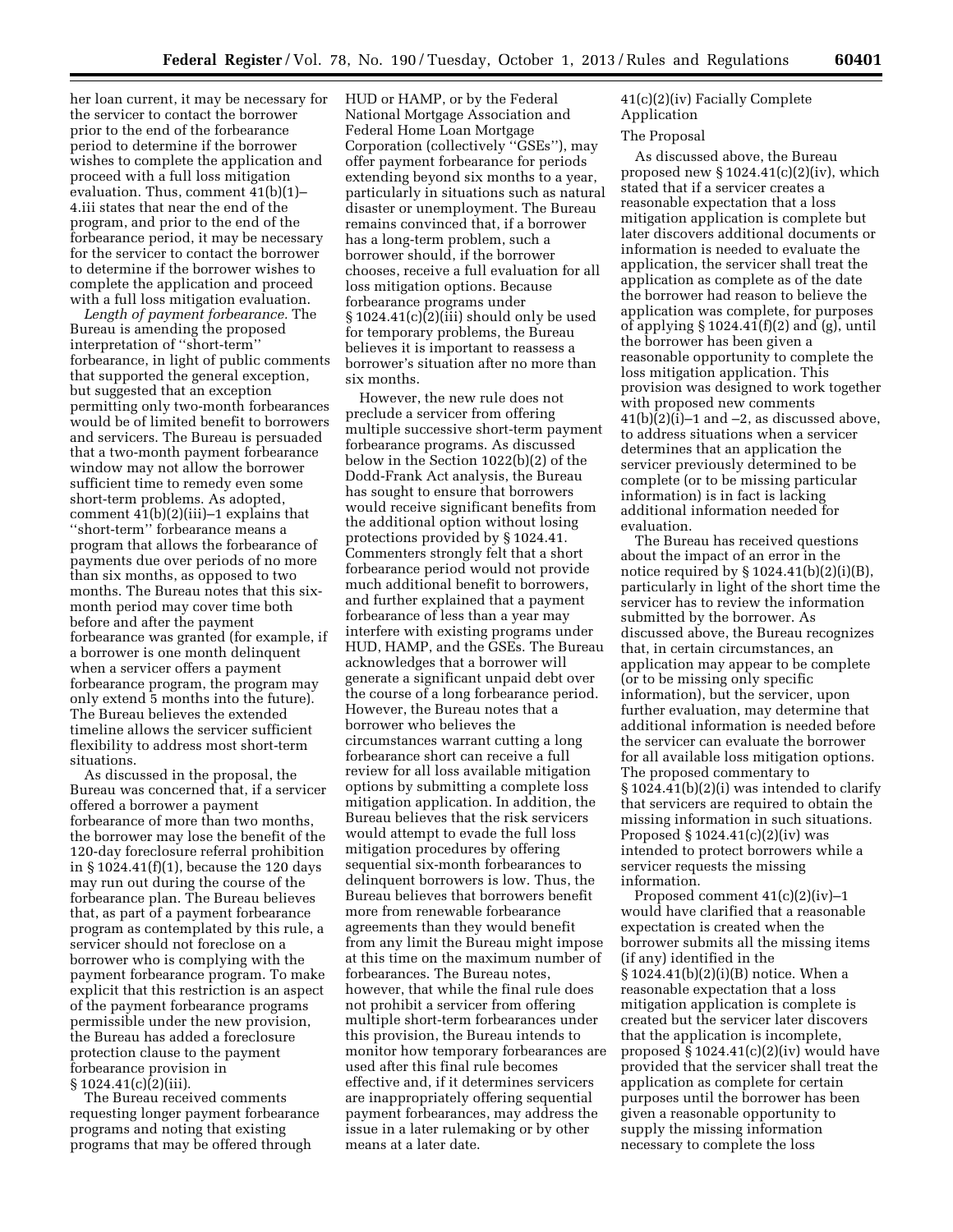mitigation application. Specifically, under this provision, the servicer would need to treat the application as complete for purposes of the foreclosure referral prohibition in § 1024.41(f)(2) and the foreclosure sale limitations in § 1024.41(g). Proposed § 1024.41(c)(2)(iv) would have ensured that servicers that made bona fide mistakes in making initial determinations of completeness need not be considered in violation of the rule, and that borrowers do not lose protections under the rule due to such mistakes. The Bureau believed that, once a borrower is given reason to believe he or she has the benefit of certain protections (which are triggered by submission of a complete loss mitigation application), if the servicer discovers that an application is incomplete, the borrower should have a reasonable opportunity to complete the application before losing the benefit of such protections.

Proposed comment 41(c)(2)(iv)–2 would have provided guidance on what would be a reasonable opportunity for the borrower to complete a loss mitigation application. The comment states that a reasonable opportunity requires that the borrower be notified of what information is missing and be given sufficient time to gather the information and submit it to the servicer. The amount of time that is sufficient for this purpose would depend on the facts and circumstances.

The Bureau believed that proposed  $§ 1024.41(c)(2)(iv)$  would preserve servicers' obligation to conduct rigorous up-front reviews, while providing servicers the ability to correct a goodfaith mistake or clerical error. Further, servicers seeking relief under the provision need only give borrowers a reasonable opportunity to provide the missing information, thus allowing a servicer to continue the foreclosure process if a borrower does not provide such information.

#### Comments

As discussed above in the section-bysection analysis of § 1024.41(b)(2)(i), the Bureau received comments from industry as well a consumer groups addressing these proposed provisions. Commenters were generally supportive of the Bureau addressing situations where a servicer later discovers additional documents or information are required to complete a loss mitigation application. However, commenters sought additional clarification on several aspects of the proposed amendment. First, commenters sought clarification on when a borrower's rights or protections are triggered.

Commenters also expressed concern that it was unclear when a reasonable expectation had been created. For example, one commenter stated that a servicer may argue a homeowner had no reasonable expectation even if a complete application was submitted. Second, commenters sought clarification as to what would be considered a reasonable amount of time for a borrower to complete an application. Commenters suggested a set number of days should be given. Finally, commenters asked what happens after the missing information is provided or a reasonable time passes and the borrower fails to provide the information. Some commenters stated that the application should be considered complete only as of the date the missing information was provided and the application was actually completed. Other commenters stated the application should be treated as if it were complete when the reasonable expectation was created. One commenter pointed out that the expectation should be created based on the borrower's action (submitting the items requested in the § 1024.41(b)(2)(i)(B) notice), rather than on an action (or inaction) of the servicer. As this commenter noted, if a borrower initially submits a complete application, the related protections of the rule should be triggered when the borrower submits the application, not when the servicer sends the  $\S 1024.41(b)(2)(i)(B)$ notice. Therefore, this commenter asserted, if a borrower is asked to provide certain items, the protections should be triggered when those items are provided, not when the servicer deems the application to be complete. Finally, some commenters suggested the proposed revisions should go further and require a confirmation notice, as well as provide additional guidance on the timing and content of that notice. For example, one commenter suggested that servicers should be required to explain the reason a particular document does not meet underwriting guidelines, rather than simply requesting the document again.

#### Final Rule

The Bureau is adopting a final version of  $\S 1024.41(c)(2)(iv)$  that is similar to the proposed version, but with some modifications. First, the Bureau is not including the ''reasonable expectation'' standard set forth in the proposal. Instead, the provision as adopted states that, if a borrower submits all the missing information listed in the notice required pursuant to

 $\S 1026.41(b)(2)(i)(B)$ , or if no additional information is requested in such notice,

the application shall be considered ''facially complete'' and will trigger certain borrower protections. Upon further consideration, the Bureau believes the subjective nature of the term ''reasonable expectation'' could have resulted in unnecessary compliance challenges and confusion as to when a reasonable expectation had been established. The Bureau believes the concept of facial completeness, on the other hand, provides greater clarity to servicers and borrowers.

Second, the Bureau is modifying proposed  $\S 1024.41(c)(2)(iv)$  to enhance borrower protections by providing that servicers are required to treat a ''facially complete'' application as complete for purposes of the § 1026.41(h) appeal right and the borrower response timelines in § 1024.41(e). As discussed above, proposed  $\S 1026.41(c)(2)(iv)$ would have required servicers to treat the application as complete for purposes of the foreclosure referral ban in § 1024.41(f)(2) and the foreclosure sale limitations in § 1024.41(g) until the borrower had been given a reasonable opportunity to supply the missing information necessary to complete the loss mitigation application. However, for purposes of the appeal right under § 1024.41(h) and the borrower response timelines under § 1024.41(e), the proposal would have treated the application as complete only once the borrower submitted the additional information or documents needed to evaluate the application. Thus, under the proposal, if a servicer gave a borrower a reasonable expectation that he or she had submitted a complete application more than 90 days before a scheduled foreclosure sale but later requested more information pursuant to new  $\S 1024.41(c)(2)(iv)$ , the borrower might not have received the right to an appeal or to a 14-day response time depending on the timing of the supplemental information request and the borrower's response. The Bureau has been persuaded that such a borrower should enjoy the benefit of the appeal right and the 14-day response timeline. Furthermore, the Bureau is persuaded by the comment that suggested that the protections of § 1024.41 should be triggered based on the date when a borrower submits all the documents and information as stated in the  $§ 1024.41(b)(2)(i)(B)$  notice, rather than when the servicer deems the application to be complete.

Thus, under  $\S 1026.41(c)(2)(iv)$  as adopted by the final rule, if a borrower submits a facially complete application that is later found by the servicer to require additional information or corrected documents to be evaluated,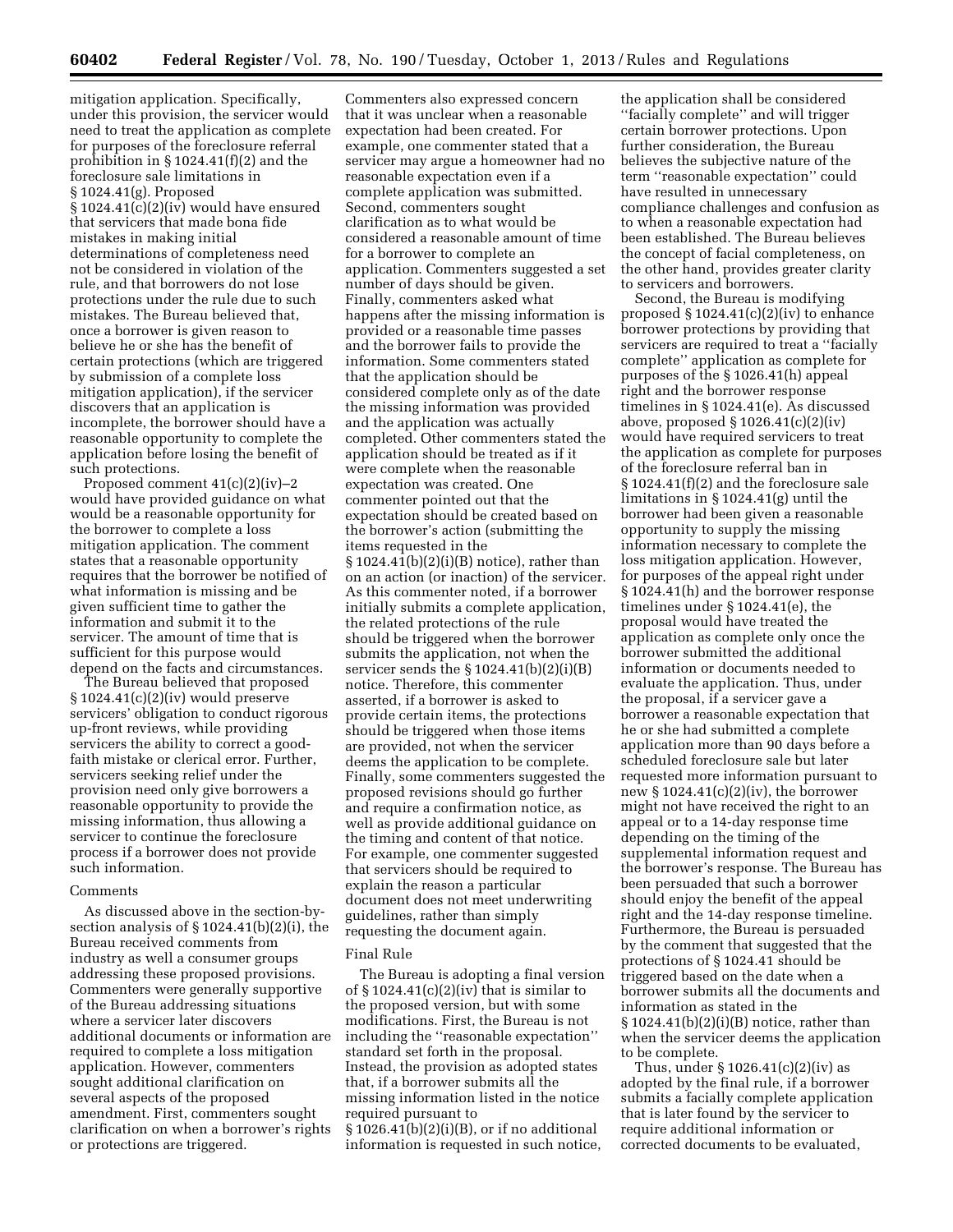and the borrower subsequently provides the corrected documents or information necessary to complete the application, the application is treated as complete, for the purposes of  $\S 1024.41(d)$ ,  $(e)$ ,  $(f)(2)$ ,  $(g)$ , and  $(h)$ , as of the date it was facially complete. However, the 30-day window during which the servicer must evaluate the borrower for all available loss mitigation options (as required pursuant to § 1026.41(c)) will begin only when the servicer receives the missing information. The Bureau continues to believe there is little value in requiring a servicer to evaluate a loss mitigation application when a servicer has determined certain items of information are missing.

Finally, Bureau has adopted new comment  $41(c)(2)(iv)-2$  to address situations in which a borrower fails to provide the missing information within a reasonable timeframe as prescribed by the servicer. This comment states that, if the borrower fails to complete the application within the reasonable timeframe, the servicer may treat the application as incomplete.

The Bureau is not addressing in this final rule comments that suggested further protections for borrowers are needed, including additional notice requirements. The Bureau believes these concerns are adequately addressed. Several protections already established by the rule, including the requirement to have polices and procedures reasonable designed to achieve the objective of facilitating compliance with the requirement to send an accurate § 1024.41(b)(2)(i)(B) notice (in § 1024.38(b)(2)(iv); the continuity of contact requirements in § 1024.40, and the obligation on the servicer to use reasonable diligence in completing an application already require that servicers work with borrowers to complete a loss mitigation application. For example, the reasonable diligence obligation requires servicers to promptly seek documents or information necessary to complete a loss mitigation application, which the Bureau believes includes an obligation to work proactively with borrowers when they discover any additional documents or information are needed to complete the application, as well as notify a borrower when a submitted document is insufficient to complete an application—for example, because a signature is missing. Servicers cannot be dilatory in seeking such materials or corrected documents. Given these and other protections and obligations, the Bureau believes borrowers will be adequately protected, because the rules should ensure they receive the benefits of foreclosure protections at the time

their applications are facially complete, and will continue to receive those protections once they have submitted the additional materials. The Bureau notes that a servicer that complies with § 1024.41(c)(2)(iv) will be deemed to have satisfied the requirement to provide an accurate § 1024.41(b)(2)(i)(B) notice. The Bureau believes this approach appropriately balances the servicer's need to collect additional pieces of information while still providing protection for the borrower.

# 41(d) Denial of Loan Modification **Options**

#### The Proposal

The Bureau proposed to move the substance of § 1024.41(d)(2), a provision addressing disclosure of information on the borrower's right to appeal, to  $§ 1024.41(c)(1)(ii)$ . As a conforming amendment, the Bureau proposed to recodify § 1024.41(d)(1) as § 1024.41(d) and to re-designate the corresponding commentary accordingly. The Bureau is finalizing these provisions as proposed.

The Bureau also proposed to clarify the requirement in  $\S 1024.41(d)(1)$ , recodified as § 1024.41(d), that a servicer must disclose the reasons for the denial of any trial or permanent loan modification option available to the borrower. The Bureau believed it was appropriate to clarify that the requirement to disclose the reasons for denial focuses on only those determinations actually made by the servicer and does not require a servicer to continue evaluating additional factors after the servicer has already decided to deny a borrower for a particular loss mitigation option. Thus, when a servicer's automated system uses a program that considers a borrower for a loan modification by proceeding through a series of questions and ends the process if the consumer is denied, the servicer need not modify the system to continue evaluating the borrower under additional criteria. For example, suppose a borrower must meet qualifications A, B, and C to receive a loan modification, but the borrower does not meet any of these qualifications. A servicer's system may start by asking if the borrower meets qualification A, and on the failure of that qualification end the analysis for that specific loan modification option. If a servicer were required to disclose all potential reasons why the borrower may have been denied for that loan modification option (*i.e.,* A, B, and C), it would need to consider a lengthy series of hypothetical scenarios: for example, if the borrower had met qualification A, would the borrower also have met qualification B? The Bureau did not intend such a requirement, which it believes would be unnecessarily burdensome.

The Bureau instead intended to require only the disclosure of the actual reason or reasons on which the borrower was evaluated and denied. Accordingly, the Bureau proposed to amend § 1024.41(d) to require that a denial notice provided by the servicer must state the ''specific reason or reasons'' for the denial and also, where applicable, disclose that the borrower was not evaluated based on other criteria. The notice would not be required to list such criteria. The Bureau believed that this additional information will help borrowers understand the status of their application and the fact that they were not fully evaluated under all factors (where applicable). The Bureau also proposed new comment 41(d)–4 stating that, if a servicer's system reaches the first issue that causes a denial but does not evaluate borrowers for additional factors, a servicer need only provide the reason or reasons actually considered. The Bureau believed this proposed amendment would appropriately balance potential concerns about compliance challenges with concerns about informing borrowers about the status of their applications and about information that is relevant to potential appeals.

#### Comments

The Bureau received comments from both industry and consumer groups addressing the proposed modifications. Commenters were generally in favor of this revision to the rule, and agreed it would be unduly burdensome for servicers to construct systems to consider hypothetical scenarios solely for the purpose of compiling a complete list of all potential denial reasons. One industry commenter suggested that the denial reasons disclosed be limited to ''primary'' or ''initial'' reasons. One consumer group expressed concern that the proposed revision would allow servicers to avoid disclosing the factors used in the net present value analysis.

# Final Rule

For the reasons discussed in the proposal, the Bureau is finalizing the rule as proposed. The Bureau declines to modify the rule to require only the "initial" or "primary" reasons as suggested by some commenters because the Bureau believes these terms are unclear. The Bureau also disagrees with commenters that suggested that the modification to the rule allows a servicer to evade disclosure of a factor used in an NPV analysis. The rule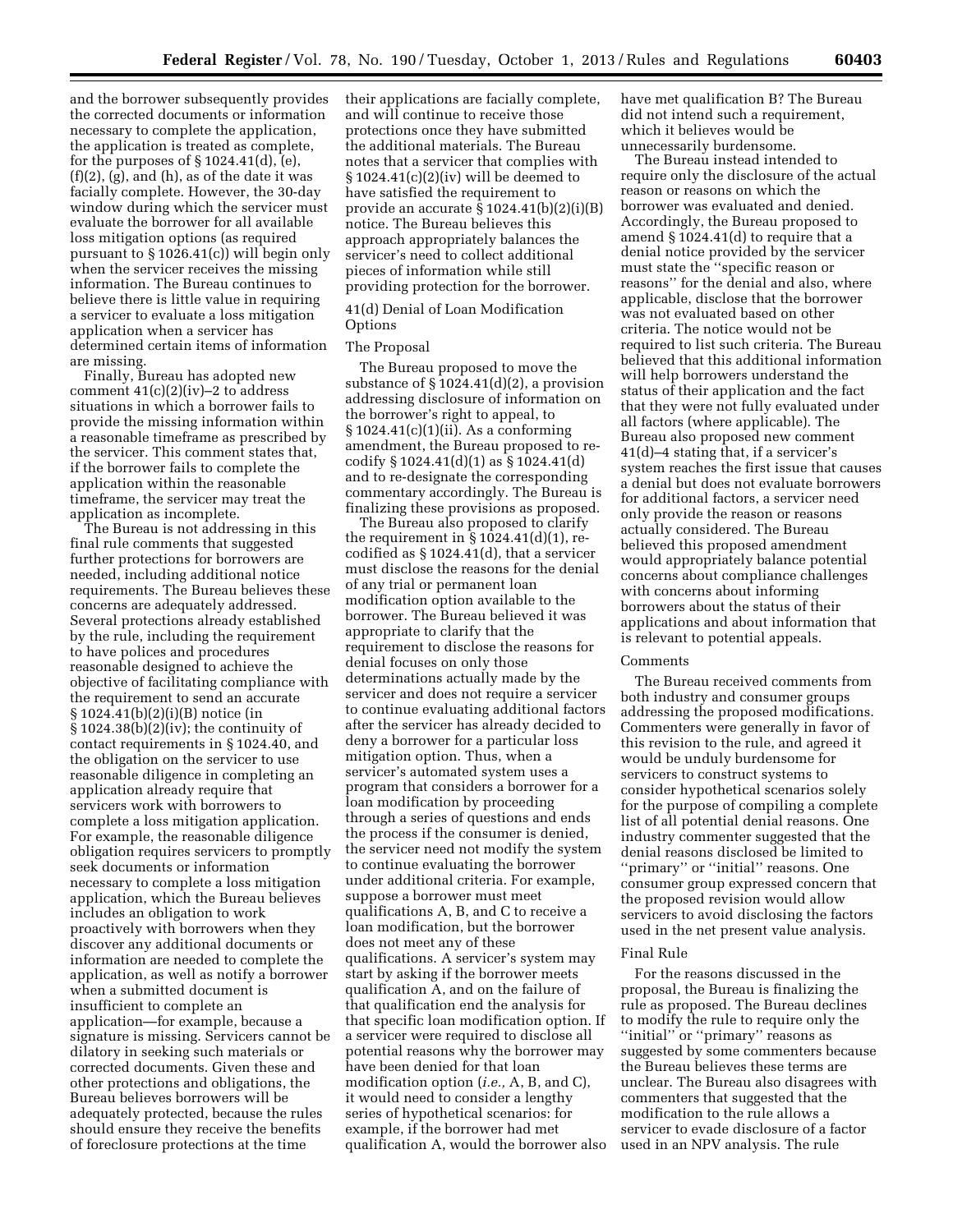requires servicers to disclose the basis for the denial, so if a servicer denies a borrower for a loan modification option based on an NPV analysis, that servicer must disclose the factors used in the analysis. However, if a servicer denies a borrower a loan modification option on other grounds, it would be unduly burdensome for the servicer to disclose factors that would have been used, had the servicer done a NPV analysis.

#### 41(f) Prohibition on Foreclosure Referral

# First Notice or Filing

#### The Proposal

Section 1024.41(f) prohibits a servicer from making the first notice or filing required by applicable law for any judicial or non-judicial foreclosure process unless a borrower's mortgage loan is more than 120 days delinquent. A servicer also is prohibited from making such a notice or filing while a borrower's complete loss mitigation application is being evaluated. In response to numerous questions received by the Bureau about the meaning of the phrase ''first notice or filing,'' the Bureau proposed to redesignate comment 41(f)(1)–1 as comment 41(f)–1, and then revise it to clarify what actions § 1024.41(f) would prohibit.

Specifically, the proposed comment would have stated that whether a document is considered the first notice or filing is determined under applicable State law. Under the proposal, a document that would be used as evidence of compliance with foreclosure practices required pursuant to State law would have been considered the first notice or filing. Thus, a servicer would have been prohibited from sending such a notice or filing such a document during the pre-foreclosure review period or during the review period for a complete loss mitigation application. Documents that would not be used in this fashion would not have been considered the first notice or filing. The proposed comment would have stated expressly that this prohibition does not extend to activity such as attempting to collect the debt, sending periodic statements, sending breach letters, or any other activity during the preforeclosure review period, so long as such documents would not be used as evidence of complying with requirements applicable pursuant to State law in connection with a foreclosure process.

The Bureau acknowledged that, under the proposed interpretation, if a State law mandates a notice to a borrower of the availability of mediation as a prerequisite to commence foreclosure,

such notices would be considered the ''first notice or filing'' for purposes of § 1024.41. The Bureau also recognized that existing State foreclosure processes often can be lengthy. The proposed comment sought to balance protecting consumers and encouraging communication between borrowers and servicers by providing borrowers sufficient time to submit a complete loss mitigation application without the stress and costs of foreclosure, but also permitting servicers to communicate with borrowers to respond promptly to requests. However, recognizing potential practical difficulties for servicers as well as borrower protection concerns that could arise from chilling early communications provided for borrowers under State law, the Bureau sought comment on the best way to establish a workable rule that clearly identifies what is prohibited, while balancing these goals.

#### **Comments**

The Bureau received substantial comments from trade associations, individual servicers including credit unions, the GSEs, some State governments, and two consumer advocacy groups, which generally disagreed with the proposed ''evidence of compliance with State law'' standard and asked the Bureau to reconsider the scope of the prohibition. Numerous commenters, including trade organizations, the GSEs, individual servicers and credit unions, asserted that the proposed comment would cause significant delays in the foreclosure process, especially where the first notice or filing would be followed by lengthy periods mandated by State law before actual initiation of court proceedings or establishing a foreclosure sale date. These commenters asserted that the proposal would have prohibited often lengthy processes from starting until after 120 days of delinquency have passed. For example, commenters noted that Massachusetts requires its own notice and opportunity to cure process that may take up to 150 additional days before foreclosure is filed. Thus, if the notice beginning that cure process is deemed the ''first notice'' for purposes of the prohibition on foreclosure referral (as it would have been under the proposal), foreclosure proceedings may be delayed until the 270th day of delinquency. One industry commenter raised concerns that such delays would impact compliance with regulatory capital requirements.

Industry commenters expressed substantial concerns with the proposal's use of the phrase ''evidence of compliance with State law.'' These

commenters asserted that the phrase is vague, and that State law may often require proof of compliance with the mortgage contract's terms, which may include the sending of general default notices not expressly required by statute. The commenters indicated servicers would have difficulty understanding what documents were prohibited and likely would be discouraged from sending any early communications to borrowers if they later must use such document to show compliance with applicable State law.

Industry commenters, State governments, and some consumer advocates indicated that the proposal likely would delay notices required under State-mandated pre-foreclosure programs. As these commenters noted, under the proposal such notices likely would constitute ''evidence of compliance with State law'' and thus would be prohibited until after the 120th day of delinquency. These commenters also asserted that such programs complement the Bureau's early intervention rule and that there is substantial benefit to borrowers in receiving these notices early in their delinquencies. For example, many statutory notices require that counseling, legal aid, or other resources be identified to borrowers, and consumer groups agreed that borrowers are more likely to respond and seek loss mitigation when they receive notices clearly informing them that foreclosure is imminent if they do not act. Several commenters pointed to data or experience that indicated many borrowers do not reach out to servicers for loss mitigation assistance until foreclosure notices or notices of default are sent. These commenters believed that borrowers would receive little benefit if these notices were delayed until after the 120th day of delinquency because the likelihood of a successful resolution would be reduced. On the whole, these commenters indicated that delaying State-mandated notices relating to loss mitigation programs or statutory rights to cure delinquencies would frustrate State efforts at avoiding foreclosure by making resolutions more difficult or cure more costly to consumers.

As an alternative to the proposed interpretation of ''first notice or filing,'' many industry commenters recommended that the Bureau adopt an interpretation based on the Federal Housing Administration's (FHA) definition of ''first legal,'' citing familiarity with this concept. In the alternative, some industry commenters suggested a more uniform and objective definition or a State-by-State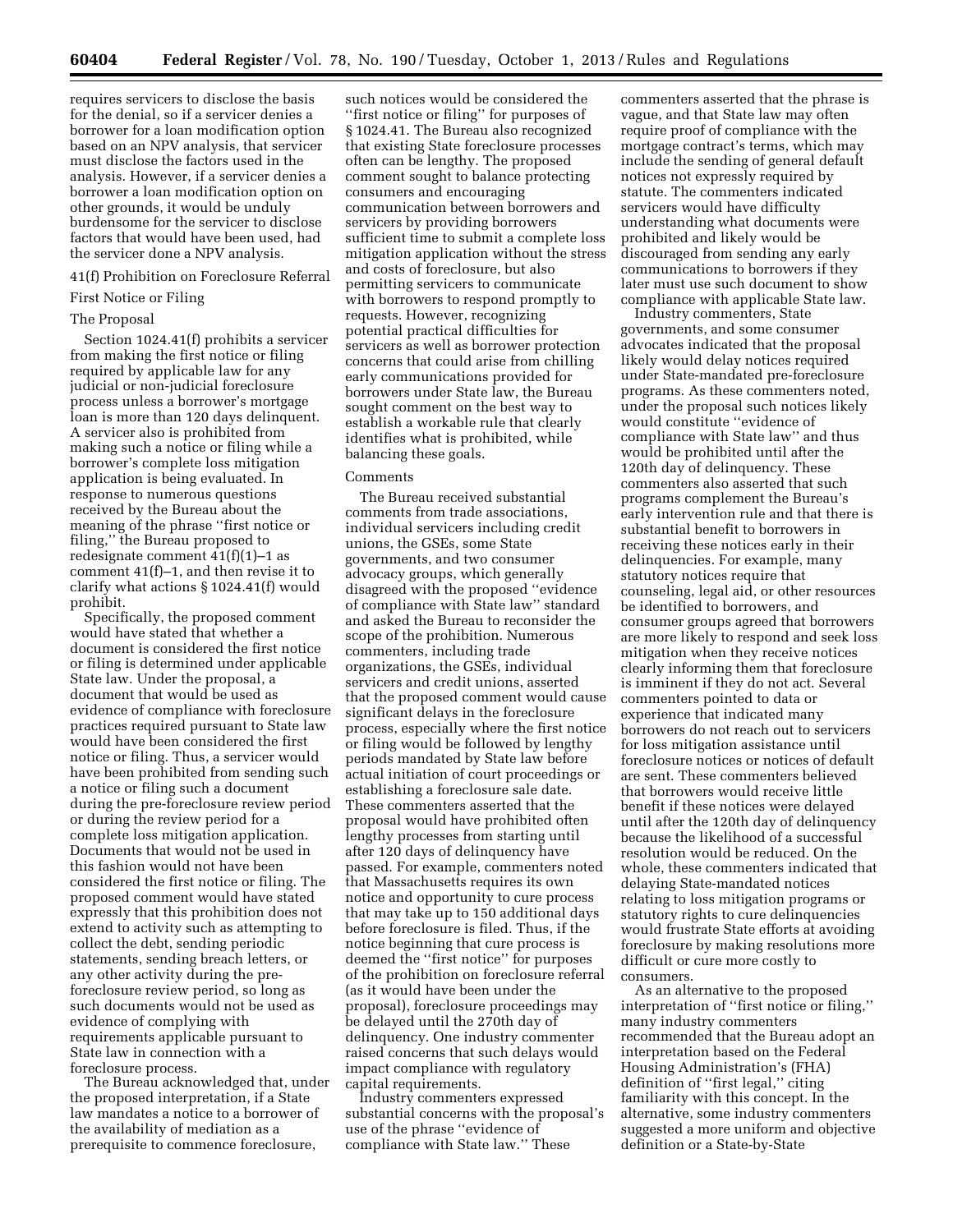determination. These commenters generally stated that a prohibition that extends to documents defined in a manner that closely tracks ''first legal'' would better facilitate compliance for industry, while at the same time would permit and encourage the early notices to borrowers, including those that provide counseling, legal aid, or other resources. A number of commenters suggested that specific notices be expressly permitted, including Statemandated outreach to delinquent borrowers and breach letters required by the GSEs.

#### Final Rule

The Bureau is adopting a revised version of proposed comment 41(f)–1 that states a document is considered the ''first notice or filing'' on the basis of foreclosure procedure under applicable State law, but adjusts the Bureau's interpretation of what constitutes a ''first notice or filing.'' Rather than relying on the general notion that any evidence of compliance with State foreclosure law constitutes a first notice or filing, the Bureau is revising comment 41(f)–1 and adopting four new subparts that are more specifically addressed to different types of foreclosure procedures. New comment 41(f)–1.i explains that, when the foreclosure procedure under applicable State law requires commencement of a court action or proceeding, a document is considered the first notice or filing if it is the earliest document required to be filed with a court or other judicial body to commence the action or proceeding (*e.g.,* a complaint, petition, order to docket, notice of hearing). The Bureau also is adopting new comment 41(f)– 1.ii, which explains that, when the foreclosure procedure under applicable State law does not require a court action or proceeding, a document is considered the first notice or filing if it is the earliest document required to be recorded or published to initiate the foreclosure process. To address situations not already covered by comments (i) and (ii), new comment 41(f)–1.iii provides that, where a foreclosure procedure does not require initiating a court action or proceeding or recording or publishing of any document, a document is considered a ''first notice or filing'' if it is the first document which establishes, sets or schedules the foreclosure sale date.

As noted above, the proposal sought to balance protecting consumers and encouraging communication between servicers and borrowers. The Bureau believed that, under the proposed interpretation of ''first notice or filing,'' borrowers would be ensured sufficient

time to submit a complete loss mitigation application, but servicers would still be able to send many of the typical early-default communications, so long as they were not being used as evidence of compliance with State law. The Bureau requested comment on whether the proposal established a workable rule that was clear, in light of varied foreclosure procedures in different states, and the multiple purposes for notices. As noted above, many commenters, including consumer advocate groups and State governments, indicated concerns with the proposed interpretation's impact on communication and its impact on Statemandated loss mitigation programs. Many commenters asserted that the proposal would result in either less or ineffective early default communication and *lessen* the likelihood that borrowers would successfully access loss mitigation resolutions or otherwise avoid foreclosure.

The Bureau is persuaded by these comments that revising the interpretation is necessary to provide greater clarity and also provide for more effective pre-foreclosure outreach. As commenters noted, the proposed interpretation would have prohibited the use of many State-mandated notices that do not initiate foreclosure proceedings and are intended to provide borrowers with information about counseling and other loss mitigation resources as a means of avoiding foreclosure. In addition, the Bureau is persuaded by comments that the proposed interpretation would have chilled other servicer communications, such as cure notices or breach letters, based on confusion over whether such communications were ''evidence of compliance'' and thus prohibited by § 1024.41.

The Bureau believes the interpretation of first notice or filing adopted by this final rule provides an objective basis for determining compliance with the prohibition on foreclosure referral. In addition, it addresses the concerns raised in comments that the proposal would restrict communications informing borrowers of assistance and statutory rights to cure. The Bureau agrees with commenters that permitting communication about cure rights or preforeclosure loss mitigation assistance or procedures available under State law, even within the first 120 days of a borrower's delinquency, furthers the objective of § 1024.41's loss mitigation procedures. The Bureau believes early communication to borrowers about resources such as housing counseling, emergency loan programs, and preforeclosure mediation will increase the

likelihood that borrowers will submit complete applications in time to benefit from the full loss mitigation procedures under § 1024.41. The Bureau appreciates that, under this modified interpretation, some borrowers who have not yet submitted loss mitigation applications may face shorter foreclosure timeframes after the 120th day of delinquency than under the proposed interpretation. However, the Bureau believes the adopted interpretation provides sufficient opportunity for borrowers to seek loss mitigation assistance without the pressure of pending litigation or foreclosure proceedings. The Bureau also believes a borrower's ability to exercise a statutory or contractual right to cure a default likely will be greater where notice of the cure rights is provided before several months of arrearages have accumulated. While the proposed interpretation was not intended to prohibit sending any such notice, only one that would be used as evidence of compliance with applicable law, the modified interpretation provides greater clarity.

The Bureau acknowledges that its interpretation of ''first notice or filing'' may prohibit, during the 120-day period, initiation of State-mandated loss mitigation efforts or opportunities to cure in those jurisdictions where the applicable foreclosure procedure requires such information to appear first in a court filing, or a document that is recorded or published. However, were the Bureau to adopt an interpretation that excluded such notices from the definition of first filing, based on their inclusion of information related to cure rights or loss mitigation assistance, this likely would create significant confusion and frustrate the purposes of the rule, by permitting certain foreclosure actions within the 120-day period.

Finally, the Bureau is adding new comment 41(f)–1.iv to clarify that a document provided to a borrower that initially is not required to be filed, recorded or published is not considered the first notice or filing solely on the basis that the foreclosure procedure requires a copy of the document to be included as an attachment to a subsequent document required to be filed or recorded to carry out the foreclosure process. The Bureau is aware through comments that, in many states, letters or notices (including breach letters, notices of rights to cure) that are required to be sent to the borrower, *but do not initiate formal foreclosure proceedings,* nonetheless are required to be included in later filings, *i.e.,* as part of a complaint or subsequent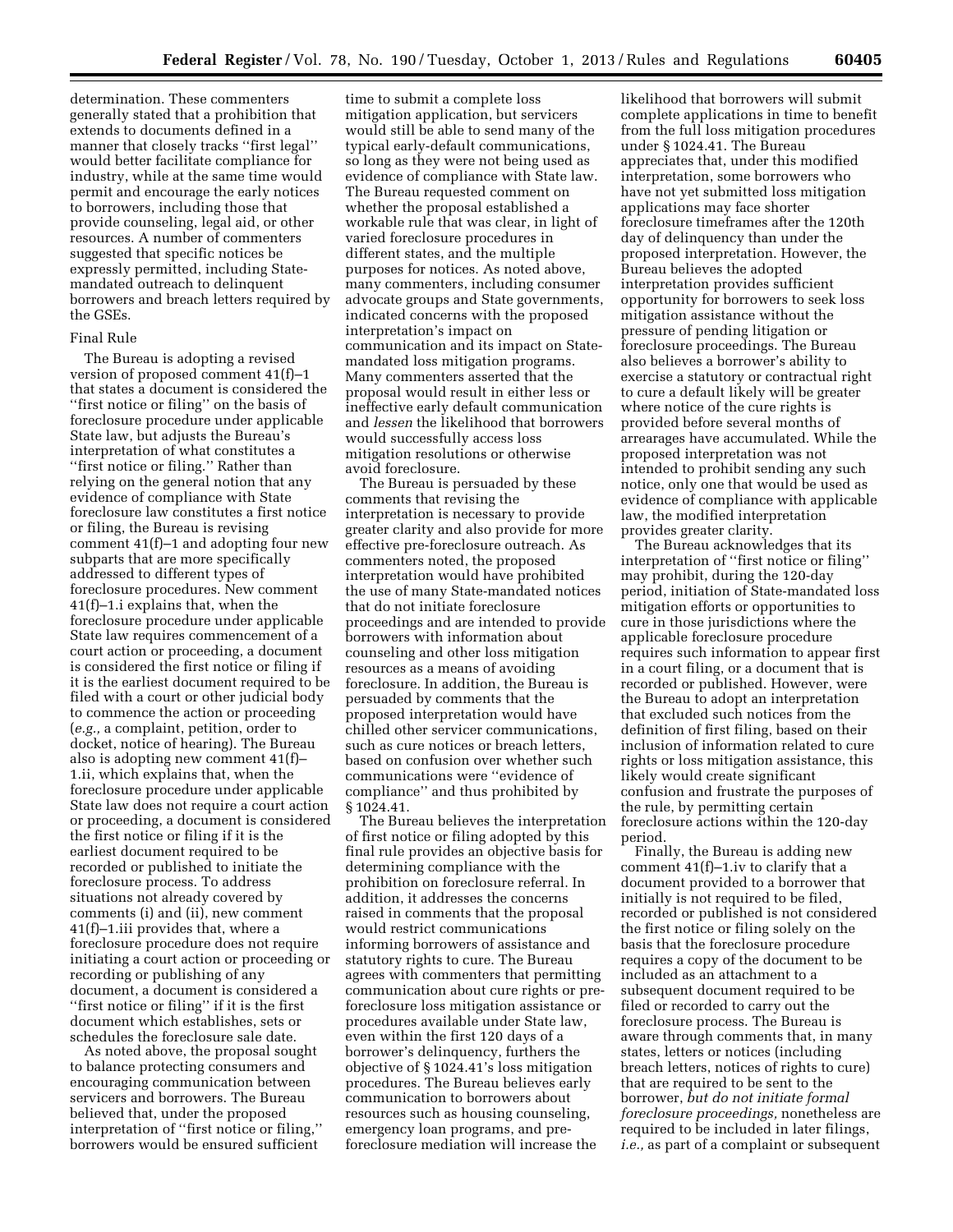pleading. Such letters or notices may be sent during the pre-foreclosure review period without violating the foreclosure referral ban.

The interpretation of ''first notice or filing'' adopted by this final rule closely tracks, but may not be identical in all jurisdictions, to the FHA's ''first legal action necessary to initiate foreclosure'' or ''first legal'' or ''first public'' action, as some commenters requested.24 However, the Bureau believes to the extent there are jurisdictions where ''first notice or filing'' of § 1024.41(f) is inconsistent with the FHA standard, it will not hinder servicers' compliance with obligations under the FHA or investor requirements based upon the FHA's standard. The Bureau notes that the ''first legal'' standard primarily serves to inform mortgagees of their contractual obligations as servicers of FHA-insured mortgages. In light of the fact that § 1024.41(f) is enforceable by private right of action, the Bureau is adopting this interpretation of ''first notice or filing'' in order to provide sufficient clarity to borrowers, servicers, and courts. The Bureau also believes this interpretation provides States with clarity of the application of § 1024.41(f), not just as to present State foreclosure procedure but with respect to future modifications of State law.

Exceptions to the Prohibition of Early Foreclosure Referrals

# The Proposal

The Bureau also proposed to amend § 1024.41(f)(1) so that the prohibition on referral to foreclosure until after the 120th day of delinquency would not apply in two situations: (1) When the foreclosure is based on a borrower's violation of a due-on-sale clause, and (2) when the servicer is joining the foreclosure action of a subordinate lienholder. As discussed in the proposal, the Bureau is aware that there may be some circumstances when a foreclosure is not based upon a borrower's delinquency, and thus protections designed to provide delinquent borrowers time to bring their mortgages current or apply for loss mitigation (such as the 120-day ban on foreclosure referral) may not be appropriate or necessary. The Bureau proposed amending § 1024.41(f)(1) to provide the two exemptions for foreclosures based upon due-on-sale clauses and for joining a subordinate lienholder's foreclosure, but also recognized that other situations may exist that also warrant exclusion. Thus,

in addition to the two situations described above, the Bureau sought comment on what other situations may be appropriate to exempt, or whether the proposed exemptions were appropriate in situations in which a borrower has submitted a complete loss mitigation application.

#### Comments

The Bureau received substantial comments from trade associations, individual servicers including credit unions, and the GSEs, which generally supported the added exemptions to § 1024.41(f)(1). Industry commenters generally supported the proposed exemptions, citing a need to provide relief from the foreclosure referral ban where default is based upon a nonmonetary provision of a mortgage. With respect to the Bureau's request for comment on other situations that may warrant exclusion, numerous commenters suggested the Bureau provide guidance or add exemptions for foreclosure based upon a determination that the property was abandoned or vacant. Some commenters advocated an exemption for abandoned properties and suggested the Bureau provide a list of factors to be considered in determining whether the property was abandoned. Consumer groups, however, expressed concerns that, because abandonment or vacancy status is necessarily a fact-specific determination, an exemption may facilitate evasion.

In addition, some commenters suggested the Bureau exempt situations where the borrower is deceased without heirs or in other cases. Some industry commenters requested that the rule permit foreclosure within the 120-day period where borrowers have failed to maintain insurance or property tax payments or where the borrower had failed to pay late fees. Finally, some commenters requested an exemption for other situations including where borrowers commit waste, are nonresponsive to the servicer's attempts to maintain live contact, or state a desire to surrender the property.

Consumer groups acknowledged that situations may exist that warrant exclusion from the 120-day prohibition, such as the proposed exemptions, but raised concerns about their breadth. Specifically, these commenters expressed concerns that an exemption for all foreclosures based on violation of a due-on-sale clause may be overly broad, and could be construed to allow foreclosure where the transfer is to a deceased borrowers' family member or where a transfer occurs as a result of State divorce decree or probate order, or

other transfer to a borrower's family member. Many of these commenters suggested that the exemption expressly exclude such transfers to the extent they were protected under the Garn-St. Germain Act.25 Consumer advocate commenters also suggested that the exemption for joining a foreclosure action of a subordinate lienholder should be limited to situations where all of the servicers and lienholders with respect to the property are separate entities.

#### Final Rule

The Bureau is adopting the amendments to  $\S 1024.41(f)(1)$  as proposed, without adopting additional exemptions. The Bureau appreciates comments that suggested the 120-day prohibition was designed to protect delinquent borrowers, but should not extend to non-monetary defaults or breaches of the underlying mortgage agreement. However, the Bureau remains mindful of consumer protection concerns that could arise from a broader set of exemptions. For example, industry commenters suggested that foreclosure based on a borrower's failure to maintain insurance or pay property taxes should be excluded, but, as some of these commenters acknowledged, those and other examples provided are likely to coincide with borrower delinquency. The Bureau does not believe that servicers should be allowed to sidestep the borrower protections set forth in § 1024.41 for delinquent borrowers simply because borrowers may have breached other components of the underlying mortgage, such as requirements to pay property taxes, maintain insurance, or pay late fees. The Bureau believes that additional exemptions would create uncertainty and could potentially be construed in a manner that permits evasion of the requirements of § 1024.41(f). Moreover, the Bureau does not believe exemption from the pre-foreclosure review period is appropriate merely because foreclosure is based upon an obligation other than the borrower's monthly payment. In many instances, these borrowers are likely experiencing financial distress and thus may benefit from time to seek loss mitigation.

For similar reasons, the Bureau does not believe it is appropriate to adopt an exemption from the 120-day prohibition for situations where a borrower may be deemed to commit ''waste'' in violation of an underlying mortgage agreement.

<sup>24</sup>See Department of Housing and Urban Development, Mortgagee Letter 2005–30, July 12, 2005.

<sup>25</sup> Garn-St. Germain Depository Institutions Act, Public Law 97–320 (1982) (codified in various sections). The Act generally prohibits the exercise of due-on-sale clauses with respect to certain protected transfers. See 12 U.S.C. 1701j–3.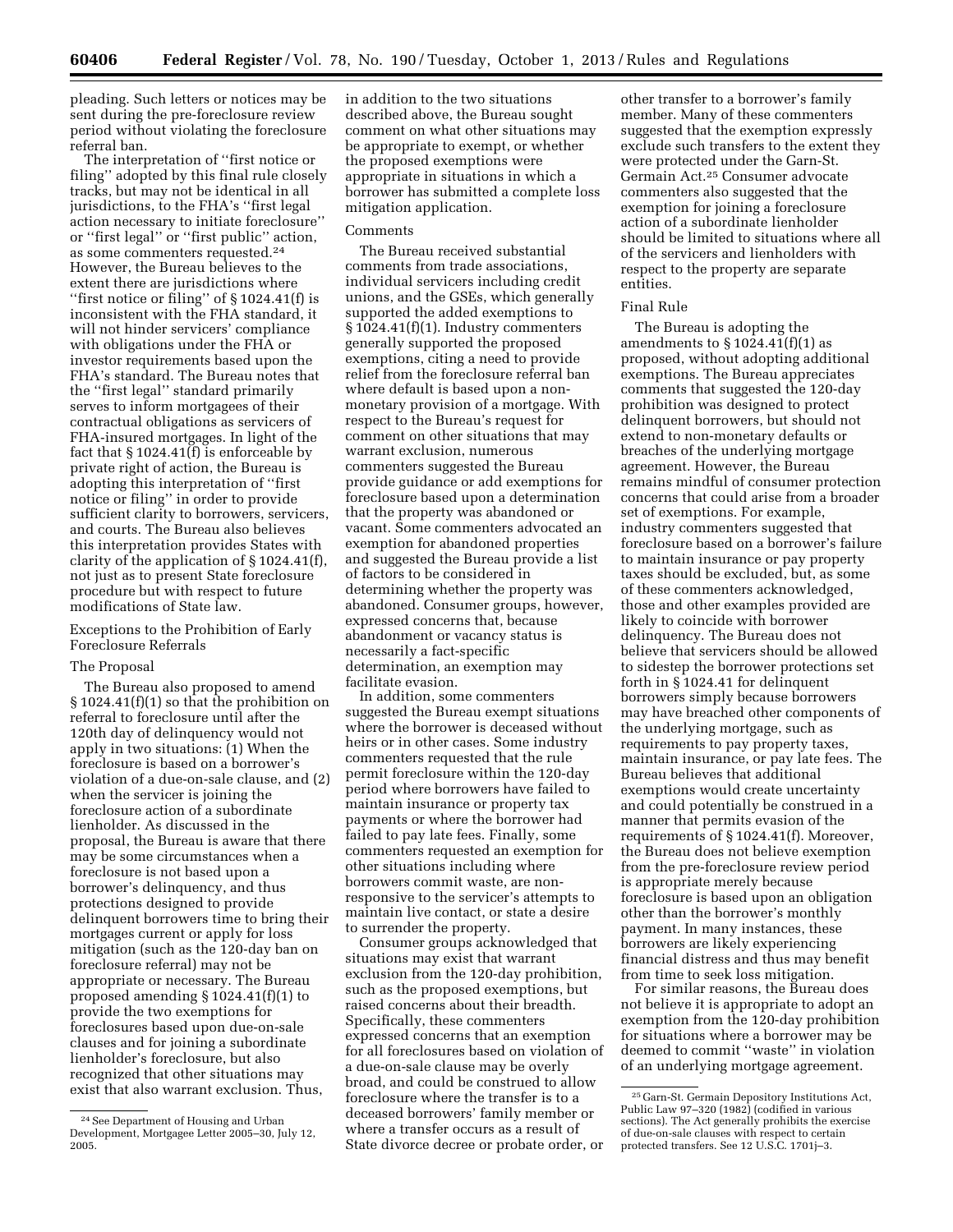As noted above, the Bureau is concerned that such an exemption could be used to circumvent the 120 day prohibition for borrowers who are also delinquent. However, the Bureau also notes that what constitutes waste is very fact-specific and the few commenters who suggested an exemption provided no precise definition of the term. Furthermore, while mortgages typically permit foreclosure in the event of waste, they also frequently provide other nonforeclosure remedies. In light of the absence of evidence suggesting waste that would necessitate rapid foreclosure is a significant problem, the Bureau is convinced that no such exemption is necessary.

In addition, the Bureau does not believe any further narrowing or clarifying revisions to the due-on-sale clause exemption in  $\S 1024.41(f)(1)(i)$ , to protect transfers to family members or transfers ordered by divorce decree or probate proceedings, are necessary. The Bureau notes that, to the extent the Garn-St. Germain Act prohibits the exercise of due-on-sale clauses, the exemption from the 120-day period would not apply. The exemption does not alter limitations or obligations imposed on a servicer by another Federal or State law with respect to whether a due-on-sale clause validly may be exercised. Rather it merely provides an exception to the 120-day pre-foreclosure review period where the basis for foreclosure is a due-on-sale clause. The Bureau notes that servicers may not avail themselves of the due-onsale clause exemption and make the first notice or filing before the 120th day of delinquency unless such a clause is validly enforceable.

The Bureau is also not adopting any limitation on the exemption for joining a foreclosure initiated by a subordinate lienholder. The Bureau does not believe it is appropriate to limit the exemption application to only those situations where the senior and junior liens are held or serviced by separate entities, as was requested. In the case where an entity services both a first and a second lien, the servicer will be required to complete the pre-foreclosure review for the second lien, and will be required to respond to a borrower's loss mitigation application with respect to the first mortgage as well. Furthermore, the comments did not provide an adequate explanation to persuade the Bureau that servicers are more likely to pursue foreclosure in a manner that evades the 120-day pre-foreclosure review period when the senior and junior lien are held and serviced by the same entity.

Finally, the Bureau notes that several commenters requested that the Bureau exempt vacant or abandoned properties from the 120-day prohibition. However, while many commenters asserted that there is a limited benefit to prohibiting foreclosure referral where a property is ''vacant'' or ''abandoned'', they also generally agreed that such a determination depends on the individual facts and circumstances, and may vary according applicable State law. While some commenters suggested the Bureau adopt a multiple-factor test to determine whether a property was ''abandoned,'' the Bureau believes any such test would inherently rely on a holistic determination based on individual facts and circumstances, and would not provide the clear guideline that the Bureau believes is appropriate with respect to the prohibition on foreclosure referral. Moreover, as noted by consumer groups, a number of borrower protection concerns could arise from affording servicers too much discretion in determining whether a property is abandoned or vacant. In addition, some industry commenters conceded that it would be rare for a property to be determined abandoned or vacant earlier than the 120th day of delinquency.

For these reasons, the Bureau is not adopting an exclusion from the 120-day prohibition for vacant or abandoned properties. However, the Bureau notes that the provisions of §§ 1024.39 through 1024.41 apply only to a mortgage loan secured by property that is a borrower's principal residence. *See*  12 CFR 1024.30(c)(2). Thus, depending on the facts and circumstances, it is possible that some foreclosures against vacant or abandoned properties will not be subject to § 1024.41(f).

# 41(h) Appeal Process

41(h)(4) Appeal Determination

The Bureau proposed to amend § 1024.41(h)(4) to provide expressly that the notice informing a borrower of the determination of his or her appeal must also state the amount of time the borrower has to accept or reject an offer of a loss mitigation option after the notice is provided to the borrower. The Bureau did not receive any comments on this provision and is finalizing it as proposed.

41(j) Prohibition on Foreclosure Referral

As discussed above, the Bureau is adopting, as proposed, amendments to § 1024.41(f)(1) that exempt two situations from the prohibition on referral to foreclosure until after the 120th day of delinquency: When the

foreclosure is based on a borrower's violation of a due-on-sale clause and when the servicer is joining the foreclosure action of a subordinate lienholder. The Bureau also proposed corresponding amendments to the provision in § 1024.41(j), which provides the same prohibition with respect to small servicers. While the Bureau received a number of comments regarding the proposed amendments to § 1024.41(f)(1) as discussed above, the Bureau received no comments addressing the corresponding amendments to § 1024.41(j). Accordingly, the Bureau is adopting, as proposed, the amendments to § 1024.41(j) to allow foreclosure before the 120th day of delinquency when the foreclosure is based on a borrower's violation of a due-on-sale clause and when the servicer is joining the foreclosure action of a subordinate lienholder, by incorporating a crossreference to § 10124.41(f)(1).

#### *C. Regulation Z*

# General—Technical Corrections

In addition to the clarifications and amendments to Regulation Z discussed below, the Bureau proposed technical corrections and minor clarifications to wording throughout Regulation Z that are not substantive in nature. The Bureau is adopting such technical and wording clarifications as proposed to regulatory text in §§ 1026.23, 1026.31, 1026.32, 1026.35, and 1026.36 and to commentary to §§ 1026.25, 1026.32, 1026.34, 1026.36, and 1026.41. In addition, the Bureau is adding additional technical corrections to regulation text in § 1026.43 and commentary to §§ 1026.25, 1026.32, and 1026.43. The Bureau also is making one correction to an amendatory instruction that relates to FR Doc. 2013–16962, published on Wednesday July 24, 2013.

Section 1026.23 Right of Rescission

# 23(a) Consumer's Right To Rescind 23(a)(3)(ii)

The Bureau proposed to amend § 1026.23(a)(3)(ii) to update a crossreference within that section from § 1026.35(e)(2), as adopted by the Bureau's Amendments to the 2013 Escrows Final Rule under the Truth in Lending Act (Regulation Z) (May 2013 Escrows Final Rule),  $26$  to § 1026.43(g). The cross-reference in the May 2013 Escrows Final Rule is the correct crossreference during the time period that rule will be in effect for transactions where applications are received on or after June 1, 2013, but prior to January

<sup>26</sup> 78 FR 30739 (May 23, 2013).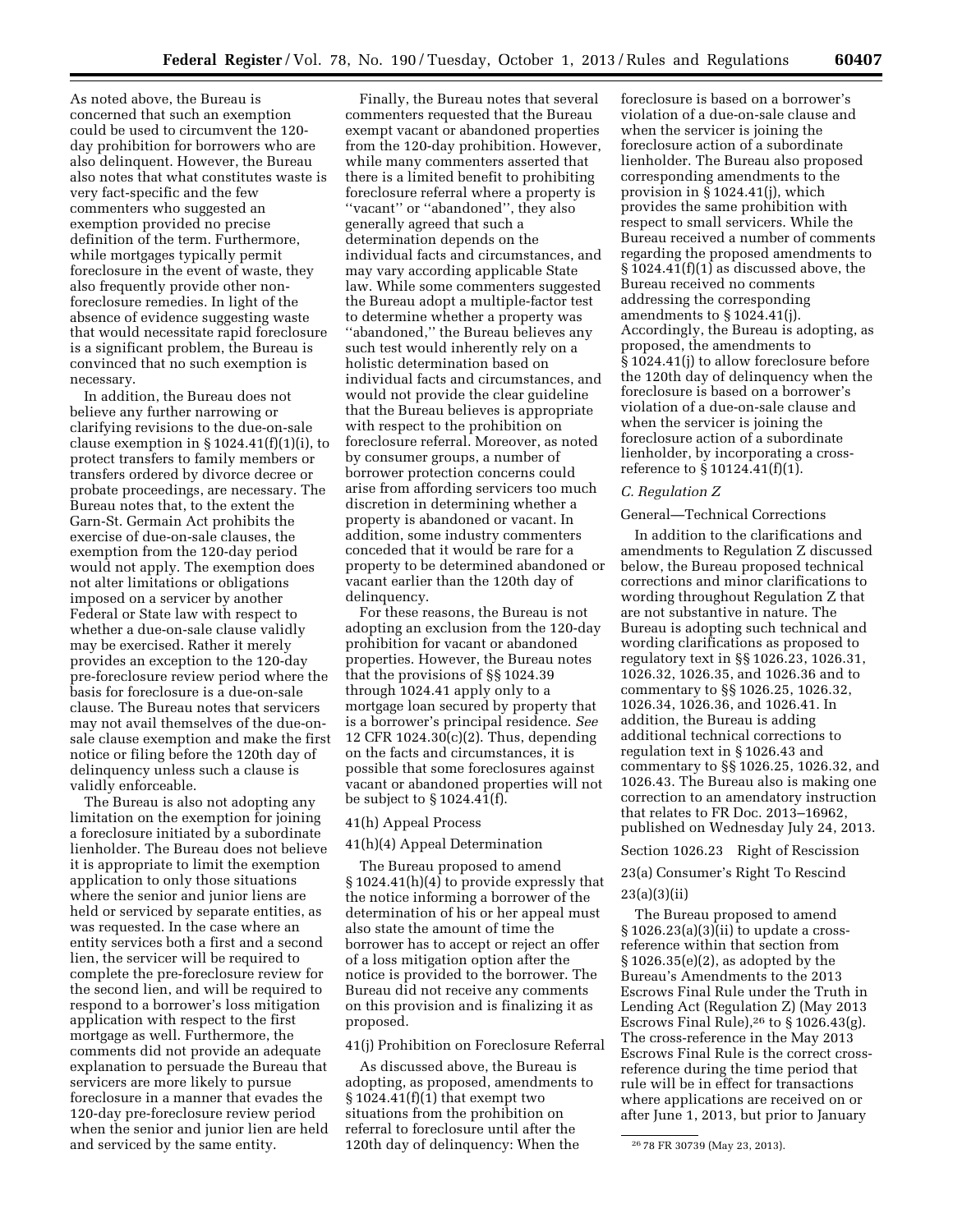10, 2014. For transactions where applications are received on or after January 10, 2014, the correct crossreference will be to § 1026.43(g). For this reason, the Bureau proposed to remove the cross-reference to § 1026.35(e)(2) and replace it with a cross-reference to § 1026.43(g). The Bureau received no comments addressing this change and is finalizing this amendment as proposed.

# Section 1026.32 Requirements for High-Cost Mortgages

#### 32(b) Definitions

The Bureau's 2013 ATR Final Rule and 2013 HOEPA Final Rule contain provisions that relate to a transaction's ''points and fees.'' 27 As adopted by the 2013 ATR Final Rule, § 1026.43(e)(2)(iii) sets forth a cap on points and fees for a closed-end credit transaction to acquire qualified mortgage status. As adopted by the 2013 HOEPA Final Rule,  $§ 1026.32(a)(1)(ii)$ , sets forth a points and fees coverage threshold for both closed- and open-end credit transactions. Definitions of points and fees for closed- and open-end credit transactions were also provided by these two final rules.

For purposes of both the qualified mortgage points and fees cap and the high-cost mortgage coverage threshold, § 1026.32(b)(1) defines "points and fees'' for closed-end credit transactions.28 Section 1026.32(b)(1)(i) defines points and fees for closed-end credit transactions to include all items included in the finance charge as specified under § 1026.4(a) and (b), with the exception of certain items specifically excluded under § 1026.32(b)(1)(i)(A) through (F). These excluded items include interest or timeprice differential; certain types and amounts of mortgage insurance premiums; certain bona fide third-party charges not retained by the creditor, loan originator, or an affiliate of either; and certain bona fide discount points paid by the consumer. Section  $1026.32(b)(1)(ii)$  through (vi) lists (as clarified by this final rule) certain other items that are specifically included in points and fees, including compensation paid directly or indirectly by a consumer or creditor to a loan originator; certain real-estate related items listed in § 1026.4(c)(7) unless certain conditions are met; premiums for various forms of credit insurance,

including credit life, credit disability, credit unemployment and credit property insurance; the maximum prepayment penalty, as defined in § 1026.32(b)(6)(i), that may be charged or collected under the terms of the mortgage loan; and the total prepayment penalty as defined in § 1026.32(b)(6)(i) or (ii) incurred by the consumer if the consumer refinances an existing mortgage loan or terminates an existing open-end credit plan in connection with obtaining a new mortgage loan with the current holder of the existing loan or plan (or a servicer acting on behalf of the current holder, or an affiliate of either).

Points and fees for open-end credit plans for purposes of the high-cost mortgage thresholds is defined in section 1026.32(b)(2), which essentially follows the inclusions and exclusions set out in § 1026.32(b)(1) for closed-end transactions, with several modifications and additional inclusions related to fees charged for open-end credit plans.

# 32(b)(1)

# The Proposal

Prior to the Dodd-Frank Act, TILA section 103(aa)(1)(B) provided that a mortgage is subject to the restrictions and requirements of HOEPA if the total points and fees ''payable *by the consumer* at or before closing'' (emphasis added) exceed the threshold amount. However, section 1431(a) of the Dodd-Frank Act amended the points and fees coverage test to provide in TILA section  $103(bb)(1)(A)(ii)$  that a mortgage is a high-cost mortgage if the total points and fees ''payable *in connection with the transaction''*  (emphasis added) exceed newly established thresholds. Similarly, TILA section 129C(b)(2)(A)(vii) provides that points and fees ''payable *in connection with the loan''* (emphasis added) are included in the points and fees calculation for qualified mortgages. As adopted by the 2013 ATR and HOEPA Final Rules, which implemented these changes, the definition of points and fees includes certain charges not paid by the consumer.

Following publication of the Bureau's ATR and HOEPA Final Rules, the Bureau received numerous questions from industry seeking guidance regarding the treatment of third partypaid charges and creditor-paid charges for purposes of the points and fees calculation. Based on these questions, the Bureau determined that additional clarification concerning the treatment of charges paid by parties other than the consumer, including third parties, for purposes of inclusion in or exclusion

from points and fees would be beneficial to consumers and creditors and facilitate compliance with the final rules. The Bureau therefore proposed to add new commentary to  $\S 1026.32(b)(1)$ to clarify when charges paid by parties other than the consumer, including third parties, are included in points and fees. Specifically, the Bureau proposed to add new comment 32(b)(1)–2 to clarify the treatment of charges imposed in connection with a closed-end credit transaction that are paid by a party to the transaction other than the consumer, for purposes of determining whether that charge is included in points and fees as defined in § 1026.32(b)(1). The proposed comment would have stated that charges paid by third parties that fall within the definition of points and fees set forth in § 1026.32(b)(1)(i) through (vi) are included in points and fees, and would have provided examples of third-party payments that are included and excluded. In discussing included charges, the proposed comment noted that a thirdparty payment of an item excluded from the finance charge under a provision of § 1026.4, while not included in points and fees under § 1026.32(b)(1)(i), may be included under § 1026.32(b)(1)(ii) through (vi). In discussing excluded charges, the proposed comment stated that a charge paid by a third party is not included in points and fees under  $\S 1026.32(b)\overline{(1)}$  as a component of the finance charge if any of the exclusions from points and fees in  $§ 1026.32(b)(1)(i)(A)$  through (F) applies.

The proposed comment also discussed the treatment of ''seller's points," as described in  $\S 1026.4(c)(5)$ and commentary. The proposed comment would have stated that seller's points are excluded from the finance charge and thus are not included in points and fees under § 1026.32(b)(1)(i), but also would have noted that charges paid by the seller may be included in points and fees if the charges are for items in  $\S 1026.32(b)(1)(ii)$  through (vi).

Finally the proposed comment would have restated for clarification purposes that, pursuant to  $\S 1026.32(b)(1)(i)(A)$ and (ii), charges that are paid by the creditor, other than loan originator compensation paid by the creditor that is required to be included in points and fees under § 1026.32(b)(1)(ii), are excluded from points and fees. In proposing this clarification, the Bureau noted that, to the extent that the creditor recovers the cost of such charges from the consumer, the cost is recovered through the interest rate, which is excluded from points and fees under  $§ 1026.32(b)(1)(i)(A)$ . Specifically, the Bureau noted, § 1026.32(b)(1)(i) and

<sup>27</sup>*See* 78 FR 6407 (Jan. 30, 2013); 78 FR 6856 (Jan. 31, 2013). The Bureau also addressed points and fees in the May 2013 ATR Final Rule. *See* 78 FR

 $28$  Section 1026.43(b)(9) provides that, for the qualified mortgage points and fees cap, ''points and fees" has the same meaning as in  $\S 1026.32(b)(1)$ .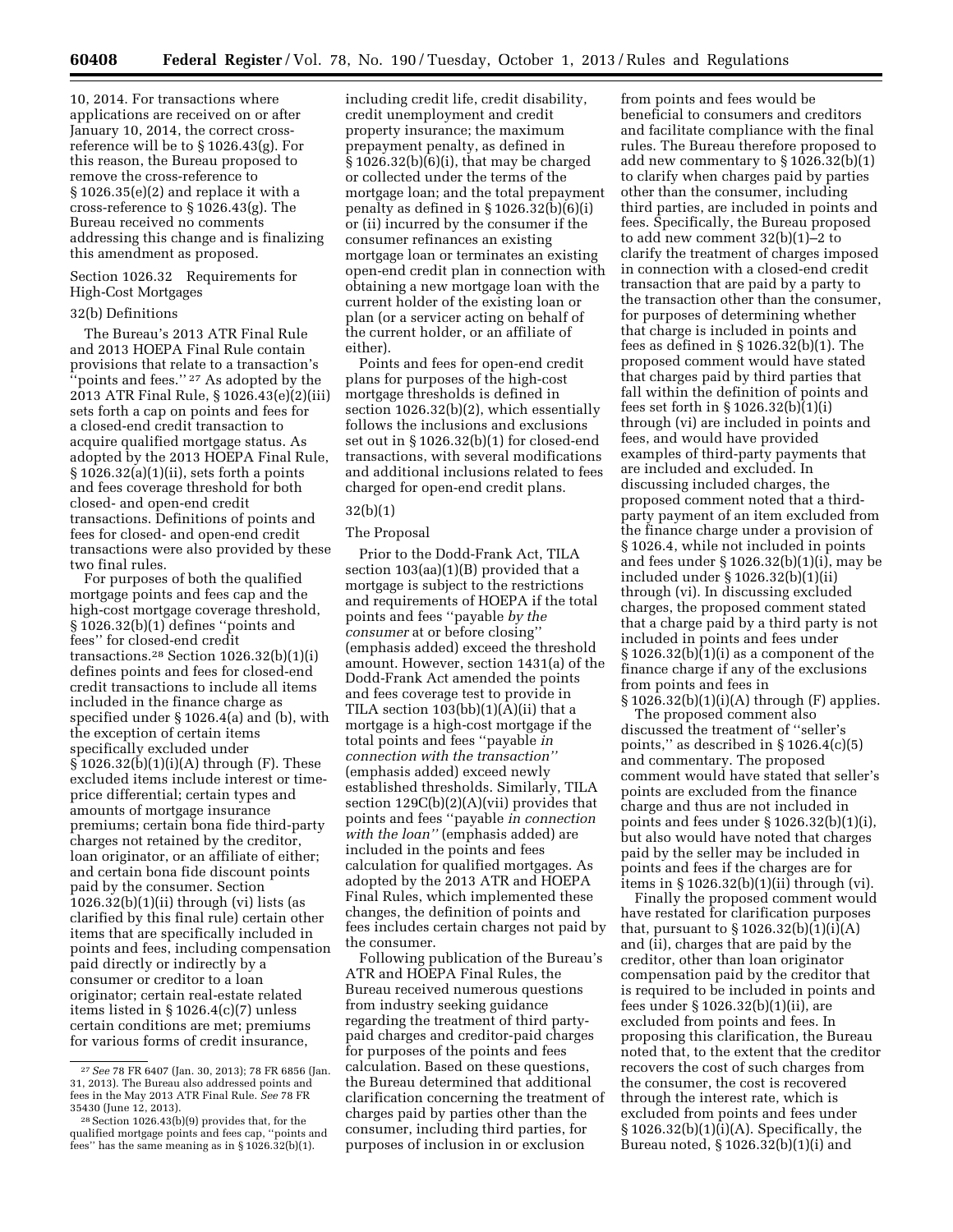$(b)(1)(i)(A)$  implements section 103(bb)(4)(A) of TILA to include in points and fees ''[a]ll items included in the finance charge under § 1026.4(a) and (b)'' but specifically excludes ''interest and time-price differential.'' However, the Bureau noted further, under § 1026.32(b)(1)(ii) compensation paid by the creditor to loan originators, other than employees of the creditor, is included in points and fees.

In proposing this comment, the Bureau stated its belief that the proposed comment's clarification of the treatment of charges paid by parties other than the consumer for points and fees purposes was consistent with the amendment to TILA made by section 1431(a) of the Dodd-Frank Act, discussed above.

#### Comments

The Bureau received comments on this aspect of the proposal from industry trade associations, banks, mortgage companies, and a manufactured housing lender. Many of these comments expressed general concerns or disagreements with the points and fees thresholds or other aspects of points and fees that were not at issue in the proposal, or expressed general support or disagreement with the treatment of charges paid by parties other than the consumer for purposes of the points and fees determination, particularly with respect to charges paid to creditor affiliates. The Bureau notes that it proposed commentary clarifying only the application of § 1026.32(b)(1) and (2) to charges paid by parties other than the consumer, and does not consider these comments responsive to the proposal.

Other commenters suggested further revisions to the Bureau's comment with regard to its discussion of third-partypaid charges, and seller's points. Some industry commenters expressed particular concern about the impact of the proposed comment on certain employer payments of employee relocation expenses, for example employer payment of discount points on behalf of their employees to encourage them to relocate. These commenters generally raised concerns that inclusion in points and fees could discourage relocation incentives, and requested that the Bureau exclude employer-paid charges from points and fees.

Most industry commenters expressed support for the clarifications that seller's points are generally excluded from points and fees (as they are not included as a finance charge under  $\S 1026.4(c)(5)$ , but some commenters expressed concern about the possible inclusion of some seller-paid charges in points and fees. For example, some

industry commenters also expressed concern that the possible inclusion of some seller-paid charges would create difficulties for creditors in determining which seller payments are included in points and fees and which are not. Specifically, some commenters noted that creditors may have difficulty in determining how seller assistance is allocated in the transaction, because a seller-paid amount is often provided as a flat dollar amount or a percentage of the purchase price that allows the borrower to determine how it should be applied, or the allocation changes at the closing table. As a proposed solution, one financial institution recommended that the Bureau's final comment allow creditors to rely on any written statement provided by the borrower, third party, or seller regarding the purpose of the payment.

Industry commenters were generally supportive of the Bureau's proposed comment with regard to creditor-paid charges. Commenters generally stated that the Bureau's proposed comment provided helpful language that clarified that creditor-paid amounts are excluded from points and fees (other than loan originator compensation). Some suggested, however, that it would be additionally helpful if further comments were added to state explicitly that such charges are excluded from the finance charge, and that it is not material to this calculation that a creditor either absorbs the charges or provides a credit to pay them in return for a higher rate.

#### Final Rule

The Bureau is adopting comment 32(b)(1)–2 as proposed, with several modifications. The Bureau believes that the comment as proposed, with several modifications, provides needed clarification to creditors to assist them in determining what is included in points and fees. The comment specifically describes when third-partypaid charges, including seller's points, are to be included in points and fees and when they are to be excluded, and provides examples. In addition, the comment treats third-party-paid charges consistently with the treatment of consumer-paid charges under  $\S 1026.32(b)(1)$  and current commentary  $(i.e., comment 32(b)(1)(i)-1)$ . Specifically, it provides that a thirdparty payment of a charge is included in points and fees if it falls within the definition of points and fees set forth in  $§ 1026.32(b)(1)(i)$  through (vi)—which includes items included in the finance charge under § 1026.4(a) and (b). It also provides that, while a third-party paid charge may be excluded from the finance charge under § 1026.4, it may be

included in the points and fees calculation under § 1026.32(b)(1)(ii) through (vi) such as, for example, if the third-party payment is for items such as compensation to a loan originator, certain real estate related items listed in § 1026.4(c)(7), premiums for certain credit insurance, and a prepayment penalty incurred by the consumer in some circumstances. The comment also specifically describes the treatment of seller's points, which, like other items excluded from the finance charge, are not included in points and fees under § 1026.32(b)(1)(i) but nevertheless may be included in points and fees if listed in § 1026.32(b)(1)(ii) through (vi). In addition, the comment specifically addresses the treatment of creditor-paid charges and excludes them from points and fees with the exception of a payment for loan originator compensation.

The Bureau further notes that the comment treats seller's points consistently with the definition of points and fees in Regulation Z by excluding them from the points and fees calculation (as they are excluded from the finance charge), except in certain instances specified in Regulation Z. Section 1026.32(b)(1) defines points and fees to include all items included in the finance charge under § 1026.4(a) and (b), except for certain specified exclusions. This includes the  $\S$  1026.4(c)(5) exclusion of seller's points from the finance charge.

The Bureau notes that some commenters expressed concern about the ability of creditors to determine what third-party paid charges, including seller's payments, should be included in points and fees—specifically that creditors may be aware that a lump-sum amount was advanced by the seller, but not aware of the breakdown of what exactly was paid for by the advance. The Bureau appreciates this concern and does believe creditors could be confronted with situations where they are unsure how they should account for the seller or third-party amount in points and fees, particularly as relates to the specific fee breakdown. For example, the Bureau agrees that, if a seller paid \$1000 in excluded seller's points, \$500 in fees that would be included in points and fees, and another \$500 in fees that would be excluded, all the creditor may be aware of is that \$2,000 was advanced. Absent additional information, the creditor may have difficulty in determining what, if any, portion of the seller-paid amount needs to be included in points and fees (in the example above, \$500). To facilitate compliance, the Bureau is modifying the final comment to clarify that creditors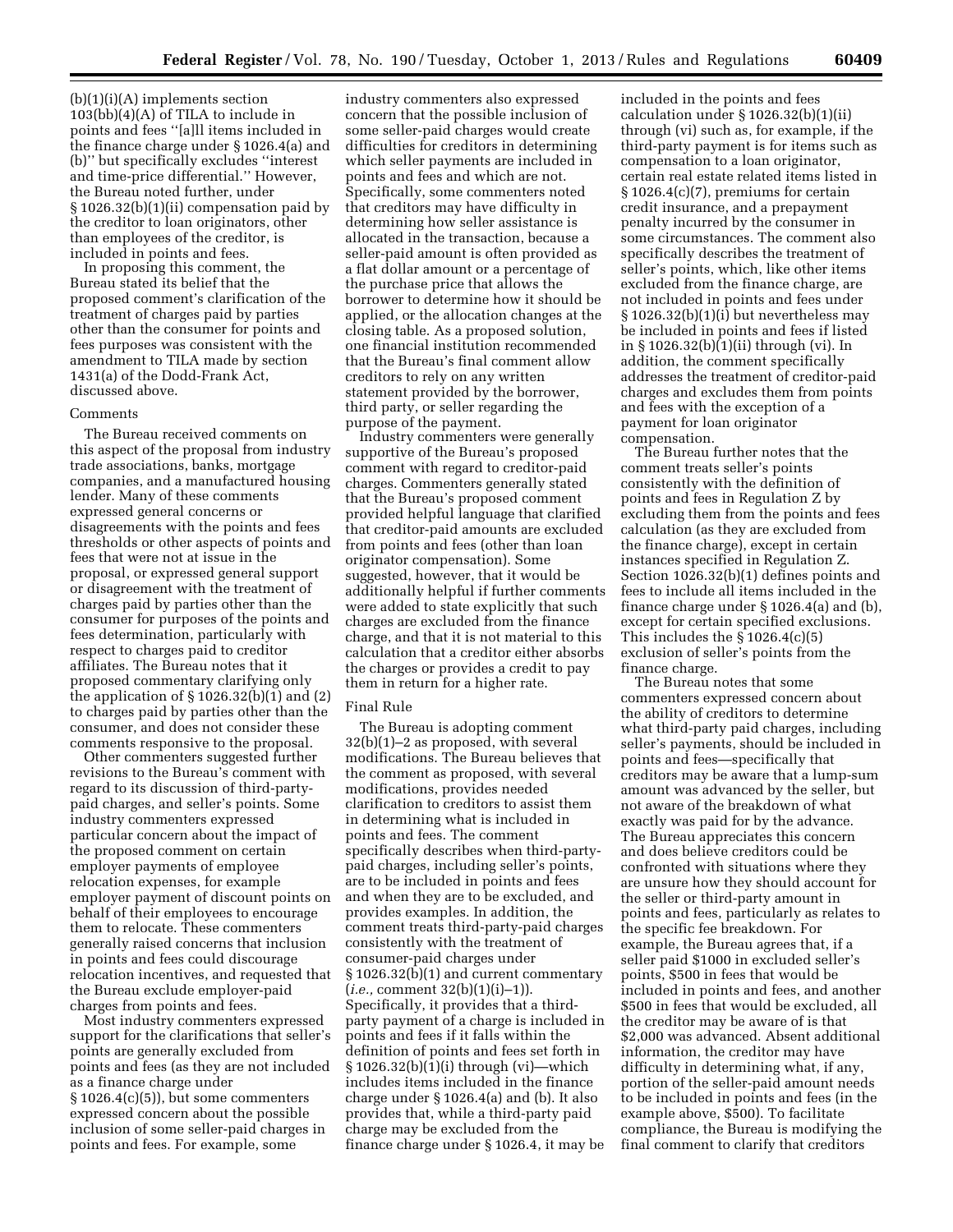may rely on written statements from the borrower or third party, including the seller, as to the source of the funds and the purpose of the payment in calculating the points and fees involving third-party payments.

As discussed, some commenters expressed concern that the Bureau's treatment of third-party paid charges as provided in its proposed comment would adversely affect employer relocation assistance arrangements for employees that include assistance to the employee in financing the purchase of a home. The Bureau does not believe that the issues raised by these commenters provide sufficient justification to warrant the exercise of the Bureau's exception authority under TILA section 105(a) to provide a blanket exclusion of such payments from the calculation of points and fees. In addition, employers continue to have flexibility with regard to such arrangements. For example, commenters who raised this issue focused, in particular, on the impact of the Bureau's proposed comment on arrangements where the employer pays an employee's discount points in a transaction. However § 1026.32(b)(1)(i)(E) provides for an exclusion from points and fees of certain bona fide discount points, which would extend to any such discount points paid by a third-party employer.

With regard to creditor-paid charges, the Bureau is finalizing comment 32(b)(1)–2, which makes clear that ''[c]harges that are paid by the creditor, other than loan originator compensation paid by the creditor that is required to be included in points and fees under § 1026.32(b)(1)(ii), are excluded from points and fees.'' This exclusion of creditor-paid charges therefore covers charges under § 1026.32(b)(1)(iii)–(vi). The Bureau also believes that existing § 1026.4 and supporting commentary already address the treatment of creditor-paid charges for purposes of the finance charge under § 1026.32(b)(1)(i). For example, comment 4(a)–2 states that ''[c]harges absorbed by the creditor as a cost of doing business are not finance charges, even though the creditor may take such costs into consideration in determining the interest rate to be charged.'' The Bureau disagrees with commenters that suggested additional guidance is needed regarding creditorpaid charges beyond what already exists in Regulation Z and new comment 32(b)(1)–2, but for convenience is adding an express reference to comment  $4(a)-2$  to the Bureau's final  $32(b)(1)-2$ comment.

# 32(b)(1)(ii) and 32(b)(2)(ii)

#### *A. Background*

Section 1431(c)(1)(A) of the Dodd-Frank Act requires that points and fees include ''all compensation paid directly or indirectly by a consumer or creditor to a mortgage originator from any source . . .'' TILA section 103(bb)(4). The 2013 ATR Final Rule implemented this statutory provision in amended § 1026.32(b)(1)(ii), which provides that, for both the qualified mortgage points and fees limits and the high-cost mortgage points and fees threshold, points and fees include all compensation paid directly or indirectly by a consumer or creditor to a loan originator, as defined in § 1026.36(a)(1), that can be attributed to the transaction at the time the interest rate is set. The 2013 HOEPA Final Rule implemented § 1026.32(b)(2)(ii), which provides the same standard for including loan originator compensation in points and fees for open-end credit plans (*i.e.,* a home equity line of credit, or HELOC). Concurrent with the 2013 ATR Final Rule, the Bureau also issued the 2013 ATR Concurrent Proposal, which, among other things, proposed certain clarifications for calculating loan originator compensation for points and fees. The Bureau finalized the 2013 ATR Concurrent Proposal in the May 2013 ATR Final Rule, which further amended § 1026.32(b)(1)(ii) to exclude certain types of loan originator compensation from points and fees. In particular, the May 2013 ATR Final Rule excludes from points and fees loan originator compensation paid by a consumer to a mortgage broker when that payment has already been counted toward the points and fees thresholds as part of the finance charge under § 1026.32(b)(1)(i). *See* § 1026.32(b)(1)(ii)(A). It also excludes from points and fees compensation paid by a mortgage broker to an employee of the mortgage broker because that compensation is already included in points and fees as loan originator compensation paid by the consumer or the creditor to the mortgage broker. *See* § 1026.32(b)(1)(ii)(B). In addition, the May 2013 ATR Final Rule excludes from points and fees compensation paid by a creditor to its loan officers. *See* § 1026.32(b)(1)(ii)(C).

The 2013 ATR Concurrent Proposal had requested comment on whether additional adjustment of the rules or additional commentary is necessary to clarify any overlapping definitions between the points and fees provisions in the 2013 ATR Final Rule and the 2013 HOEPA Final Rule and the provisions adopted by the 2013 Loan Originator Compensation Final Rule. In

particular, the Bureau sought comment on whether additional guidance would be useful regarding persons who are ''loan originators'' under § 1026.36(a)(1) but are not employed by a creditor or mortgage broker, such as employees of a retailer of manufactured homes.

In response to the 2013 ATR Concurrent Proposal, several industry and nonprofit commenters requested clarification of what compensation must be included in points and fees in connection with transactions involving manufactured homes. First, they requested additional guidance on what activities would cause a manufactured home retailer and its employees to qualify as loan originators. This issue is addressed below in the section-bysection analysis of § 1026.36(a)(1).29 Second, they requested additional guidance on what compensation paid to manufactured home retailers and their employees would be counted as loan originator compensation and included in points and fees. Industry commenters responding to the 2013 ATR Concurrent Proposal argued that it is not clear whether the sales price received by the retailer or the sales commission received by the retailer's employee should be considered, at least in part, loan originator compensation. They urged the Bureau to clarify that compensation paid to a retailer and its employees in connection with the sale of a manufactured home should not be counted as loan originator compensation. Rather than provide additional guidance in the May 2013 ATR Final Rule, the Bureau instead decided to propose and seek comment on additional guidance.

#### *B. Sections 32(b)(1)(ii)(D) and 32(b)(2)(ii)(D)*

#### The Proposal

The Bureau proposed new § 1026.32(b)(1) $(iii)$ (D), which would have excluded from points and fees all compensation paid by manufactured home retailers to their employees. The Bureau also proposed new § 1026.32(b)(2)(ii)(D), which would have provided that, for open-end credit plans, compensation paid by manufactured home retailers to their employees is

<sup>29</sup>As discussed below, the Bureau is clarifying what compensation must be included in points and fees. As discussed in the Supplementary Information describing revisions and clarifications to the rule text and commentary defining ''loan originator,'' the Bureau is also clarifying the circumstances in which employees of manufactured home retailers are loan originators. In addition, the Bureau will continue to conduct outreach with the manufactured home industry and other interested parties to address concerns about what activities are permissible for a retailer and its employees without causing them to qualify as loan originators.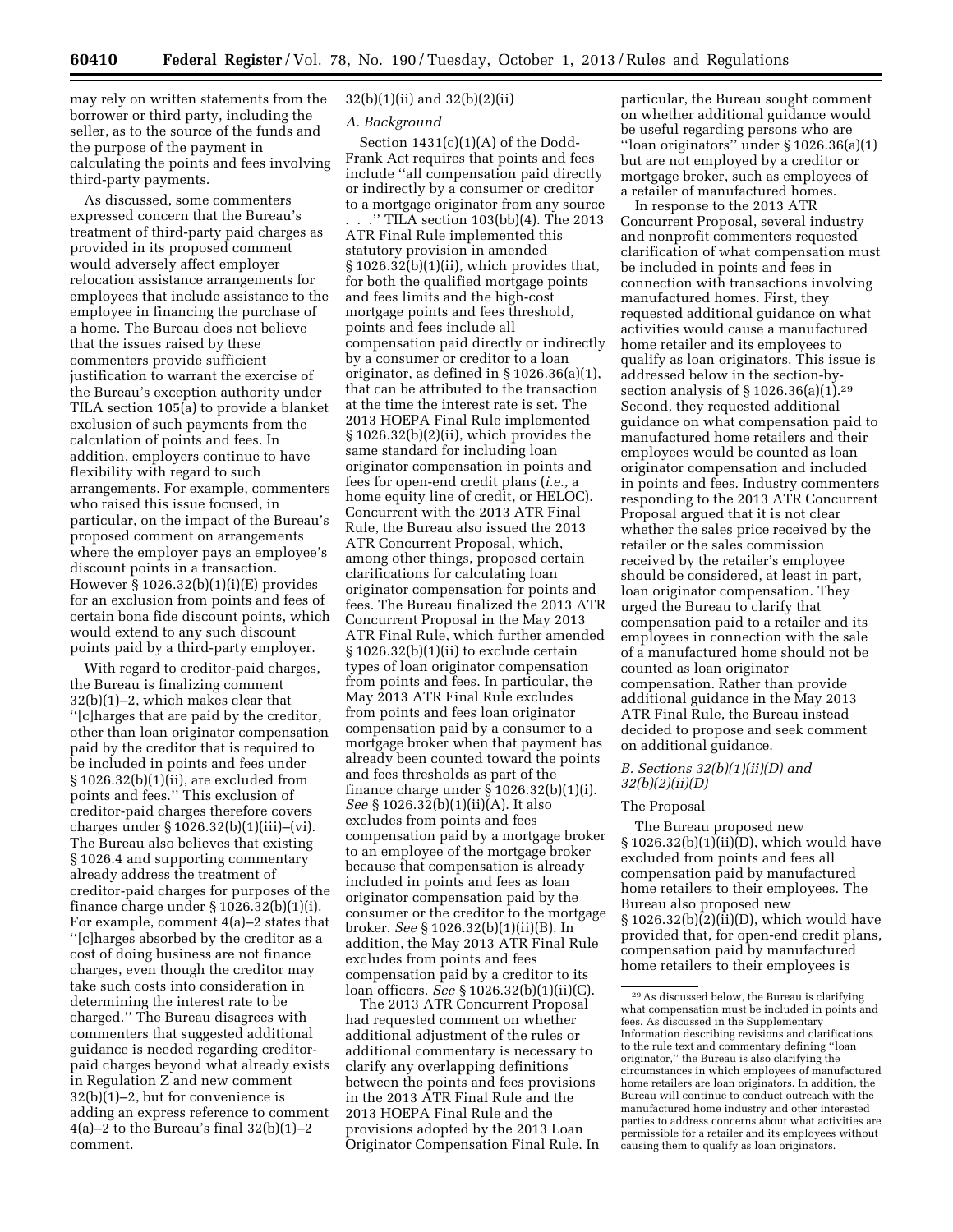excluded from points and fees for purposes of the high-cost mortgage points and fees threshold.

The Bureau noted that the May 2013 ATR Final Rule added § 1026.32(b)(1)(ii)(B), which excludes from points and fees compensation paid by mortgage brokers to their loan originator employees. The Bureau noted that it appeared that when an employee of a retailer would qualify as a loan originator, the retailer also would qualify as a loan originator and therefore would qualify as a mortgage broker. If the retailer qualifies as a mortgage broker, any compensation paid by the retailer to the employee would be excluded from points and fees under  $§ 1026.32(b)(1)(ii)(B)$ . The Bureau noted, however, that if there were instances in which an employee of a manufactured home retailer would qualify as a loan originator but the retailer would not, the exclusion from points and fees in § 1026.32(b)(1)(ii)(B) for compensation paid to an employee of a mortgage broker would not apply because the retailer would not be a mortgage broker. The Bureau suggested that it may still be appropriate to exclude such compensation paid to an employee of a manufactured home retailer because it may be difficult for creditors to determine whether employees of a manufactured home retailer have engaged in loan origination activities and, if so, what compensation they received for doing so. The Bureau noted that a retailer typically pays a sales commission to its employees, so it may be difficult for a creditor to know whether a retailer has paid any compensation to its employees for loan origination activities, as distinct from compensation for sales activities. To prevent any such uncertainty, the Bureau proposed new § 1026.32(b)(1)(ii)(D), to exclude from points and fees all compensation paid by manufactured home retailers to their employees. The Bureau requested comment on this proposed exclusion and on whether there are instances in which an employee of a manufactured home retailer would qualify as a loan originator but the retailer would not

In addition, to provide additional guidance on what compensation would be included in loan originator compensation that must be counted in points and fees for manufactured home transactions, the Bureau also proposed new comment 32(b)(1)(ii)–5. Proposed comment 32(b)(1)(ii)–5.i would have provided that, if a manufactured home retailer receives compensation for loan origination activities and such compensation can be attributed to the

qualify as a loan originator.

transaction at the time the interest rate is set, then such compensation is loan originator compensation that is included in points and fees. As noted in the May 2013 ATR Final Rule, the Bureau does not believe it is appropriate to use its exception authority to exclude from points and fees all compensation that may be paid to a manufactured home retailer. As a general matter, to the extent that the consumer or creditor is paying the retailer for loan origination activities, the retailer is functioning as a mortgage broker and compensation for the retailer's loan origination activities should be captured in points and fees. Commenters did not address this proposed guidance, and the Bureau is therefore adopting it as proposed.30

Proposed comment  $32(b)(1)(ii)-5.ii$ would have specified that the sales price of a manufactured home does not include loan originator compensation that can be attributed to the transaction at the time the interest rate is set and therefore is not included in points and fees.31

In proposing in comment  $32(b)(1)(ii)$ – 5.ii that the sales price of a manufactured home would not include compensation that must be included in points and fees, the Bureau indicated that it did not believe that the sales price would include compensation that is paid for loan origination activities and that can be attributed to a specific transaction. The Bureau noted that if a retailer does not increase the price to obtain compensation for loan origination activities, then it does not appear that the sales price would include loan originator compensation that could be attributed to that particular transaction.

The Bureau acknowledged that it is possible that the sales price could include loan originator compensation that could be attributed to a particular transaction at the time the interest rate is set and that therefore should be included in points and fees. The Bureau noted that one approach for calculating loan originator compensation for manufactured home transactions would be to compare the sales price in a transaction in which the retailer engaged in loan origination activities and the sales prices in transactions in

which the retailer did not do so (such as in cash transactions or in transactions in which the consumer arranged credit through another party). To the extent that there is a higher sales price in the transaction in which the retailer engaged in loan origination activities, then the difference in sales prices could be counted as loan originator compensation that can be attributed to that transaction and that therefore should be included in points and fees.

However, the Bureau stated that it did not believe that it would be workable to use this comparative sales price approach to determine whether the sales price includes loan originator compensation that must be included in points and fees. The creditor is responsible for calculating loan originator compensation to be included in points and fees for the qualified mortgage and high-cost mortgage points and fees thresholds. The Bureau noted that, under the comparative sales price approach, the creditor would have to analyze a manufactured home retailer's prices to determine if there were differences in the prices that would have to be included in points and fees as loan originator compensation. This would appear to be an extremely difficult analysis for the creditor to perform. Not only would the creditor have to compare the sales prices from numerous transactions, it would have to determine whether any differences between the sales prices could be attributed to the loan origination activities of the retailer and not to other factors.

The Bureau requested comment on the proposed guidance specifying that the sales price does not include loan originator compensation that can be attributed to the transaction at the time the interest rate is set. In addition, the Bureau requested comment on whether the sales price of a manufactured home does in fact include loan originator compensation that can be attributed to the transaction at the time the interest rate is set, and, if so, whether there are practicable ways for a creditor to measure that compensation so that it could be included in points and fees.

#### Comments

The Bureau received few comments that addressed proposed § 1026.32(b)(1)(ii)(D). Two industry commenters generally supported the proposal. Consumer advocates did not comment on this issue.

With respect to new comment 32(b)(1)(ii)–5, industry commenters supported the Bureau's proposed guidance. They maintained that the sales price of a manufactured home does

<sup>30</sup>As addressed below in the discussion of § 1026.36(a), several industry commenters argued that the Bureau should clarify and narrow the scope of activities that would cause a manufactured home retailer and its employees to qualify as loan originators.

<sup>31</sup>As noted above, the Bureau is adopting as proposed comment 32(b)(1)(ii)–5.iii, which specifies that, consistent with new  $\frac{1}{2}$ 1026.32(b)(1)(ii)(D), compensation paid by a manufactured home retailer to its employees is not included in points and fees.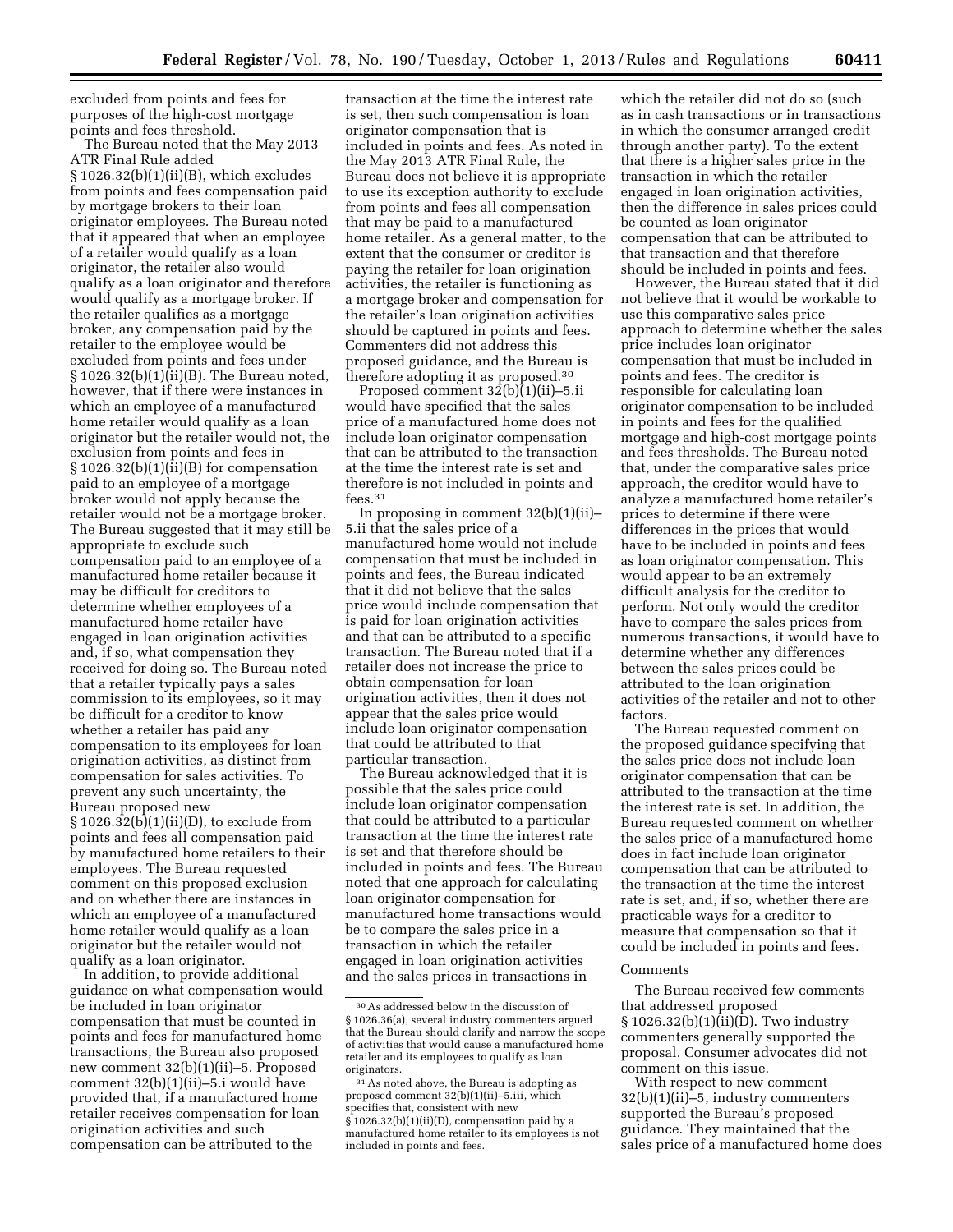not include loan originator compensation and that, in any event, it would not be possible for the creditor to determine if the sales price did include any such compensation.

Consumer advocates, however, opposed the proposed comment. They argued that retailers could easily conceal loan originator compensation in the sales price by inflating the price above what a cash customer would pay. They contended that it is difficult to determine the equivalent cash price for manufactured homes because most sales are on credit and, because of the variety of options, there are not standard cash prices for particular models. They stated that the Manufacturer's Suggested Retail Price (MSRP) is not a reliable measure because it often does not include many options that are included with the sale and because the close relationships between many lenders, dealers, and manufacturers create an incentive to inflate MSRPs. They recommended that the commentary should instead provide that any originator compensation concealed in the sales price should be included in points and fees.

#### Final Rule

For the reasons noted above, the Bureau is adopting new § 1026.32(b)(1)(ii)(D) and (b)(2)(ii)(D) as proposed. As discussed below, the Bureau is also adopting, with revisions, comment 32(b)(1)(ii)–5, which, among other things, explains in comment 32(b)(1)(ii)–5.iii, that consistent with § 1026.32(b)(1)(ii)(D), compensation paid by a manufactured home retailer to its employees is not included in points and fees. The Bureau notes, however, that it does not acknowledge that situations exist where a manufactured housing retailer's employee is considered a loan originator, but the retailer itself is not.

As discussed in the proposal, the Bureau is using its exception authority to adopt new § 1026.32(b)(1)(ii)(D) and (b)(2)(ii)(D) pursuant to its authority under TILA section 105(a) to make such adjustments and exceptions for any class of transactions as the Bureau finds necessary or proper to facilitate compliance with TILA and to effectuate the purposes of TILA, including the purposes of TILA section 129C of ensuring that consumers are offered and receive residential mortgage loans that reasonably reflect their ability to repay the loans. The Bureau's understanding of this purpose is informed by the findings related to the purposes of section 129C of ensuring that responsible, affordable mortgage credit remains available to consumers. The Bureau believes that using its TILA

exception authorities will facilitate compliance with the points and fees regulatory regime by not requiring creditors to investigate the manufactured housing retailer's employee compensation practices, and by making sure that all creditors apply the provision consistently. It will also effectuate the purposes of TILA by helping to keep mortgage loans available and affordable by ensuring that they are subject to the appropriate regulatory framework with respect to qualified mortgages and the high-cost mortgage threshold. The Bureau is also invoking its authority under TILA section  $129C(b)(3)(B)$  to revise, add to, or subtract from the criteria that define a qualified mortgage consistent with applicable standards. For the reasons explained above, the Bureau has determined that it is necessary and proper to ensure that responsible, affordable mortgage credit remains available to consumers in a manner consistent with the purposes of TILA section 129C and necessary and appropriate to effectuate the purposes of this section and to facilitate compliance with section 129C. With respect to its use of TILA section 129C(b)(3)(B), the Bureau believes this authority includes adjustments and exceptions to the definitions of the criteria for qualified mortgages and that it is consistent with the purpose of facilitating compliance to extend use of this authority to the points and fees definitions for high-cost mortgage in order to preserve the consistency of the qualified mortgage and high-cost mortgage definitions. As noted above, by helping to ensure that the points and fees calculation is not artificially inflated, the Bureau is helping to ensure that responsible, affordable mortgage credit remains available to consumers.

The Bureau also has considered the factors in TILA section 105(f) and has concluded that, for the reasons discussed above, the exemption is appropriate under that provision. Pursuant to TILA section 105(f), the Bureau may exempt by regulation from all or part of this title all or any class of transactions for which in the determination of the Bureau coverage does not provide a meaningful benefit to consumers in the form of useful information or protection. In determining which classes of transactions to exempt, the Bureau must consider certain statutory factors. For the reasons discussed above, the Bureau is excluding from points and fees compensation paid by a retailer of manufactured homes to its employees because including such compensation

in points and fees does not provide a meaningful benefit to consumers. The Bureau believes that the exemption is appropriate for all affected consumers to which the exemption applies, regardless of their other financial arrangements and financial sophistication and the importance of the loan to them. Similarly, the Bureau believes that the exemption is appropriate for all affected loans covered under the exemption, regardless of the amount of the loan and whether the loan is secured by the principal residence of the consumer. Furthermore, the Bureau believes that, on balance, the exemption will simplify the credit process without undermining the goal of consumer protection, denying important benefits to consumers, or increasing the expense of the credit process.

The Bureau notes that it is permitting creditors to exclude from points and fees compensation paid to a manufactured home retailer's employees only where that compensation is paid by the retailer. To the extent that an employee of a manufactured home retailer receives from another source (such as the creditor) loan originator compensation that can be attributed to the transaction at the time the interest rate is set, then that compensation must be included in points and fees.

The Bureau is adopting a modified version of comment 32(b)(1)(ii)–5 in light of comments from consumer groups. The Bureau is concerned that, as noted by consumer advocates, it is possible that the sales price of a manufactured home could include loan originator compensation. In particular, the Bureau is concerned that creditors and manufactured home retailers could work together to conceal loan originator compensation in the sales price. As a result, the Bureau does not believe that it can determine by rule that the sales price of a manufactured home does not include loan originator compensation that must be included in points and fees.

However, no commenters proposed a practicable method for creditors to determine whether the sales price of a manufactured home does in fact include loan originator compensation that can be attributed to the transaction at the time the interest rate is set. As the Bureau noted in the proposal, the Bureau does not believe that it is workable for the creditor to attempt to compare sales prices in different transactions to try to determine if the sales price includes loan originator compensation that must be included in points and fees.

Because the Bureau's primary concern is that creditors and manufactured home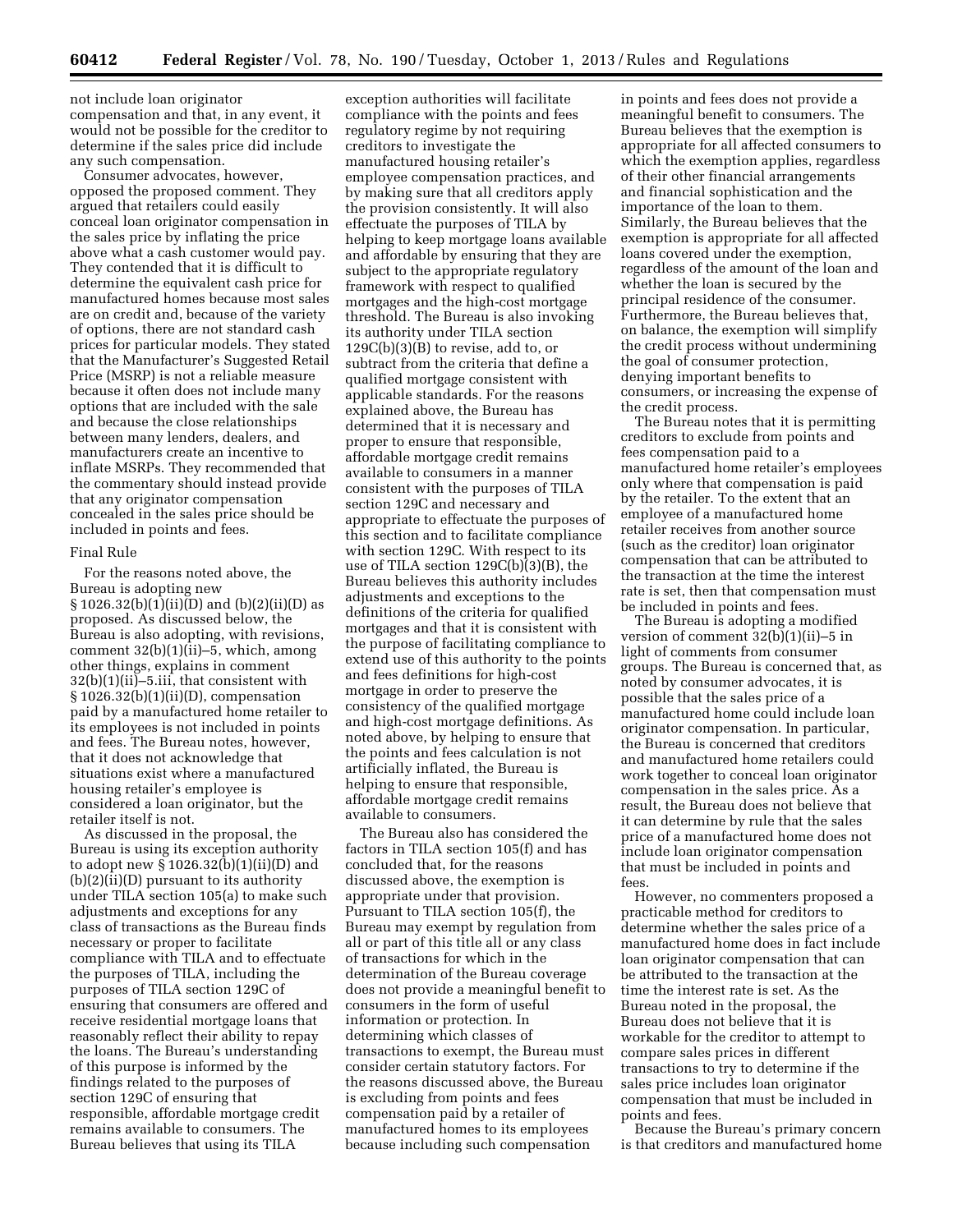retailers could work together to conceal loan originator compensation in the sales price, the Bureau is adopting new guidance that focuses on the knowledge of the creditor. Specifically, the Bureau is revising proposed comment  $32(b)(1)(ii) - 5.ii$  to provide that, if the creditor has knowledge that the sales price of a manufactured home includes loan originator compensation, then that compensation must be included in points and fees. The creditor does not, however, have an obligation to investigate the retailer's sales prices to determine if the sales price includes such compensation.

This approach is consistent with the current rules for calculating points and fees and the amount of loan originator compensation that must be included in points and fees. Under § 1026.32(b)(1), amounts must be included in points and fees only if they are ''known at or before consummation.'' Under § 1026.32(b)(1)(ii), loan originator compensation is included in points and fees only if it can be attributed to the transaction at the time the interest rate is set. In general, the Bureau does not believe that many creditors will know whether the sales price of a manufactured home includes loan originator compensation, and therefore would not be able to attribute any such compensation to the transaction at the time the interest rate is set. However, to the extent that, for example, a creditor and a retailer establish an arrangement in which the sales price of a manufactured home includes loan originator compensation, then the creditor would have knowledge that the sales price includes loan originator compensation and would have to include such compensation in points and fees. The Bureau believes that this approach will balance the goals of ensuring that creditors and retailers not evade the points and fees limits by working together to conceal loan originator compensation in the sales price and of avoiding a standard that would impose an unreasonable burden on creditors to investigate the pricing of manufactured home retailers.

#### 32(b)(1)(vi) and 32(b)(2)(vi)

# The Proposal

The Bureau proposed clarifying changes to § 1026.32(b)(1)(vi) and (b)(2)(vi) to better harmonize the definitions of ''total prepayment penalty'' adopted in these two sections more fully with the statutory requirement implemented by them. Sections 1026.32(b)(1)(vi) and (2)(vi) implement TILA section 103(bb)(4)(F), as added by section 1431(c) of the Dodd-

Frank Act. That provision requires that points and fees include ''all prepayment fees or penalties that are incurred by the consumer if the loan refinances a previous loan made or currently held by the same creditor or an affiliate of the creditor." Section  $1026.32(b)(1)(vi)$ , as adopted by the 2013 ATR Final Rule, implemented this provision as it related to closed-end credit transactions, and provided that points and fees must include ''[t]he total prepayment penalty, as defined in paragraph (b)(6)(i) of this section, incurred by the consumer if the consumer refinances the existing mortgage loan with the current holder of the existing loan, a servicer acting on behalf of the current holder, or an affiliate of either.'' Section  $1026.32(b)(2)(vi)$ , as adopted by the 2013 HOEPA Final Rule, implemented this provision as it related to open-end credit plans (*i.e.,* a home equity line of credit, or HELOC), and provided that points and fees must include ''[t]he total prepayment penalty, as defined in paragraph (b)(6)(ii) of this section, incurred by the consumer if the consumer refinances an existing closedend credit transaction with an open-end credit plan, or terminates an existing open-end credit plan in connection with obtaining a new closed- or open-end credit transaction, with the current holder of the existing plan, a servicer acting on behalf of the current holder, or an affiliate of either.''

The Bureau proposed changes to § 1026.32(b)(1)(vi) and (2)(vi) to clarify both provisions' application. In doing so the Bureau stated that it intended these provisions to work in the same manner for closed-end and open-end credit transactions—*i.e.,* to include in points and fees any prepayment charges triggered by the refinancing of an existing loan or termination of a HELOC by obtaining a new credit transaction with the current holder of the existing closed-end mortgage loan or open-end credit plan. The Bureau, therefore, proposed to state expressly that § 1026.32(b)(1)(vi) applies to instances where the consumer takes out a closedend mortgage loan to pay off and terminate an existing open-end credit plan held by the same creditor and the plan imposes a prepayment penalty (as defined in § 1026.32(b)(6)(ii)) on the consumer. The Bureau also proposed to strike from the existing § 1026.32(b)(2)(vi) the reference to obtaining a new closed-end credit transaction because § 1026.32(b)(2)(vi) relates to points and fees only for openend credit plans and § 1026.32(b)(1)(vi) would apply instead. The Bureau also proposed to insert in § 1026.32(b)(2)(vi)

a reference to § 1026.32(b)(6)(i), the definition of prepayment penalties for closed-end credit transactions, to clarify that the  $\S 1026.32(b)(6)(i)$  definition applies in calculating the prepayment penalties included where a consumer refinances a closed-end mortgage loan with a HELOC with the creditor holding the closed-end mortgage loan (*i.e.,* the closed-end mortgage loan's prepayment penalties are included in calculating points and fees for the HELOC).

#### Comments

The Bureau did not receive comments specific to these proposed changes.

#### Final Rule

The Bureau is adopting the changes to  $§ 1026.32(b)(1)(vi)$  and  $(2)(vi)$  as proposed. The Bureau believes that these changes are consistent with the statutory provision implemented by this section and provide needed clarification to the Bureau's intended application of § 1026.32(b)(1)(vi) and (2)(vi). In addition, the Bureau also is adopting as proposed comment 32(b)(2)–1, which directs readers for further guidance on the inclusion of charges paid by parties other than the consumer in points and fees for open-end credit plans to proposed comment 32(b)(1)–2 on closed-end credit transactions.

# 32(d) Limitations

32(d)(1)

# 32(d)(1)(ii) Exceptions

32(d)(1)(ii)(C)

#### The Proposal

The Bureau proposed to revise the exception to the prohibition on balloon payments for high-cost mortgages in  $§ 1026.32(d)(1)(ii)(c)$  for transactions that satisfy the criteria set forth in § 1026.43(f), which implements TILA section 129C(b)(2)(E) as added by the Dodd-Frank Act provision, allows certain balloon-payment mortgages made by small creditors operating predominantly in ''rural or underserved areas'' to be accorded status as qualified mortgages under § 1026.43(f). The HOEPA balloon exception is based on the same statutory provision, which appears to have been designed to promote access to credit. TILA section 129C as added by the Dodd-Frank Act generally prohibits balloon-payment loans from being accorded qualified mortgage status, but Congress appears to have been concerned that small creditors in rural areas might have sufficient difficulty converting from balloon-payment loans to adjustable rate mortgages that they would curtail mortgage lending if they could not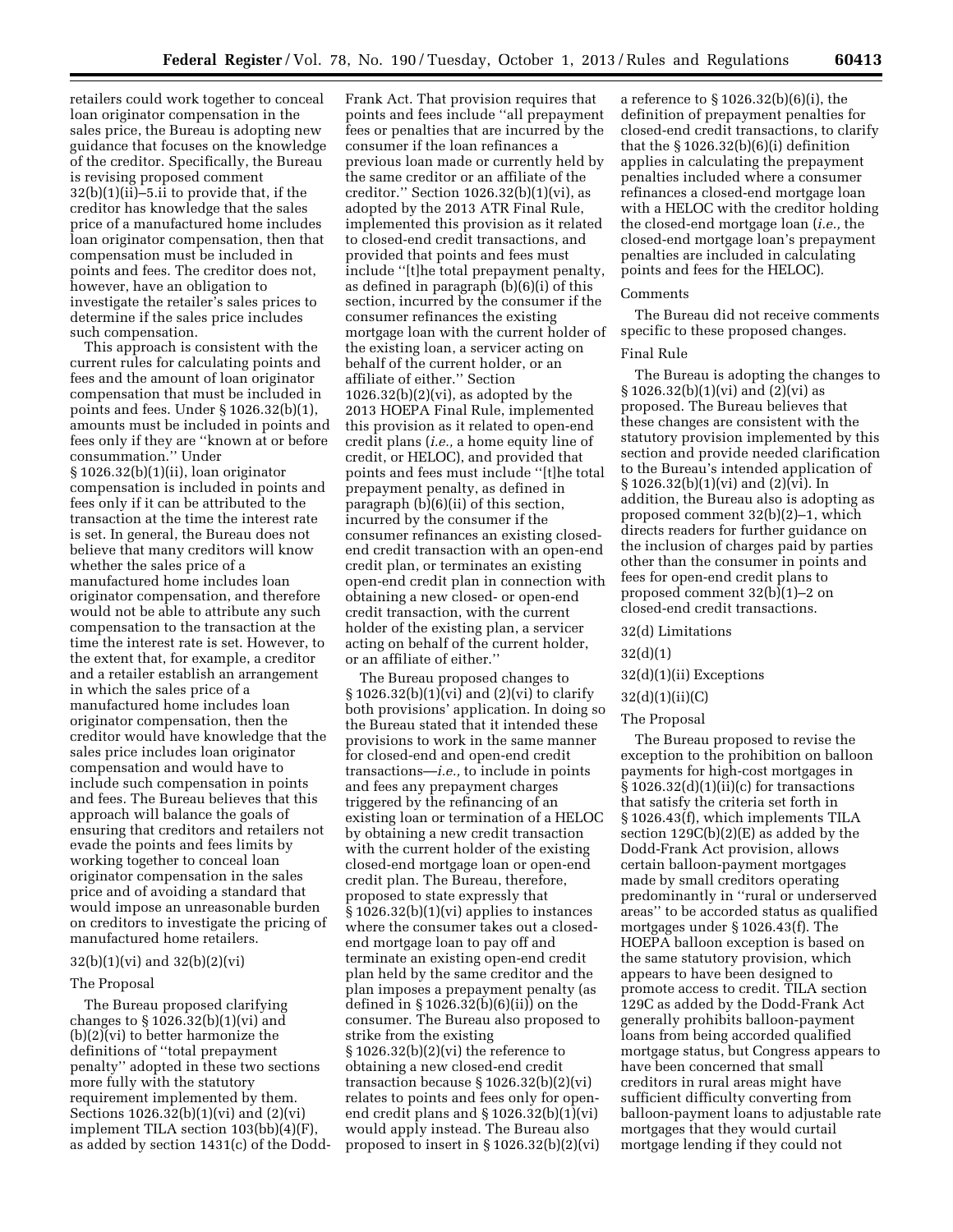obtain qualified mortgage status for their balloon-payment loans. As adopted in § 1026.43(f) by the 2013 ATR Final Rule, the exemption is available to creditors that extended more than 50 percent of their total covered transactions secured by a first lien in ''rural'' or ''underserved'' counties during the preceding calendar year, as those terms are defined in § 1026.35(b)(2)(iv)(A) and (B), respectively.

Because commenters raised similar concerns about the prohibition in HOEPA on high-cost mortgages having balloon-payment features, the Bureau decided in the 2013 HOEPA Final Rule to adopt § 1026.32(d)(1)(ii)(C) to allow balloon-payment features on loans that met the qualified mortgage requirements. The Bureau stated that, in its view, (1) allowing creditors in certain rural or underserved areas to extend high-cost mortgages with balloon payments will benefit consumers by expanding access to credit in these areas, and also will facilitate compliance for creditors who make these loans; and (2) allowing creditors that make high-cost mortgages in rural or underserved areas to originate loans with balloon payments if they satisfy the same criteria promotes consistency between the 2013 HOEPA Final Rule and the 2013 ATR Final Rule, and thereby facilitates compliance for creditors that operate in these areas.

Since publication of the 2013 HOEPA Final Rule and the 2013 ATR Final Rule, the Bureau received extensive comment on the definitions of ''rural'' and ''underserved'' that it adopted for purposes of § 1026.43(f) and certain other purposes in the 2013 Title XIV Final Rules, including § 1026.32(d)(1)(ii)(C). In light of these comments, the Bureau added § 1026.43(e)(6) to allow small creditors during the period from January 10, 2014, to January 10, 2016, to make balloon-payment qualified mortgages even if they do not operate predominantly in rural or underserved areas.32 In addition, the Bureau

announced that it would reexamine those definitions over the next two years to determine whether further adjustments are appropriate particularly in light of access to credit concerns.33

In light of the Bureau's decision to allow small creditors an additional two years to transition from balloonpayment loans to other products while it reevaluates the definitions of ''rural'' and ''underserved,'' the Bureau also proposed revisions to  $\S 1026.32(d)(1)(ii)(c)$  to also allow small creditors to carry over the flexibility provided by the revised May 2013 ATR Final Rule into the HOEPA balloon loan provisions. The proposal would have revised  $\S 1026.32(d)(1)(ii)(C)$  to expand the exception to the prohibition on balloon payments for high-cost mortgages for transactions that satisfy the criteria in either § 1026.43(f) or § 1026.43(e)(6). The Bureau sought comment on this aspect of the proposal.

#### Comments

The Bureau received substantial comments from trade associations, credit unions, and other industry advocates supporting the proposed amendments. Specifically, many of these commenters commended the Bureau for facilitating compliance with the balloon payment restrictions adopted by the 2013 HOEPA Final Rule, especially with respect to small creditors whose communities technically fail to meet the Bureau's definition of ''rural'' because they lie within the boundaries of micropolitan statistical areas. These commenters noted that the ability to originate mortgages with balloons is important to small creditors, who often have unique product pricing risks and also commonly do not have adequate staff or training to produce the additional disclosures required by adjustable-rate mortgages. The Bureau received one comment from a housing counseling organization that disagreed with the proposed expansion of the exemption, but the commenter raised no specific issues with the proposal. Rather the commenter disagreed in general with

the original exception adopted by the 2013 HOEPA Final Rule on the premise that it believes balloon high-cost mortgages should never be permitted under any circumstances.

#### Final Rule

The Bureau is adopting revised § 1026.32(d)(1)(ii)(c) as proposed. The Bureau is expanding this exception pursuant to its authority under TILA section  $129(p)(1)$ , which grants it authority to exempt specific mortgage products or categories from any or all of the prohibitions specified in TILA section 129(c) through (i) if the Bureau finds that the exemption is in the interest of the borrowing public and will apply only to products that maintain and strengthen homeownership and equity protections.

The Bureau believes expanding the balloon-payment exception for high-cost mortgages to allow certain small creditors operating in areas that do not qualify as "rural" or "underserved" to continue to originate high-cost mortgages with balloon payments is in the interest of the borrowing public and will strengthen homeownership and equity protection. The Bureau believes allowing greater access to credit in remote areas that nevertheless may not meet the definitions of ''rural'' or ''underserved'' while creditors transition to adjustable-rate mortgages (or the Bureau reconsiders those definitions) will help those consumers who otherwise may be able to obtain credit only from a limited number of creditors. Further, it will do so in a manner that balances consumer protections with access to credit. In the Bureau's view, concerns about potentially abusive practices that may accompany balloon payments will be curtailed by the additional requirements set forth in § 1026.43(e)(6) and (f). Creditors that make these high-cost mortgages will be required to verify that the loans also satisfy the additional criteria discussed above, including some specific criteria required for qualified mortgages. Further, creditors that make balloon-payment high-cost mortgages under this exception will be required to hold the high-cost mortgages in portfolio for a specified time, which the Bureau believes also decreases the risk of abusive lending practices. Accordingly, for these reasons and for the purpose of consistency between the two rules, the Bureau is adopting an exception to the  $\S 1026.32(d)(1)$  balloonpayment restriction for high-cost mortgages where the creditor satisfies the conditions set forth in §§ 1026.43(f) or the conditions set forth in § 1026.43(e)(6).

<sup>32</sup>Specifically, in the May 2013 ATR Final Rule, the Bureau adopted § 1026.43(e)(6), which provided for a temporary balloon-payment qualified mortgage that requires all of the same criteria be satisfied as the balloon-payment qualified mortgage definition in § 1026.43(f) except the requirement that the creditor extend more than 50 percent of its total first-lien covered transactions in counties that are "rural" or "underserved." This temporary balloonpayment qualified mortgage would sunset, however, after January 10, 2016. As discussed in the section-by-section analysis of § 1026.43(e)(6) in the May 2013 ATR Final Rule, the Bureau adopted this two-year transition period for small creditors to roll over existing balloon-payment loans as qualified mortgages, even if they do not operate predominantly in rural or underserved areas, because the Bureau believes it is necessary to

preserve access to responsible, affordable mortgage credit for some consumers. The Bureau also noted that, during the two-year period for which § 1026.43(e)(6) is in place, the Bureau intends to review whether the definitions of ''rural'' and ''underserved'' should be adjusted further and to explore how it can best facilitate the transition of small creditors that do not operate predominantly in rural or underserved areas from balloon-payment loans to adjustable-rate mortgages. 78 FR 35430 (June 12, 2013).

<sup>33</sup>*See, e.g.,* U.S Consumer Fin Prot. Bureau, *Clarification of the 2013 Escrows Final Rule* (May 16, 2013), *available at [http://](http://www.consumerfinance.gov/blog/clarification-of-the-2013-escrows-final-rule/)* 

*[www.consumerfinance.gov/blog/clarification-of-the-](http://www.consumerfinance.gov/blog/clarification-of-the-2013-escrows-final-rule/)[2013-escrows-final-rule/.](http://www.consumerfinance.gov/blog/clarification-of-the-2013-escrows-final-rule/)*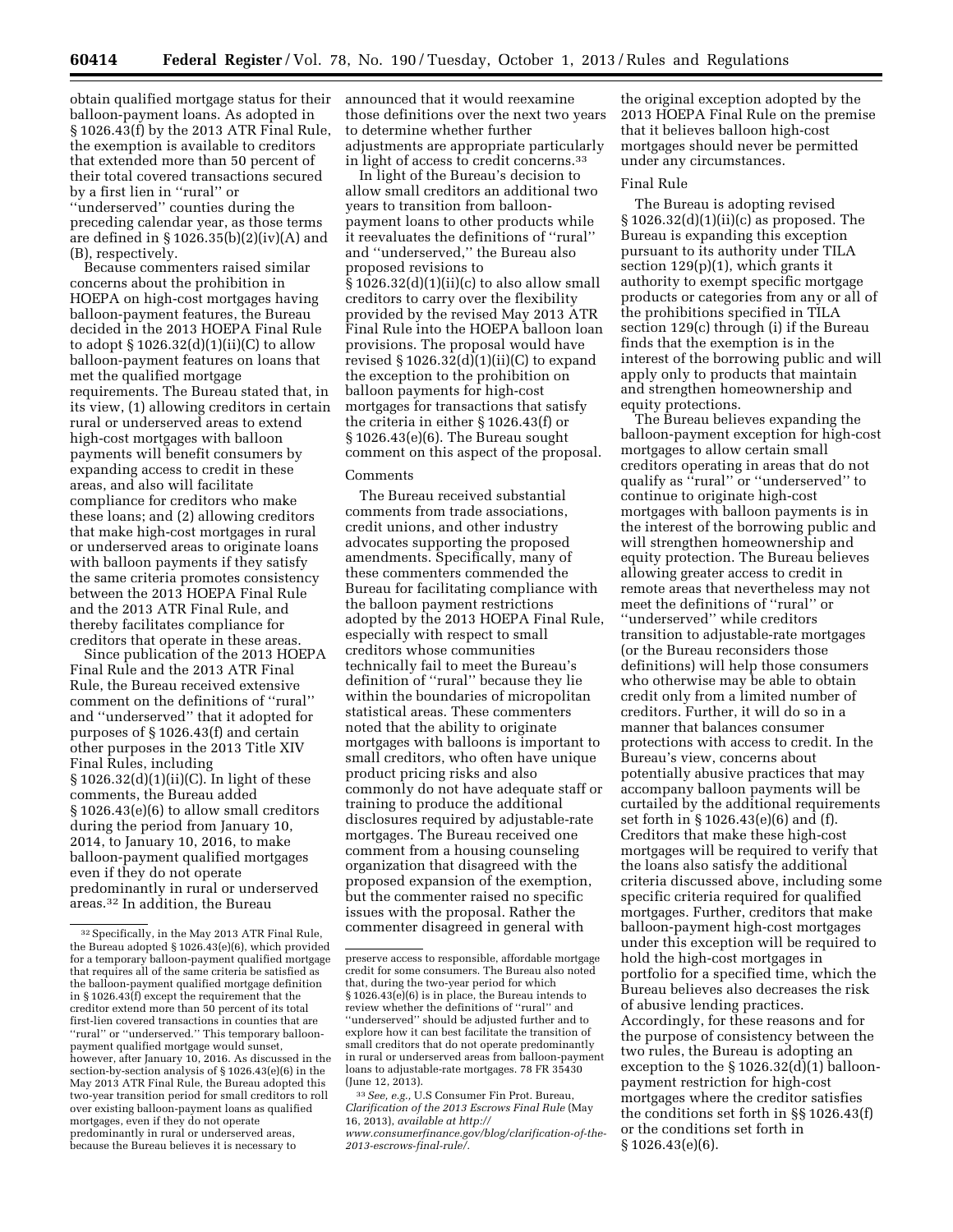Section 1026.35 Requirements for Higher-Priced Mortgage Loans

35(b) Escrow Accounts

35(b)(2) Exemptions

35(b)(2)(iii)

# $35(b)(2)(iii)(A)$

# The Proposal

In addition to the HOEPA and ATR balloon provisions discussed above, the definitions of ''rural'' and ''underserved'' also relate to the § 1026.35(b)(2)(iii) exemption from the requirement that creditors establish escrow accounts for certain higherpriced mortgage loans available to small creditors that operate predominantly in ''rural'' or ''underserved'' areas. The exemption in  $\S 1026.35(b)(2)(iii)$  was designed to promote access to credit by exempting small creditors in rural or underserved areas that might have sufficient difficulty maintaining escrow accounts that they would curtail making higher-priced mortgage loans rather than trigger the escrow account requirement. As adopted in the 2013 Escrows Final Rule, and as amended by the May 2013 Escrows Final Rule,34 the exemption is available to creditors that extended more than 50 percent of their total covered transactions secured by a first lien on properties that are located in ''rural'' or ''underserved'' counties during the preceding calendar year. In general, a county's status as ''rural'' is defined in relation to Urban Influence Codes (UICs) established by the United States Department of Agriculture's Economic Research Service.

Because of updated information from the 2010 Census, however, numerous counties' status under the Bureau's definition will change between 2013 and 2014, with a small number of new counties meeting the definition of ''rural'' and approximately 82 counties no longer meeting that definition. The Bureau estimates that approximately 200–300 otherwise eligible creditors during 2013 could lose their eligibility for 2014 solely because of changes in the status of the counties in which they operate (assuming the geographical distribution of their mortgage originations does not change significantly over the relevant period).<sup>35</sup>

In light of the Bureau's intent to review whether the definitions of ''rural'' and ''underserved'' should be adjusted further during the two-year transition period for balloon-payment mortgages discussed above, the Bureau proposed to revise the exemption provided by § 1026.35(b)(2)(iii) to the general requirement that creditors establish an escrow account for first lien higher-priced mortgage loans where a small creditor operates predominantly in rural or underserved areas and meets various other criteria. The proposal would have revised § 1026.35(b) and its commentary to minimize volatility in the definitions while they are being reevaluated. The proposal also would have amended § 1026.35(b)(2)(iii)(D)(*1*) and its commentary to conform to the expansion of the exemption to creditors that may meet the  $\S 1026.35(b)(2)(iii)(A)$ criteria for calendar year 2014 based on loans made in ''rural'' or ''underserved'' counties in calendar year 2011, but not 2012 or 2013.

The Bureau sought comment on these proposed amendments and also proposed an effective date for the amendments that would apply to transactions where applications were received on or after January 1, 2014, in light of the proposed change to the calendar year exemption under § 1026.35(b)(2)(iii).

#### Comments

The Bureau received substantial comments from trade associations, credit unions, and other industry advocates supporting the proposed amendments. Many of the comments relating to the amendments to § 1026.32(d)(1)(ii)(A) discussed above also discussed the amendments to § 1026.35(b)(2)(iii) and offered similar or identical comments commending the Bureau for facilitating compliance with the requirements adopted by the 2013 Escrow Final Rule, particularly in light of changes to ''rural'' status for certain counties based on the last available Census data that would have caused certain creditors to lose eligibility for the exemption. The same housing counseling organization that disagreed with the balloon exception adopted by the 2013 HOEPA Final Rule also disagreed with the original exemption from the escrows requirement and thus also the proposed expansion. As before, this commenter did not raise any

specific issues related to the proposal, but rather stated that all higher-priced mortgage loans should be escrowed, without exception. As discussed in part V above, while nearly all comments supported the proposal in general, no comments expressly addressed the January 1, 2014 effective date.

#### Final Rule

The Bureau is adopting revised § 1026.35(b)(2)(iii)(A) as proposed. The amended provision provides that, to qualify for the exemption, a creditor must have extended more than 50 percent of its total covered transactions secured by a first lien on properties located in ''rural'' or ''underserved'' counties during any of the preceding three calendar years. The provision thus prevents a creditor from losing eligibility for the exemption under the ''rural or underserved'' element of the test unless it has failed to exceed the 50 percent threshold three years in a row.

As discussed above in the section-bysection analysis of  $\S 1026.32(d)(1)(ii)(C)$ , the Bureau also is modifying the exception from the prohibition on balloon payments for high-cost mortgages in that section. Section 1026.32(d)(1)(ii)(C) provides an exception to the general prohibition on balloon payments for high-cost mortgages for balloon-payment qualified mortgages made by certain creditors operating predominantly in ''rural'' or ''underserved'' areas. Believing that the same rationale for allowing balloonpayment qualified mortgages made by creditors in rural or underserved areas applies to high-cost mortgages, the Bureau adopted the § 1026.32(d)(1)(ii)(C) exception in the 2013 HOEPA Final Rule. As explained above, the Bureau believes the same underlying rationale for the two-year transition period for balloon-payment qualified mortgages described above applies equally to the

§ 1026.32(d)(1)(ii)(C) exception from the high-cost mortgage balloon prohibition. Accordingly, the Bureau believes it is appropriate to extend this temporary framework to  $\S 1026.32(d)(1)(ii)(C)$  and therefore is amending § 1026.32(d)(1)(ii)(C) to include loans meeting the criteria under § 1026.43(e)(6). Thus, for both balloonpayment qualified mortgages and for the high-cost mortgage balloon prohibition, the Bureau has adopted a two-year transition period during which the special treatment of balloon-payment loans does not depend on the creditor operating predominantly in rural or underserved areas.

The Bureau considered taking the same approach with regard to the

<sup>34</sup> 78 FR 30739 (May 23, 2013).

<sup>35</sup>The extent of such volatility in the transition from 2012 rural/non-rural status (for purposes of eligibility for the exemption during 2013) to 2013 rural/non-rural status (for purposes of eligibility for the exemption during 2014) is likely far greater than during other year-to-year transitions. This is due to the fact that this first year-to-year transition under the Bureau's ''rural'' definition happens to coincide with the redesignation by the USDA's Economic Research Service of U.S. counties' urban influence

codes, on which the ''rural'' definition is generally based. This redesignation occurs only decennially, based on the most recent census data. Nevertheless, for purposes of eligibility for the exemption during 2013 and 2014, the volatility is significant—just as creditors are first attempting to apply the exemption's criteria.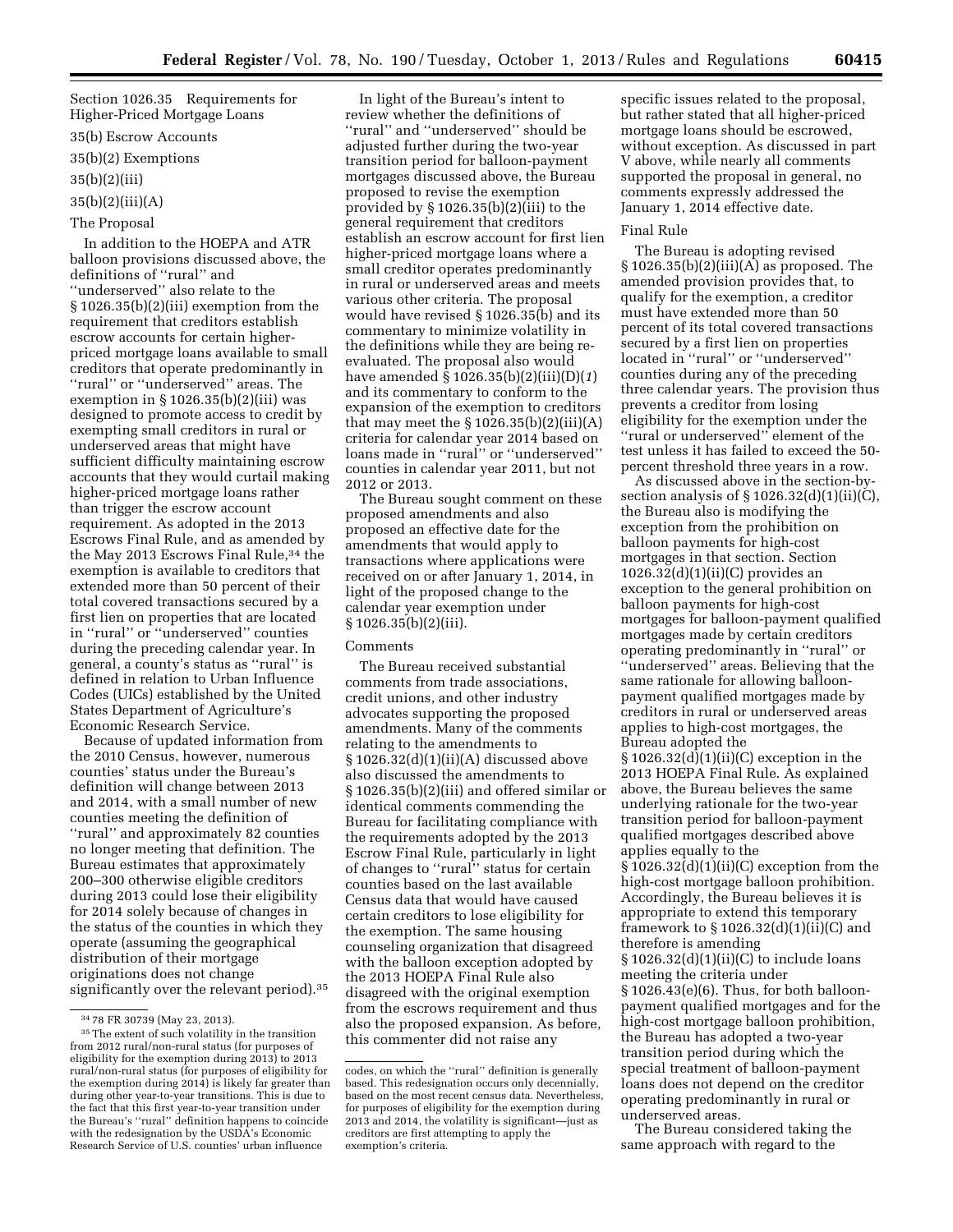escrow requirement but concluded ultimately that a smaller adjustment was appropriate. Because higher-priced mortgage loans are already subject to an escrow requirement, all creditors are currently required to maintain escrow accounts for such loans. Implementation of the amendments to the exemption will thus reduce burden for some creditors, but does not impose different requirements than the status quo except as to the length of time that an escrow account must be maintained. This is fundamentally different than the abilityto-repay and high-cost mortgage requirements, which would prohibit new balloon-payment loans from being accorded qualified mortgage status or from being made going forward absent implementation of the special exemptions. In addition, the Bureau may change the definitions of rural or underserved areas as the result of its reexamination process but does not anticipate lifting the requirement that creditors operate predominantly in rural or underserved areas to qualify for the exemption because Congress specifically contemplated that limitation on the escrows exemption. Accordingly, the Bureau believes it is appropriate to leave the definition in place, but to prevent volatility in the definition from negatively affecting creditors while the Bureau re-evaluates the underlying definitions. The Bureau believes that, as with the two balloonpayment provisions for which the Bureau believes two-year transition periods are appropriate, this amendment will benefit consumers by expanding access to credit in certain areas that met the definitions of ''rural'' or ''underserved'' at some time in the preceding three calendar years and also will facilitate compliance for creditors that make these loans. The Bureau also believes that the amendment will promote additional consistency between the regulatory provisions adopted by the 2013 HOEPA Final Rule, the 2013 ATR Final Rule, and the 2013 Escrows Final Rule, thereby facilitating compliance for affected creditors.

The Bureau notes that the mechanics of § 1026.35(b)(2)(iii)(A) differ slightly from the express transition period ending on January 10, 2016, under § 1026.43(e)(6). Thus, this amendment does not parallel the same transition period precisely, as does revised § 1026.32(d)(1)(ii)(C), which simply incorporates § 1026.43(e)(6)'s conditions by cross-reference. Instead, revised § 1026.35(b)(2)(iii)(A) approximates a two-year transition period by extending from one to three years the time for which a creditor, once eligible for the

exemption, cannot lose that eligibility because of changes in the rural (or underserved) status of the counties in which the creditor operates. Because the 2013 Escrows Final Rule took effect on June 1, 2013, the escrows provisions already have begun operating over seven months earlier than the provisions adopted by the 2013 HOEPA and ATR Final Rules (which take effect on January 10, 2014). Thus, whereas the two balloon-payment provisions specifically last through January 10, 2016, the escrows-requirement exemption will guarantee eligibility (for a creditor that is eligible during 2013 with respect to operating predominantly in rural or underserved areas, and meets the other applicable criteria) through 2015. Thus, the revised § 1026.35(b)(2)(iii) exemption will approximately, though not exactly, track the extension of the balloon exemption for qualified mortgages under § 1026.43(e)(6), and the extension of the HOEPA balloon exemption under revised § 1026.32(d)(1)(ii)(C).

In addition to the changes discussed above, the Bureau also is amending § 1026.35(b)(2)(iii)(D)(*1*) and its commentary to conform to the expansion of the exemption to creditors that may meet the section 35(b)(2)(iii)(A) criteria for calendar year 2014 based on loans made in ''rural'' or ''underserved'' counties in calendar year 2011, but not 2012 or 2013. Section § 1026.35(b)(2)(iii)(D)(*1*) currently prohibits any creditor from availing itself of the exemption if it maintains escrow accounts for any extensions of consumer credit secured by real property or a dwelling that it or its affiliate currently service, unless the escrow accounts were established for first-lien higher-priced mortgage loans on or after April 1, 2010, and before June 1, 2013, or were established after consummation as an accommodation for distressed consumers. With respect to loans where escrows were established on or after April 1, 2010, and before June 1, 2013, the Supplementary Information to the 2013 Escrows Final Rule explained that the Bureau believes creditors should not be penalized for compliance with the then current regulation, which would have required any such loans to be escrowed after April 1, 2010, and prior to June 1, 2013—the date the exemption took effect. The Bureau understands that creditors that did not make more than 50 percent of their first-lien higherpriced mortgage loans in ''rural'' or ''underserved'' counties in calendar year 2012 would have been ineligible for the exemption for calendar year 2013, and

thus would have been required under § 1026.35(a) to establish escrow accounts for any higher-priced mortgage loans those creditors made after June 1, 2013. However, it is possible in light of the amendments the Bureau is adopting that some of these same creditors may have met this criteria during calendar year 2011—and thus, because the Bureau is finalizing the proposal and allowing creditors to qualify for the exemption (assuming they satisfy the other conditions set forth in § 1026.35(b)(2)(iii)(B), (C), and (D)) such creditors will qualify for the exemption in 2014. However, absent additional clarification, there would be one barrier: For applications received on or after June 1, 2013, but before the date the proposed amendment takes effect (as proposed, January 1, 2014), such a creditor that made a first-lien higherpriced mortgage loan would have been required to escrow for that loan, and thus would be deemed ineligible under § 1026.35(b)(2)(iii)(D). The Bureau does not believe that such creditors should lose the exemption because they were ineligible prior to the proposed amendment taking effect and thus made loans with escrows from June 1, 2013, through December 31, 2013. As the Bureau discussed in the Supplementary Information to the 2013 Escrows Final Rule, the Bureau believes creditors should not be penalized for compliance with the current regulation. The Bureau thus believes it is appropriate to amend § 1026.35(b)(2)(iii)(D)(*1*) and comment 35(b)(2)(iii)(D)(*1*)–1.iv to exclude escrow accounts established after April 1, 2010 and before January 1, 2014.

In addition, the Bureau is revising comment 35(b)(2)(iii)(D)(*1*)–1.iv to clarify that the date ranges provided in § 1026.35(b)(2)(iii)(D)(*1*) apply to transactions for which creditors received applications on or after April 1, 2010, and before January 1, 2014. As discussed above, the Bureau believes such creditors should still qualify for the exemption provided under § 1026.35(b)(2)(iii) so long as they do not establish new escrow accounts for transactions for which they received applications on or after January 1, 2014, other than those described in § 1026.35(b)(2)(iii)(D)(*2*), and they otherwise qualify under § 1026.35(b)(2)(iii). The Bureau believes this clarification reflects both the manner in which the 2013 Escrows Rule originally applied to transactions and the applicability of this final rule.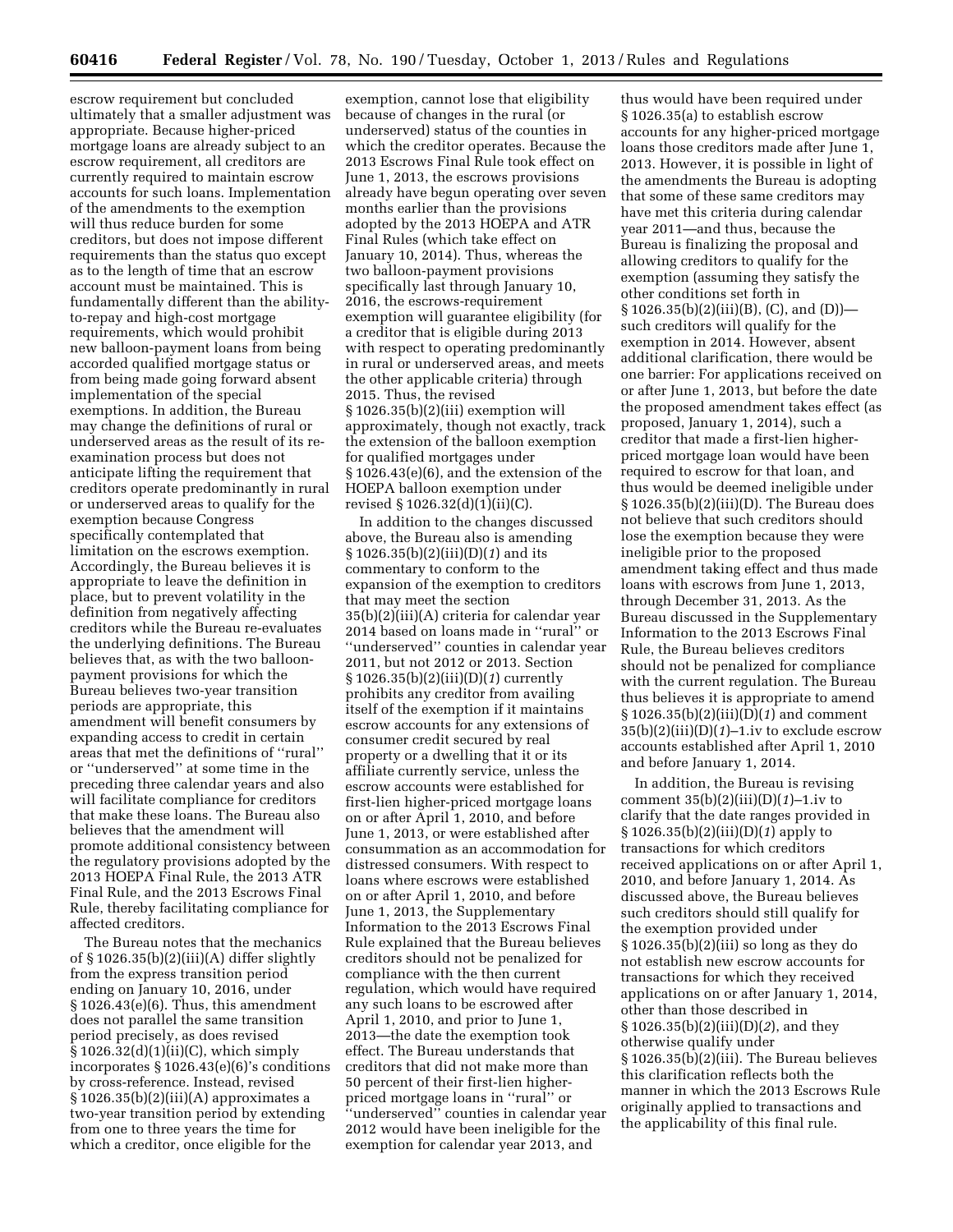Section 1026.36 Loan Originator Compensation

#### 36(a) Definitions

Section 1026.36(a) defines the term ''loan originator'' for purposes of § 1026.36 as a person 36 who, for or in expectation of direct or indirect compensation or other monetary gain, engages in a defined set of activities or services (unless otherwise excluded). Section 1026.36(a) describes these activities broadly to include any such person who ''takes an application, offers, arranges, assists a consumer in obtaining or applying to obtain, negotiates, or otherwise obtains or makes an extension of consumer credit for another person; or through advertising or other means of communication represents to the public that such person can or will perform any of these activities.'' Commentary to § 1026.36(a) further describes and provides illustrations of these activities, including how the practice of ''referring'' consumers to creditors or loan originators, may affect one's status under the section.

Following publication of the 2013 Loan Originator Compensation Final Rule, the Bureau received numerous inquiries from industry regarding the activities that, if done for compensation or gain, would cause a person to be classified as a ''loan originator'' under § 1026.36. As discussed below, many of these inquiries sought clarification regarding specific terms used throughout the section, such as ''credit terms,'' or guidance on how the provision may apply to certain loan originator or creditor employees, agents or contractors such as tellers and greeters, as well as other interpretive questions. In response, the Bureau proposed several amendments to § 1026.36(a) and associated commentary adopted by the 2013 Loan Originator Compensation Final Rule to resolve inconsistencies in wording, to conform the comments to the intended operation of the regulation text, and to address issues raised during the regulatory implementation process. The Bureau proposed these changes pursuant to its TILA section 105(a) and Dodd-Frank Act section 1022(b)(1) authority. As discussed below, the Bureau is adopting most of these amendments as proposed with some revisions and additional clarifying amendments.

The Bureau also proposed to revise comments 36(a)–4.i and 36(a)–4.ii.B to

clarify those provisions' application to loan originator or creditor agents and contractors as well as employees. The Bureau is not adopting this aspect of the proposal. As discussed below, comments  $36(a)$ –4.i and  $36(a)$ –4.ii.B illustrate two situations where an employee of a creditor or loan originator is conducting ''in house'' activity for his or her employer that is not considered to be ''referring'': (1) Handing applications from the employer to a consumer; and (2) providing loan originator or creditor contact information for the loan originator or creditor entity for which the person works, or a person that works for the same entity. The Bureau proposed to clarify that comments 36(a)–4.i and 36(a)–4.ii.B may be available to certain persons who work for creditors or loan originators, but may not technically be ''employed'' by the loan originator or creditor organization—*i.e.,* contract employees, temporary employees, interns, or other persons who may be working on a voluntary basis or being paid by another entity. However, upon further consideration, the Bureau believes the terms ''agent'' and ''contractor'' could be interpreted more broadly than the Bureau intended to include independent contractors or agents used by loan originators or creditors to refer customers to that loan originator or creditor. The Bureau did not intend these provisions to be applied this broadly, and also is concerned that such a reading could be inconsistent with other applicable laws, such as RESPA's prohibition on referral fees for federally related mortgages. Accordingly, the Bureau is limiting the scope of this comment to employees of loan originators or creditors.

The Bureau notes, however, that this does not mean these provisions may never be available to certain persons who may possibly be considered agents or contractors, such as temps or contract employees. While these provisions are limited to employees of creditors or loan originators, § 1026.2(b)(3) states that any terms not defined by Regulation Z is given the meanings given to them by State law or contract. The Bureau believes the term ''employee''—which is not defined under Regulation Z—is commonly defined under State law as well as employment contracts, and may extend to such persons in appropriate circumstances.

#### *A. References to Credit Terms*

#### The Proposal

The Bureau proposed to amend § 1026.36(a) and its commentary to clarify the meaning of ''credit terms,''

which is used in defining some of the exclusions to the general definition of ''loan originator,'' thereby further delineating the general definition. For example, as adopted by the 2013 Loan Originator Compensation Final Rule,  $\S 1026.36(a)(1)(i)(A)$  allows persons who act as assistants to loan originators to perform clerical or administrative tasks on a loan originator's behalf without becoming loan originators themselves. To be eligible for the exclusion, however, the person must not, among other things, offer or negotiate ''credit terms available from a creditor.''

Similarly, comment 36(a)–4.i. explains when providing a consumer with a credit application, an activity that would otherwise be a referral, does not cause a person to be classified as a loan originator. This comment provides an exception to certain persons who, among other things, do not discuss ''specific credit terms or products available from a creditor with the consumer.''

In addition, comment 36(a)–4.ii.B explains when a loan originator's or creditor's employee, such as a teller or greeter, may engage in providing loan originator contact information to consumers, an activity that would otherwise be a referral, without being classified as a loan originator. This comment provides that the definition of loan originator does not include a creditor's or loan originator's employee who provides loan originator or creditor contact information to a consumer, provided the employee does not, among other things, ''discuss particular credit terms available from a creditor.'' *See also* § 1026.36(a)(1)(i)(B) and comments 36(a)–1.i.A.*2* through–1.i.A.*4* (other similar references to credit terms). This exclusion also assists in defining persons who are loan originators in the sense that it implies persons who do discuss specific or particular credit terms, as this activity is further clarified in this rule, would be included in the definition.

Following publication of the 2013 Loan Originator Compensation Final Rule, the Bureau received numerous inquiries from loan originators and creditors seeking guidance on the meaning of ''credit terms'' in these various contexts. In light of these inquiries, the Bureau was concerned that the term ''credit terms'' could have been construed too broadly and in a manner that could render any person that provides such general information a loan originator, which was not the Bureau's intent. Rather, the Bureau generally intended the references to 'credit terms'' throughout § 1026.36(a) to refer to particular credit terms that

<sup>36</sup> ''Person'' is defined in § 1026.2(a)(22) to mean, ''a natural person or an organization, including a corporation, partnership, proprietorship, association, cooperative, estate, trust, or government unit.''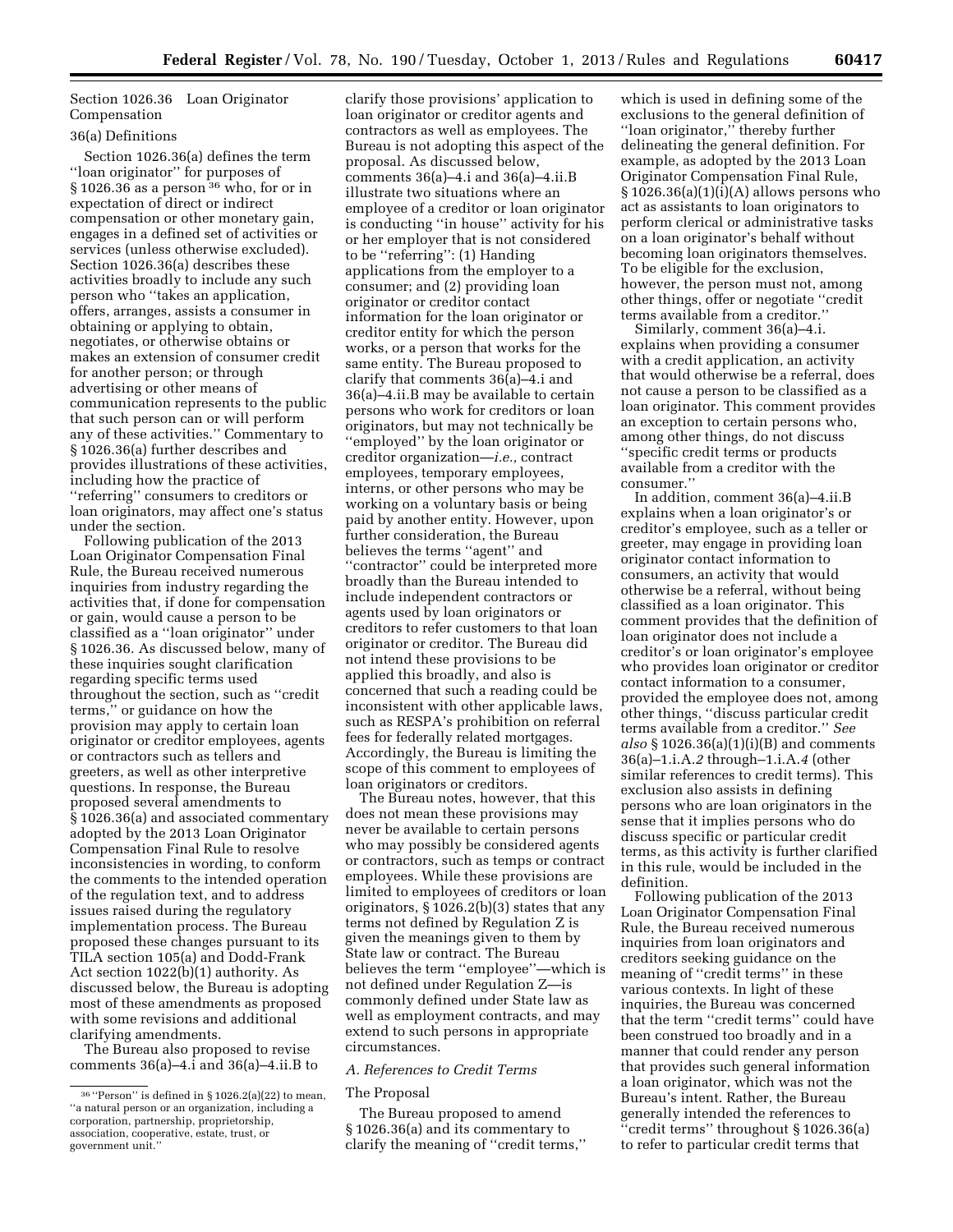are or may be made available *to the consumer* selected based on the consumer's financial characteristics. Distinct from such particular credit terms are general credit terms that a loan originator or creditor makes available and advertises to the public at large, such as where such person merely states: ''We offer rates as low as 3% to qualified consumers.''

To address these questions, the Bureau proposed to clarify usage of the term ''credit terms'' throughout the section in several ways. First, the Bureau noted that the definition of ''credit terms,'' which explains the term includes rate, fees, and other costs, had been provided only by a parenthetical clause in § 1026.36(a)(1)(i)(B) (a single exclusion that relates to retailers of manufactured homes) rather than in a separate, definitional provision. Thus, the definition appears to be limited to that single provision, even though the term is used in multiple places throughout § 1026.36(a). For clarification purposes, the Bureau proposed to move this definition from  $§ 1026.36(a)(1)(i)(B)$ , to new § 1026.36(a)(6), which explicitly makes the definition applicable to the entire section. The Bureau solicited comment on whether additional guidance concerning the meaning of particular credit terms that are or may be made available to the consumer in light of the consumer's financial characteristics is necessary, and if so, what clarifications would be helpful.

Second, the Bureau proposed to revise § 1026.36(a)(1)(i)(A) and (B), and comments 36(a)–1 and –4 to address inconsistencies regarding the meaning of ''credit terms,'' and to clarify that an activity involving credit terms for purposes of determining when a person is a loan originator must relate to ''particular credit terms that are or may be available from a creditor to that consumer selected based on the consumer's financial characteristics,'' not credit terms generally. The proposal would have clarified that a person who discusses with a consumer that, based on the consumer's financial characteristics, a creditor should be able to offer the consumer an interest rate of 3%, would be considered a loan originator. However, a person who merely states general information such as ''we offer rates as low as 3% to qualified consumers'' would not have been considered a loan originator because the person is not offering particular credit terms that are or may be available to that consumer selected based on the consumer's financial characteristics.

#### Comments

The Bureau received comments from trade associations, industry, and consumer groups that addressed this clarification. Most commenters generally supported the proposed clarification that ''credit terms'' refers to ''credit terms that are or may be made available from a creditor to that consumer selected based on the consumer's financial characteristics,'' as well as the proposed explanation that ''credit terms'' includes rates, fees, and other costs. Some commenters requested additional clarification regarding the meaning and application of ''the consumer's financial characteristics.'' A few industry commenters suggested that ''financial characteristics'' be limited to traditional factors that influence a credit decision, such as income and credit score. These commenters also asked the Bureau to clarify that an assessment of a consumer's financial characteristics does not include a person simply having general knowledge of the consumer's account or finances, but requires an actual assessment of the consumer's financial characteristics that form the basis for selection of credit terms. Consumer groups generally supported the clarification, but suggested that an assessment of a consumer's financial characteristics should include steering based on other factors such as race, ethnicity, or zip code.

#### Final Rule

The Bureau is adopting the clarifications to references to ''credit terms'' in § 1026.36(a)(1)(i)(A) and comments 36(a)–1 and –4 as proposed, and new § 1026.36(a)(6) (which states the definition of ''credit terms'' for purposes of the section) as proposed with an additional clarification. In response to public comments requesting additional clarification, the Bureau is modifying proposed § 1026.36(a)(6) to clarify that credit terms are selected based on a consumer's financial characteristics when those terms are selected based on factors that may influence a credit decision, such as the consumer's debts, income, assets, or credit history. The Bureau intends this language to capture situations where credit terms are offered or discussed as available or potentially available to a consumer based on that consumer's ability to obtain such credit. This would include examining the consumer's credit history (which could include a credit score), income, debts, or assets and then selecting credit terms that are either available or potentially available to the consumer based on those factors. The Bureau does not intend this

language to cover situations where, for example, an employee of a loan originator or creditor may be aware of a consumer's assets, income, or other factors but does not select credit terms based on those factors.

The Bureau is not providing additional commentary to address potential referral concerns based on race, gender, ethnicity, or other nonfinancial factors. The Bureau intends this provision only to provide clarification on when a person may be considered a ''loan originator'' by discussing credit terms—*i.e.,* when the terms have been selected based on the consumer's financial characteristics. To the extent that inappropriate nonfinancial characteristics such as race, gender, or ethnicity may factor into the selection of credit terms, the Bureau believes such situations would be addressed by other applicable laws such as ECOA and the Fair Housing Act. In any event, the Bureau did not intend this clarification to define the appropriate means of evaluating consumers for credit; rather it only intended to clarify when a person may be considered a loan originator by virtue of discussing credit terms with a consumer. The Bureau believes these changes better align the scope of the loan originator definition with the intended scope of § 1026.36.

Finally, as explained below in the section that discusses applicability of § 1026.36(a)(1) to employees of manufactured home retailers, the Bureau is not adopting the proposed clarification to  $\S 1026.36(a)(1)(i)(B)$ except for removing the parenthetical reference defining credit terms.

# *B. Application-Related Administrative and Clerical Tasks*

#### The Proposal

Comment 36(a)–4 and its subparts explain certain activities that, for purposes of § 1026.36(a), do not constitute ''referring'' as defined in comment 36(a)–1, when done (in the absence of other loan originator activities defined in § 1026.36(a)(1)) by certain managers, administrative or clerical staff, or similar employees of a loan originator or creditor. One such comment, 36(a)–4.i, provides guidance regarding when such persons engage in application-related administrative and clerical tasks. Specifically, this comment provides that persons do not act as loan originators when they (1) at the request of the consumer, provide an application form to the consumer; (2) accept a completed application form from the consumer; or (3) without assisting the consumer in completing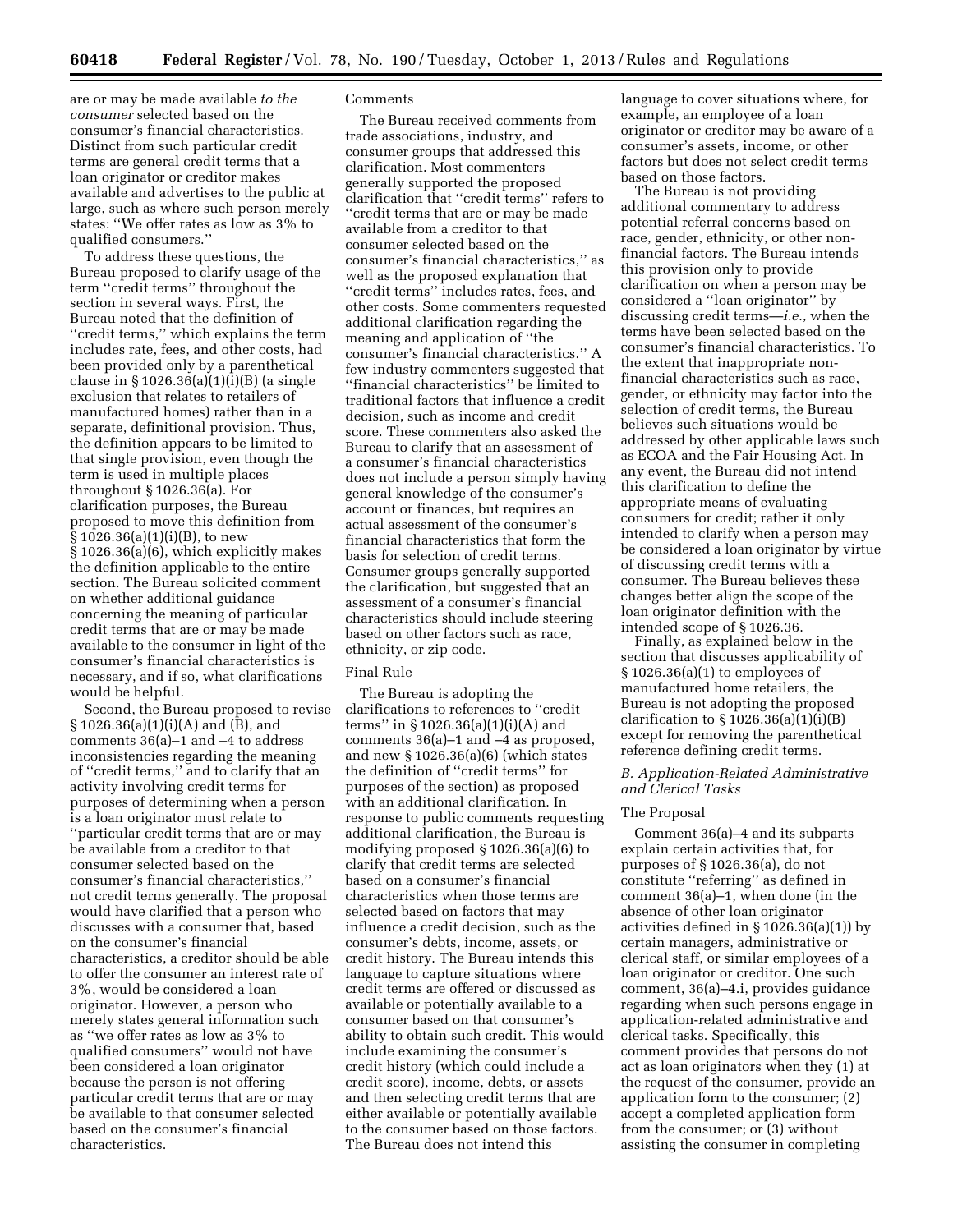the application, processing or analyzing the information, or discussing specific credit terms or products available from a creditor with the consumer, deliver the application to a loan originator or creditor.

After publication of the final rule, the Bureau received inquiries regarding the scope of this comment, specifically if the Bureau intended this comment to allow such persons only to provide applications from the entity for which they work to consumers without that constituting a ''referral,'' or if the exception is broader and would allow any such person to influence consumers' decisions and refer them to a particular creditor or set of creditors without being considered loan originators. The Bureau proposed revisions to comment 36(a)–4.i to clarify when providing a consumer with a credit application amounts to acting as a loan originator, as opposed to falling under the exclusion provided in comment 36(a)–4.i for applicationrelated administrative and clerical tasks. Specifically, the Bureau proposed to revise this comment to clarify that the exclusion only extends to a loan originator or creditor employee (or agent or contractor) that provides a credit application form from the entity for which the person works to the consumer for the consumer to complete.

#### Comments

The Bureau received a number of comments from industry and trade associations that supported these clarifications. Most of these comments did not identify any additional need for clarification or suggestions. The Bureau also received a few comments from the manufactured housing industry, which are addressed separately in the discussion of § 1026.36(a)(1)(i)(B) below.

#### Final Rule

For the reasons discussed above, the Bureau is adopting comment 36(a)–4.i mostly as proposed, with some conforming changes for purposes of consistency with comment 36(a)–4.ii.B. While generally any person, including a loan originator employee would be acting as a loan originator for purposes of § 1026.36(a)(1) if he or she refers consumers to a particular creditor by providing an application from that creditor, the Bureau does not believe that a loan originator or creditor employee should be considered a loan originator for simply providing an application from the loan originator or creditor entity for which he or she works. The Bureau believes that, in such a case, provided that the person does

not assist the consumer in completing the application or otherwise influence his or her decision, the person is performing an administrative task on behalf of the entity for which he or she works. Thus, in the Bureau's view, there would be little appreciable benefit for consumers for the rule to regard such persons as loan originators.

Also, as discussed below with respect to employees who provide creditor or loan originator contact information under comment 36(a)–4.ii.B, the Bureau believes ambiguity regarding the meaning of ''in response to a consumer's request''—a factor included in both comments 36(a)–4.i and 36(a)–4.ii.B could cause unnecessary compliance challenges. Moreover, the Bureau notes that classifying such individuals as loan originators for providing an application without first waiting for an express request from the consumer would subject them to the requirements applicable to loan originators. Again, in the Bureau's view, there would be little appreciable benefit for consumers for the rule to regard such persons as loan originators where the person is simply providing a credit application from the entity for whom the person works. Accordingly, the Bureau is adopting comment 36(a)–4.i as proposed, including removing the condition that the provision of the application must be ''at the request of the consumer'' and making a conforming change to the comment to only apply to employees of the loan originator or creditor, not all persons. However, the Bureau is making some wording changes for purposes of consistency with comment 36(a)–4.ii.B. The Bureau also is removing a reference to ''credit products'' which also is inconsistent with comment 36(a)–4.ii.B. The Bureau believes in both instances the rule should consider employees to be loan originators when such persons discuss credit terms that are or may be made available by a creditor or loan originator to that consumer selected based on the consumer's financial characteristics, not when they simply discuss particular categories of credit products generally, such as mortgages or home equity loans. Also as discussed above, the Bureau is not adopting proposed language that expressly would have extended this comment to agents or contractors of loan originators or creditors.

#### *C. Responding to Consumer Inquiries and Providing General Information*

# 1. Employees of a Creditor or Loan Originator Who Provide Loan Originator or Creditor Contact Information

#### The Proposal

Comment 36(a)–4.ii.B provides that the definition of loan originator does not include persons who, as employees of a creditor or loan originator, provide loan originator or creditor contact information to a consumer in response to the consumer's request, provided that the employee does not discuss particular credit terms available from a creditor and does not direct the consumer, based on the employee's assessment of the consumer's financial characteristics, to a particular loan originator or creditor seeking to originate particular credit transactions to consumers with those financial characteristics. Prior to issuing the proposal, the Bureau received many inquiries on this topic from stakeholders expressing concern that, absent a clarifying amendment, the rule could be interpreted to require tellers, greeters, or other such employees to be classified as loan originators for merely providing contact information to a consumer who did not clearly or explicitly ask for it. Stakeholders further asserted that such persons should not be considered loan originators when their conduct is limited to following a script prompting them to ask whether the consumer is interested in a mortgage loan and the tellers are not able to engage in any independent assessment of the consumer. Moreover, stakeholders have asserted it would be very costly to implement the training and certification requirements under Regulation Z as amended by the 2013 Loan Originator Compensation Final Rule for employers with large numbers of administrative staff who interact with consumers on a day-to-day basis in the manner described.

The proposal would have addressed these concerns by removing the requirement that creditor or loan originator contact information must be provided ''in response to the consumer's request'' for the exclusion to apply. In addition, and similar to the clarifications regarding credit terms discussed above, the Bureau also proposed to clarify that comment 36(a)– 4.ii.B applies to loan originator or creditor agents and contractors as well as employees.

#### Comments

The Bureau received substantial comments from trade associations and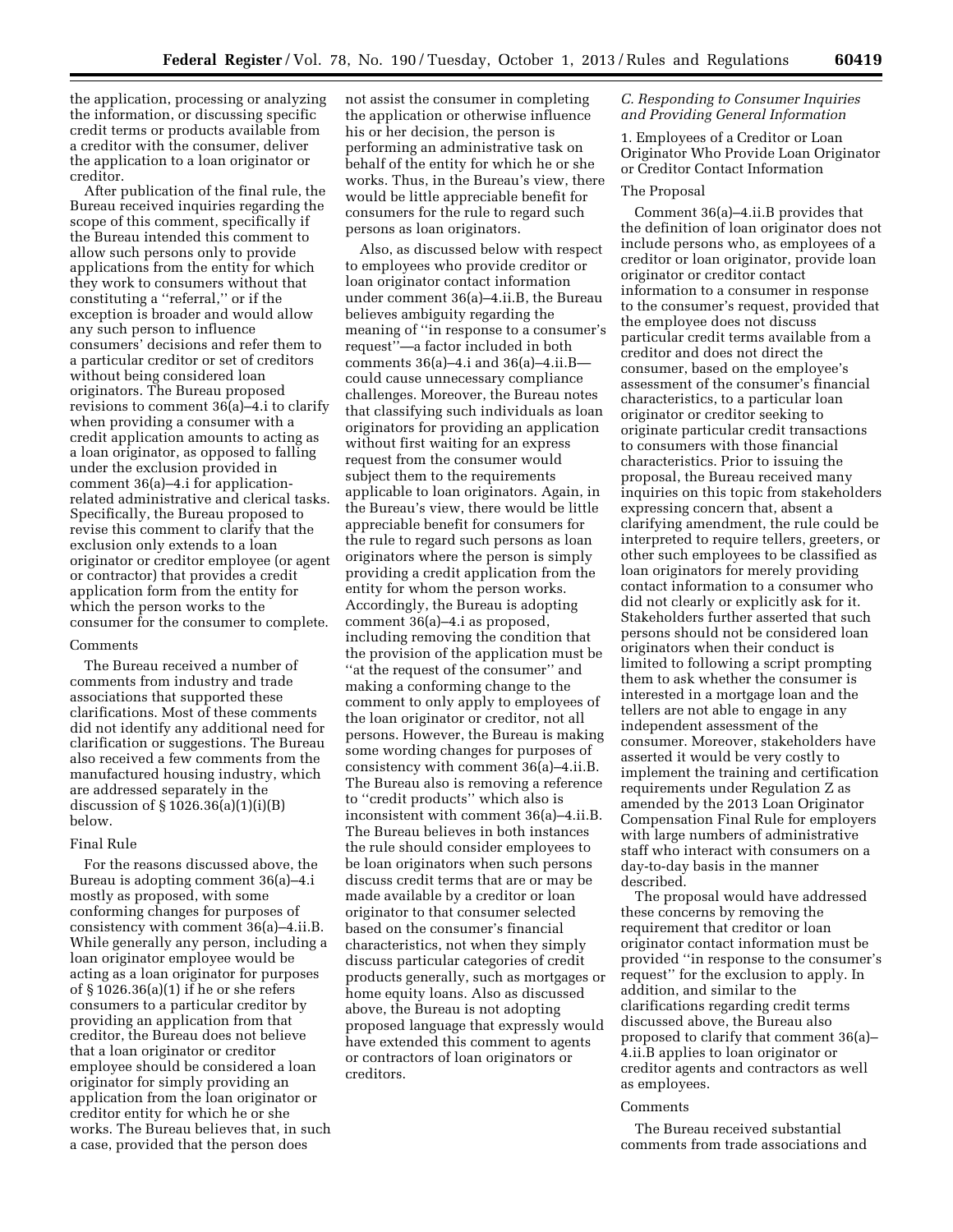industry, including credit unions and other small creditors, supporting the proposal. Consumer advocates also generally supported the proposal and did not raise specific objections to the revised comment. As discussed above, some consumer advocates and trade associations asked for additional clarification on what constitutes an ''assessment of a consumer's financial characteristics,'' but most comments did not make specific suggestions other than to note that they support the proposal and welcome the change. The Bureau also received a few comments from the manufactured housing industry requesting additional clarification regarding how the proposed comment would apply to retailers, who, according to these commenters, may not be employees, agents, or contractors of a loan originator or creditor. Specifically, these commenters requested that the Bureau expressly include employees, agents, or contractors of manufactured housing retailers as covered by the provision, even if such person does not work for a loan originator or creditor, but provides loan originator contact information to consumers in the same manner described in the proposal.

#### Final Rule

The Bureau is adopting comment 36(a)–4.ii.B as proposed with two modifications. First, as discussed above with respect to comment 36(a)–4.i, the Bureau is not adopting proposed language that would have extended the scope of the comment to agents or contractors of loan originators or creditors. Second, the Bureau is clarifying that the exclusion is only available to employees of a loan originator or creditor that provide the contact information of the loan originator or creditor entity for which he or she works, or of a person who works for that same entity. As proposed, the Bureau is removing the qualifying phrase ''in response to the consumer's request.'' The Bureau believes ambiguity regarding the meaning of ''in response to a consumer's request'' could have caused unnecessary compliance challenges. In such instances, the Bureau does not believe tellers or other such staff should be considered loan originators for merely providing loan originator or creditor contact information to the consumer (which would consist of such an employee directing a consumer to a loan originator who works for the same entity, or a creditor that is the same entity, as made explicit to conform the language in comments 4.i and 4.ii.B). The Bureau also notes that classifying such individuals as loan originators would

subject them to the requirements applicable to loan originators with, in the Bureau's view, little appreciable benefit for consumers. However, the Bureau is retaining language, with some conforming changes, that would cover within the definition of ''loan originator'' any such employee of a creditor or loan originator organization who, in the course of providing loan originator or creditor contact information to the consumer, directs that consumer to a particular loan originator or particular creditor based on his or her assessment of the consumer's financial characteristics or discusses particular credit terms that are or may be available from a creditor or loan originator to the consumer selected based on consumer's financial characteristics. The Bureau believes these actions can influence the credit terms that the consumer ultimately obtains, and continues to believe these actions should result in application of the requirements imposed by the rule on loan originators. The Bureau believes this amendment should enable creditors and loan originators to implement the rule with respect to persons acting under the controlled circumstances specified by the comment while maintaining stronger protections in situations where significant steering could occur.

As noted above, the Bureau is making one adjustment to the comment to clarify that the exclusion only is available to an employee of a loan originator or creditor who provides the contact information of the loan originator or creditor entity for which he or she works, or of a person who works for that same entity. The Bureau recognizes that the proposed amendments did not expressly limit the exclusion in this way. However, the Bureau intended that the exclusion be subject to this limitation and believes it was strongly implied, given that the language of the exclusion begins with the qualification that the definition of loan originator does not include persons who,'' as employees of a creditor or loan originator,'' engage in certain activities. The fact that the exclusion only applies to persons in their capacity as employees of creditors or loan originators signals that they are only providing loan originator or creditor contract information for the entity for which they work. The Bureau did not contemplate that such persons would provide contact information, as employees of a creditor or loan originator, to loan originators or creditors that were not their employers and no comments indicating a different

understanding of this provision were received. However, to better clarify application of the provision, the Bureau is modifying comment 36(a)–4.ii.B to state that the exclusion only extends to employees providing the contact information of ''the entity for which he or she works or of a person who works for that same entity.'' The Bureau believes this will eliminate any ambiguity in the proposed comment that may have led such employees to believe the exclusion would extend to providing contact information for loan originators or creditors outside the entity for which they work. Accordingly, the Bureau is adopting this revised comment as proposed with this modification.

Finally, as discussed in greater detail below in the section that addresses employees of manufactured housing retailers, the Bureau also received some comments that suggested manufactured housing retailer employees should be exempt from the loan originator definition altogether for ''referring,'' or otherwise should fall under this particular exclusion, regardless of whether they are employees, agents, or contractors of a loan originator or creditor. As discussed below in the discussion of  $\S 1026.36(a)(1)(i)(B)$ , the Bureau does not believe that any additional amendments to this comment are necessary that relate to manufactured housing retailer employees.

# 2. Describing Other Product-Related Service.

Comment 36(a)–4.ii.C provides that the definition of loan originator does not include persons who describe other product-related services. The Bureau proposed to amend this comment to provide examples of persons who describe other product-related services. The proposed new examples would have included persons who describe optional monthly payment methods via telephone or via automatic account withdrawals, the availability and features of online account access, the availability of 24-hour customer support, or free mobile applications to access account information. In addition, the proposed amendment to comment 36(a)–4.iii.C would have clarified that persons who perform the administrative task of coordinating the closing process are excluded, whereas persons who arrange credit transactions are not excluded. The Bureau received comments that generally supported the proposed clarifications, but did not receive comments specifically addressing this clarification in isolation. Accordingly, the Bureau is adopting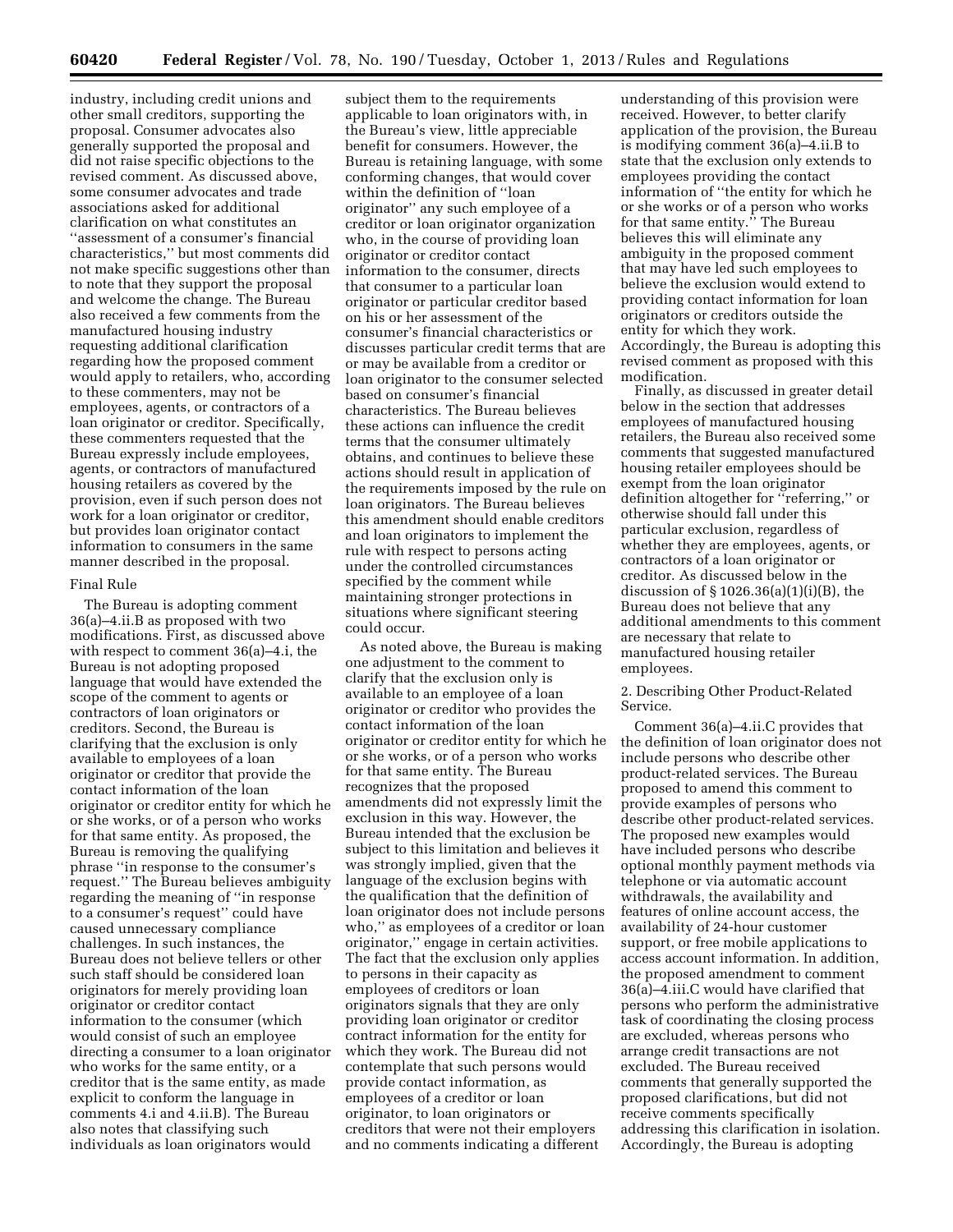revised comments 36(a)–4.ii.C and 36(a)–4.iii.C as proposed.

3. Amounts for Charges for Services That Are Not Loan Origination Activities

Comment 36(a)–5.iv.B provides that compensation includes any salaries, commissions, and any financial or similar incentive, regardless of whether it is labeled as payment for services that are not loan origination activities. The Bureau proposed to revise this comment to provide that compensation includes any salaries, commissions, and any financial or similar incentive ''to an individual loan originator,'' regardless of whether it is labeled as payment for services that are not loan origination activities. The proposed wording change conforms this provision to the other provisions in comment 36(a)–5.iv that permit compensation paid to a loan originator organization under certain circumstances for services it performs that are not loan originator activities. The Bureau received comments that generally supported the proposed clarifications, but did not receive comments specifically addressing this clarification in isolation. Accordingly, the Bureau is adopting revised comment 36(a)–5 as proposed.

# *D. Clarification of Exclusion for Employees of Retailers of Manufactured Homes*

#### The Proposal

As discussed above, the Bureau proposed to revise both §§ 1026.36(a)(1)(i)(A) and  $1026.36(a)(1)(i)(B)$  to address several inconsistencies regarding the meaning of ''credit terms'' and to clarify that any such activity must relate to ''particular credit terms that are or may be available from a creditor to that consumer selected based on the consumer's financial characteristics,'' not credit terms generally. The proposed rule preamble also provided examples of how the proposed revisions to comment 36(a)–4.i would affect such employees of manufactured home retailers. As a result of these proposed revisions, employees (or agents or contractors) of manufactured home retailers who provide a credit application form from one particular creditor or loan originator organization that is not the entity for which they work would not have qualified for the exclusions in  $§ 1026.36(a)(1)(i)(A)$  or § 1026.36(a)(1)(i)(B) and comment 36(a)–4.i. would not apply. In contrast, an employee of a manufactured home retailer who simply provides a credit application form from one particular

creditor or loan originator organization that is his or her employer potentially would have been eligible for the exclusions in § 1026.36(a)(1)(i)(A) and § 1026.36(a)(1)(B) and comment 36(a)– 4.i potentially would have applied. An agent or contractor of a manufactured home retailer who simply provides a credit application form from one particular creditor or loan originator organization it works for as agent or contractor potentially would have been eligible for the exclusion in § 1026.36(a)(1)(i)(A) and comment 36(a)–4.i. potentially would have applied. The proposed revisions also would have clarified that comment 36(a)–4.i. would apply to someone who merely delivers a completed credit application form from the consumer to a creditor or loan originator if other conditions are met, but would have removed language that could have been misinterpreted to suggest that comment 36(a)–4.i. would apply to someone who accepts an application in the sense of taking or helping the consumer complete an application could be eligible for the exclusion.

#### Comments

The Bureau received comments from the manufactured housing industry that sought additional clarification on how the proposed amendments would apply to employees of manufactured housing retailers. Specifically, these comments relate to the illustrations of the proposed amendments the Bureau provided in the preamble indicating that comment 36(a)–4.i would only apply to manufactured housing retailer employees who also are employees (or agents or contractors) of the creditor or loan originator. Commenters expressed concern that manufactured housing retailer employees are typically not employees, agents, or contractors of a loan originator or creditor, and thus would only be able to take advantage of this particular exclusion in the case where the retailer itself provides financing or acts as the loan originator. These commenters suggested that retailer employees should be allowed to ''refer'' customers to particular loan originators or creditors other than the retailer itself without being considered loan originators, so long as the other conditions set forth in comment 36(a)– 4.i are met. In addition, these commenters also suggested that their employees should not be covered by the loan originator rules at all to the extent that they do not receive compensation from any creditor for such activity. No other commenters focused on application of the rules to manufactured home retailer employees.

#### Final Rule

As discussed below, the Bureau is adopting several clarifying amendments and additional commentary to address comments from the manufactured housing industry that questioned the applicability to manufactured home retailer employees of commentary that describes ''referral'' as loan originator activity and of various exclusions set forth in  $\S 1026.36(a)(1)(i)(A)$ , § 1026.36(a)(1)(i)(B), and discussed in comment 36(a)–4 and its subparts.

*Background.* As an initial interpretive matter, the Bureau believes it is helpful to outline the statutory provision implemented by § 1026.36(a)(1)(i)(B), and how it relates to other provisions implemented by the 2013 Loan Originator Compensation Final Rule. TILA section 103(cc)(2)(A) provides a three-part test for determining if a person is a loan originator, namely that, for or in expectation of direct or indirect compensation or gain, a person (1) Takes a mortgage application, (2) assists a consumer in obtaining or applying to obtain a mortgage loan, or (3) offers or negotiates terms of a mortgage loan. The language of TILA section 103(cc) that defines a ''mortgage originator'' does not specifically include the term ''refer'' or its variants. However, the Bureau has interpreted both ''assists a consumer in obtaining or applying to obtain a residential mortgage loan'' under section  $103(cc)(2)(A)(ii)$  and "offers" under section 103(cc)(2)(A)(iii) to include a referral of a consumer to a loan originator or creditor.<sup>37</sup>

This definition, which forms the basis for the definition of loan originator adopted in  $§ 1026.36(a)(1)(i)$ , applies generally to all persons, unless one of a limited number of exclusions applies. One such exclusion exists for manufactured home retailer employees in TILA section  $103(cc)(2)(C)(ii)$ , and provides that the second part of the three-part test described above assisting a consumer in obtaining or applying to obtain a mortgage loan does not render a retailer employee a loan originator provided the employee does not engage in either of the other two steps (taking an application or offering or negotiating terms) and also does not advise a consumer on loan terms (including rates, fees, and other costs). Thus, a retailer employee who merely assists without offering, negotiating, taking an application, or advising, is not a loan originator (while one who offers or negotiates, takes an

<sup>37</sup>*See* 78 FR at 11300, including footnote 62 (Supplemental Information to the 2013 Loan Originator Compensation Final Rule, discussing ''offers'').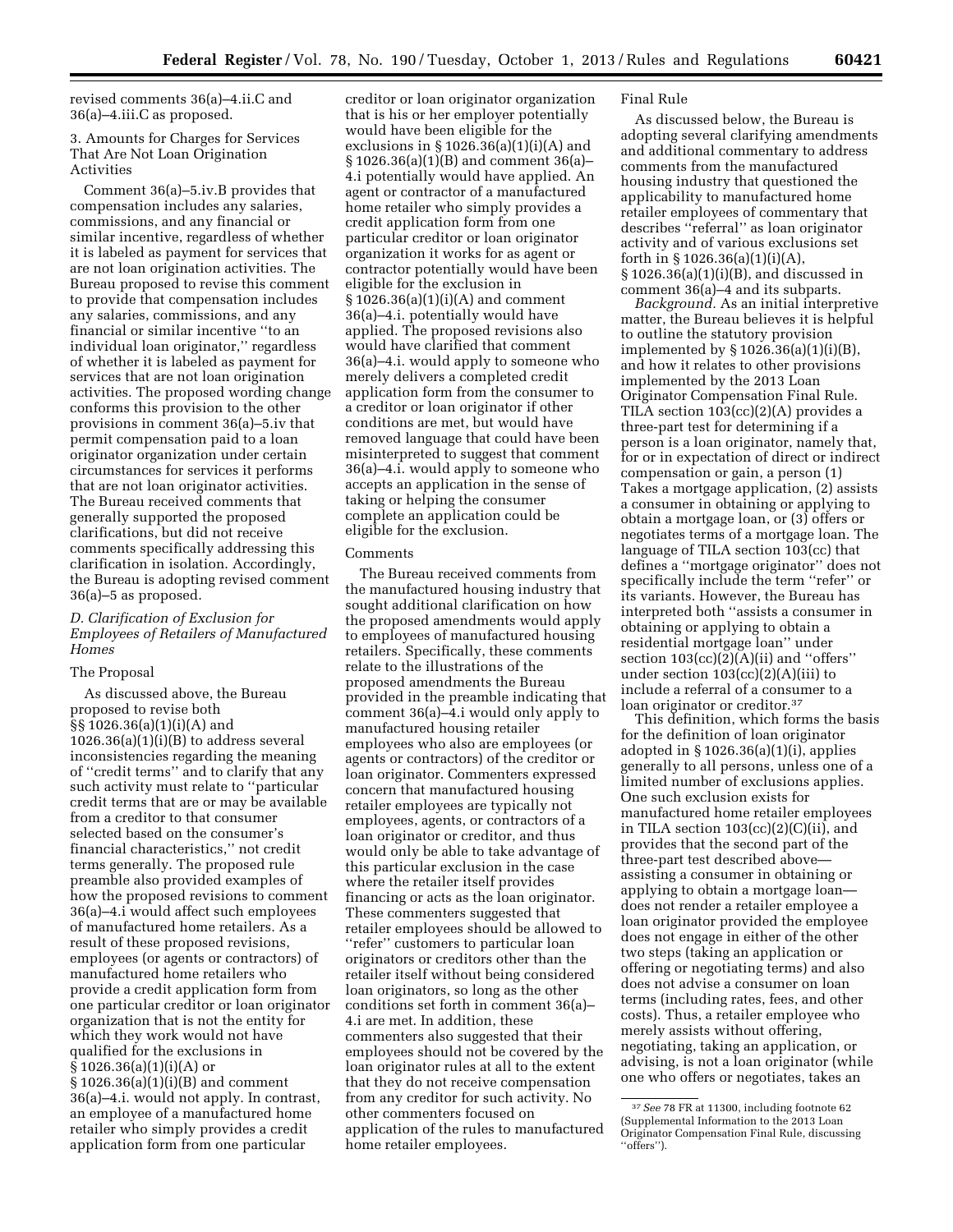application, or advises on loan terms would be a loan originator).

This statutory provision was implemented by § 1026.36(a)(1)(i)(B), which is based on, and largely tracks, the statutory language. Consistent with this statutory structure, § 1026.36(a)(1)(i)(B) provides an exclusion for ''An employee of a manufactured home retailer who does not take a consumer credit application, offer or negotiate credit terms available from a creditor, or advise a consumer on credit terms (including rates, fees, and other costs) available from a creditor.'' The effect of this exclusion is that retailer employees are loan originators if they do anything in the general, core definition in § 1026.36(a)(1)(i) other than ''assist'' in a manner that doesn't constitute taking, advising, offering or negotiating, or advising on credit terms. Because both ''assisting'' and ''offering'' include the activity of referring, a retailer employee who makes a referral is ''offering'' and therefore is a loan originator.38

The Bureau believes these provisions make clear how employees of manufactured housing retailers fit within the  $\S 1026.36(a)(1)(i)$  definition of loan originator, including with respect to referrals as described in comment 36(a)–1.i.A.*1.* The Bureau also provided some additional explanation in the Supplementary Information to the proposed rule, which sought to clarify further the application of comment 36(a)–4.i to such employees. However, the Bureau continues to receive inquiries from industry, including comments received in connection with the June 2013 Proposal, that indicate there is still substantial confusion regarding the application of these provisions and comments to employees of manufactured housing retailers. For this reason, the Bureau is adopting additional commentary to provide further guidance and codify explanations previously set forth in the Supplementary Information to the 2013 Loan Originator Compensation Final Rule and the June 2013 Proposal.

*Proposed amendments to § 1026.36(a)(1)(i)(B).* The Bureau is not

at 11305. 39See 78 FR at 11301 through 11303. accordingly, is not being included as the adopting in this final rule proposed amendments to  $\S 1026.36(a)(1)(i)(B)$ other than moving the definition of ''credit terms'' to § 1026.36(a)(6). As discussed above related to ''credit terms,'' the Bureau proposed to modify the reference to ''credit terms'' in §§ 1026.36(a)(1)(i)(A) and  $1026.36(a)(1)(i)(B)$ , as well as comments 36(a)–4.i and 36(a)–4.ii.B, to be limited to ''credit terms available from a creditor to that consumer selected based on the consumer's financial characteristics.'' As discussed above, the Bureau believes this limitation is appropriate in the context of § 1026.36(a)(1)(i)(A) and comments 36(a)–4.i and 36(a)–4.ii.B. Each of these provisions addresses situations where employees of a loan originator or creditor may, absent exception, be considered loan originators for conducting activity within the entities for which they work. For example,  $§ 1026.36(a)(1)(i)(A)$  relates to persons who perform purely administrative or clerical tasks on behalf of a person who is classified as a loan originator or creditor, while comments 36(a)–4.i and 36(a)–4.ii.B relate to determining whether an employee of a loan originator or creditor engages in ''referring'' by providing an application from the entity for which such person works, or providing loan originator or creditor contact information for a loan originator or creditor that is or works for the same entity. Each of these situations applies to persons who may be assisting loan originators within the same entity or otherwise technically ''referring'' consumers to loan originators or creditors that are or work for the same entity. However, upon further consideration the Bureau believes the limitation is not appropriate in the context of  $\S 1026.36(a)(1)(i)(B)$ , which states that a manufactured home retailer employee would not be considered a loan originator if that person does not, among other things, ''offer or negotiate credit terms'' or ''advise a consumer on credit terms.'' The limitation is only intended to apply in the context of an employee of a loan originator or creditor assisting a loan originator or making a referral to the loan originator or creditor entity for which such person works. To the extent a retailer of manufactured housing is also a loan originator or creditor, the exclusions under § 1026.36(a)(1)(i)(A) and comments 36(a)–4.i and 36(a)–4.ii.B may be available for its employees. However, the limitation has no applicability outside of the loan originator or creditor employer/employee context and,

Bureau proposed in  $\S 1026.36(a)(1)(i)(B)$ , which addresses a different employer/ employee context.

Accordingly, the Bureau is not adopting this proposed change to  $§ 1026.36(a)(1)(i)(B).$ 

*Referrals.* The Bureau is amending comment 36(a)–1.i.A.*1* to explain further the underlying statutory and regulatory bases for including ''referrals'' as loan originator activity. As adopted by the 2013 Loan Originator Compensation Final Rule, comment 36(a)–1.i.A.*1* explains what actions constitute '' referring'' for purposes of § 1026.36(a)(1)(i), while comment 36(a)– 4 and its subparts provide guidance on certain activities that do not constitute referring. The Bureau is amending this comment to explain that referring is an activity included under each of the activities of offering, arranging, or assisting a consumer in obtaining or applying to obtain an extension of credit. Accordingly, the Bureau believes this amendment makes clear that, while a referral may be considered ''assisting,'' it also falls within other statutory and regulatory categories of loan originator activity not excluded from the loan originator definition for manufactured housing retailer employees. The Bureau believes the discussion above and the conforming revision to comment 36(a)– 1.i.A.*1* better clarify what activities, when done by an employee of a retailer of manufactured homes, will cause such an employee to be classified as a loan originator for purposes of § 1026.36. The Bureau further notes this revision is consistent with the 2013 Loan Originator Compensation Final Rule, which provides an extensive discussion of the activities covered by TILA section  $103(cc)(2)(A)(ii).<sup>39</sup> As noted above in$ this preamble, the retailer employee exclusion allows such an employee to engage in ''assisting'' activities in a manner that doesn't constitute taking, advising, offering or negotiating, or advising on credit terms.

*New commentary.* In addition, the Bureau is adding new commentary to provide further guidance on what activities may be considered ''assisting,'' but not other loan originator activities such as offering, arranging, or taking an application. In the Bureau's view, these activities, when engaged in by employees of manufactured housing retailers (in the absence of other activities), do not render such employees loan originators for purposes of § 1026.36. Accordingly, to provide greater clarity concerning the retailer employee exclusion consistent with these conclusions, a new comment

<sup>38</sup>This aspect of the retailer employee exclusion was implemented by § 1026.36(a) as adopted by the 2013 Loan Originator Compensation Final Rule, and explicitly addressed in the preamble to that rule, where the Bureau responded to similar comments from the manufactured housing industry. One of those comments asserted that, under the proposed exclusion for employees of a manufactured home retailer, employees could be compensated, in effect, for referring a consumer to a creditor without becoming a loan originator. The Bureau made clear that this was not a correct reading of the exclusion, and explained its basis for disagreeing. *See* 78 FR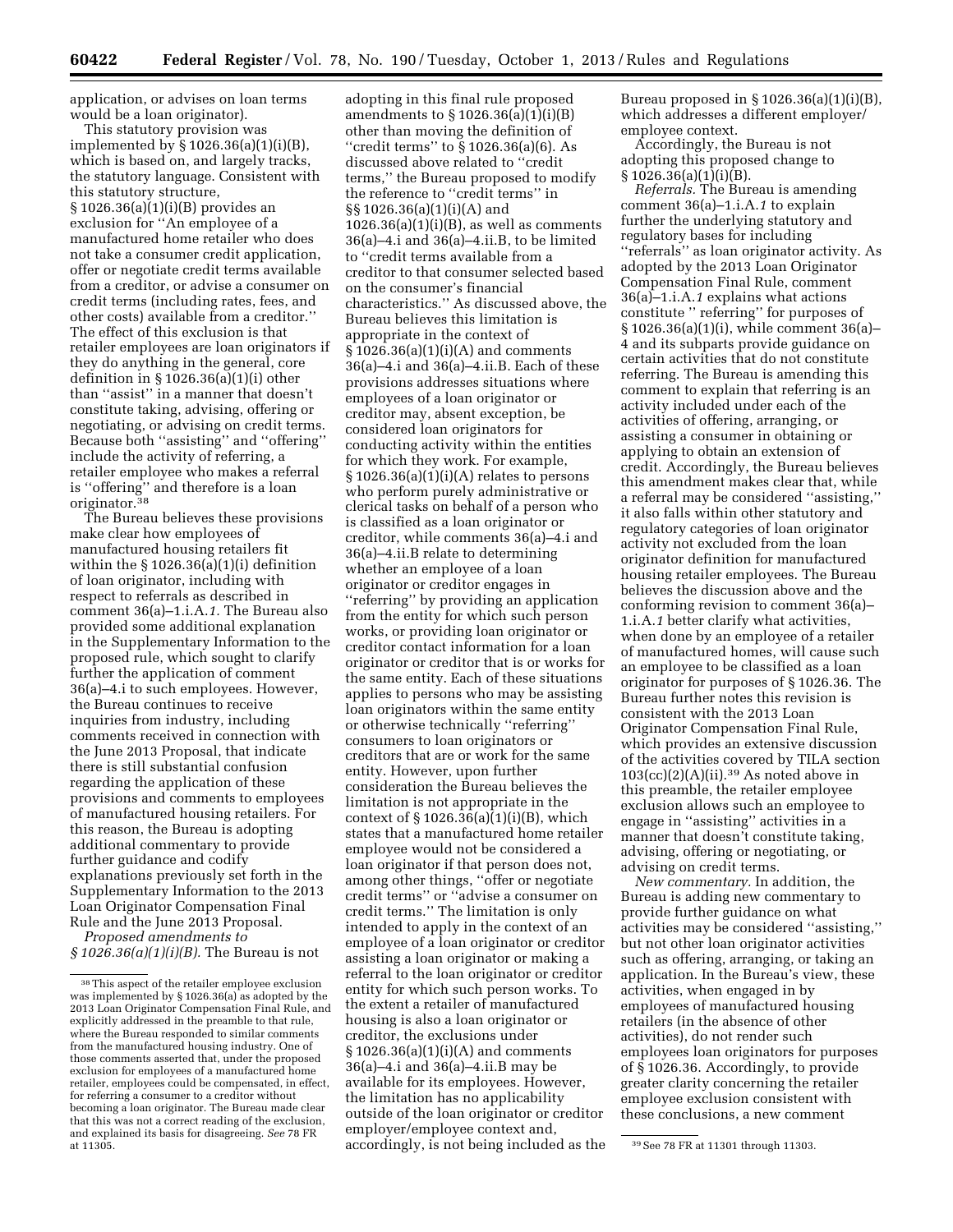$36(a)(1)(i)(B)$  is added by this final rule. The comment states that engaging in certain listed activities, as described below, does not make such an employee a loan originator.

The Bureau is adding new comment  $36(a)(1)(i)(B)-1.i$  to explain that a retailer employee may generally describe the credit application process to a consumer and that this activity, standing alone, would not cause the employee to be considered a loan originator.40 However, the retailer employee would be considered a loan originator if he or she advises on credit terms available from a creditor.

The Bureau is adding new comment  $36(a)(1)(i)(B)-1.$ ii to explain that a retailer employee may prepare residential mortgage loan packages without being considered a loan originator.41 Thus, a retailer employee may compile and process application materials and supporting documentation and, further consistent with the Final Rule, provide general application instruction to consumers so consumers can complete an application, but without interacting or communicating with the consumer regarding specific transaction terms.

The Bureau notes that this comment is consistent with the Supplementary Information to the 2013 Loan Originator Compensation Final Rule, which states:

The Bureau agrees that persons generally engaged in loan processing or who compile and process application materials and supporting documentation and do not take an application, collect information on behalf of the consumer, or communicate or interact with consumers regarding specific transaction terms or products are not loan originators (see the separate discussion above on taking an application and collecting information on behalf of the consumer).42

In contrast, however, the Supplementary Information to the 2013 Loan Originator Compensation Final Rule also noted that ''filling out a consumer's application, inputting the information into an online application or other automated system, and taking information from the consumer over the phone to complete the application should be considered 'tak[ing] an application' for the purposes of the rule.'' 43 Because the retailer employee exclusion does not apply if the employee engages in taking an application, filling out a consumer's application, inputting the information into an online application or other

automated system, and taking information from the consumer over the phone to complete the application would make the employee a loan originator.

The Bureau is adding new comment  $36(a)(1)(i)(B)-1.$ iii to explain that a retailer employee may collect information on behalf of the consumer with regard to a residential mortgage loan.44 This activity is not included in the activities covered by taking or offering or assisting that would make a retailer employee a loan originator. Comment 36(a)–1.i.*3.* and the Supplementary Information to the 2013 Loan Originator Compensation Final Rule describe the activity of collecting information on behalf of the consumer as including gathering information or supporting documentation from third parties on behalf of the consumer to provide to the consumer, for the consumer then to provide in the application or for the consumer to submit to the loan originator or creditor.45

The Bureau is adding new comment  $36(a)(1)(i)(B)-1$  iv to explain that a retailer employee may provide or make available general information about creditors that may offer financing for manufactured homes in the consumer's general area, when doing so does not otherwise amount to ''referring'' as defined in comment 36(a)–1.i.A.*1.*  Comment 36(a)–1.i.A.*1* provides in part that referring ''includes any oral or written action directed to a consumer that can affirmatively influence the consumer to select a particular loan originator or creditor to obtain an extension of credit when the consumer will pay for such credit.'' Although this statement hardly covers the range of activities that may constitute referring, it does provide a basis for addressing the relatively unique circumstances of manufactured home retailer employees, who are covered by a limited statutory exclusion from the definition of loan originator.

The Bureau believes that most consumers purchasing a manufactured home will need financing, and that a limited set of options may be available. As public commenters have noted, only a small number of creditors make loans secured by manufactured homes, and it is beneficial to consumers for that information to be made available to them by a retailer. To facilitate consumer access to credit in this situation, new comment 36(a)(1)(i)(B)–

.1.iv allows a retailer employee to make general information about creditors or loan originators available, which includes making available, in a neutral manner, general brochures or information about the different creditors or loan originators that may offer financing to a consumer, but does not include recommending a particular creditor or loan originator or otherwise influencing the consumer's decision. The Bureau believes this comment falls within the purview of the quoted portion of comment 36(a)–1.i.A.*1* above, taking into consideration the unique circumstances and the limited statutory exclusion.

Finally, the Bureau notes that the comment extends to providing general information about loan originators (*i.e.,*  mortgage brokers) as well as creditors. Based on public comments, the Bureau believes that under current market conditions only a small number of specialized creditors currently operate in this market, and the Bureau is not aware of any mortgage brokers or similar loan originators that currently operate in this space. Nevertheless, the Bureau recognizes that circumstances may change and brokers or other loan originators may decide to offer loans secured by manufactured homes, and if that were to occur the Bureau believes the same logic that applies to creditors described above would apply with respect to these persons or organizations. Accordingly, the comment includes loan originators as well as creditors.

#### 36(b) Scope

#### The Proposal

The Bureau proposed to revise the scope of provisions in § 1026.36(b) to reflect the applicability of the servicing provisions in § 1026.36(c) regarding payment processing, pyramiding late fees, and payoff statements as modified by the 2013 TILA Servicing Final Rule.46 Current § 1026.36(b) and comment 36(b)–1 (relocated from § 1026.36(f) and comment 36–1, respectively, by the 2013 Loan Originator Compensation Final Rule)

<sup>40</sup>*See* 78 FR at 11302.

<sup>41</sup>*See* TILA section 103(cc)(4) (definition of ''assists'').

<sup>42</sup> 78 FR at 11303

<sup>43</sup> 78 FR at 11299. *See also* comment 36(a)– 1.i.A.*3.,* 78 FR at 11415.

<sup>44</sup>*See* TILA section 103(cc)(4) (definition of ''assists a consumer in obtaining or applying to obtain a residential mortgage loan''). 45 78 FR at 11303, 11415.

<sup>46</sup>Among other things, the 2013 TILA Servicing Final Rule implemented TILA sections 129F and 129G added by section 1464 of the Dodd-Frank Act. The requirements in TILA section 129F concerning prompt crediting of payments apply to consumer credit transactions secured by a consumer's principal dwelling. The requirements in TILA section 129G concerning payoff statements apply to creditors or servicers of a home loan. The 2013 TILA Servicing Final Rule, however, did not substantively revise the existing late fee pyramiding requirement in § 1026.36(c) but instead redesignated the requirement as new paragraph 36(c)(2) to accommodate the regulatory provisions implementing TILA sections 129F and 129G.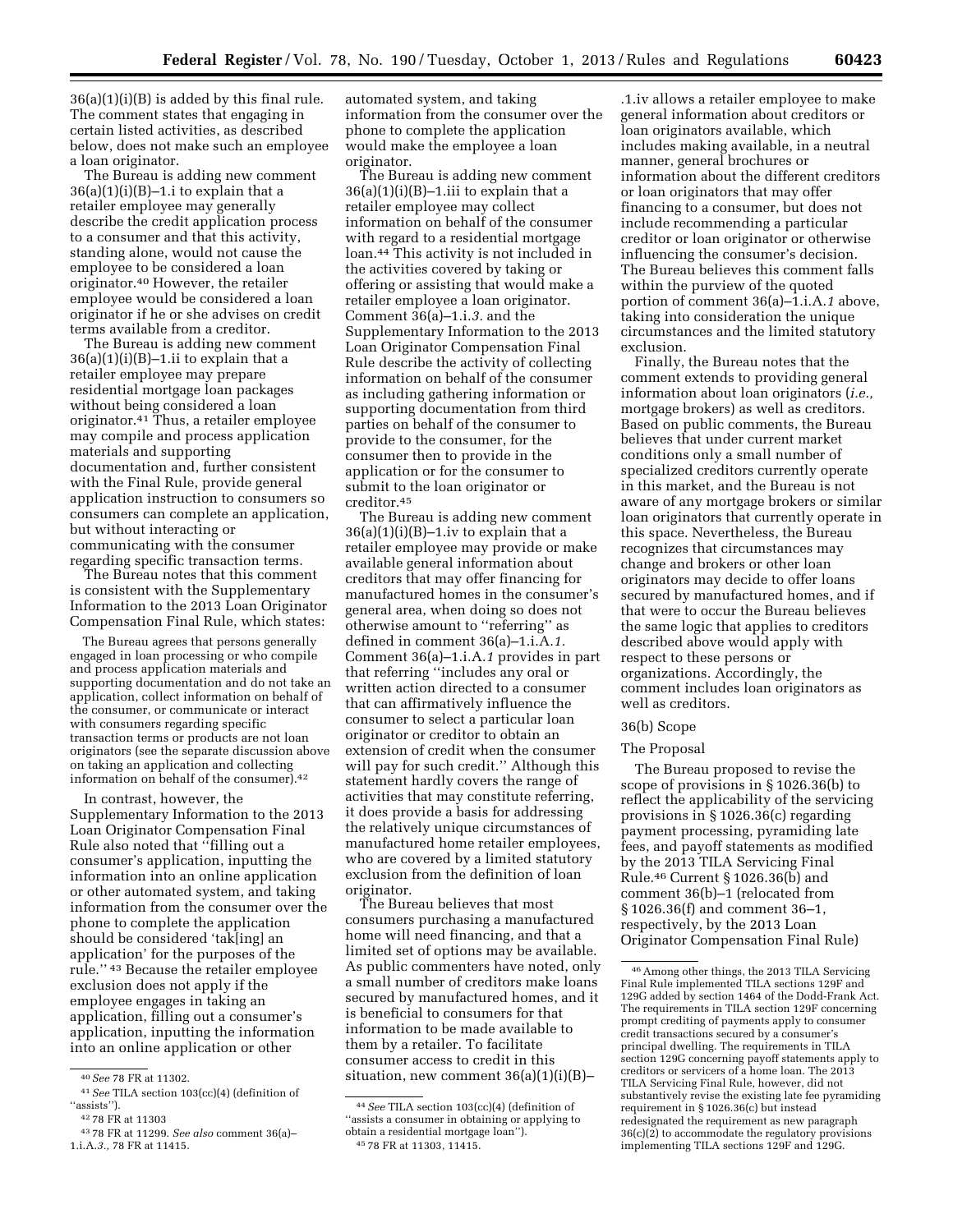provide that § 1026.36(c) applies to closed-end consumer credit transactions secured by a consumer's principal dwelling. The new payment processing provisions in § 1026.36(c)(1) and the restrictions on pyramiding late fees in § 1026.36(c)(2) both apply to consumer credit transactions secured by a consumer's principal dwelling. The new payoff statement provisions in § 1026.36(c)(3), however, apply more broadly to consumer credit transactions secured by a dwelling.

The proposal would have revised § 1026.36(b) and comment 36(b)–1 to state that § 1026.36(c)(1) and (c)(2) apply to consumer credit transactions secured by a consumer's principal dwelling. The proposed revisions also would have provided that § 1026.36(c)(3) applies to a consumer credit transaction secured by a dwelling (even if it is not the consumer's principal dwelling). The Bureau sought comment on these proposed revisions generally. The Bureau also invited comment on whether additional revisions to § 1026.36(b) and comment 36(b)–1 should be considered to clarify further the applicability of the provisions in § 1026.36(c) as modified by the 2013 Servicing Final Rules.

#### Comments

The Bureau received one comment that generally supported this clarification.

#### Final Rule

The Bureau is adopting these revisions to § 1026.36(b) and comment 36(b)–1 as proposed, to conform them to modifications made to § 1026.36(c) by the 2013 Servicing Final Rules that changed the applicability of certain provisions in § 1026.36(c). The Bureau believes the revisions are necessary to reflect the applicability of the provisions in § 1026.36(c) as modified by the 2013 Servicing Final Rules.

# 36(d) Prohibited Payments to Loan **Originators**

36(d)(1) Payments Based on a Term of the Transaction

#### 36(d)(1)(i)

The Bureau proposed to revise comments  $36(d)(1)-1$ .ii and  $36(d)(1)$ 1.iii.D, which interpret § 1026.36(d)(1)(i)–(ii), to improve the consistency of the wording across the regulatory text and commentary, and provide further interpretation of the intended meaning of the regulatory text. The Bureau did not receive any comments pertaining to these particular proposed changes. As described below in the section-by-section analysis for

§ 1026.36(d)(1)(iv), the Bureau received a small number of comments expressing general support for the proposed clarifications to § 1026.36(d) and its commentary. The Bureau is finalizing the revisions to comments  $36(d)(1)-1.ii$ and –1.iii.D as proposed. As it stated in the proposal, the Bureau believes these changes facilitate compliance.

# 36(d)(1)(iii)

The Bureau proposed to revise the portions of comment 36(d)(1)–3 that interpret § 1026.36(d)(1)(iii) to improve the consistency of the wording across the regulatory text and commentary, and provide further interpretation of the intended meaning of the regulatory text. The Bureau did not receive any comments pertaining to these particular proposed changes. As described below in the section-by-section analysis for § 1026.36(d)(1)(iv), the Bureau received a small number of comments expressing general support for the proposed clarifications to § 1026.36(d) and its commentary. The Bureau is finalizing the revisions to the portions of comment 36(d)(1)–3 that interpret § 1026.36(d)(1)(iii) as proposed. As it stated in the proposal, the Bureau believes these changes facilitate compliance.

# 36(d)(1)(iv)

The Bureau proposed revisions to the portions of comment 36(d)(1)–3 that interpret § 1026.36(d)(1)(iv). Section 1026.36(d)(1)(iv) permits, under certain circumstances, the payment of compensation under a non-deferred profits-based compensation plan to an individual loan originator even if the compensation is directly or indirectly based on the terms of multiple transactions by multiple individual loan originators. Section 1026.36(d)(1)(iv)(B)(*1*) permits this compensation if it does not exceed 10 percent of the individual loan originator's total compensation corresponding to the time period for which the compensation under a nondeferred profits-based compensation plan is paid. Comments 36(d)(1)–3.ii through –3.v further interpret § 1026.36(d)(1)(iv)(B)(*1*). Section 1026.36(d)(1)(iv)(B)(*2*) permits this compensation if the individual loan originator is a loan originator for ten or fewer consummated transactions during the 12-month period preceding the compensation determination. Comment 36(d)(1)–3.vi further interprets § 1026.36(d)(1)(iv)(B)(*2*). The Bureau proposed to amend comment 36(d)(1)– 3 to improve the consistency of the wording across the regulatory text and commentary, provide further

interpretation as to the intended meaning of the regulatory text in § 1026.36(d)(1)(iv), and ensure that the examples included in the commentary accurately reflect the interpretations of the regulatory text contained elsewhere in the commentary. As the Bureau explained in the proposal, nearly all of the proposed revisions address the commentary sections that interpret the meaning of § 1026.36(d)(1)(iv)(B)(*1*) (*i.e.,*  setting forth the 10-percent total compensation limit) and not § 1026.36(d)(1)(iv)(B)(*2*). In the proposal, the Bureau explained that it was proposing more extensive clarifications to two comments interpreting § 1026.36(d)(1), comment 36(d)(1)–3.v.A, which clarifies the meaning of ''total compensation'' as used in § 1026.36(d)(1)(iv)(B)(*1*), and comment  $36(d)(1)-3.v.C$ , to clarify the meaning of ''time period'' in § 1026.36(d)(1)(iv)(B)(*1*). The Bureau stated in the proposal that these proposed revisions were collectively intended to clarify that, while the time period used to determine both elements of the 10-percent limit ratio is the same: (1) the non-deferred profits-based compensation for the time period is whatever such compensation was earned during that time period, regardless of when it was actually paid; and (2) compensation that is actually paid during the time period, regardless of when it was earned, generally will be included in the amount of total compensation for that time period, but whether the compensation is included ultimately depends on the type of compensation.

Of the institutions and individuals who submitted comments on the proposed changes to the 2013 Loan Originator Compensation Final Rule, very few specifically discussed the proposed clarifications and amendments to § 1026.36(d) and its commentary. One large depository institution first highlighted some of the proposed changes to the § 1026.36(d) commentary and then stated that it generally agreed with the Bureau's proposed amendments and clarifications. Some consumer groups expressed general disagreement with elements of § 1026.36(d) adopted by the 2013 Loan Originator Compensation Final Rule, which they believe the proposed revisions would amplify, but did not address any specific issues with the proposal itself.

The Bureau is finalizing the changes to § 1026.36(d) and the portions of comment 36(d)(1)–3 that interpret § 1026.36(d)(1)(iv) as proposed. As it stated in the proposal, the Bureau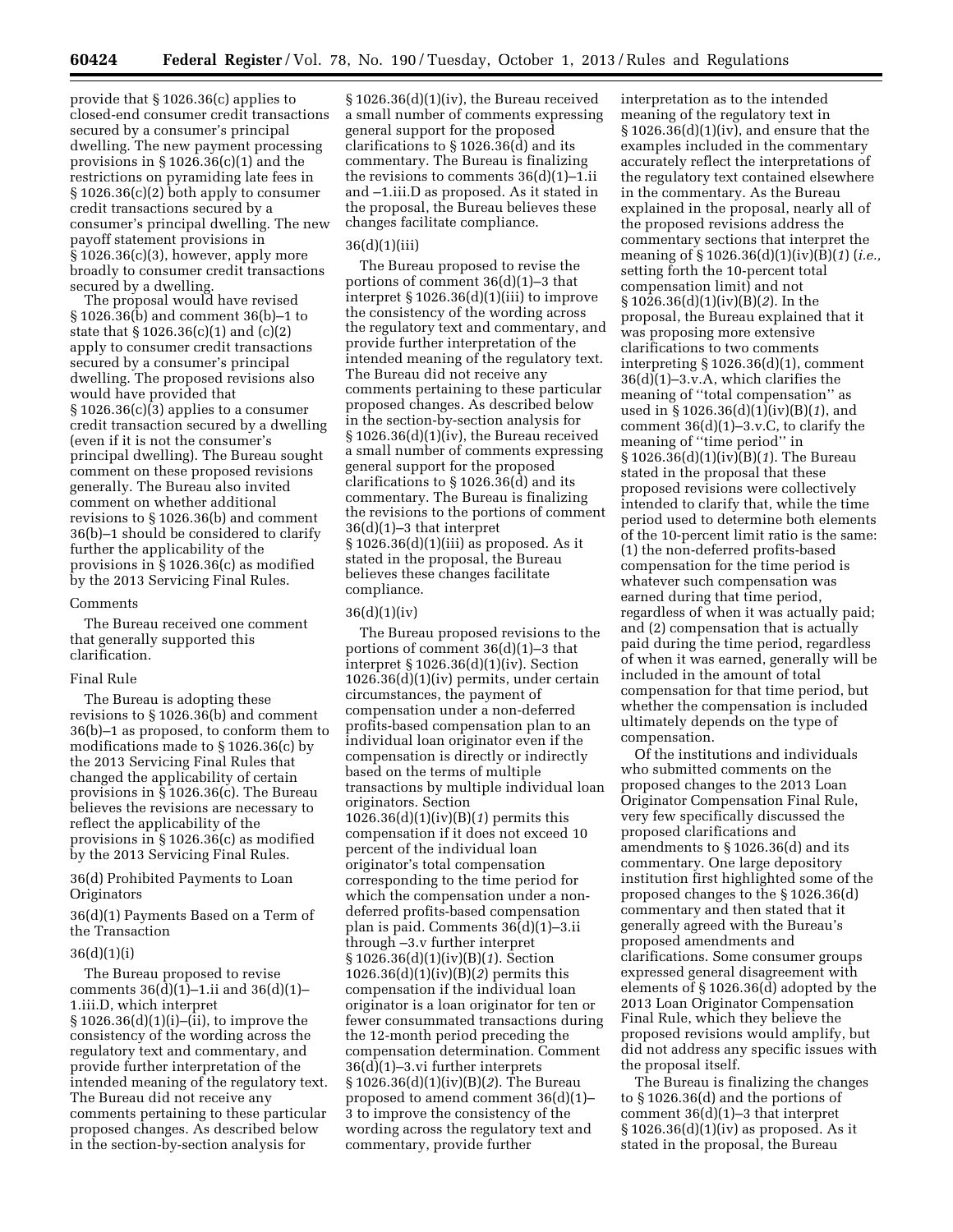believes these changes would facilitate compliance.

# 36(i) Prohibition on Financing Credit Insurance

The Bureau proposed to amend § 1026.36(i) to clarify the scope of the prohibition on a creditor financing, directly or indirectly, any premiums for credit insurance in connection with a consumer credit transaction secured by a dwelling. Dodd-Frank Act section 1414 added TILA section 129C(d), which generally prohibits a creditor from financing premiums or fees for credit insurance in connection with a closed-end consumer credit transaction secured by a dwelling, or an extension of open-end consumer credit secured by the consumer's principal dwelling. The prohibition applies to credit life, credit disability, credit unemployment, credit property insurance, and other similar products, including debt cancellation and debt suspension contracts (defined collectively as ''credit insurance'' for purposes of this discussion). The same provision, however, excludes from the prohibition credit insurance premiums or fees that are ''calculated and paid in full on a monthly basis.'' As discussed below, the Bureau is adopting amended § 1026.36(i) as proposed with some modifications.

#### *A. Background*

1. Section 1026.36(i) as Adopted in the 2013 Loan Originator Compensation Final Rule

In the 2013 Loan Originator Compensation Final Rule, the Bureau implemented this prohibition by adopting the statutory provision without substantive change, in § 1026.36(i). The final rule provided an effective date of June 1, 2013, for § 1026.36(i) and clarified that the provision applies to transactions for which a creditor received an application on or after that date.47

In the preamble to the final rule, the Bureau responded to public comments on the regulatory text that the Bureau had included in its proposal. The public comments included requests from consumer groups for clarification on the applicability of the regulatory prohibition to certain factual scenarios where credit insurance premiums are charged periodically, rather than as a lump-sum that is added to the loan amount at consummation. In particular, they requested clarification on the meaning of the exclusion from the prohibition for credit insurance premiums or fees that are ''calculated

and paid in full on a monthly basis.'' The Bureau did not receive any public comments from the credit insurance industry. The Bureau received a limited number of comments from creditors concerning the general prohibition, but these comments did not address specifically the applicability of the exclusion from the prohibition for premiums that are calculated and paid in full on a monthly basis.

In their comments, the consumer groups described two practices that they believed should be prohibited by the regulatory provision. First, they described a practice in which some creditors charge credit insurance premiums on a monthly basis but add those premiums to the consumer's outstanding principal. They stated that this practice does not meet the requirement that, to be excluded from the prohibition, premiums must be ''paid in full on a monthly basis.'' They also stated that this practice constitutes ''financing'' of credit insurance premiums, which is prohibited by the provision. Second, the consumer groups described a practice in which credit insurance premiums are charged to the consumer on a ''levelized'' basis, meaning that the premiums remain the same each month, even as the consumer pays down the outstanding balance of the loan. They stated that this practice does not meet the condition of the exclusion that premiums must be ''calculated . . . on a monthly basis,'' and therefore violates the statutory prohibition. In the preamble of the final rule, the Bureau stated that it agreed that these practices do not meet the condition of the exclusion and violate the prohibition on creditors financing credit insurance premiums.

2. Outreach During Implementation Period Following Publication of the Final Rule

After publication of the final rule, representatives of credit unions and credit insurers expressed concern to the Bureau about these statements in the preamble of the final rule. Credit union representatives questioned whether adding monthly premiums to a consumer's loan balance should necessarily be considered prohibited ''financing'' of the credit insurance premiums and indicated that, if it is considered financing and therefore is prohibited, they would not be able to adjust their data processing systems to comply before the June 1, 2013 effective date.

<sup>47</sup> 78 FR at 11390. **At also report to the set of the set of the control of the control of the set of the infact "calculated . . . on a monthly**  $\frac{48}{78}$  **FR 32547 (May 31, 2013).** Credit insurance company representatives stated that level and levelized credit insurance premiums are

basis.'' (These representatives explained that industry uses the term ''levelized'' premiums to refer to a flat monthly payment that is derived from a decreasing monthly premium payment arrangement and use the term ''level'' premium to refer to premiums for which there is no decreasing monthly premium payment arrangement available, such as for level mortgage life insurance.) These representatives further asserted that levelized premiums are, in fact, ''calculated . . . on a monthly basis'' because an actuarially derived rate is multiplied by a fixed monthly principal and interest payment to derive the monthly insurance premium. They also asserted that level premiums are ''calculated . . . on a monthly basis'' because an actuarially derived rate is multiplied by the consumer's original loan amount to derive the monthly insurance premium. Accordingly, they urged that level and levelized credit insurance premiums should be excluded from the prohibition on creditors financing credit insurance premiums so long as they are also paid in full on a monthly basis. Industry representatives have further stated that, even if the Bureau concludes that level or levelized credit insurance premiums are not ''calculated'' on a monthly basis within the meaning of the exclusion from the prohibition, they are not "financed" by a creditor and thus are not prohibited by the statutory provision.

# 3. Delay of § 1026.36(i) Effective Date

In light of these concerns, and the Bureau's belief that, if the effective date were not delayed, creditors could face uncertainty about whether and under what circumstances credit insurance premiums may be charged periodically in connection with covered consumer credit transactions secured by a dwelling, the Bureau issued the 2013 Effective Date Final Rule delaying the June 1, 2013 effective date of § 1026.36(i) to January 10, 2014.48 In that final rule, the Bureau stated its belief that this uncertainty could result in a substantial compliance burden to industry. However, the Bureau also stated that it would revisit the effective date of the provision in this proposal.

# *B. Amendments to § 1026.36(i)*

The Bureau proposed, as contemplated in the 2013 Effective Date Final Rule, amendments to § 1026.36(i) to clarify the scope of the prohibition on a creditor financing, directly or indirectly, any premiums for credit insurance in connection with a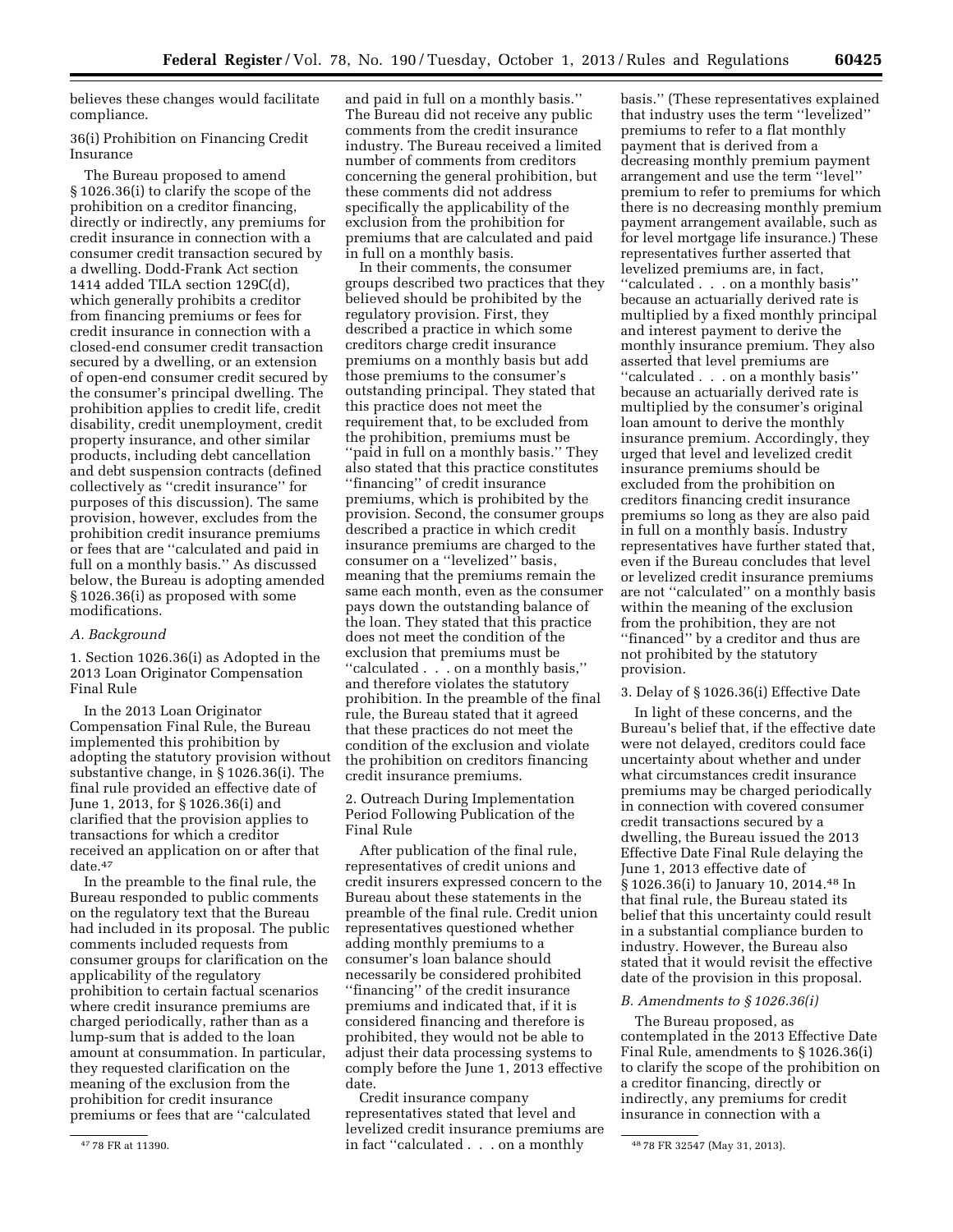consumer credit transaction secured by a dwelling. The Bureau proposed these amendments because it was persuaded, based on communications with consumer advocates, creditors, and trade associations, that its statement in the final rule in response to consumer group public comments may have been overbroad concerning when a creditor violates the prohibition on financing credit insurance premiums.

1. General Clarifications of Prohibition's Scope

#### The Proposal

The Bureau proposed two general clarifications to the scope of the prohibition. First, the Bureau proposed to clarify that, although the heading of the statutory prohibition emphasizes the prohibition on financing ''singlepremium'' credit insurance, which historically has been accomplished by adding a lump-sum premium to the consumer's loan balance at consummation, the provision more broadly prohibits a creditor from ''financing'' credit insurance premiums ''directly or indirectly'' in connection with a covered consumer credit transaction secured by a dwelling. That is, it generally prohibits a creditor from financing credit insurance premiums at any time. Accordingly, the prohibited financing of credit insurance premiums is not limited to addition of a single, lump-sum premium to the loan amount by the creditor at consummation. The Bureau proposed to clarify the scope of the prohibition by striking the term ''single-premium'' from the § 1026.36(i) heading.

Second, the Bureau proposed to clarify the relationship between the exclusion for ''credit insurance for which premiums or fees are calculated and paid in full on a monthly basis'' and the general prohibition. The Bureau emphasized in the proposal that the mere fact that, under a particular premium calculation and payment arrangement, credit insurance premiums do not meet the conditions of the exclusion that they be ''calculated and paid in full on a monthly basis'' does not mean that a creditor is necessarily financing them in violation of the prohibition. For example, it is possible that credit insurance premiums could be calculated and paid in full by a consumer directly to a credit insurer on a quarterly basis with no indicia that the creditor is financing the premiums. (The Bureau's proposal to clarify the scope of the exclusion in situations in which the creditor is engaged in financing of credit insurance premiums is discussed below.)

# Comments

Several commenters, including credit unions, credit insurance companies, and trade associations, expressed general appreciation and support for the Bureau's willingness to provide further clarifications regarding the prohibition. One credit insurance company asserted that the statutory provision is clear and requires no clarification. A number of credit insurance companies and trade associations supported the Bureau's foundational clarification that credit insurance premiums that do not meet the conditions of the exclusion that they be ''calculated and paid in full on a monthly basis'' do not necessarily indicate that a creditor is financing them in violation of the prohibition.

Several industry commenters, including credit unions and a credit union trade association, objected to the proposed removal of the term ''singlepremium'' from the heading of § 1026.36(i), believing that the proposed change would expand the applicability of the prohibition to practices other than a creditor's addition of a single, lumpsum premium to the loan amount at consummation. The commenters stated that inclusion of the term ''singlepremium'' in the heading of the statutory provision indicated that Congress intended the prohibition to apply only to that creditor practice.

# Final Rule

The Bureau agrees that clarifications of the statutory and regulatory provisions are important to ensure that consumers and industry are able to determine which creditor practices regarding credit insurance are prohibited. The Bureau disagrees with the assertion that removal of the term ''single-premium'' from the heading of § 1026.36(i) affects the applicability of the regulatory provision or expands it beyond that of the statutory provision. The texts of both the statutory and regulatory provisions prohibit creditors from financing credit insurance premiums generally, not just those for single-premium credit insurance, in connection with certain dwellingsecured loans. Although the heading of the statutory provision emphasizes the applicability of the prohibition to financing of single-premium credit insurance, a basic rule of statutory interpretation is that the heading cannot narrow the plain meaning of the statutory text.49

# 2. Definition of ''Financing'' for Purposes of § 1026.36(i)

#### The Proposal

In the proposal, the Bureau explained its belief that practices that constitute ''financing'' of credit insurance premiums or fees by a creditor are generally equivalent to an extension of credit to a consumer with respect to payment of the credit insurance premiums or fees. While neither TILA nor the Dodd-Frank Act expressly defines the term ''financing,'' section 103(f) of TILA provides that the term "credit" means "the right granted by a creditor to a debtor to defer payment of debt or to incur debt and defer its payment.'' 50 Based on this definition of ''credit,'' § 1026.4(a) of Regulation Z defines a ''finance charge'' to be a charge imposed by a creditor ''as an incident to or condition of an extension of credit.'' Thus, the Bureau believes the general understanding of the term ''financing'' under TILA and Regulation Z to be analogous to an extension of credit—*i.e.,* a creditor's granting of a right to incur a debt and defer its payment. The Bureau stated this belief in the proposal, noting that a creditor finances credit insurance premiums within the meaning of the prohibition when it provides a consumer the right to defer payment of premiums or fees, including when it adds a lump-sum premium to the loan balance at consummation, as well as when it adds a monthly credit insurance premium to the consumer's principal balance.

Accordingly, the Bureau proposed to add redesignated § 1026.36(i)(2)(ii), to clarify that a creditor finances credit insurance premiums or fees when it provides a consumer the right to defer payment of a credit insurance premium or fee owed by the consumer. However, the Bureau invited public comment on whether this clarification is appropriate. For example, the Bureau stated it did not believe that a brief delay in receipt of the consumer's premium or fee, such as might happen preceding a death or period of employment that the credit insurance is intended to cover, should cause immediate cancellation of the credit insurance. The Bureau also stated it did not believe that refraining from cancelling or causing cancellation of credit insurance in such circumstances means that a creditor has provided the consumer a right to defer payment of the premium or fee, but the Bureau invited public comment on consequences of defining the term ''finances'' as proposed. In addition, the Bureau noted that some creditors have suggested that

<sup>49</sup> *Intel Corp.* v. *Advanced Micro Devices, Inc.,* 

<sup>50 15</sup> U.S.C. 1602(f). Accord 12 CFR 1026.2(a)(14).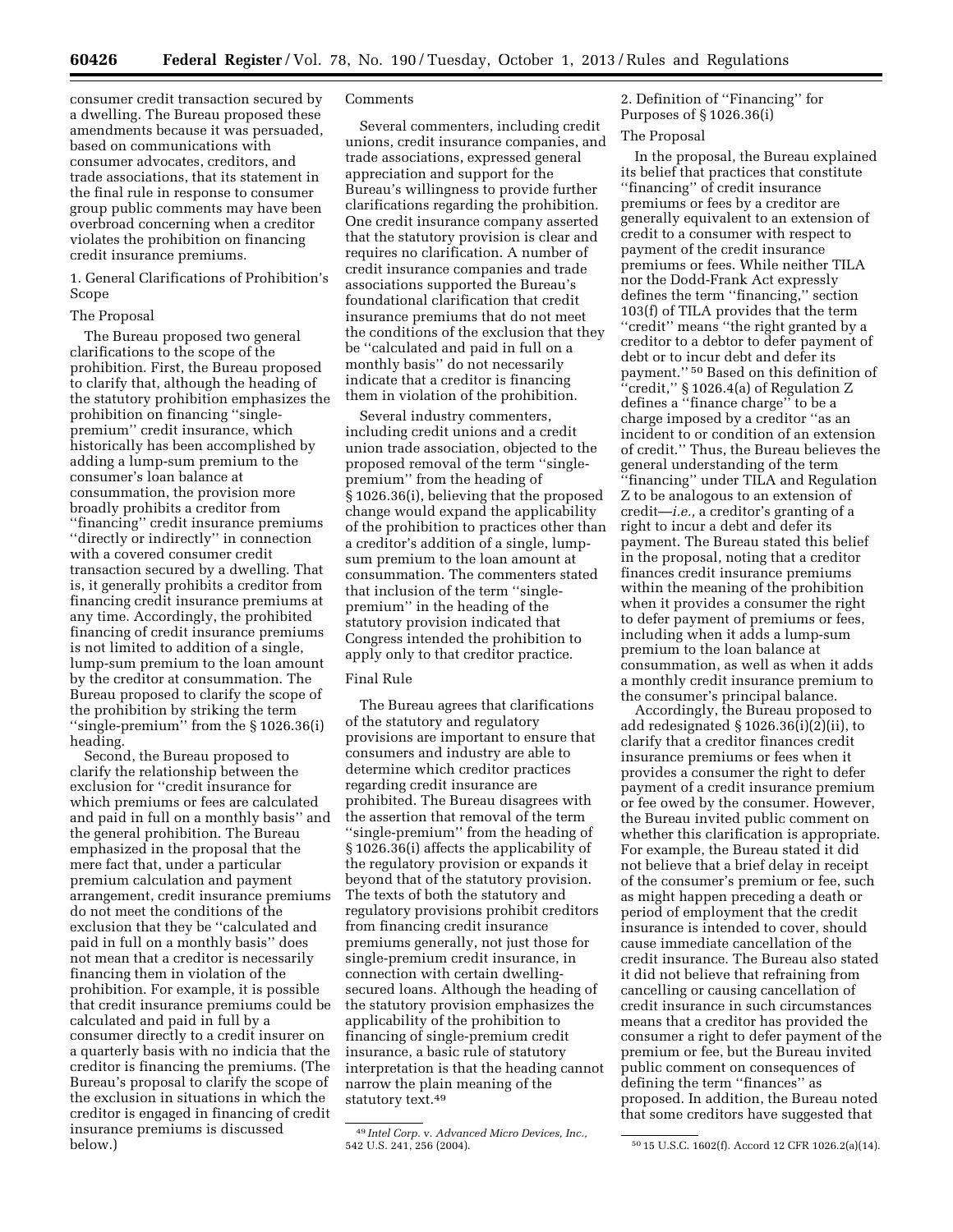they may, as a purely mechanical matter, add a monthly credit insurance premium to the principal balance shown on a monthly statement but then subtract the premium from the principal balance immediately or as soon as the premium or fee is paid. Accordingly, the Bureau solicited comment on whether a creditor should instead be considered to have financed credit insurance premiums or fees only if it charges a ''finance charge,'' as defined in § 1026.4(a) (which implements section 106 of TILA, 15 U.S.C. 1605), on or in connection with the credit insurance premium or fee. The Bureau also requested comment on other situations that may arise that could cause credit insurance premiums to be considered "financed" under the proposal and may warrant special treatment, such as deficiencies where credit insurance premiums are escrowed.

#### Comments on the Proposed Clarification

The Bureau received substantial comment from the credit insurance industry, trade associations, creditors, and consumer groups addressing the proposed definition of financing as well as the alternative. The Bureau received no comments identifying other situations such as escrowed premiums that could cause credit insurance premiums to be considered ''financed'' and may warrant special treatment. Most industry commenters, including credit insurance companies, credit unions, and their trade associations and attorneys, generally supported the proposed clarification that a creditor finances credit insurance premiums or fees when it provides a consumer the right to defer payment of a credit insurance premium or fee owed by the consumer. They urged the Bureau to clarify that the consumer does not "owe" the premium or fee until the consumer has incurred a ''debt'' for it, within the meaning of § 1026.2(a)(14). They stated that the consumer should not be considered to have incurred a debt for the credit insurance premium or fee until the monthly period in which the premium is due passes without the consumer having made the payment. Only then, these commenters stated, might creditors advance funds on the consumer's behalf and provide the consumer a right to defer its payment, such that financing might occur. Accordingly, many of these commenters urged the Bureau to clarify that a creditor finances a credit insurance premium only if it provides a consumer the right to defer payment of the premiums ''beyond the month in which they are due.'' These commenters addressed a specific illustration

provided by consumer groups in connection with the 2013 Loan Originator Compensation Final Rule, which adopted the provisions this proposal would have amended. In that illustration, consumer groups described a creditor that appeared to be adding the premium to principal on a monthly basis and then providing the consumer the right to defer payment long beyond the month in which it was due, or even indefinitely. Commenters agreed that such a practice would be prohibited under the clarification they urged, though they stated, variously, that they had never heard of a creditor actually engaging in such a practice, or that such practices were very rare. They also stated that the clarification they urged would show why adding a lump-sum credit insurance premium to the loan balance at consummation was prohibited. They stated that in such circumstances, the premium is due at consummation, so there is no identifiable ''period'' in which the premium is due. One credit insurance company, as well as attorneys for creditors and credit insurance companies, stated that the credit insurance premium should be considered financed by the creditor only if the consumer does not pay the premium when it is due and the creditor incorporates it into the loan to create an additional obligation. The company and attorneys stated that a creditor should not be considered to have financed a past-due credit insurance premium if it does not add the premium to the loan amount, but instead it or the insurer provides a grace period, the insurer's obligation to perform under the credit insurance contract is suspended, or the contract is cancelled.

Some credit unions and credit insurance companies that urged the Bureau to adopt the clarification discussed above suggested that it was important, in part, to permit the continuation of some credit unions' practice of ''posting'' the premium to the consumer's account, meaning that it is added to principal before the credit insurance premium is due, so it is reflected on the next periodic statement. Under the practice, the creditor then credits the consumer's account (meaning it is subtracted from principal) after the creditor receives the consumer's payment. Comments suggested that, for at least some credit unions and other small creditors, it is necessary to post the charge prior to its due date so the consumer's next periodic statement reflects the monthly charge. Some of these commenters stated that additional interest accrues as

a result of this addition until the consumer's subsequent payment of credit insurance premium is credited to the account. Other credit union commenters stated that when they add the premium to principal before it is due, no additional interest accrues as a result. One credit insurance company explained that this credit union practice was necessary because credit unions' accounting and data processing systems recognize only principal and interest categories. The company stated that, as a result, there is no other way for them to charge the premium without extensive and cost-prohibitive changes in these systems. The company also stated that, for any creditor making a closed-end, fixed-rate mortgage, the only way to charge the consumer a monthly credit insurance premium that declines as the mortgage balance declines and also to charge a total monthly payment (*i.e.,* a payment including premium, interest, and credit insurance premium) that remains constant from month to month, is to add the premium to principal. The same commenter stated that the act of adding the premium to principal before it is due should not be considered financing and that if the creditor adds the credit insurance premium to principal before the premium is due, the creditor should be considered to have financed the credit insurance premium only if the consumer subsequently fails to pay the credit insurance premium by the end of the month in which it is due. Another credit insurance company urged the Bureau to clarify that a creditor's addition of the credit insurance premium to the principal balance before it is due should not be considered financing of the credit insurance premium even if the consumer subsequently fails to make the payment when it is due, provided that the creditor added it to principal in the same monthly period in which the consumer was contractually obligated to pay the credit insurance premium.

Credit insurance companies, a credit insurance trade group, and several credit union commenters supported the proposed clarification of what constitutes financing but urged the Bureau to clarify that a creditor does not provide a consumer a right to defer payment of the credit insurance premium merely because the consumer fails to pay the premium when it is due, the creditor provides a forbearance, or the creditor and consumer enter into a post-consummation work-out agreement to defer or suspend mortgage payments. They stated that in such cases, the creditor may provide the consumer a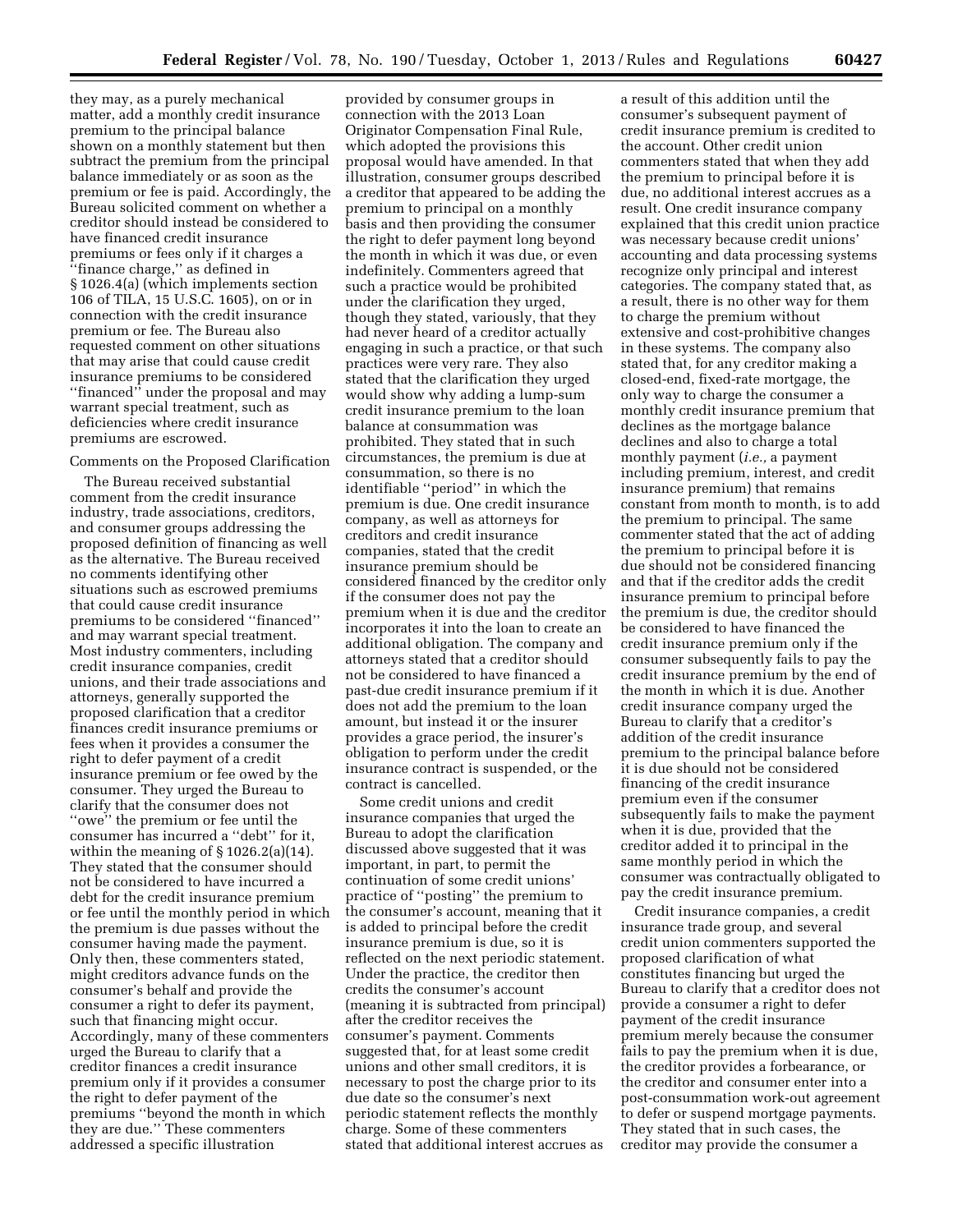contractual right to defer payment of the credit insurance premium but typically does not ever add the deferred premium payment to the loan balance.

Consumer groups opposed the Bureau's proposed clarification that a creditor finances credit insurance premiums or fees when it provides a consumer the right to defer payment of a credit insurance premium or fee owed by the consumer. They reasoned that mere deferment of credit insurance premium payments is beneficial consumers, but, in their view, a creditor's act of charging consumers for the deferment is harmful to consumers. They expressed concern that the proposed clarification based on providing a consumer the right to defer payment of credit insurance premiums could cause creditors to stop deferring a consumer's obligation to pay credit insurance premiums without charge. They also stated that the proposed clarification could be confusing because the purpose of debt suspension contracts is to permit a consumer to skip a monthly mortgage payment. They disagreed with the comment of a credit insurance company that a creditor's addition of a credit insurance premium to principal in the same month that the consumer is contractually obligated to pay it should not be considered financing of the premium, even if doing so results in increased interest charge to the consumer and regardless of whether the consumer pays the credit insurance premium when it is due. The consumer groups countered that, if additional interest is charged as a result of the creditor's addition of the credit insurance premium to principal, then the creditor is clearly financing the credit insurance premium, regardless of when the consumer is obligated to make the credit insurance premium payment.

#### Comments on the Alternative Clarification

Several consumer groups, legal services organizations, and fair housing organizations supported the alternative provision that would have clarified what constitutes financing of credit insurance premiums or fees, on which the Bureau invited public comment. The alternative clarification would have provided that a creditor finances credit insurance premiums only if it charges a finance charge on or in connection with the credit insurance premium or fee. These commenters, however, urged the Bureau to broaden the alternative proposal further, to clarify that a creditor charges a finance charge in connection with the premium and thus finances credit insurance premiums or fees if it charges the consumer any

dollar amount in a given month that exceeds a rate filed with and not disapproved by the State insurance regulator.

A number of credit unions also supported the alternative clarification. Generally, the credit unions that supported the alternative approach were the same credit unions that reported using the practice of adding credit insurance premiums to principal before they are due but stated that, under their own practices, no additional interest accrues as a result of the addition. These commenters stated that their practice should not be considered to be financing credit insurance premiums, but that a creditor that adds premiums to principal and allows additional interest to accrue until the consumer's subsequent payment is applied should be considered to be financing the credit insurance premiums.

Most other credit insurance and credit union commenters opposed the alternative proposal, for several reasons. Several credit insurance companies, creditor trade associations, and a credit union opposed the alternative proposal because the definition is vague. Specifically, they noted that the definition of ''finance charge'' in § 1026.2(a)(14) excludes credit insurance premiums and fees under certain conditions, and argued that a definition of financing credit insurance premiums and fees that depends on whether a finance charge is imposed "on or in connection with" credit insurance premiums or fees would create confusion and lead to unintended consequences. For example, they stated that a finance charge may arguably be paid ''in connection'' with a premium if additional interest accrues because payment of the premium—even in full on a monthly basis—may result in slower amortization of the loan than would occur if no premium were paid. However, such interest does not indicate the premium or fee is being advanced by the creditor to or on behalf of the consumer. They also stated that any additional interest that is accrued as a result of the creditor adding a monthly credit insurance premium to principal and the passage of time until the consumer's subsequent payment is applied should not be considered financing, because the addition to principal for accounting and monthly statement purposes does not indicate that the creditor is advancing any funds to or on behalf of the consumer. One such credit union also emphasized that the additional interest that accrues under its practices is very small, totaling on average 84 cents per year. It stated that the substantial cost of having to

change accounting and data processing systems would be considerable, such that credit unions might simply choose not to offer credit insurance products to their customers.

In addition, these commenters stated that the alternative proposal appears inconsistent with the statutory exclusion for credit insurance premiums and fees that are calculated and ''paid in full on a monthly basis,'' which would allow a finance charge in connection with a premium to the extent monthly outstanding balance credit insurance (where the premium satisfies the criteria for "calculated" on a monthly basis) is paid in the same month the charge is posted.

#### Final Rule

*Definition of financing.* The Bureau is adopting in § 1026.36(i)(2)(ii) the proposed definition of ''financing'' as proposed, with one modification. Under final § 1026.36(i)(2)(ii), ''financing'' occurs when a creditor treats a credit insurance premium as an amount owed and provides a consumer the right to defer payment of that obligation. The Bureau believes this clarification best conforms the concept of ''financing'' in § 1026.36(i) with Regulation Z's concept of an extension of ''credit'' in § 1026.2(a)(14), which is defined as ''the right to defer payment of *debt* or to incur *debt* and defer its payment'' (emphasis added). The Bureau also is adopting an additional clarification that granting the consumer this right to defer payment only constitutes financing if it provides the consumer the right to defer payment of the premiums or fees ''beyond the period in which they are due.''

The Bureau believes this additional clarification is appropriate in light of public comments, and also is consistent with the exclusion for credit insurance premiums that are calculated and paid in full on a monthly basis. As some commenters suggested, if the total amount owed by the consumer has not increased by the amount of the premium upon the close of the monthly period (after accounting for principal payments), then the creditor has not advanced funds or treated the premium as an addition to the consumer's ''debt.'' Thus, consistent with Regulation Z's general concept of ''credit'' in § 1026.4(a)(14), the creditor is not treating the premium or fee as a debt obligation owed by the consumer and granting a right to defer payment of a debt, and is not ''financing'' the premium. This also is consistent with § 1026.36(i)(2)(iii), which provides that any premium ''calculated'' on a monthly basis would not be considered financed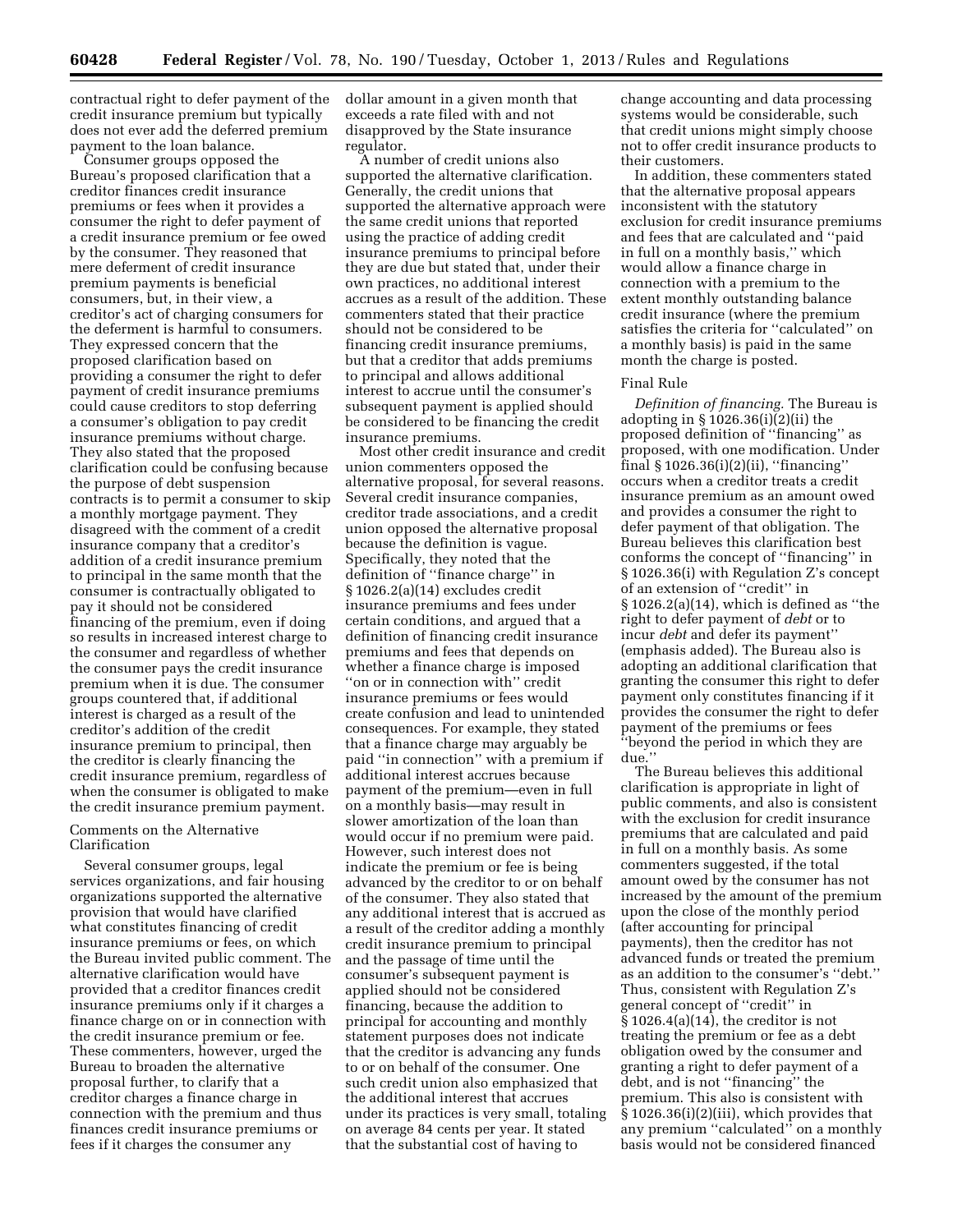if it were also paid in full on a monthly basis—*i.e.,* that the premium was not treated as a debt that the consumer was given a right to defer payment of beyond the month in which it was due. Accordingly, a creditor will not be considered to have financed a credit insurance premium if, upon the close of the month, the consumer has failed to make the premium or fee payment, but the creditor does not incorporate that amount into the amount owed by the consumer. However, if the creditor treats the premium as an addition to the consumer's debt, such as by communicating to the consumer that the consumer *must* pay it to satisfy the consumer's obligations under the loan or by charging interest on the premium, the creditor will be considered to have financed the premium in violation of the prohibition.

The Bureau recognizes that there are some specific situations where it may be beneficial to consumers if creditors allow some period of time after the end of the monthly period in which a premium was due to decide if they would like to continue the insurance coverage. The Bureau believes the important distinction regarding whether or not the premium is considered to be financed hinges on whether the creditor treats the premium as a debt obligation due and then defers a right pay. But, as some commenters noted, as an alternative to the creditor adding an unpaid premium to the loan balance to create additional debt, a grace period could be provided during which the insurance remains in force unless the consumer chooses not to pay the premium (in which case the insurance contract is cancelled), the insurer's obligation to perform under the credit insurance contract could be suspended in the event of non-payment, or the insurance contract could be cancelled automatically if the premium is not paid. In these cases, the creditor may allow the consumer additional time to pay the premium and keep the insurance in force, but does not advance the amount of money necessary to meet the monthly credit insurance payment on the consumer's behalf and then *require* that the consumer pay the creditor—*i.e.,* the creditor does not treat the premium as a debt and then provide the consumer a right to defer payment of the premium or fee. The Bureau believes these practices would, in most cases, not arise to the level of ''financing'' unless the creditor treats the premium as a debt and then allows deferral of payment beyond the month in which it was due.

The Bureau believes similar logic would apply with respect to other

situations, such as consumers who are offered forbearance, modification agreements, or are otherwise delinquent on their monthly payments. In these cases, a creditor that effectively pays the monthly premium on the consumer's behalf and then treats that amount as a debt owed to the creditor beyond the month in which it is due would be financing the premium for purposes of § 1026.36(i). For example, assume that a consumer has credit insurance and typically pays \$50.00 per month for that product. If the consumer is granted a six-month forbearance of monthly payments by the creditor (and the credit insurance itself is not used to cover monthly payments, but simply remains as a monthly charge), the creditor ''finances'' for purposes of § 1026.36(i) if the creditor charges the consumer \$50.00 each month without collecting payment and ultimately adds \$300.00 to the consumer's debt. Similarly, if the same consumer were six months delinquent on his or her loan (meaning no payments have been received), the creditor would not be permitted to pay the credit insurance premiums on behalf of the consumer and then treat \$300.00 as an additional amount owed.

The Bureau appreciates the remaining concerns raised by consumer groups, but disagrees with some of their analyses. Consumer groups suggested providing that a creditor finances credit insurance premiums or fees any time the amount charged to the consumer exceeds the premium filed with and not disapproved by the State insurance regulator. It is the Bureau's understanding that under some State insurance regulation practices, not all types of credit insurance rates (such as those determined by an actuarial method) must be filed with the regulator. More importantly, even when applicable rates are filed with a State insurance regulator, the fact that a consumer is being charged more than the filed rate does not necessarily mean the creditor is *financing* the premium, even if the creditor receives commissions from the credit insurer. A difference between the filed rate and the amount charged to the consumer could be the result of actions by the credit insurer, rather than the creditor.

The Bureau also disagrees that significant confusion about debt suspension products will be caused by the clarification that a creditor finances premiums or fees for credit insurance if it provides a consumer the right to defer payment of a credit insurance premium or fee. Debt suspension contracts permit the consumer to defer payments of *principal and interest.* The clarification the Bureau is adopting addresses

granting a consumer a right to defer payments of credit insurance *premiums and fees.* 

*Application of the provision to singlepremium credit insurance.* The Bureau is also adding comment 36(i)–1 to clarify how the prohibition applies to single-premium and monthly-pay products. It clarifies that in the case of single-premium credit insurance, a creditor violates § 1026.36(i) by adding the credit insurance premium or fee to the amount owed by the consumer at closing. The comment states further that, in the case of monthly-pay credit insurance, a creditor violates § 1026.36(i) if, upon the close of the monthly period in which the premium or fee is due, the creditor includes the premium or fee in the amount owed by the consumer—and thus treats it not as a monthly charge that could be cancelled prior to being due, but as a "debt" that is owed by the consumer to the creditor, which the consumer then would have a right to pay at some later date.

*Interest charged when the borrower is not granted a right to defer payment.*  The Bureau invited public comment on whether credit insurance premiums should be considered financed by a creditor only if the creditor imposes a finance charge on or in connection with the premium or fee. In doing so, the Bureau assumed that in some cases creditors were granting a consumer the right to defer payment and imposing a finance charge for that right, but in other cases creditors were not charging consumers for providing that right. The Bureau did not anticipate that creditors were charging interest on the credit insurance premium or fee even though no funds were being advanced on the consumer's behalf at the time they began charging interest, under the practice described by some commenters. However, the Bureau notes that consumer groups and several industry commenters have stated that, at least in some cases, creditors appear to be adding credit insurance premiums to a consumer's principal balance before the premium is due from the consumer even though no funds are advanced on behalf of the consumer at that time. Interest then accrues on the increased principal until the consumer's subsequent payment is credited to the account. Commenters have pointed out that this is typically a very small amount of interest; one industry commenter noted that, on average, the amount of interest accrued due to this practice is 87 cents per consumer.

In such cases, the Bureau believes that the accruing interest does not indicate that the creditor has financed the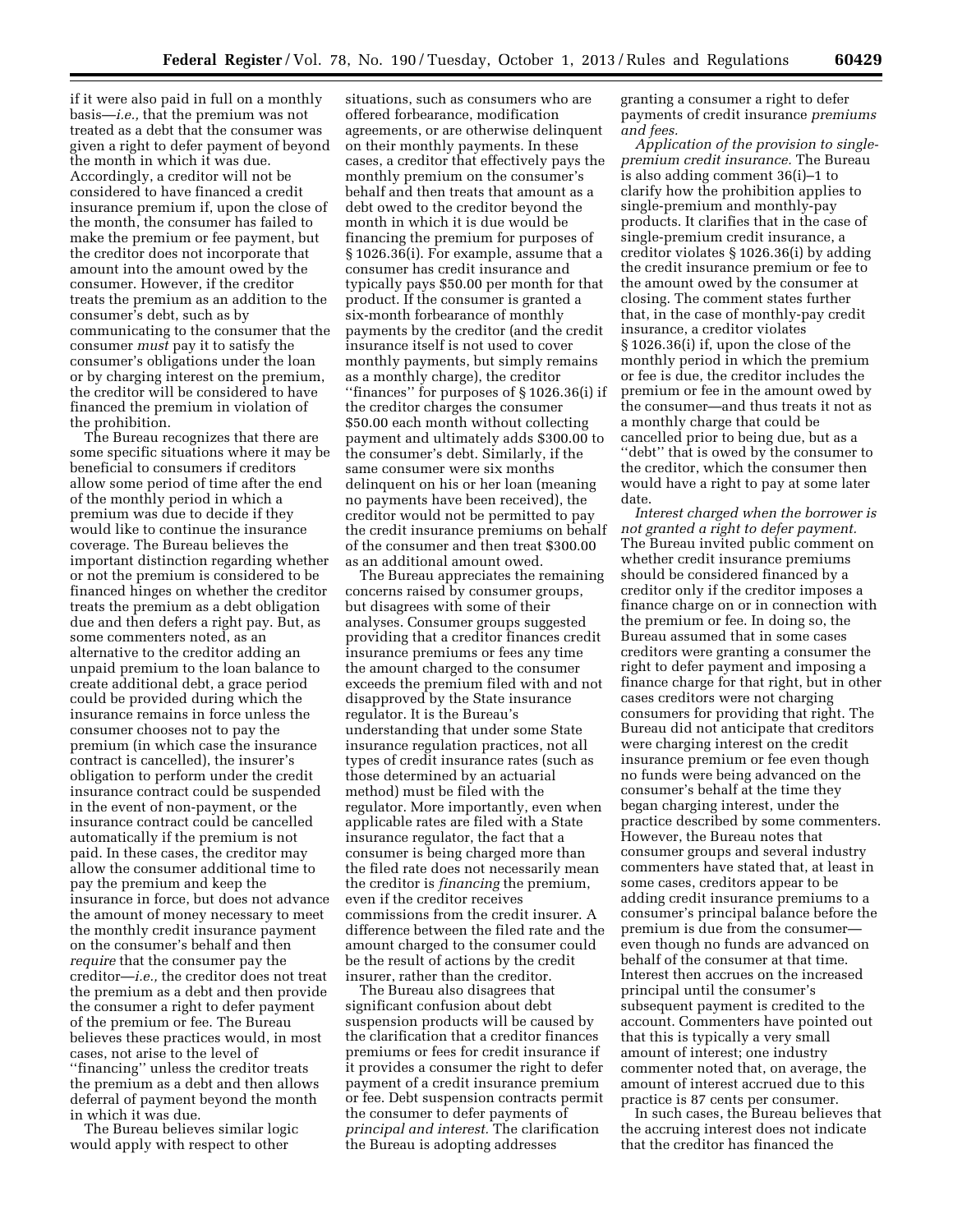premium precisely because, as several such creditors insist, they do not (and could not) advance any funds for the premium, and therefore could not add to the consumer's debt, until after the consumer's payment is actually due. Nevertheless (and even though the amount of interest charged may be very little), the Bureau believes that interest charged under such practices raises potential consumer protection concerns and may not be appropriate—although the reason it may be inappropriate is not because it indicates the creditor is financing the premium. Rather, the potential concerns arise if the creditor is charging the consumer additional interest on the premium *even though*  the creditor is *not* financing the premium.

The Bureau notes that the scope of the § 1026.36(i) prohibition is limited to a creditor's practice of financing of premiums—which does not include treating the premium as an addition to the consumer's principal and charging interest on the addition before the premium is due.51 Indeed, even under the proposed alternative definition of financing—which would have relied upon the creditor's imposing a ''finance charge'' in connection with the premium—this interest would not have fallen under the exclusion. The interest at issue would fail to meet the definition of a ''finance charge'' under § 1026.4, which is any charge imposed as an incident to or a condition of an extension of ''credit.'' As discussed above, § 1026.2(a)(14) defines ''credit'' as ''the right to defer payment of a debt or to incur debt and defer its payment''—and in the case of this particular practice there is neither a debt nor a right to defer payment prior to the point at which the charge is actually due. Thus, under either of the proposed definitions of financing, this practice would not have been subject to the prohibition.

However, the fact that imposing interest on a premium before it is due does not constitute ''financing'' the premium does not mean that such practices comply with other Federal or State requirements. The Bureau intends to monitor this practice in the future and may address this issue at another time, whether by rulemaking or other means. However, based on public comments received, the Bureau believes that credit unions and other small

creditors should be able to mitigate any risk that may arise from this practice by not collecting the interest that accrues from the consumer. For example, some credit unions that face these accounting and data processing system limitations appear to add the premium to principal before the consumer's payment is due but do so without additional interest being charged to the consumer. The Bureau believes credit unions or other creditors facing such system limitations may be able to credit any accrued interest back to the consumer timely, thereby mitigating consumer protection concerns.

3. Calculated and Paid in Full on a Monthly Basis

#### The Proposal

The Bureau proposed to clarify in § 1026.36(i)(2)(iii) that credit insurance premiums or fees are calculated on a monthly basis if they are determined mathematically by multiplying a rate by the monthly outstanding balance (*e.g.,*  the loan balance following the consumer's most recent monthly payment). As discussed above, § 1026.36(i) excludes from the prohibition on a creditor financing credit insurance premiums or fees any ''credit insurance for which premiums or fees are calculated and paid in full on a monthly basis.'' Although it had considered the concerns raised by industry following the issuance of the 2013 Loan Originator Compensation Final Rule, the Bureau stated that it continued to believe that the more straightforward interpretation of the statutory language regarding a premium or fee that is ''calculated . . . on a monthly basis'' is a premium or fee that declines as the consumer pays down the outstanding principal balance. Credit insurance with this feature is often referred to as a ''monthly outstanding balance,'' or M.O.B. credit insurance product. Level or levelized premiums or fees that are calculated by multiplying a rate by the initial loan amount or by a fixed monthly principal and interest payment are not calculated ''on a monthly basis'' in any meaningful way because the factors in the calculation do not change monthly (in contrast to the M.O.B. credit insurance product). Accordingly, under the proposed clarification, credit insurance could not have been categorically excluded from the scope of the prohibition on the ground that it is ''calculated and fully paid on a monthly basis'' if its premium or fee does not decline as the consumer pays down the outstanding principal balance. The Bureau noted that even if a particular premium calculation and

payment arrangement provides for credit insurance premiums to be calculated on a monthly basis within the meaning of the proposed clarification, it must also provide for the premiums to be paid in full on a monthly basis (rather than added to principal, for example) to be categorically excluded from § 1026.36(i).

#### Comments

Most of the comments discussed above addressed the statutory exclusion as it relates to the definition of financing, but the Bureau also received some comments specifically addressing the exclusion. One credit insurance company, three state trade associations of credit unions, one national trade association of credit unions, and several consumer groups, legal services organizations, and fair housing organizations supported the Bureau's proposal clarifying what credit insurance premiums are calculated on a monthly basis. They agreed with the Bureau's statement that the most straightforward interpretation of a premium that is ''calculated . . . on a monthly basis'' is one that is determined mathematically by multiplying a rate by the monthly outstanding balance. Consumer groups urged the Bureau to clarify that the exclusion should apply only to a rate filed with and not disapproved by a State insurance regulator. A credit insurance company commenter urged the Bureau to clarify that the premium or fee is ''paid in full on a monthly basis'' if the consumer is contractually required to pay it in the same month in which the creditor ''posts'' it to the consumer's account, even if the consumer does not in fact pay a premium by the end of the monthly period.

Other credit insurance companies, a credit insurance trade association, several credit unions, and two state trade associations of credit unions stated that the Bureau's clarification was too narrow. They argued that any ''monthly pay'' credit insurance product should be excluded from the prohibition, regardless of whether the premium declines as the outstanding balance of the loan declines. They noted that model state legislation includes similar phrasing and has not been interpreted as being limited to products whose premiums decline as the loan balance declines. They stated that there was no indication that Congress intended a narrow meaning when it used similar language in the statutory prohibition.

Finally, one creditor trade association believed that the Bureau's proposal meant that levelized premiums

<sup>51</sup>The same concerns do not seem to arise if a creditor adds the premium to a line labeled ''principal'' on a monthly statement due to accounting and data system limitations but does not otherwise treat the premium as an addition to the consumer's debt and does not charge interest on the addition.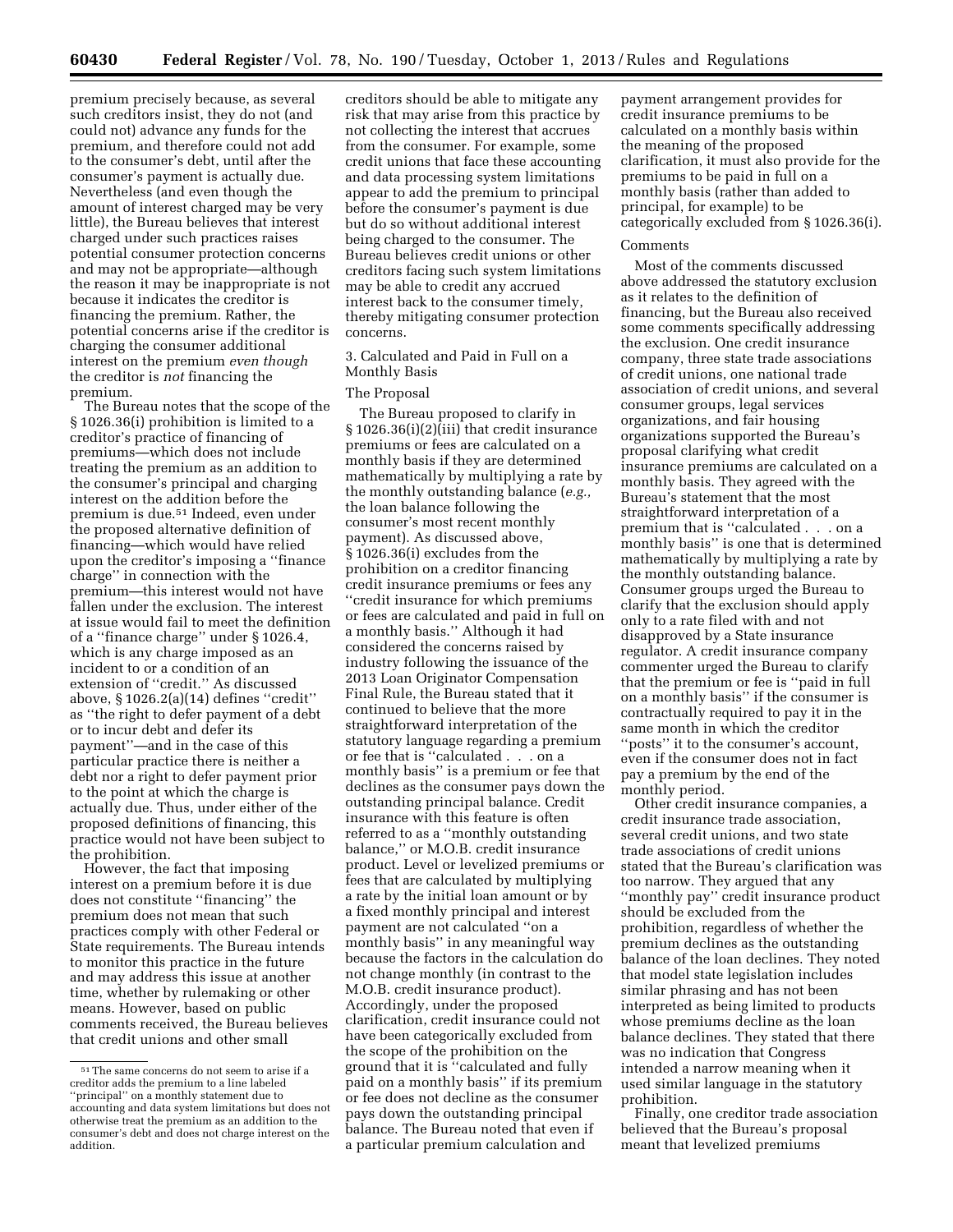necessarily amount to prohibited creditor financing of credit insurance and it opposed the Bureau's proposal on that basis. An actuarial firm noted that level premiums are an important option in credit insurance products and urged the Bureau not to ban them.

#### Final Rule

The Bureau is adopting the provision as proposed. The Bureau does not believe that similarities between the statutory provision and language in model state legislation cited by some commenters means that Congress intended the phrase ''calculated . . . on a monthly basis'' to include a premium that stays constant every month, rather than the more straightforward meaning discussed above. The Bureau disagrees with the commenter that urged the Bureau to deem a premium to have been ''paid in full on a monthly basis'' by a consumer simply because it is contractually required to be paid monthly. Instead, if the creditor does not receive the consumer's payment, then the analysis under this final rule's clarification on what constitutes a creditor's financing of credit insurance premiums or fees, discussed above, applies. Finally, the Bureau again emphasizes that a credit insurance product with a level or levelized premium is not prohibited by this final rule. For any credit insurance product that does not meet the conditions of the exclusion, this final rule's clarification on what constitutes a creditor's financing of credit insurance premiums or fees applies.

4. Description of Creditors as at Times Acting as ''Passive Conduits'' for Credit Insurance Premiums and Fees

# The Proposal

The Bureau noted in the proposal that credit insurance companies, in their communications with the Bureau subsequent to issuance of the 2013 Loan Originator Compensation Final Rule, described creditors as acting as ''passive conduits'' collecting and transmitting monthly premiums from the consumer to a credit insurer, rather than advancing funds to an insurer and collecting them subsequently from the consumer. Under such a scenario described by the credit insurance companies, the Bureau stated its belief that a creditor would not likely be providing a consumer the right to defer payment of a credit insurance premium or fee owed by the consumer within the meaning of the proposal, as discussed above. Similarly, the Bureau stated that, under the alternative interpretation that a creditor ''finances'' credit insurance

only if it charges a ''finance charge'' on or in connection with the credit insurance premium or fee, as discussed above, a creditor that acts merely as a passive conduit for the payment of credit insurance premiums and fees to a credit insurer would not likely be charging such a finance charge. The Bureau stated that, on the other hand, a creditor that does not act merely as a passive conduit, but instead achieves a levelized premium by deferring payments, or portions of payments, due to a credit insurer for a monthly outstanding balance credit insurance product (or by imposing a finance charge incident to such deferment, under the alternative interpretation discussed above) would likely be considered to be financing the credit insurance premiums or fees.

The Bureau invited public comment on the extent to which creditors act other than as passive conduits in a manner that would constitute financing of credit insurance premiums or fees. Relatedly, the Bureau sought public comment on whether debt cancellation or suspension contracts, which may be provided by the creditor itself or its affiliate, and not a separate insurance company, may warrant different or specialized treatment under the provision because a creditor would not, by nature, act as a ''passive conduit'' to an insurance provider. The Bureau specifically invited public comment on what actions by a creditor should or should not be considered financing of debt cancellation or suspension contract fees, when the creditor is a party to the debt cancellation or suspension contract and payments for principal, interest, and the debt cancellation or suspension contract are retained by the creditor.

#### Comments

Several commenters objected to the Bureau's inclusion in preamble of the credit insurance industry's description of creditors as ''passive conduits'' that merely transmit consumers' credit insurance premiums on to credit insurance companies. Two credit insurance companies conceded that they had described creditors in this way but expressed concern that the Bureau's use of the term in the preamble might be misinterpreted. They stated that the description was intended to refer to one example of when a creditor was not financing credit insurance premiums, but that it might be interpreted to mean that when a creditor acts other than as a ''passive conduit'' for credit insurance premiums, it is necessarily financing them. Further, they stated that the Bureau's discussion in the preamble of an example of a creditor acting other

than as a passive conduit (*i.e.,* when the creditor achieves a levelized premium by deferring payments, or portions of payments, due to a credit insurer) does not ever happen in practice. In addition, industry commenters stated that debt cancellation or suspension contracts should not be treated differently under the prohibition, but instead are charged and collected functionally in the same manner as traditional insurance products, except that they generally are not regulated by state insurance commissions or subject to rate-filing requirements.

Consumer groups asserted that creditors never act as passive conduits because creditors receive substantial commissions from credit insurance companies for the policies they sell and because the creditors are the primary beneficiaries of the credit insurance. Accordingly, they stated that, whenever a consumer is charged more in total premiums for a levelized credit insurance product than it would be charged for a monthly outstanding balance product with equivalent coverage, the creditor should be deemed to have financed the credit insurance premium, even if the insurer, rather than the creditor, accomplished the ''levelizing'' of the premium.

#### Final Rule

With respect to the Bureau's discussion of creditors as ''passive conduits'' of credit insurance premiums in the preamble of the proposed rule, the Bureau did not propose to promulgate, and is not promulgating in this final rule, a provision adopting that concept. Instead, as the Bureau explained in the proposal, the description was offered by credit insurance companies in their discussions with the Bureau, and the Bureau referred to it in the proposal as a means to elicit public comments and information on creditor practices that do not fit that description, especially with respect to debt cancellation and debt suspension products. The Bureau did not state a belief that creditors do act as passive conduits, or that any action that does not fit that description amounts to a violation of the provision. In addition, based on public comments it received, the Bureau does not believe it is necessary to adopt a provision that treats debt suspension or debt cancellation fees differently from credit insurance products.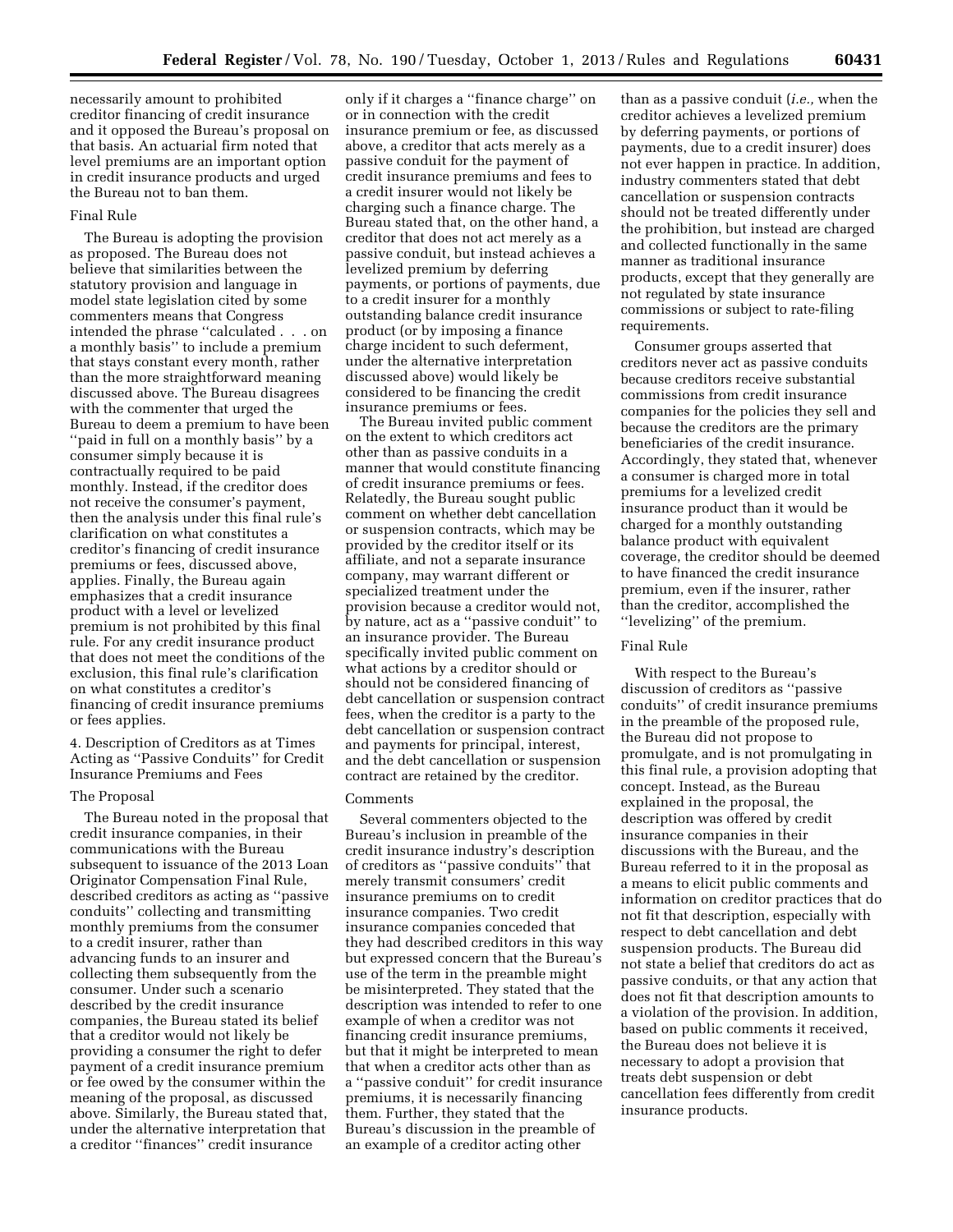# **VII. Section 1022(b)(2) of the Dodd-Frank Act**

# *A. Overview*

In developing the final rule, the Bureau has considered the potential benefits, costs, and impacts.52 In addition, the Bureau has consulted, or offered to consult with, the prudential regulators, the Securities and Exchange Commission, HUD, the Federal Housing Finance Agency, the Federal Trade Commission, and the Department of the Treasury, including regarding consistency with any prudential, market, or systemic objectives administered by such agencies.

As noted above, this rule makes amendments to some of the final mortgage rules issued by the Bureau in January of 2013.<sup>53</sup> These amendments focus primarily on clarifying or revising (1) Provisions of Regulation X's related to information requests and error notices; (2) loss mitigation procedures under Regulation X's servicing provisions; (3) amounts counted as loan originator compensation to retailers of manufactured homes and their employees for purposes of applying points and fees thresholds under HOEPA and the qualified mortgage rules in Regulation Z; (4) determination of which creditors operate predominantly in ''rural'' or ''underserved'' areas for various purposes under the mortgage regulations; (5) application of the loan originator compensation rules to bank tellers and similar staff; and (6) the prohibition on creditor-financed credit insurance. The Bureau also is adjusting the effective dates for certain provisions adopted by the 2013 Loan Originator Compensation Final Rule and making technical and wording changes for clarification purposes to Regulations B, X, and Z.

The Bureau notes that for some analyses, there are limited data available with which to quantify the potential costs, benefits and impacts of this final rule. In particular, the Bureau did not receive comments specifically addressing the Section 1022 analysis in the proposed rule. Still, general economic principles as well as the

information and analysis on which the January rules were based provide insight into the benefits, costs and impacts and where relevant, the analysis provides a qualitative discussion of the benefits, cost and impacts of the final rule.

# *B. Potential Benefits and Costs to Consumers and Covered Persons*

The Bureau believes that, compared to the baseline established by the final rules issued in January 2013,54 an important benefit of most of the provisions of this final rule to both consumers and covered persons is an increase in clarity and precision of the regulations and an accompanying reduction in compliance costs. Other benefits and costs are considered below.

As described above, the Bureau is amending the commentary to § 1024.35(c) and § 1024.36(b). As adopted by the 2013 Mortgage Servicing Rules, these provisions and accompanying commentary require a servicer that has established an exclusive address at which it will receive communications pursuant to § 1024.35 and § 1024.36 to disclose that address whenever it provides a borrower any contact information for assistance from the servicer. The Bureau is amending the commentary so that the exclusive address need be provided on the written notice that designates the specific address; the periodic statement or coupon book required pursuant to 12 CFR 1026.41; any Web site the servicer maintains in connection with the servicing of the loan; and any notice required pursuant to §§ 1024.39 or .41 that includes contact information for assistance.

These amendments reduce the costs to servicers of complying with § 1024.35(c) and § 1024.36(b) of the final rule by reducing the number of documents and other sources of information that must be modified to include the designated address. The Bureau believes that these amendments will cause at most a minimal reduction in the benefits to consumers. A borrower looking for the address to which to send a notice of error or a request for information would likely consult the servicer's Web site, the borrower's statement or coupon book, any loss mitigation documents, or perhaps the written notice designating the specific address. Further, servicers have an obligation, established by the January rule, to maintain policies and

procedures reasonably designed to achieve the objective of informing borrowers of the procedures for submitting written notices of error and written information requests. Thus, a servicer should provide the proper address to a borrower who contacts the servicer for the address to which to send a notice of error or a request for information. In light of these two parallel requirements, the Bureau believes borrowers will still have ready access to the exclusive address and are not likely to send a notice of error or a request for information to an improper address. Alternatives that would require the designated address on even fewer documents or communications would further reduce the compliance costs to servicers but would increase the risk that borrowers who wish to send a notice of error or a request for information would consult a document that did not include the exclusive address and would misroute their notice or request accordingly.

The Bureau is amending  $§ 1024.35(g)(1)(iii)(B)$  (untimely notices of error) and  $\S 1024.36(f)(1)(v)(B)$ (untimely requests for information), which, as adopted in January, provided respectively that the notice or request is untimely if it is delivered to the servicer more than one year after a mortgage loan balance was paid in full. Under the amended provisions, the one-year period designated by these requirements will begin when a mortgage loan is discharged, such as through foreclosure or deed in lieu of foreclosure, even if the loan balance was not paid in full.

These amendments reduce costs to servicers by increasing the number of situations in which a notice or request is untimely and servicers are therefore not required to comply with certain requirements of § 1024.35 or § 1024.36. To the extent servicers no longer respond to notices or requests that are untimely because of these amendments, the lack of a response may impose some cost to consumers. The Bureau does not have data on the frequency with which borrowers with a mortgage that is terminated without being paid in full also assert an error or request information (within the scope of these requirements) more than one year after such termination, nor does the Bureau have information on the subsequent outcomes for such borrowers. However, the Bureau believes that one year after a mortgage loan is discharged generally provides sufficient time for borrowers to assert errors or request information. Consequently, an inability to obtain a response to such a notice or request during the longer period the rule prescribed before these amendments

<sup>52</sup>Specifically, section 1022(b)(2)(A) of the Dodd-Frank Act calls for the Bureau to consider the potential benefits and costs of a regulation to consumers and covered persons, including the potential reduction of access by consumers to consumer financial products or services; the impact on depository institutions and credit unions with \$10 billion or less in total assets as described in section 1026 of the Dodd-Frank Act; and the impact on consumers in rural areas.

<sup>53</sup>For convenience, the reference to these January 2013 rules is also meant to encompass the rules issued in May 2013 that amended the January rules, including the May 2013 Escrows Final Rule.

<sup>54</sup>The Bureau has discretion in any rulemaking to choose an appropriate scope of analysis with respect to potential benefits and costs and an appropriate baseline.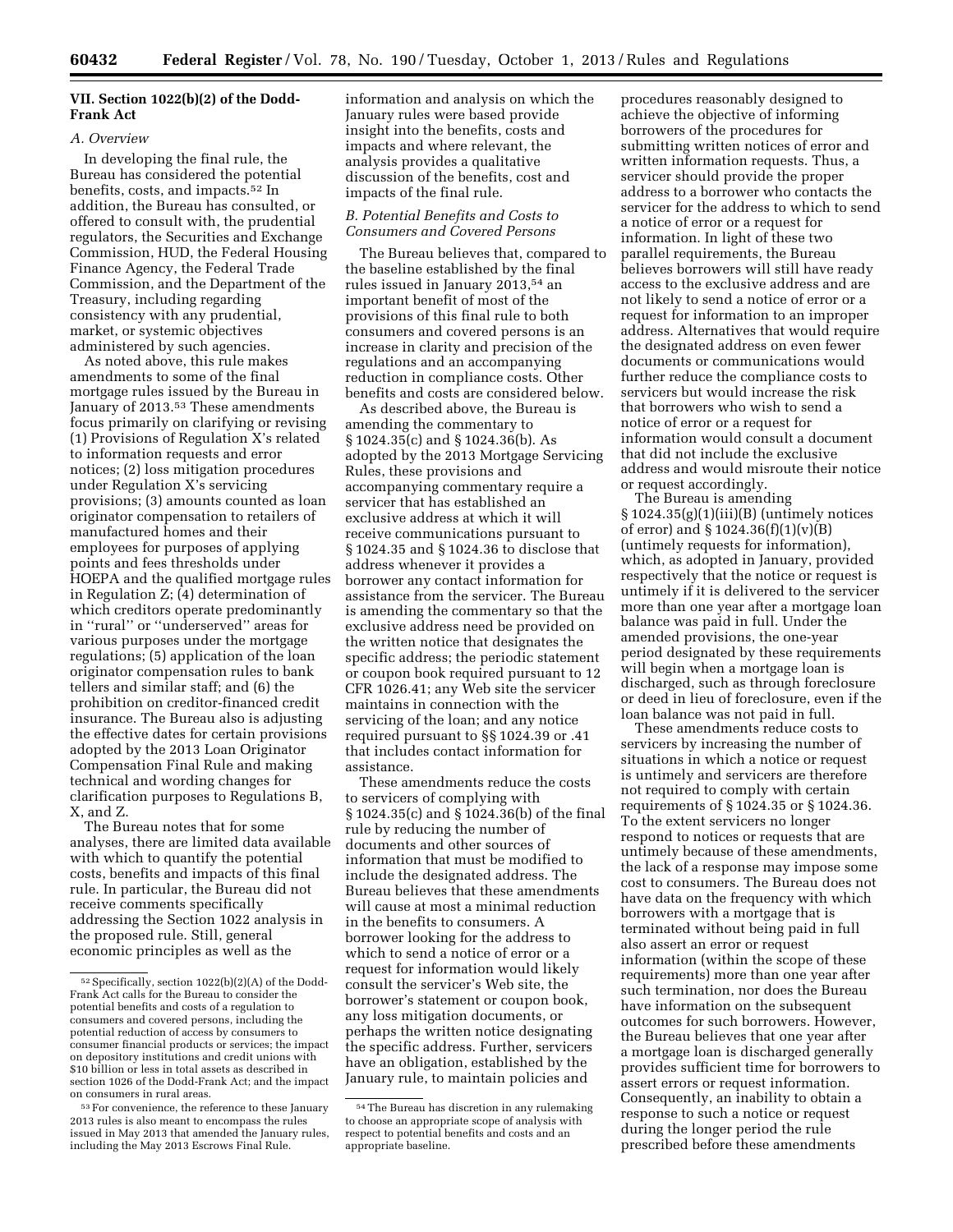would constitute at most a minimal impact on the benefits to consumers.

The Bureau is amending the commentary to § 1024.41(b)(2)(i) and adding new § 1024.41(c)(2)(iv) to address the situation in which a servicer determines that additional information from the borrower is needed to complete an evaluation of a loss mitigation application after the servicer has informed the borrower, via the notice pursuant to  $\S 1026.41(b)(2)(i)(B)$ , that the loss mitigation application is complete or the borrower provided the particular information identified as missing in an original notice. In summary, the servicer must request the additional information and provide a reasonable time for the borrower to respond. If the borrower provides the additional information, the 30-day evaluation period within which to evaluate the borrower for all loss mitigation options available to the borrower begins as of the date the borrower provides the remaining information. The borrower, on the other hand, receives the protections against foreclosure during the period provided to gather the supplemental information. If the borrower provides the additional information, the borrower will also receive the right to appeal and other rights as though the application were actually complete when either the borrower submitted the original loss mitigation application (if the notice informed the borrower that the application was complete) or the borrower provided the particular information identified in the original notice (if the notice informed the borrower that the application was incomplete). In situations in which a servicer determines that supplemental information from the borrower is needed after sending the  $§ 1024.41(b)(2)(i)(B)$  notice, these dates will generally be earlier than the date on which the borrower provides the supplemental information to make the application complete. Accordingly, the amended final rule provides greater consumer protections than the original final rule or the proposal.

The costs to the servicer of these amendments are the costs of complying that are incremental to the baseline costs arising from the 2013 Mortgage Servicing Final Rules. The Bureau believes that in all cases these costs are small given other provisions of the 2013 Mortgage Servicing Final Rules. As discussed above, under that final rule, servicers are required to review a loss mitigation application to determine whether it is complete or incomplete, to have policies and procedures reasonably designed to achieve the objectives of

identifying documents and information that a borrower is required to submit to complete an otherwise incomplete loss mitigation application, and to exercise reasonable diligence in obtaining documents and information necessary to complete an incomplete application. Thus, the 2013 Mortgage Servicing Final Rules already obligated the servicer to exercise reasonable diligence to bring to completion an application that was facially complete but in fact lacked information necessary for review. The servicer would therefore, even absent the new provisions, have the personnel and infrastructure needed to contact the borrower for additional information and evaluate the application since these are required to comply with the other obligations stated above. Thus, the Bureau does not believe that the costs of complying with the amendment are significant.

The benefits to consumers of these amendments are the benefits of servicers following the procedures adopted by this final rule that are incremental to the baseline benefits defined by the final servicing rule. The amendment requires servicers to promptly request any additional information or documents needed to complete a facially complete loss mitigation application, and also provides borrowers with a reasonable amount of time to provide any such documents or information. The amendment delays the 30-day period during which a servicer must evaluate a complete application until after the borrower has provided such documents or information. This additional time benefits consumers by encouraging thorough review of these applications. Further, the rule will make clear that a servicer has fulfilled its obligations if it follows the new procedure. This encourages servicers to acknowledge and rectify their errors and therefore increases the likelihood that servicers will make loss mitigation decisions on the basis of complete information.

As an alternative, if borrowers receive protections from the date on which the application is actually complete (instead of facially complete), it is more likely the date would be past the 120th day of delinquency or closer to the date of a foreclosure sale. Servicers might have slightly lower costs under this alternative, perhaps from a shorter period of providing continuity of contact and monitoring the property, but borrowers would receive fewer protections against foreclosure. Further, servicers that wanted to provide fewer protections could more easily manipulate the date on which an application is actually complete than the date on which it is facially complete

given that facial completeness is determined by a mandated timeline and disclosure and by how quickly the consumer provides any missing information identified in the disclosure.

The Bureau is amending the § 1024.41(b)(2)(ii) time period disclosure requirement, which requires a servicer to provide a date by which a borrower should submit any missing documents and information necessary to make a loss mitigation application complete. As explained above, § 1024.41(b)(2)(ii) as originally adopted requires the servicer to notify the borrower that the borrower should submit such missing documents and information by the earliest of certain dates. This requirement would have applied even if the nearest date would leave the borrower with very little time to assemble the missing information. The amendment requires the servicer to provide a reasonable date by which the borrower should submit the documents and information necessary to make the loss mitigation application complete. Commentary provides additional guidance and advises a servicer to select the nearest of four key dates that is at least seven days in the future. This change presents some tradeoff in benefits and costs for consumers, but on balance the Bureau believes that it will be beneficial to consumers. Consumers who would have been provided impracticable dates for responding in the initial notice generally benefit from this amendment by being provided with useful information. In particular, the Bureau believes that some consumers who might have failed to complete the loss mitigation application altogether when faced with an impracticable date for submitting materials would be more likely to complete the application by a reasonable date as determined under the amended rule, and thus to secure consideration for foreclosure alternatives and some of the important procedural rights available to them under the loss mitigation regulations. Servicers will incur one-time costs for changes to software to check whether the nearest key date is closer than the rule permits and provide the later date in this case. Servicers may also incur costs associated with receiving additional complete loss mitigation applications.

The Bureau is adding a new provision in § 1024.41(b)(3) addressing how borrower protections are determined when no foreclosure sale is scheduled as of the date a complete loss mitigation application is received or when a foreclosure sale is rescheduled after receipt of a complete application. Under the final servicing rule, a servicer could,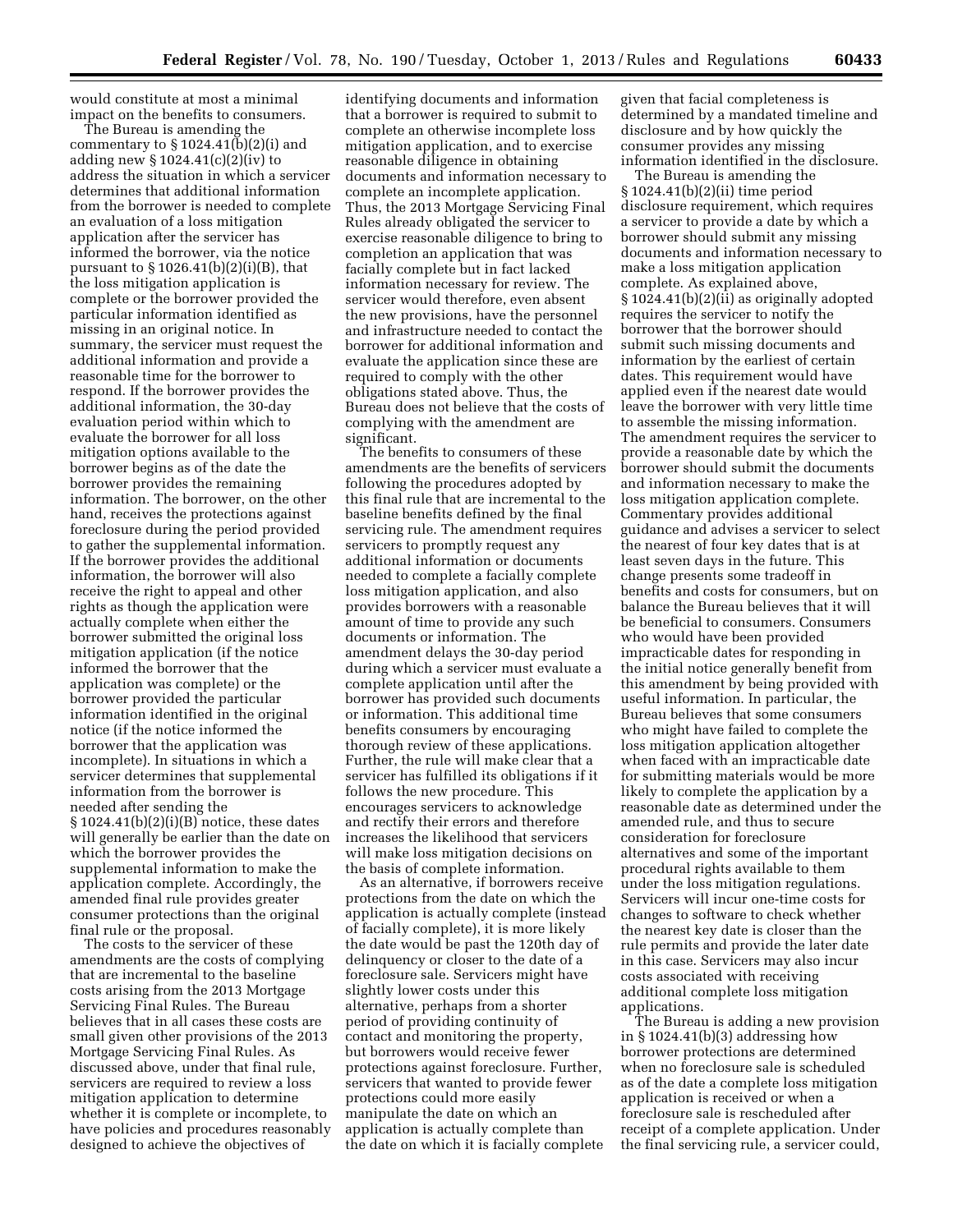arguably, initiate the foreclosure process on day 121 of delinquency, receive a complete loss mitigation application from a borrower, schedule a foreclosure sale within 90 days, and then provide fewer protections than those afforded to loss mitigation applications received at least 90 days before a scheduled foreclosure sale. The new provisions provide that if no foreclosure sale has been scheduled as of the date that a complete loss mitigation application is received, the application shall be treated as if it were received at least 90 days before a scheduled foreclosure sale. In addition, the new provisions make clear that whether certain foreclosure protections and other rights in the rule apply depends on the date for which a foreclosure sale was scheduled at the time of a borrower's complete application. If the scheduled date later changes, the foreclosure protections and other rights that arose at the time of the complete application do not change.

The Bureau recognizes that the new provisions may reduce some of the flexibility servicers had under the 2013 Mortgage Servicing Rule. This is a cost to servicers. Further, some servicers in possession of an incomplete loss mitigation application on day 121 of delinquency who would not have scheduled a foreclosure sale may now do so in order to avoid the risk of a longer time to foreclosure. As a result, certain borrowers may have less time to respond to a loss mitigation offer and no right to appeal a denial. On the other hand, borrowers with servicers that do not accelerate the scheduling of foreclosure sales have clearer rights and most likely more time to respond to a loss mitigation offer and a right to appeal a denial. The Bureau cannot quantify these different effects, but believes that they are most likely small given the wide range of other factors that determine the time to foreclosure.

The Bureau is modifying § 1024.41(c)(2) to allow servicers to offer certain short-term forbearances to borrowers, notwithstanding the prohibition on servicers offering a loss mitigation option to a borrower based on the review of an incomplete loss mitigation application. This provision imposes no costs on servicers because it does not impose any new obligations on servicers relative to the final rule. The provision benefits servicers by providing a relatively low-cost way for servicers to provide borrowers with a particular loss mitigation option. Similarly, the provision imposes no costs on borrowers since the borrower can reject forbearance based on review of an incomplete loss mitigation option, provide a complete loss mitigation

application, and be reviewed for all loss mitigation options available to the borrower (and other protections) as under the final rule. The provision benefits borrowers by providing borrowers with a particular loss mitigation option on the basis of an incomplete application and therefore without exhausting the option to have the servicer review a complete loss mitigation application.

As discussed above, the Bureau is conscious of the fact that some servicers have significantly exacerbated borrowers' financial difficulties in the past by using short-term forbearance programs inappropriately instead of reviewing the borrowers for long-term options. Thus, in developing this provision, the Bureau has sought to ensure that borrowers would receive significant benefits from forbearance based on review of an incomplete loss mitigation option with minimal additional risk or loss of consumer protections. However, while a long forbearance period creates risks to consumers by generating a significant debt and increasing the chance the borrower might have been better off with an option that the servicer would have offered after evaluating a complete loss mitigation application, the comments received also emphasized heavily that very short forbearance periods do not provide much benefit to borrowers in situations in which forbearance is being used appropriately because they do not allow sufficient time for borrowers to remedy the shortterm problems that created the need for forbearance and resume making payments on their loans. The Bureau does not have data with which to identify the average or maximum length of time of forbearance that would balance these factors. Further, the risks to consumers from not specifying a maximum length of time for forbearance are mitigated somewhat by the fact that a borrower who receives a forbearance agreement without having submitted a complete loss mitigation application can trigger a review for loss mitigation options by submitting a complete application more than 37 days before a scheduled foreclosure sale. Taking these factors into account, the Bureau believes that borrowers benefit more from the new forbearance provisions than they would from alternatives that imposed a maximum length of time on forbearance.

The Bureau is also clarifying the ''first notice or filing'' standard in § 1024.41(f). The 2013 Mortgage Servicing Final Rules prohibited servicers from making the ''first notice or filing'' under state law during the first 120 days of the borrower's

delinquency, but interpreted ''first notice or filing'' broadly to include notices of default or other notices required by applicable law in order to pursue acceleration of a mortgage loan obligation or the sale of a property securing a mortgage loan obligation. The Bureau is modifying this interpretation and adopting a narrower construction that more closely tracks the Federal Housing Administration's ''first legal'' standard. The Bureau also is clarifying how the rule works across states with different foreclosure laws—such as in ''judicial'' states where foreclosure requires an action filed in court and in ''non-judicial'' states where foreclosure requires notice or publication of sale.

The Bureau believes these amendments will benefit servicers by clarifying the scope of actions prohibited during a borrower's first 120 days in accordance with a familiar standard. In addition, the amendments will not unduly delay foreclosures in states that provide statutory or other notice and cure processes in advance of a foreclosure action or sale by forcing servicers to wait 120 days to send such a notice. The Bureau believes these amendments will benefit borrowers because they will allow notices that do not initiate foreclosure, but instead are intended to provide borrowers with information about counseling and other loss mitigation resources as a means of avoiding foreclosure during the first 120 days of delinquency, when those notices are most likely to benefit borrowers. The Bureau recognizes the possibility that these amendments may, in certain States, allow foreclosure to be initiated more quickly than under the Final Rule, but the Bureau believes that the amendments are beneficial to borrowers overall.

In addition, the Bureau is modifying or clarifying other Regulation X loss mitigation provisions. The Bureau is amending  $\S 1024.41(c)(1)(ii)$  to state explicitly that the notice required by § 1024.41(c)(1)(ii) must state the deadline for accepting or rejecting a servicer's offer of a loss mitigation option. The Bureau is amending § 1024.41(h)(4) to provide expressly that the notice informing a borrower of the determination of his or her appeal must also state the amount of time the borrower has to accept or reject an offer of a loss mitigation option after the notice is provided to the borrower. The Bureau is amending  $\S 1024.41(f)(1)$ , the prohibition on referral to foreclosure until after the 120th day of delinquency, by exempting a foreclosure based on a borrower's violation of a due-on-sale clause or in which the servicer is joining the foreclosure action of a subordinate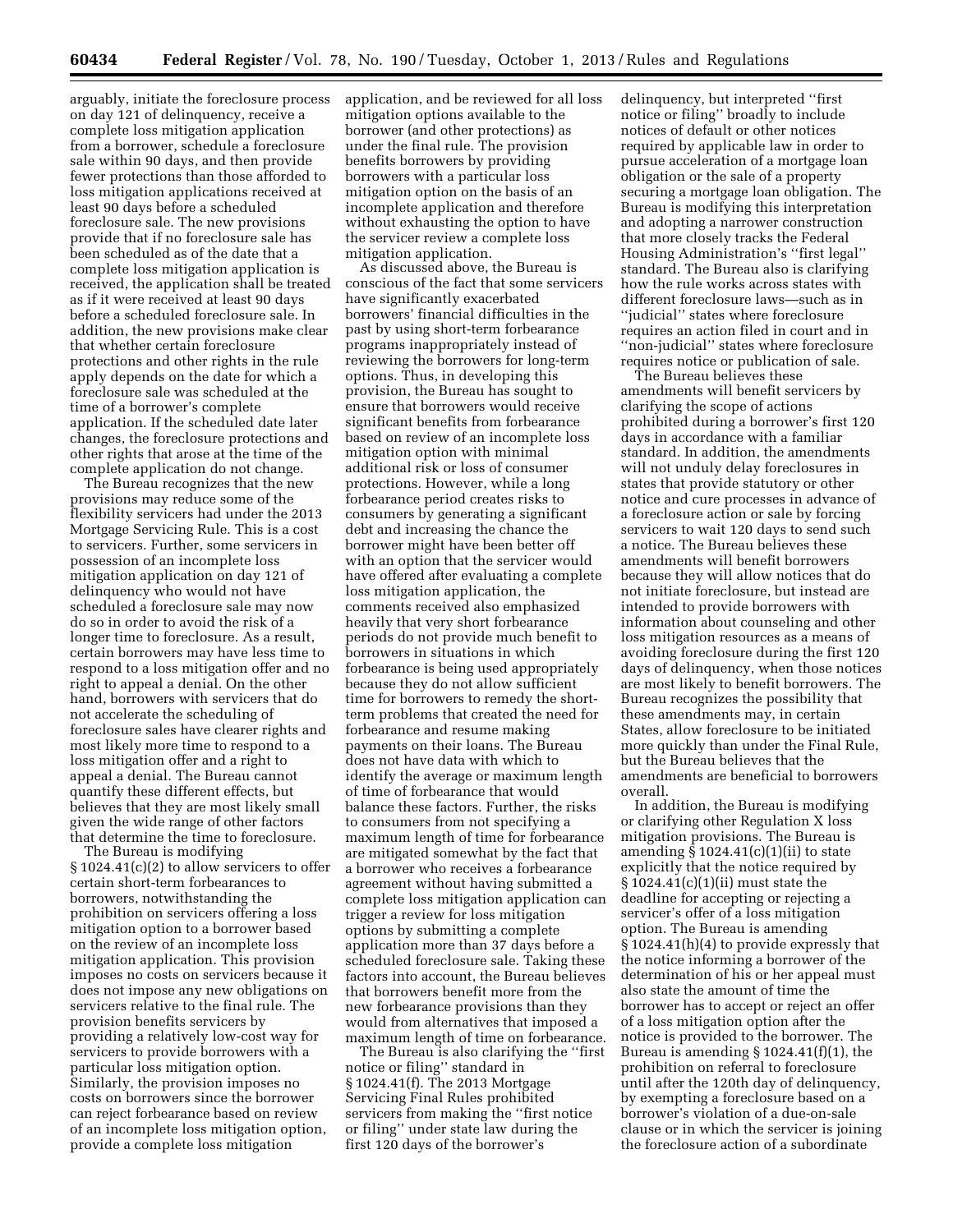lienholder. Finally, the Bureau is clarifying the requirement in § 1024.41(d)(1) (re-codified as  $\S 1024.41(d)$  that a servicer must disclose the reasons for the denial of any trial or permanent loan modification option available to the borrower to make clear that this provision requires the servicer to disclose only determinations actually made by the servicer and does not require a servicer to continue evaluating additional factors after a decision has been established. The Bureau believes these modifications will only minimally increase costs to servicers and the clarifications will likely benefit both servicers and consumers, in part through reduced implementation costs.

Two of the sets of modifications to the Regulation Z provisions involve loan originator compensation. The Bureau is clarifying for retailers of manufactured homes and their employees what compensation can be attributed to a transaction at the time the interest rate is set and must be included in the points and fees thresholds for qualified mortgages and high-cost mortgages under HOEPA. As discussed above, the final rule will exclude from points and fees of loan originator compensation paid by a retailer of manufactured homes to its employees and will clarify that the sales price of a manufactured home does not include loan originator compensation that must be included in points and fees. Both of these changes will reduce the burden for creditors in manufactured home transactions by eliminating the need for them in certain circumstances to attempt to determine what, if any, retailer employee compensation and what, if any, part of the sales price will count as loan originator compensation that must be included in points and fees. This amendment is also likely to lower slightly the amount of money counted toward the points and fees thresholds on the covered loans. As a result, keeping all other provisions of a given loan fixed, this will result in a greater number of loans to be eligible to be qualified mortgages. For such loans, the costs of origination may be slightly lower as a result of the slightly decreased liability for the lender and any assignees and for possibly decreased compliance costs. Consumers may benefit from slightly increased access to credit and lower costs on the affected loans, however these consumers will also not have the added consumer protections that accompany loans made under the general ability-torepay provisions. The lower amount of points and fees may also lead fewer

loans to be above the points and fees triggers for high-cost mortgages under HOEPA: This should make these loans both more available and offered at a lower cost to consumers, though consumers will not have the added consumer protections that apply to high-cost mortgages. A more detailed discussion of these effects is contained in the discussion of benefits, costs, and impacts in part VII of the 2013 ATR Final Rule and the 2013 HOEPA Final Rule.

The Bureau also is revising the commentary addressing when employees of a creditor or loan originator in certain administrative or clerical roles (*e.g.,* tellers or greeters) may become ''loan originators'' under the 2013 Loan Originator Compensation Rule, and therefore subject to that Rule's requirements applicable to loan originators, such as qualification requirements and restrictions on certain compensation practices. As noted above, classifying such individuals as loan originators would subject them to the requirements applicable to loan originators with, in the Bureau's view, little appreciable benefit for consumers. Removing them from this classification should lower compliance costs including those related to SAFE Act training, certification requirements, and compensation restrictions.

The final rule's provisions regarding credit insurance clarify what constitutes financing of such premiums by a creditor, and is therefore generally prohibited under the Dodd-Frank Act with regard to credit insurance on mortgage loans. The final rule will also clarify when credit insurance premiums are considered to be calculated and paid on a monthly basis for purposes of a statutory exclusion from the prohibition for certain credit insurance premium calculation and payment arrangements. As noted earlier, the Bureau believes that language in the preamble to the 2013 Loan Originator Compensation Final Rule led to some confusion among creditors and credit insurance providers regarding whether credit insurance products were prohibited under the rule based on how their premiums are calculated. The Bureau is now clarifying that the prohibition only extends to creditors financing credit insurance premiums, and providing additional guidance on what constitutes creditor financing and what is excluded from the prohibition. Specifically, the Bureau is finalizing a modified version of the clarification it proposed that provides increased clarity regarding the application of the rule to certain products—particularly to insurance with "level" or "levelized" premiumsand this should benefit both creditors and providers of credit insurance products. As discussed above, the modification will, among other things, permit creditors to continue providing credit insurance products, including those with ''level'' or ''levelized'' premiums, so long as the premium is not treated as an obligation owed by the consumer beyond the month in which it is due. The Bureau also solicited comment on an alternative clarification, and believes on the basis of comments that the alternative is less clear and no more protective of consumers than the provision the Bureau is finalizing.

The final rule will also make two adjustments to provisions that provide certain exceptions for creditors operating predominantly in ''rural'' or ''underserved'' areas during the next two years, while the Bureau reexamines the definitions of ''rural'' and ''underserved'' as it recently announced in the May 2013 ATR Final Rule. Specifically, the final rule will extend an exception to the general prohibition on balloon features for high-cost mortgages under the 2013 HOEPA Final Rule that is available to certain loans made by small creditors who operate predominantly in rural or underserved areas temporarily to all small creditors, regardless of their geographic operations. The final rule will also amend an exemption from the requirement to maintain escrows for higher-priced mortgage loans under the 2013 Escrow Final Rule that is available to small creditors that extended more than 50 percent of their total covered transactions secured by a first lien in ''rural'' or ''underserved'' counties during the preceding calendar year to allow small creditors to qualify for the exemption if they made more than 50 percent of their covered transactions in ''rural'' or ''underserved'' counties during any of the previous three calendar years.

As noted above, the Bureau believes expanding the balloon-payment exception for high-cost mortgages to allow certain small creditors operating in areas that do not qualify as ''rural'' or ''underserved'' to continue to originate certain high-cost mortgages with balloon payments during the next two years will benefit creditors who might be unable to convert to offering adjustable rate mortgages by the time the final rules take effect in January 2014. The final rule will also promote consistency between HOEPA requirements and the May 2013 ATR Final Rule, thereby facilitating compliance for creditors. The Bureau believes that the final rule will also benefit consumers by increasing access to credit relative to the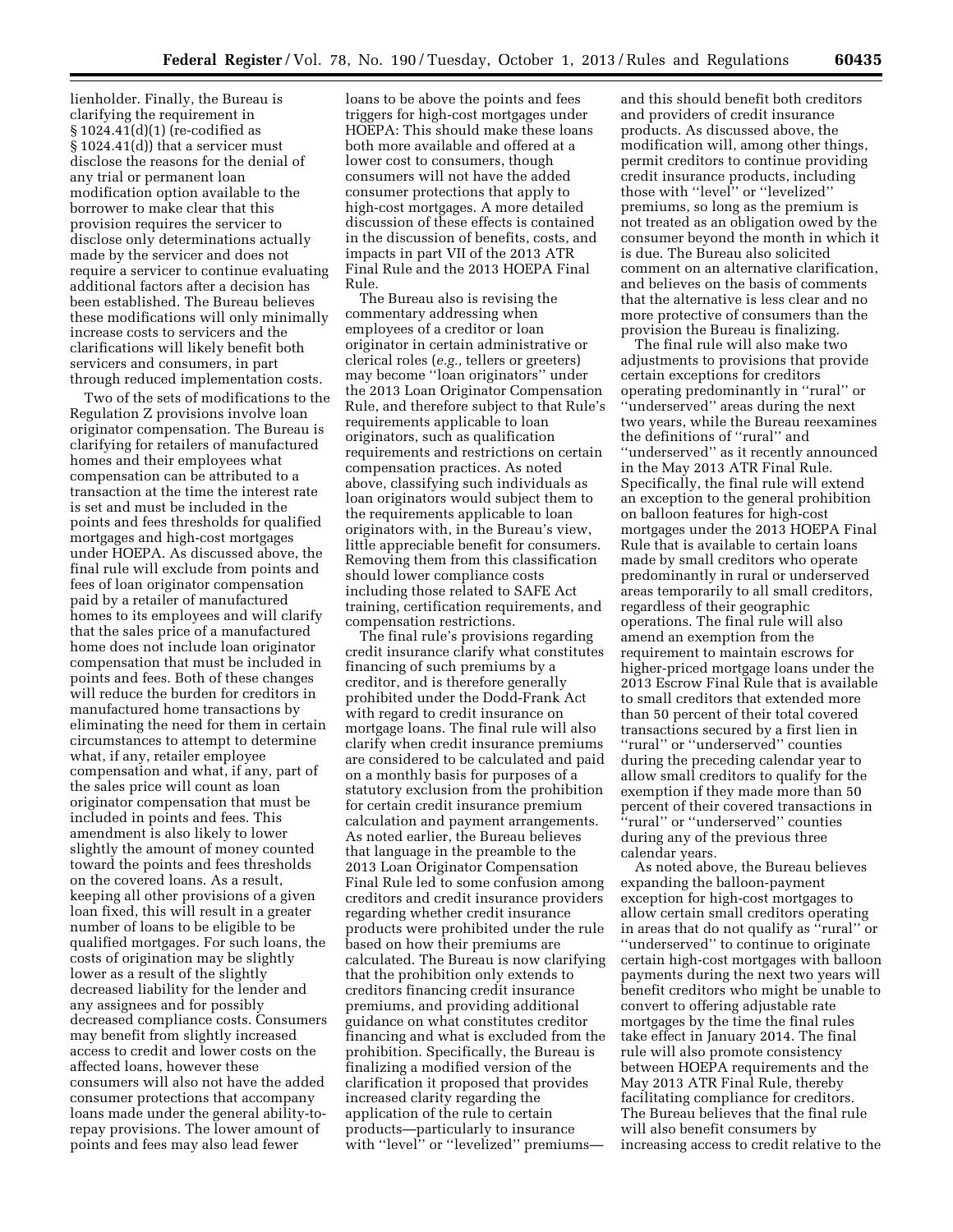2013 HOEPA Final Rule. Although balloon loans can in some cases increase risks for consumers, the Bureau believes that those risks are appropriately mitigated in these circumstances because the balloon loans must meet the requirements for qualified mortgages in order to qualify for the exception. This includes certain restrictions on the amount of up-front points and fees and various loan features, as well as a requirement that the loans be held on portfolio by the small creditor. These requirements reduce the risk of potentially abusive lending practices and provide strong incentives for the creditor to underwrite the loan appropriately.

The amendment to the qualifications for the exemption from the escrow requirements should minimize the disruptions from any changes in the categorization of certain counties while the Bureau is reevaluating the underlying definitions. This in turn should lower compliance costs for certain creditors during the interim period. Consumers may benefit from greater access to credit and lower costs, but in return will not receive the benefits of an escrow account. A more detailed discussion of these effects is contained in the discussion of benefits, costs, and impacts in part VII of the 2013 Escrows Final Rule.

*C. Impact on Depository Institutions and Credit Unions With \$10 Billion or Less in Total Assets, as Described in Section 1026; the Impact of the Provisions on Consumers in Rural Areas; Impact on Access to Consumer Financial Products and Services* 

The final rule is generally not expected to have a differential impact on depository institutions and credit unions with \$10 billion or less in total assets as described in section 1026. The exceptions are those provisions related to the definitions of ''rural'' and ''underserved'' which directly impact entities with under \$2 billion in total assets. The final rule may have some differential impacts on consumers in rural areas. To the extent that manufactured housing loans, higherpriced mortgage loans, high-cost loans or balloon loans are more prevalent in these areas, the relevant provisions may have slightly greater impacts. As discussed above, costs for creditors in these areas should be reduced; consumers should benefit from increased access to credit and lower costs, though they will not have access to the heightened protections afforded by various provisions. Given the nature and limited scope of the changes in the final rule, the Bureau does not believe

that the final rule will reduce consumers' access to consumer financial products and services.

# **VIII. Regulatory Flexibility Act Analysis**

The Regulatory Flexibility Act (RFA) generally requires an agency to conduct an initial regulatory flexibility analysis (IRFA) and a final regulatory flexibility analysis (FRFA) of any rule subject to notice-and-comment rulemaking requirements.55 These analyses must ''describe the impact of the proposed rule on small entities.'' 56 An IRFA or FRFA is not required if the agency certifies that the rule will not have a significant economic impact on a substantial number of small entities,<sup>57</sup> or if the agency considers a series of closely related rules as one rule for purposes of complying with the IRFA or FRFA requirements.58 The Bureau also is subject to certain additional procedures under the RFA involving the convening of a panel to consult with small business representatives prior to proposing a rule for which an IRFA is required.59

This rulemaking is part of a series of rules that have revised and expanded the regulatory requirements for entities that originate or service mortgage loans. As noted above, in January, 2013, the Bureau issued the 2013 ATR Final Rule, 2013 Escrows Final Rule, 2013 HOEPA Final Rule, 2013 Mortgage Servicing Final Rules, and the 2013 Loan Originator Compensation Final Rule. Since January 2013, the Bureau also has issued the May 2013 ATR Final Rule, May 2013 Escrows Final Rule, and the 2013 Effective Date Final Rule, along with Amendments to the 2013 Mortgage Rules under the Real Estate Settlement Procedures Act (Regulation X) and Truth in Lending Act (Regulation Z).<sup>60</sup> The Supplementary Information to each of these rules set forth the Bureau's analyses and determinations under the

RFA with respect to those rules. Because these rules qualify as ''a series of closely related rules,'' for purposes of the RFA, the Bureau relies on those analyses and determines that it has met or exceeded the IRFA and FRFA requirements.

In the alternative, the Bureau also concludes that the final rule will not have a significant impact on a substantial number of small entities. As noted, this final rule generally clarifies the existing rule and to the extent any changes are substantive, these changes will not have a material impact on small entities. The provisions related to servicing do not apply to many small entities under the small servicer exemption (and to the extent that they do, small entities will benefit from the same increased flexibility under the proposed provisions as other servicers), while the provisions related to loan originator compensation and the ''rural'' and ''underserved'' definitions lower the regulatory burden and possible compliance costs for affected entities. Therefore, the undersigned certifies that the rule will not have a significant impact on a substantial number of small entities.

#### **IX. Paperwork Reduction Act**

This final rule amends 12 CFR Part 1002 (Regulation B) which implements the Equal Credit Opportunity Act, 12 CFR Part 1026 (Regulation Z), which implements the Truth in Lending Act (TILA), and 12 CFR Part 1024 (Regulation X), which implements the Real Estate Settlement Procedures Act (RESPA). Regulations B, Z and X currently contain collections of information approved by OMB. The Bureau's OMB control number for Regulation B is 3170–0013, for Regulation Z is 3170–0015 and for Regulation X is 3170–0016. However, the Bureau has determined that this proposed rule would not materially alter these collections of information or impose any new recordkeeping, reporting, or disclosure requirements on the public that would constitute collections of information requiring approval under the Paperwork Reduction Act, 44 U.S.C. 3501 et seq.

#### **List of Subjects**

#### *12 CFR Part 1002*

Aged, Banks, Banking, Civil rights, Consumer protection, Credit, Credit unions, Discrimination, Fair lending, Marital status discrimination, National banks, National origin discrimination, Penalties, Race discrimination, Religious discrimination, Reporting and

<sup>55</sup> 5 U.S.C. 601 *et seq.* 

<sup>56</sup> 5 U.S.C. 603(a). For purposes of assessing the impacts of the proposed rule on small entities, ''small entities'' is defined in the RFA to include small businesses, small not-for-profit organizations, and small government jurisdictions. 5 U.S.C. 601(6). A ''small business'' is determined by application of Small Business Administration regulations and reference to the North American Industry Classification System (NAICS) classifications and size standards. 5 U.S.C. 601(3). A ''small organization'' is any ''not-for-profit enterprise which is independently owned and operated and is not dominant in its field.'' 5 U.S.C. 601(4). A ''small governmental jurisdiction'' is the government of a city, county, town, township, village, school district, or special district with a population of less than 50,000. 5 U.S.C. 601(5).

<sup>57</sup> 5 U.S.C. 605(b).

<sup>58</sup> 5 U.S.C. 605(c).

<sup>59</sup> 5 U.S.C. 609.

<sup>60</sup> 78 FR 44686 (July 24, 2013).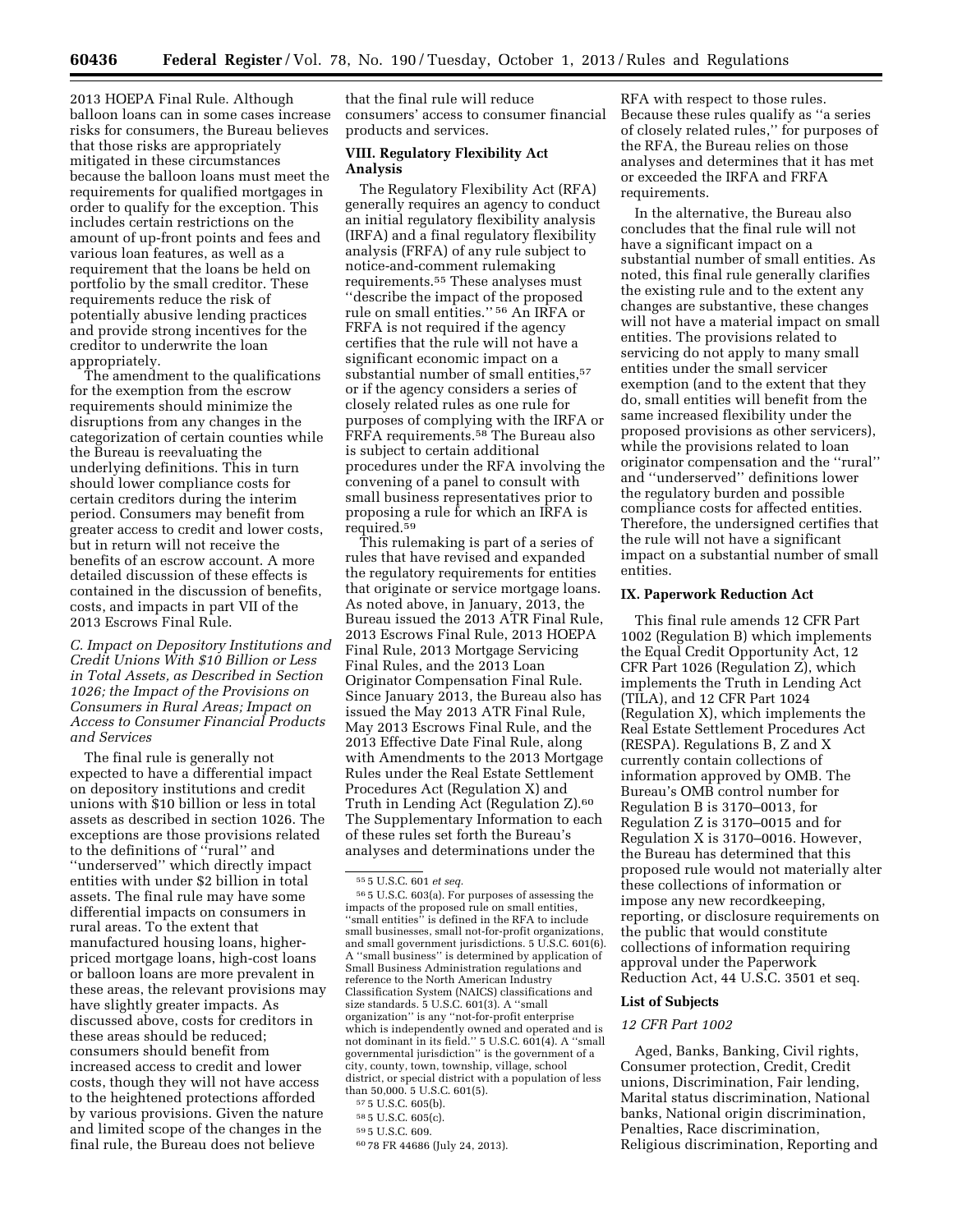recordkeeping requirements, Savings associations, Sex discrimination.

#### *12 CFR Part 1024*

Condominiums, Consumer protection, Housing, Mortgage servicing, Mortgages, Reporting and recordkeeping.

#### *12 CFR Part 1026*

Advertising, Consumer protection, Credit, Credit unions, Mortgages, National banks, Reporting and recordkeeping requirements, Savings associations, Truth in lending.

#### **Authority and Issuance**

For the reasons set forth in the preamble, the Bureau amends 12 CFR parts 1002, 1024, and 1026 as set forth below:

# **PART 1002—EQUAL CREDIT OPPORTUNITY ACT (REGULATION B)**

■ 1. The authority citation for part 1002 continues to read as follows:

**Authority:** 12 U.S.C. 5512, 5581; 15 U.S.C. 1691b.

■ 2. Appendix A to part 1002 is amended by revising paragraph 2.d to read as follows:

#### **Appendix A to Part 1002—Federal Agencies To Be Listed in Adverse Action Notices**

- \* \* \* \* \*
- 2. \* \* \* d. *Federal Credit Unions:* National Credit Union Administration, Office of Consumer Protection, 1775 Duke Street, Alexandria, VA 22314.

\* \* \* \* \*

■ 3. In Supplement I to Part 1002, under *Section 1002.14,* under *Paragraph 14(b)(3) Valuation,* as amended January 31, 2013, at 78 FR 7250, effective January 18, 2014, paragraphs 1.i and 3.v are revised and paragraph 3.vi is added to read as follows:

#### **Supplement I to Part 1002—Official Interpretations**

\* \* \* \* \* *Section 1002.14—Rules on Providing Appraisals and Valuations* 

- $\star$   $\star$   $\star$ 14(b)(3) Valuation.
	- 1. \* \* \*

i. A report prepared by an appraiser (whether or not licensed or certified) including the appraiser's estimate of the property's value or opinion of value.

\* \* \* \* \*  $3. * * * *$ 

v. Reports reflecting property inspections that do not provide an estimate of the value of the property and are not used to develop an estimate of the value of the property.

vi. Appraisal reviews that do not include the appraiser's estimate of the property's value or opinion of value. \* \* \* \* \*

#### **PART 1024—REAL ESTATE SETTLEMENT PROCEDURES ACT (REGULATION X)**

■ 4. The authority citation for part 1024 continues to read as follows:

**Authority:** 12 U.S.C. 2603–2605, 2607, 2609, 2617, 5512, 5532, 5581.

#### **Subpart A—General**

■ 5. Section 1024.30, as added February 14, 2013, at 78 FR 10695 is amended by revising paragraph (a) to read as follows:

#### **§ 1024.30 Scope.**

(a) *In general.* Except as provided in paragraphs (b) and (c) of this section, this subpart applies to any mortgage loan, as that term is defined in § 1024.31.

\* \* \* \* \*

■ 6. Section 1024.35, as added February 14, 2013, at 78 FR 10695 is amended by revising paragraph (g)(1)(iii)(B) to read as follows:

# **§ 1024.35 Error resolution procedures.**

- \* \* \* \* \*
	- (g) \* \* \*
	- (1) \* \* \*  $(iii) * * * *$
- (B) The mortgage loan is discharged.
- \* \* \* \* \*

■ 7. Section 1024.36, as added February 14, 2013, at 78 FR 10695, is amended by revising paragraph  $(f)(1)(v)(B)$  to read as follows:

# **§ 1024.36 Requests for information.**

- \* \* \* \* \*
- (f) \* \* \*  $(1) * * * *$
- $(v) * * * *$

(B) The mortgage loan is discharged. \* \* \* \* \*

■ 8. Section 1024.39, as added February 14, 2013, at 78 FR 10695, is amended by revising paragraphs (b)(1) and (3) to read as follows:

#### **§ 1024.39 Early intervention requirements for certain borrowers.**

\* \* \* \* \* (b) *Written notice.* (1) *Notice required.*  Except as otherwise provided in this section, a servicer shall provide to a delinquent borrower a written notice with the information set forth in paragraph (b)(2) of this section not later than the 45th day of the borrower's delinquency. A servicer is not required to provide the written notice more than once during any 180-day period.

\* \* \* \* \*

(3) *Model clauses.* Model clauses MS– 4(A), MS–4(B), and MS–4(C), in appendix MS–4 to this part may be used to comply with the requirements of this paragraph (b).

\* \* \* \* \*

■ 9. Section 1024.41, as added February 14, 2013, at 78 FR 10695, is amended by revising paragraph (b)(2)(ii), adding paragraph (b)(3), revising paragraphs  $(c)(1)(ii)$  and  $(c)(2)(i)$ , adding paragraphs (c)(2)(iii) and (iv), and revising paragraphs  $(d)$ ,  $(f)(1)$ ,  $(h)(4)$ , and  $(j)$  to read as follows:

#### **§ 1024.41 Loss mitigation procedures.**

- \* \* \* \* \*
- (b) \* \* \*
- $(2) * * * *$

(ii) *Time period disclosure.* The notice required pursuant to paragraph (b)(2)(i)(B) of this section must include a reasonable date by which the borrower should submit the documents and information necessary to make the loss mitigation application complete.

(3) *Determining Protections.* To the extent a determination of whether protections under this section apply to a borrower is made on the basis of the number of days between when a complete loss mitigation application is received and when a foreclosure sale occurs, such determination shall be made as of the date a complete loss mitigation application is received.

 $(c) * * * *$ 

 $(1) * * * *$ 

(ii) Provide the borrower with a notice in writing stating the servicer's determination of which loss mitigation options, if any, it will offer to the borrower on behalf of the owner or assignee of the mortgage. The servicer shall include in this notice the amount of time the borrower has to accept or reject an offer of a loss mitigation program as provided for in paragraph (e) of this section, if applicable, and a notification, if applicable, that the borrower has the right to appeal the denial of any loan modification option as well as the amount of time the borrower has to file such an appeal and any requirements for making an appeal, as provided for in paragraph (h) of this section.

 $(2) * * * *$ 

(i) *In general.* Except as set forth in paragraphs (c)(2)(ii) and (iii) of this section, a servicer shall not evade the requirement to evaluate a complete loss mitigation application for all loss mitigation options available to the borrower by offering a loss mitigation option based upon an evaluation of any information provided by a borrower in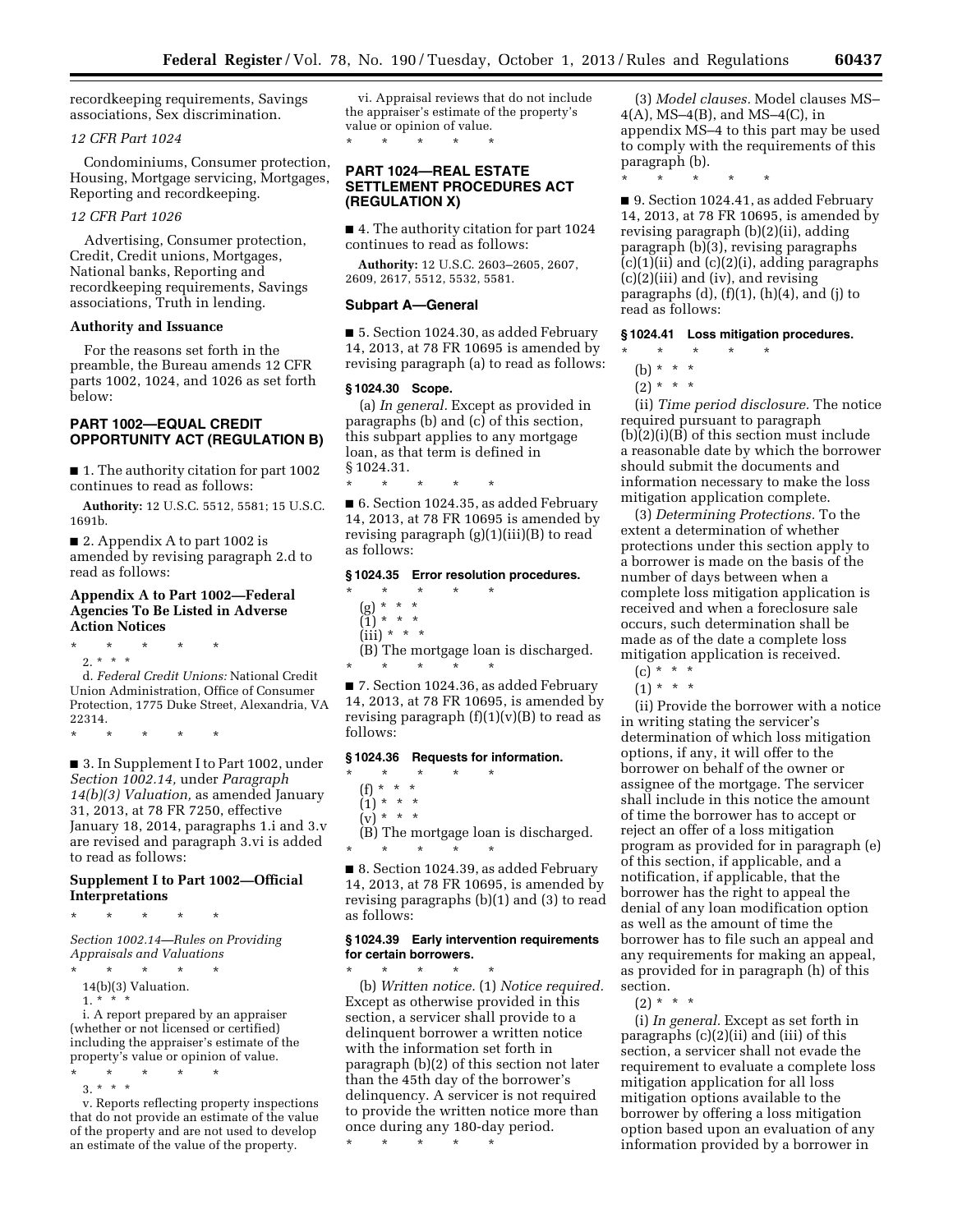connection with an incomplete loss mitigation application.

\* \* \* \* \* (iii) *Payment forbearance.*  Notwithstanding paragraph (c)(2)(i) of this section, a servicer may offer a shortterm payment forbearance program to a borrower based upon an evaluation of an incomplete loss mitigation application. A servicer shall not make the first notice or filing required by applicable law for any judicial or nonjudicial foreclosure process, and shall not move for foreclosure judgment or order of sale, or conduct a foreclosure sale, if a borrower is performing pursuant to the terms of a payment forbearance program offered pursuant to this section.

(iv) *Facially complete application.* If a borrower submits all the missing documents and information as stated in the notice required pursuant to § 1026.41(b)(2)(i)(B), or no additional information is requested in such notice, the application shall be considered facially complete. If the servicer later discovers additional information or corrections to a previously submitted document are required to complete the application, the servicer must promptly request the missing information or corrected documents and treat the application as complete for the purposes of paragraphs (f)(2) and (g) of this section until the borrower is given a reasonable opportunity to complete the application. If the borrower completes the application within this period, the application shall be considered complete as of the date it was facially complete, for the purposes of paragraphs  $(d)$ ,  $(e)$ ,  $(f)(2)$ ,  $(g)$ , and  $(h)$  of this section, and as of the date the application was actually complete for the purposes of paragraph (c). A servicer that complies with this paragraph will be deemed to have fulfilled its obligation to provide an accurate notice under paragraph (b)(2)(i)(B).

(d) *Denial of loan modification options.* If a borrower's complete loss mitigation application is denied for any trial or permanent loan modification option available to the borrower pursuant to paragraph (c) of this section, a servicer shall state in the notice sent to the borrower pursuant to paragraph (c)(1)(ii) of this section the specific reason or reasons for the servicer's determination for each such trial or permanent loan modification option and, if applicable, that the borrower was not evaluated on other criteria.

- \* \* \* \* \*
- $(f) * * * *$

(1) *Pre-foreclosure review period.* A servicer shall not make the first notice or filing required by applicable law for any judicial or non-judicial foreclosure process unless:

(i) A borrower's mortgage loan obligation is more than 120 days delinquent;

(ii) The foreclosure is based on a borrower's violation of a due-on-sale clause; or

(iii) The servicer is joining the foreclosure action of a subordinate lienholder.

\* \* \* \* \*

(h) \* \* \*

(4) *Appeal determination.* Within 30 days of a borrower making an appeal, the servicer shall provide a notice to the borrower stating the servicer's determination of whether the servicer will offer the borrower a loss mitigation option based upon the appeal and, if applicable, how long the borrower has to accept or reject such an offer or a prior offer of a loss mitigation option. A servicer may require that a borrower accept or reject an offer of a loss mitigation option after an appeal no earlier than 14 days after the servicer provides the notice to a borrower. A servicer's determination under this paragraph is not subject to any further appeal.

\* \* \* \* \*

(j) *Small servicer requirements.* A small servicer shall be subject to the prohibition on foreclosure referral in paragraph (f)(1) of this section. A small servicer shall not make the first notice or filing required by applicable law for any judicial or non-judicial foreclosure process and shall not move for foreclosure judgment or order of sale, or conduct a foreclosure sale, if a borrower is performing pursuant to the terms of an agreement on a loss mitigation option.

■ 10. Appendix MS-3 to Part 1024, as added February 14, 2013, at 78 FR 10695, is amended by revising the entry for MS–3(D) in the table of contents at the beginning of the appendix, and revising the heading of MS–3(D) to read as follows:

# **Appendix MS–3 to Part 1024**

\* \* \* \* \*

\* \* \* \* \* MS–3(D)—Model Form for Renewal or Replacement of Force-Placed Insurance Notice Containing Information Required by § 1024.37(e)(2)

■ 11. In Supplement I to Part 1024, as added February 14, 2013, at 78 FR 10695:

■ a. Under *Section 1024.17*—*Escrow Accounts,* the heading for 17(k)(5)(ii) is revised.

■ b. Under *Section 1024.33*—*Mortgage Servicing Transfers:* 

■ i. Under *Paragraph 33(a) Servicing Disclosure Statement,* paragraph 1 is revised.

■ ii. Under *Paragraph 33(c)(1) Payments not considered late,* paragraph 2 is revised.

■ c. Under *Section 1024.35—Error Resolution Procedures, Paragraph 35(c),*  paragraph 2 is revised.

■ d. Under *Section 1024.36—Request for Information, Paragraph 36(b),*  paragraph 2 is revised.

■ e. Under *Section 1024.38—General Servicing Policies, Procedures and Requirements, Paragraph 38(b)(5),*paragraph 3 is added.

■ f. The heading for *Section 1024.41* is revised.

■ g. Under *Section 1024.41—Loss Mitigation Procedures:* 

■ i. *Paragraphs 41(b)(2), 41(b)(3),* 

*41(c)(2)(iii),* and *41(c)(2)(iv)* are added. ■ ii. The heading for *paragraphs 41(c) is*  revised.

■ iii. Under newly designated 41(c),

*paragraph (c)(2)(iii)* is added.

■ iv. The heading *Paragraph 41(d)(1)* is removed.

■ v. Under *paragraph 41(d),* paragraph 3 is redesignated as *Paragraph(c)(1),*  paragraph 4, and paragraph 4 is redesignated as paragraph 3.

■ vii. Under paragraph 41(d), paragraph 4 is added.

■ viii. Under paragraph 41(f), new paragraph 1 is added.

The revisions and additions read as follows:

# **Supplement I to Part 1024—Official Bureau Interpretations**

\* \* \* \* \*

**Subpart B—Mortgage Settlement and Escrow Accounts** 

\* \* \* \* \*

*Section 1024.17—Escrow Accounts* 

\* \* \* \* \* *17(k)(5)(ii) Inability to disburse funds.*   $\star$   $\star$ 

#### **Subpart C—Mortgage Servicing**

 $*$  \* \*

*Section 1024.33—Mortgage Servicing Transfers* 

\* \* \* \* \* *33(a) Servicing disclosure statement.*  1. *Terminology.* Although the servicing disclosure statement must be clear and conspicuous pursuant to § 1024.32(a), § 1024.33(a) does not set forth any specific rules for the format of the statement, and the specific language of the servicing disclosure statement in appendix MS–1 is not required to be used. The model format may be supplemented with additional information that clarifies or enhances the model language. \* \* \* \* \*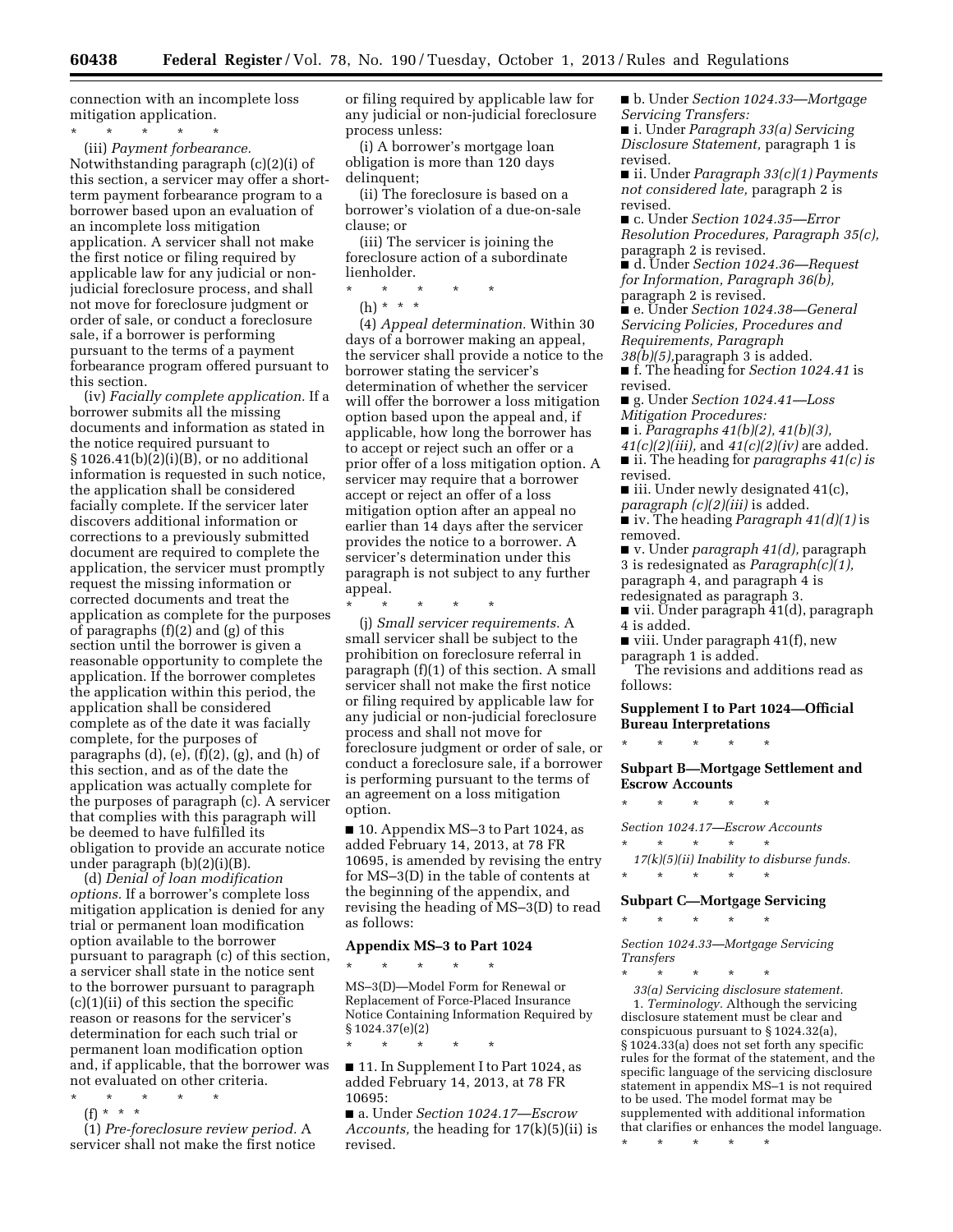*33(c) Borrower payments during transfer of servicing. 33(c)(1) Payments not considered late.* 

 $1. *$ 

2. *Compliance with § 1024.39.* A transferee servicer's compliance with § 1024.39 during the 60-day period beginning on the effective date of a servicing transfer does not constitute treating a payment as late for purposes of § 1024.33(c)(1).

*Section 1024.35—Error Resolution Procedures* 

\* \* \* \* \* *35(c) Contact information for borrowers to assert errors.* 

\* \* \* \* \*

2. *Notice of an exclusive address.* A notice establishing an address that a borrower must use to assert an error may be included with a different disclosure, such as a notice of transfer. The notice is subject to the clear and conspicuous requirement in § 1024.32(a)(1). If a servicer establishes an address that a borrower must use to assert an error, a servicer must provide that address to the borrower in the following contexts:

i. The written notice designating the specific address, required pursuant to § 1024.35(c) and § 1024.36(b).

ii. Any periodic statement or coupon book required pursuant to 12 CFR 1026.41.

iii. Any Web site the servicer maintains in connection with the servicing of the loan. iv. Any notice required pursuant to

§§ 1024.39 or .41 that includes contact information for assistance.

\* \* \* \* \*

#### *Section 1024.36—Requests for Information*  \* \* \* \* \*

*36(b) Contact information for borrowers to request information.* 

1. \* \* \* 2. *Notice of an exclusive address.* A notice establishing an address that a borrower must use to request information may be included with a different disclosure, such as a notice of transfer. The notice is subject to the clear and conspicuous requirement in § 1024.32(a)(1). If a servicer establishes an address that a borrower must use to request information, a servicer must provide that address to the borrower in the following contexts:

i. The written notice designating the specific address, required pursuant to  $\hat{\$1024.35(c) \text{ and } \$1024.36(b).}$ 

ii. Any periodic statement or coupon book required pursuant to 12 CFR 1026.41.

iii. Any Web site the servicer maintains in connection with the servicing of the loan.

iv. Any notice required pursuant to §§ 1024.39 or .41 that includes contact information for assistance.

\* \* \* \* \*

*Section 1024.38—General Servicing Policies, Procedures and Requirements* 

*38(b) Objectives.* 

*38(b)(5) Informing Borrowers of the Written Error Resolution and Information Request Procedures.* 

\* \* \* \* \*

3. *Notices of error incorrectly sent to addresses associated with submission of loss*  *mitigation applications or the continuity of contact.* A servicer's policies and procedures must be reasonably designed to ensure that if a borrower incorrectly submits an assertion of an error to any address given to the borrower in connection with submission of a loss mitigation application or the continuity of contact pursuant to § 1024.40, the servicer will inform the borrower of the procedures for submitting written notices of error set forth in § 1024.35, including the correct address. Alternatively, the servicer could redirect such notices to the correct address. \* \* \* \* \*

*Section 1024.41—Loss Mitigation Procedures* 

# *41(b) Receipt of loss mitigation application.*

*41(b)(1) Complete loss mitigation application.* 

\* \* \* \* \*

4. *Diligence requirements.* Although a servicer has flexibility to establish its own requirements regarding the documents and information necessary for a loss mitigation application, the servicer must act with reasonable diligence to collect information needed to complete the application. Further, a servicer must request information necessary to make a loss mitigation application complete promptly after receiving the loss mitigation application. Reasonable diligence includes, without limitation, the following actions:

i. A servicer requires additional information from the applicant, such as an address or a telephone number to verify employment; the servicer contacts the applicant promptly to obtain such information after receiving a loss mitigation application;

ii. Servicing for a mortgage loan is transferred to a servicer and the borrower makes an incomplete loss mitigation application to the transferee servicer after the transfer; the transferee servicer reviews documents provided by the transferor servicer to determine if information required to make the loss mitigation application complete is contained within documents transferred by the transferor servicer to the servicer; and

iii. A servicer offers a borrower a payment forbearance program based on an incomplete loss mitigation application; the servicer notifies the borrower that he or she is being offered a payment forbearance program based on an evaluation of an incomplete application, and that the borrower has the option of completing the application to receive a full evaluation of all loss mitigation options available to the borrower. If a servicer provides such a notification, the borrower remains in compliance with the payment forbearance program, and the borrower does not request further assistance, the servicer could suspend reasonable diligence efforts until near the end of the payment forbearance program. Near the end of the program, and prior to the end of the forbearance period, it may be necessary for the servicer to contact the borrower to determine if the borrower wishes to complete the application and proceed with a full loss mitigation evaluation.

\* \* \* \* \*

#### *41(b)(2)Review of loss mitigation application submission. 41(b)(2)(i) Requirements.*

*Paragraph 41(b)(2)(i)(B).* 

1. *Later discovery of additional information required to evaluate application.*  Even if a servicer has informed a borrower that an application is complete (or notified the borrower of specific information necessary to complete an incomplete application), if the servicer determines, in the course of evaluating the loss mitigation application submitted by the borrower, that additional information or a corrected version of a previously submitted document is required, the servicer must promptly request the additional information or corrected document from the borrower pursuant to the reasonable diligence obligation in § 1024.41(b)(1). See § 1024.41(c)(2)(iv) addressing facially complete applications.

*41(b)(2)(ii) Time period disclosure.* 

1. *Reasonable date.* Section 1024.41(b)(2)(ii) requires that a notice informing a borrower that a loss mitigation application is incomplete must include a reasonable date by which the borrower should submit the documents and information necessary to make the loss mitigation application complete. In determining a reasonable date, a servicer should select the deadline that preserves the maximum borrower rights under § 1024.41 based on the milestones listed below, except when doing so would be impracticable to permit the borrower sufficient time to obtain and submit the type of documentation needed. Generally, it would be impracticable for a borrower to obtain and submit documents in less than seven days. In setting a date, the following milestones should be considered (if the date of a foreclosure sale is not known, a servicer may use a reasonable estimate of the date for which a foreclosure sale may be scheduled):

i. The date by which any document or information submitted by a borrower will be considered stale or invalid pursuant to any requirements applicable to any loss mitigation option available to the borrower;

ii. The date that is the 120th day of the borrower's delinquency;

iii. The date that is 90 days before a foreclosure sale;

iv. The date that is 38 days before a foreclosure sale.

*41(b)(3) Determining Protections.* 

1. *Foreclosure sale not scheduled.* If no foreclosure sale has been scheduled as of the date that a complete loss mitigation application is received, the application is considered to have been received more than 90 days before any foreclosure sale.

2. *Foreclosure sale re-scheduled.* The protections under § 1024.41 that have been determined to apply to a borrower pursuant to  $\S 1024.41(b)(3)$  remain in effect thereafter, even if a foreclosure sale is later scheduled or rescheduled.

*41(c) Evaluation of loss mitigation applications.* 

\* \* \* \* \* *41(c)(2) Incomplete loss mitigation application evaluation.* 

\* \* \* \* \*

*41(c)(2)(iii) Payment forbearance.*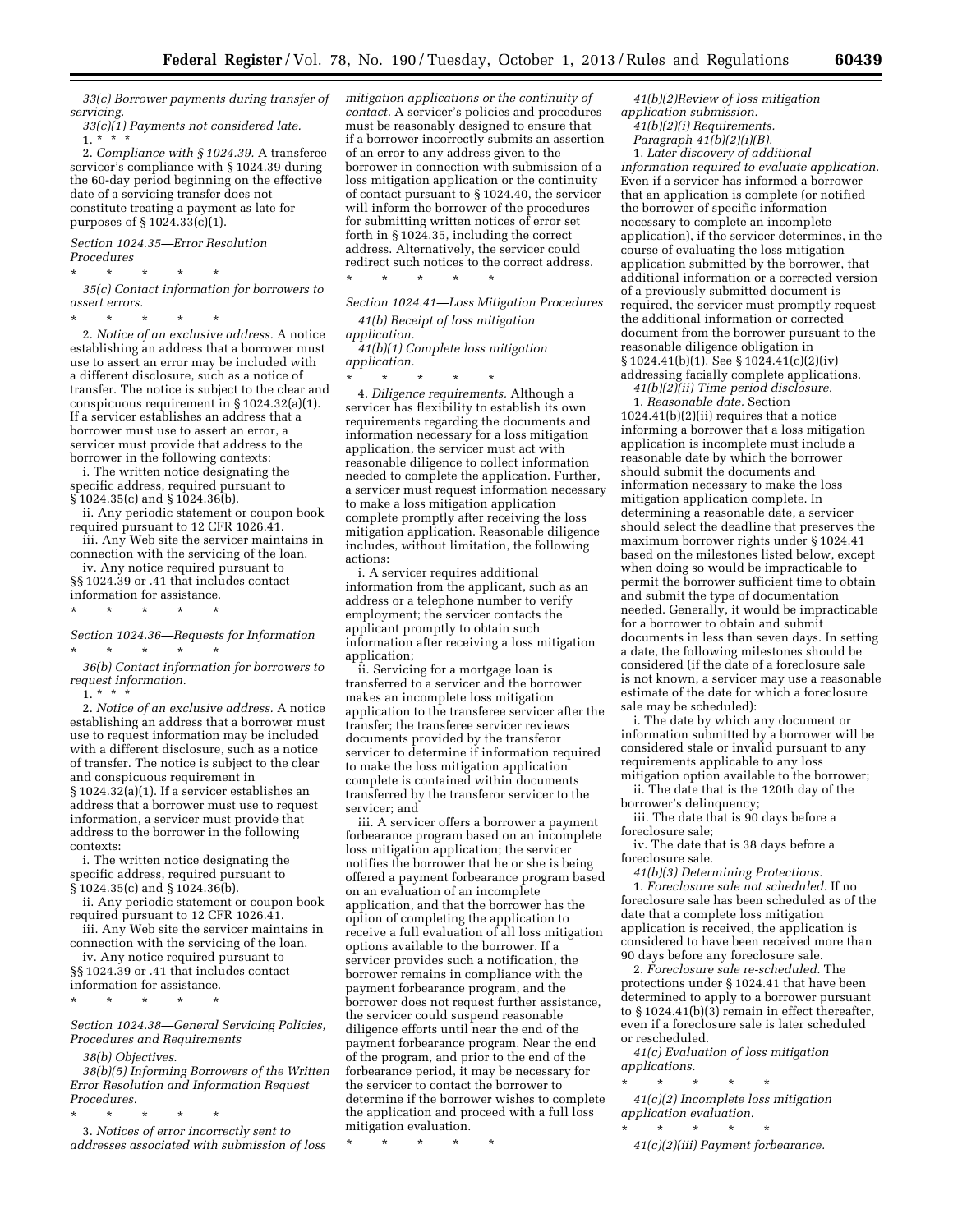1. *Short-term payment forbearance program.* The exemption in § 1024.41(c)(2)(iii) applies to short-term payment forbearance programs. A payment forbearance program is a loss mitigation option for which a servicer allows a borrower to forgo making certain payments or portions of payments for a period of time. A shortterm payment forbearance program allows the forbearance of payments due over periods of no more than six months. Such a program would be short-term regardless of the amount of time a servicer allows the borrower to make up the missing payments.

2. *Payment forbearance and incomplete applications.* Section 1024.41(c)(2)(iii) allows a servicer to offer a borrower a short-term payment forbearance program based on an evaluation of an incomplete loss mitigation application. Such an incomplete loss mitigation application is still subject to the other obligations in § 1024.41, including the obligation in § 1024.41(b)(2) to review the application to determine if it is complete, the obligation in § 1024.41(b)(1) to exercise reasonable diligence in obtaining documents and information to complete a loss mitigation application (see comment 41(b)(1)–4.iii), and the obligation to provide the borrower with the  $\S 1024.41(b)(2)(i)(B)$  notice that the servicer acknowledges the receipt of the application and has determined the application is incomplete.

3. *Payment forbearance and complete applications.* Even if a servicer offers a borrower a payment forbearance program based on an evaluation of an incomplete loss mitigation application, the servicer must still comply with all the requirements in § 1024.41 if the borrower completes his or her loss mitigation application.

*41(c)(2)(iv) Facially complete application.*  1. *Reasonable opportunity.* Section 1024.41(c)(2)(iv) requires a servicer to treat a facially complete application as complete for the purposes of paragraphs (f)(2) and (g) until the borrower has been given a reasonable opportunity to complete the application. A reasonable opportunity requires the servicer to notify the borrower of what additional information or corrected documents are required, and to afford the borrower sufficient time to gather the information and documentation necessary to complete the application and submit it to the servicer. The amount of time that is sufficient for this purpose will depend on the facts and circumstances.

2. *Borrower fails to complete the application.* If the borrower fails to complete the application within the timeframe provided under § 1024.41(c)(2)(iv), the application shall be considered incomplete.

*41(d) Denial of loan modification options.*  \* \* \* \* \*

4. *Reasons listed.* A servicer is required to disclose the actual reason or reasons for the denial. If a servicer's systems establish a hierarchy of eligibility criteria and reach the first criterion that causes a denial but do not evaluate the borrower based on additional criteria, a servicer complies with the rule by providing only the reason or reasons with respect to which the borrower was actually evaluated and rejected as well as notification that the borrower was not evaluated on other

criteria. A servicer is not required to determine or disclose whether a borrower would have been denied on the basis of additional criteria if such criteria were not actually considered.

*41(f) Prohibition on foreclosure referral.*  1. *Prohibited activities.* Section 1024.41(f) prohibits a servicer from making the first notice or filing required by applicable law for any judicial or non-judicial foreclosure process under certain circumstances. Whether a document is considered the first notice or filing is determined on the basis of foreclosure procedure under the applicable State law.

i. Where foreclosure procedure requires a court action or proceeding, a document is considered the first notice or filing if it is the earliest document required to be filed with a court or other judicial body to commence the action or proceeding (*e.g.,* a complaint, petition, order to docket, or notice of hearing).

ii. Where foreclosure procedure does not require an action or court proceeding, such as under a power of sale, a document is considered the first notice or filing if it is the earliest document required to be recorded or published to initiate the foreclosure process.

iii. Where foreclosure procedure does not require any court filing or proceeding, and also does not require any document to be recorded or published, a document is considered the first notice or filing if it is the earliest document that establishes, sets, or schedules a date for the foreclosure sale.

iv. A document provided to the borrower but not initially required to be filed, recorded, or published is not considered the first notice or filing on the sole basis that the document must later be included as an attachment accompanying another document that is required to be filed, recorded, or published to carry out a foreclosure. \* \* \* \* \*

# **PART 1026—TRUTH IN LENDING (REGULATION Z)**

■ 12. The authority citation for part 1026 continues to read as follows:

**Authority:** 12 U.S.C. 2601, 2603–2605, 2607, 2609, 2617, 5511, 5512, 5532, 5581; 15 U.S.C. 1601 *et seq.*  \* \* \* \* \*

#### **Subpart C—Closed-End Credit**

■ 13. Section 1026.23 is amended by revising paragraph (a)(3)(ii) to read as follows:

#### **§ 1026.23 Right of rescission.**

- $(a) * * * *$
- $(3) * * * *$

(ii) For purposes of this paragraph (a)(3), the term ''material disclosures'' means the required disclosures of the annual percentage rate, the finance charge, the amount financed, the total of payments, the payment schedule, and the disclosures and limitations referred

to in §§ 1026.32(c) and (d) and 1026.43(g). \* \* \* \* \*

# **Subpart E—Special Rules for Certain Home Mortgage Transactions**

■ 14. Section 1026.31, as amended January 31, 2013, at 78 FR 6856 is amended by revising paragraphs (g),  $(h)(1)(iii)(A)$ , and  $(h)(2)(iii)(A)$  to read as follows:

#### **§ 1026.31 General rules.**  \* \* \* \* \*

(g) Accuracy of annual percentage rate. For purposes of section 1026.32, the annual percentage rate shall be considered accurate, and may be used in determining whether a transaction is covered by section 1026.32, if it is accurate according to the requirements and within the tolerances under section 1026.22 for closed-end credit transactions or 1026.6(a) for open-end credit plans. The finance charge tolerances for rescission under section 1026.23(g) or (h) shall not apply for this purpose.

- (h) \* \* \*
- $(1) * * * *$
- $(iii) * * * *$

(A) Make the loan or credit plan satisfy the requirements of 15 U.S.C. 1631–1651; or

- \* \* \* \* \*
- $(2) * * * *$
- (iii) \* \* \*

(A) Make the loan or credit plan satisfy the requirements of 15 U.S.C. 1631–1651; or

\* \* \* \* \* ■ 15. Section 1026.32 is amended by: ■ a. Revising paragraph (a)(2)(iii), as amended January 31, 2013, at 78 FR 6856;

■ b. Revising paragraph (b)(1)(ii), as amended June 12, 2013, at 78 FR 35430; ■ c. Revising paragraph (b)(1)(vi), as amended January 30, 2013, at 78 FR 6408;

■ d. Revising paragraph (b)(2)(ii), as amended June 12, 2013, at 78 FR 35430; and

 $\blacksquare$  e. Revising paragraphs (b)(2)(vi),  $(b)(6)(ii)$ , and  $(d)(1)(ii)(C)$ , as amended January 31, 2013, at 78 FR 6856. The revisions read as follows:

#### **§ 1026.32 Requirements for high-cost mortgages.**

- $(a) * * * *$
- $(2) * * * *$

(iii) A transaction originated by a Housing Finance Agency, where the Housing Finance Agency is the creditor for the transaction; or

\* \* \* \* \* (b) \* \* \*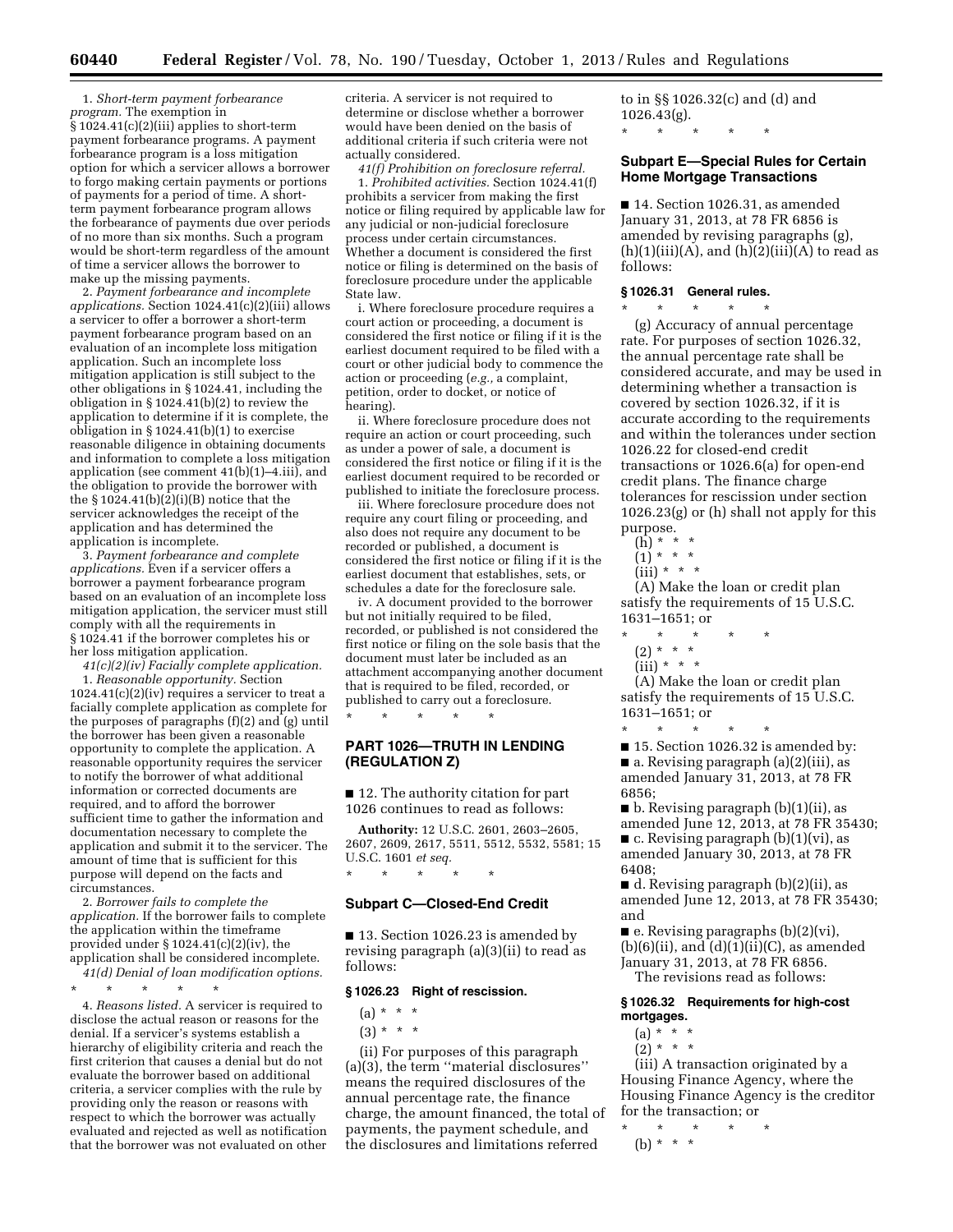$(1) * * * *$ 

(ii) All compensation paid directly or indirectly by a consumer or creditor to a loan originator, as defined in § 1026.36(a)(1), that can be attributed to that transaction at the time the interest rate is set unless:

(A) That compensation is paid by a consumer to a mortgage broker, as defined in § 1026.36(a)(2), and already has been included in points and fees under paragraph (b)(1)(i) of this section;

(B) That compensation is paid by a mortgage broker, as defined in § 1026.36(a)(2), to a loan originator that is an employee of the mortgage broker;

(C) That compensation is paid by a creditor to a loan originator that is an employee of the creditor; or

(D) That compensation is paid by a retailer of manufactured homes to its employee.

\* \* \* \* \*

(vi) The total prepayment penalty, as defined in paragraph (b)(6)(i) or (ii) of this section, as applicable, incurred by the consumer if the consumer refinances the existing mortgage loan, or terminates an existing open-end credit plan in connection with obtaining a new mortgage loan, with the current holder of the existing loan or plan, a servicer acting on behalf of the current holder, or an affiliate of either.

 $(2) * * * *$ 

(ii) All compensation paid directly or indirectly by a consumer or creditor to a loan originator, as defined in § 1026.36(a)(1), that can be attributed to that transaction at the time the interest rate is set unless:

(A) That compensation is paid by a consumer to a mortgage broker, as defined in § 1026.36(a)(2), and already has been included in points and fees under paragraph (b)(2)(i) of this section;

(B) That compensation is paid by a mortgage broker, as defined in § 1026.36(a)(2), to a loan originator that is an employee of the mortgage broker;

(C) That compensation is paid by a creditor to a loan originator that is an employee of the creditor; or

(D) That compensation is paid by a retailer of manufactured homes to its employee.

\* \* \* \* \*

(vi) The total prepayment penalty, as defined in paragraph (b)(6)(i) or (ii) of this section, as applicable, incurred by the consumer if the consumer refinances an existing closed-end credit transaction with an open-end credit plan, or terminates an existing open-end credit plan in connection with obtaining a new open-end credit plan, with the current holder of the existing transaction or

plan, a servicer acting on behalf of the current holder, or an affiliate of either;

 $*$  \*  $(6) * * * *$ 

(ii) *Open-end credit.* For an open-end credit plan, *prepayment penalty* means a charge imposed by the creditor if the consumer terminates the open-end credit plan prior to the end of its term, other than a waived, bona fide thirdparty charge that the creditor imposes if the consumer terminates the open-end credit plan sooner than 36 months after account opening.

\* \* \* \* \*

\* \* \* \* \*

- (d) \* \* \*
- $(1) * * * *$
- (ii) \* \* \*

(C) A loan that meets the criteria set forth in  $\S$  1026.43(f)(1)(i) through (vi) and 1026.43(f)(2), or the conditions set forth in § 1026.43(e)(6).

■ 16. Section 1026.35 is amended by revising paragraphs (b)(2)(i)(D), (b)(2)(iii)(A), and (b)(2)(iii)(D)(*1*) to read as follows:

**§ 1026.35 Requirements for higher-priced mortgage loans.** 

\* \* \* \* \* (b) \* \* \*  $(2) * * * *$  $(i)$  \* \* \* (D) A reverse mortgage transaction subject to § 1026.33.  $\star$   $\star$   $\star$ 

 $(iii) * * * *$ 

(A) During any of the three preceding calendar years, the creditor extended more than 50 percent of its total covered transactions, as defined by § 1026.43(b)(1), secured by a first lien, on properties that are located in counties that are either ''rural'' or ''underserved,'' as set forth in paragraph (b)(2)(iv) of this section; \* \* \* \* \*

(D) \* \* \*

(*1*) Escrow accounts established for first-lien higher-priced mortgage loans on or after April 1, 2010, and before January 1, 2014; or

\* \* \* \* \*

■ 17. Section 1026.36, as amended February 15, 2013, at 78 FR 11280, is amended by revising paragraphs  $(a)(1)(i)(A)$  and  $(B)$ , adding paragraphs (a)(6), and (b), and revising paragraphs  $(f)(3)(i)$  introductory text,  $(f)(3)(ii)$ ,  $(i)$ , and (j)(2) to read as follows:

#### **§ 1026.36 Prohibited acts or practices and certain requirements for credit secured by a dwelling.**

- (a) \* \* \*
- $(1) * * * *$
- $(i)$  \* \* \*
	-

(A) A person who does not take a consumer credit application or offer or negotiate credit terms available from a creditor to that consumer selected based on the consumer's financial characteristics, but who performs purely administrative or clerical tasks on behalf of a person who does engage in such activities.

(B) An employee of a manufactured home retailer who does not take a consumer credit application, offer or negotiate credit terms, or advise a consumer on credit terms.

\* \* \* \* \*

(6) *Credit terms.* For purposes of this section, the term ''credit terms'' includes rates, fees, and other costs. Credit terms are selected based on the consumer's financial characteristics when those terms are selected based on any factors that may influence a credit decision, such as debts, income, assets, or credit history.

\* \* \* \* \* (b) *Scope.* Paragraphs (c)(1) and (2) of this section apply to closed-end consumer credit transactions secured by a consumer's principal dwelling. Paragraph (c)(3) of this section applies to a consumer credit transaction secured by a dwelling. Paragraphs (d) through (i) of this section apply to closed-end consumer credit transactions secured by a dwelling. This section does not apply to a home equity line of credit subject to § 1026.40, except that paragraphs (h) and (i) of this section apply to such credit when secured by the consumer's principal dwelling and paragraph (c)(3) applies to such credit when secured by a dwelling. Paragraphs (d) through (i) of this section do not apply to a loan that is secured by a consumer's interest in a timeshare plan described in 11 U.S.C. 101(53D).

- \* \* \* \* \*
	- (f) \* \* \*
	- $(3) * * * *$

(i) Obtain for any individual whom the loan originator organization hired on or after January 1, 2014 (or whom the loan originator organization hired before this date but for whom there were no applicable statutory or regulatory background standards in effect at the time of hire or before January 1, 2014, used to screen the individual) and for any individual regardless of when hired who, based on reliable information known to the loan originator organization, likely does not meet the standards under § 1026.36(f)(3)(ii), before the individual acts as a loan originator in a consumer credit transaction secured by a dwelling:

\* \* \* \* \*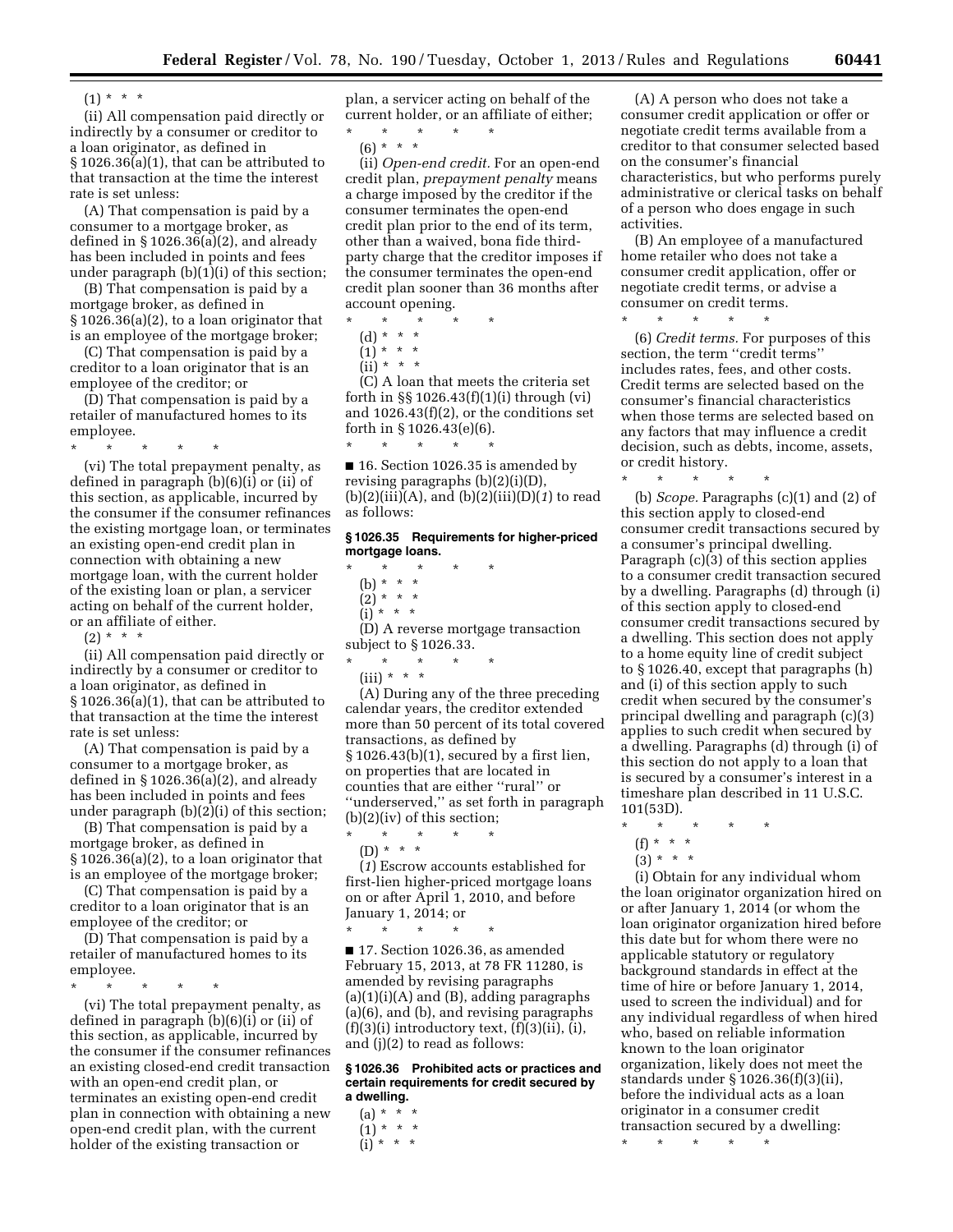\* \* \* \* \*

(ii) Determine on the basis of the information obtained pursuant to paragraph (f)(3)(i) of this section and any other information reasonably available to the loan originator organization, for any individual whom the loan originator organization hired on or after January 1, 2014 (or whom the loan originator organization hired before this date but for whom there were no applicable statutory or regulatory background standards in effect at the time of hire or before January 1, 2014, used to screen the individual) and for any individual regardless of when hired who, based on reliable information known to the loan originator organization, likely does not meet the standards under this paragraph (f)(3)(ii), before the individual acts as a loan originator in a consumer credit transaction secured by a dwelling, that the individual loan originator: \* \* \* \* \*

(i) *Prohibition on financing credit insurance.* (1) A creditor may not finance, directly or indirectly, any premiums or fees for credit insurance in connection with a consumer credit transaction secured by a dwelling (including a home equity line of credit secured by the consumer's principal dwelling). This prohibition does not apply to credit insurance for which premiums or fees are calculated and paid in full on a monthly basis.

(2) For purposes of this paragraph (i): (i) ''Credit insurance'':

(A) Means credit life, credit disability, credit unemployment, or credit property insurance, or any other accident, loss-ofincome, life, or health insurance, or any payments directly or indirectly for any debt cancellation or suspension agreement or contract, but

(B) Excludes credit unemployment insurance for which the unemployment insurance premiums are reasonable, the creditor receives no direct or indirect compensation in connection with the unemployment insurance premiums, and the unemployment insurance premiums are paid pursuant to a separate insurance contract and are not paid to an affiliate of the creditor;

(ii) A creditor finances premiums or fees for credit insurance if it provides a consumer the right to defer payment of a credit insurance premium or fee owed by the consumer beyond the monthly period in which the premium or fee is due; and

(iii) Credit insurance premiums or fees are calculated on a monthly basis if they are determined mathematically by multiplying a rate by the actual monthly outstanding balance.

 $(i) * *$ 

(2) For purposes of this paragraph (j), ''depository institution'' has the meaning in section 1503(3) of the SAFE Act, 12 U.S.C. 5102(3). For purposes of this paragraph (j), ''subsidiary'' has the meaning in section 3 of the Federal Deposit Insurance Act, 12 U.S.C. 1813.

■ 18. Section 1026.43, as added January 30, 2013, at 78 FR 6408, is amended by revising paragraphs (a)(2) and (e)(4)(ii) introductory text and (e)(4)(ii)(C) to read as follows:

# **§ 1026.43 Minimum standards for transactions secured by a dwelling.**

 $(a) * * * *$ 

(2) A mortgage transaction secured by a consumer's interest in a timeshare plan, as defined in 11 U.S.C. 101(53(D); or

- \* \* \* \* \*
	- (e) \* \* \*

 $(4)^*$  \* \* \*

(ii) *Eligible loans.* A qualified mortgage under this paragraph (e)(4) must be one of the following at consummation:

 $\star$   $\star$ (C) A loan that is eligible to be guaranteed by the U.S. Department of Veterans Affairs; \* \* \* \* \*

■ 19. Appendix H to Part 1026, as amended February 14, 2013, at 78 FR 10901, is amended by revising the entry for H–30(C) in the table of contents at the beginning of the appendix, and revising the heading of H–30(C) to read as follows:

# **Appendix H to Part 1026—Closed-End Model Forms and Clauses**

\* \* \* \* \*

H–30(C) Sample Form of Periodic Statement for a Payment-Option Loan

\* \* \* \* \* ■ 20. In Supplement I to Part 1026: ■ a. Under *Section 1026.25—Record Retention* 

■ i. Under *Paragraph 25(c)(2) Records related to requirements for loan originator compensation,* as amended February 15, 2013, at 78 FR 11280, paragraph 1 is revised.

■ ii. Under *Paragraph 25(c)(3) Records related to minimum standards for transactions secured by a dwelling,* as added January 30, 2013, at 78 FR 6408, paragraph 1 is revised.

■ b. Under *Section 1026.32— Requirements for High-Cost Mortgages:* 

■ i. Under *Paragraph 32(b)(1),* as amended January 30, 2013, at 78 FR 6408, paragraph 2 is added.

■ ii. Under *Paragraph 32(b)(1)(ii),* as amended June 12, 2013, at 78 FR 35430, paragraph 5 is added.

■ iii. *Paragraph 32(b)(2)* and paragraph 1 are added.

■ iv. Under *Paragraph 32(b)(2)(i),* as amended January 30, 2013, at 78 FR 6408, paragraph 1 is revised.

■ v. Under *Paragraph 32(b)(2)(i)(D),* as amended January 30, 2013, at 78 FR 6408, paragraph 1 is revised.

■ vi. Under *Paragraph 32(d)(8)(ii),* as amended January 30, 2013, at 78 FR 6408, paragraph 1 is revised.

■ c. Under *Section 1026.34—Prohibited Acts or Practices in Connection with High-Cost Mortgages,* under *Paragraph 34(a)(5)(v),* as amended January 30, 2013, at 78 FR 6408, paragraph 1 is revised.

■ d. Under *Section 1026.35— Requirements for Higher-Priced Mortgage Loans* 

■ i. Under *Paragraph 35(b)(2)(iii),* 

paragraph 1 is revised.

■ ii. Under *Paragraph 35(b)(2)(iii)(D(1),*  paragraph 1 is revised.

■ e. Under *Section 1026.36—Prohibited Acts or Practices in Connection With Credit Secured by a Dwelling* 

■ i. Under *Paragraph 36(a),* as amended February 15, 2013, at 78 FR 11280,

paragraphs 1, 4, and 5 are revised. ■ ii. Paragraph *36(a)(1)(i)(B)* and

paragraph 1 are added.

■ iii. Under *Paragraph 36(b),* as amended February 15, 2013, at 78 FR 11280, paragraph 1 is revised.

■ iv. Under *Paragraph 36(d)(1),* as amended February 15, 2013, at 78 FR 11280, paragraphs 1, 3, and 6 are revised.

■ v. Under *Paragraph 36(f)(3)(i),* as amended February 15, 2013, at 78 FR 11280, paragraphs 1 and 2 are revised.

■ vi. Under *Paragraph 36(f)(3)(ii),* as amended February 15, 2013, at 78 FR 11280, paragraphs 1 and 2 are revised.

■ f. Under *Section 1026.41—Periodic Statements for Residential Mortgage Loans* 

■ i. Under *Paragraph 41(b),* as amended February 14, 2013, at 78 FR 10901, paragraph 1 is revised.

■ ii. Under *Paragraph 41(d),* as amended February 14, 2013, at 78 FR 10901, paragraph 3 is revised.

■ iii. Under *Paragraph 41(d)(4),* as amended February 14, 2013, at 78 FR 10901, paragraph 1 is revised.

■ iv. Under *Paragraph 41(e)(3),* as amended February 14, 2013, at 78 FR 10901, paragraph 1 is revised.

■ v. Under *Paragraph 41(e)(4)(iii),* as amended February 14, 2013, at 78 FR 10901, paragraph 1 is revised.

■ g. Under *Section 1026.43—Minimum Standards for Transactions Secured by a Dwelling:* 

■ i. Under *Paragraph 43(b)(8),* as added January 30, 2013, at 78 FR 6408, paragraph 4 is revised.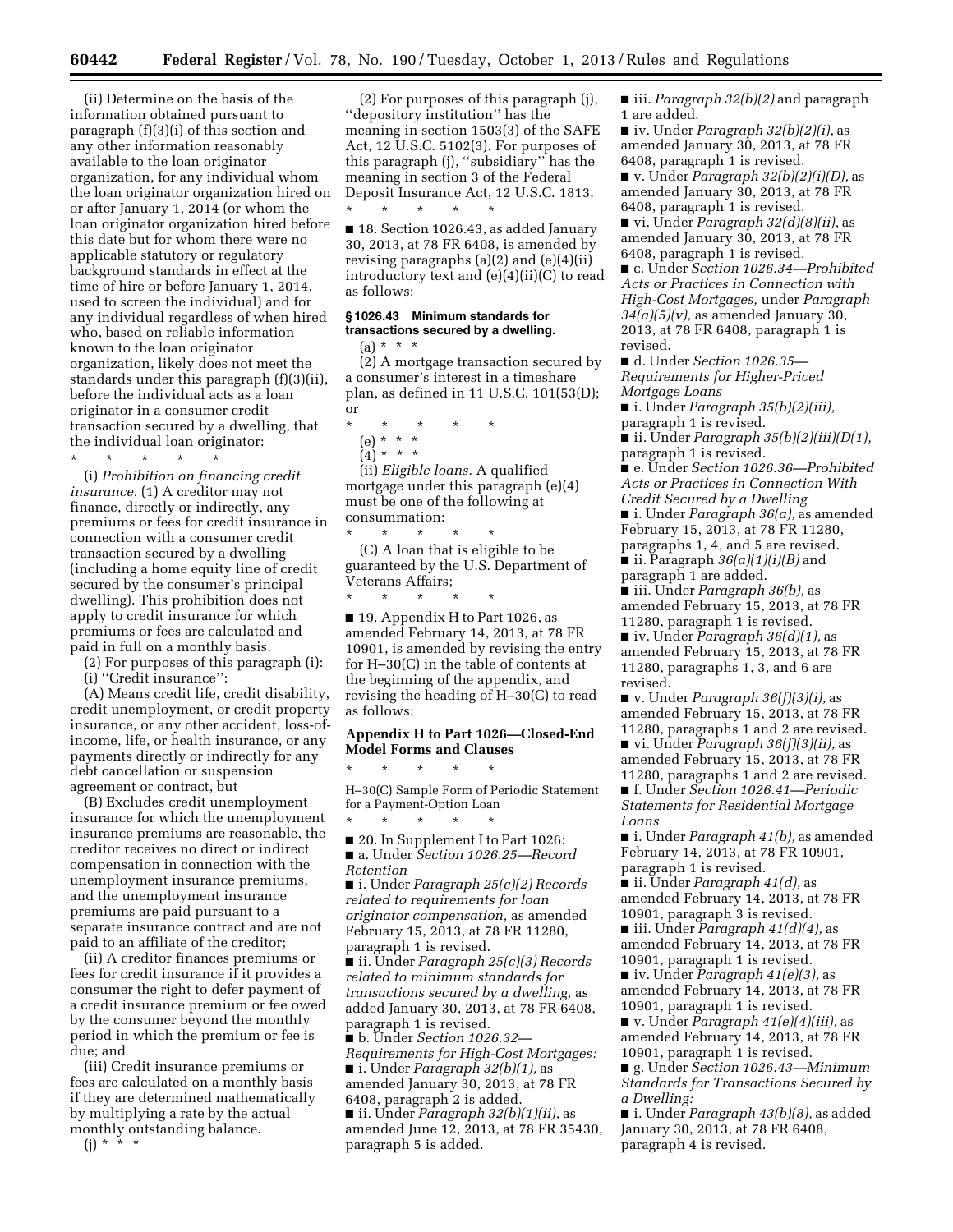■ ii. Under *Paragraph 43(c)(3)*, as added January 30, 2013, at 78 FR 6408, paragraph 6 is revised. ■ iii. Under *Paragraph 43(e)(4),* as added January 30, 2013, at 78 FR 6408, paragraph 1 is revised. ■ iv. Under *Paragraph 43(e)(5),* as amended June 12, 2013, at 78 FR 35430, paragraph 8 is revised. ■ v. Under *Paragraph 43(f)(2)(iii),* as

added January 30, 2013, at 78 FR 6408, paragraph 1 is revised. The revisions read as follows:

# **Supplement I to Part 1026—Official Interpretations**

\* \* \* \* \*

#### **Subpart D—Miscellaneous**

# *Section 1026.25—Record Retention*

\* \* \* \* \* 25(c) Records related to certain requirements for mortgage loans. 25(c)(2) Records related to requirements for loan originator compensation.

 $1 * * * *$ 

i. *Records sufficient to evidence payment and receipt of compensation.* Records are sufficient to evidence payment and receipt of compensation if they demonstrate the following facts: The nature and amount of the compensation; that the compensation was paid, and by whom; that the compensation was received, and by whom; and when the payment and receipt of compensation occurred. The compensation agreements themselves are to be retained in all circumstances consistent with § 1026.25(c)(2)(i). The additional records that are sufficient necessarily will vary on a caseby-case basis depending on the facts and circumstances, particularly with regard to the nature of the compensation. For example, if the compensation is in the form of a salary, records to be retained might include copies of required filings under the Internal Revenue Code that demonstrate the amount of the salary. If the compensation is in the form of a contribution to or a benefit under a designated tax-advantaged plan, records to be maintained might include copies of required filings under the Internal Revenue Code or other applicable Federal law relating to the plan, copies of the plan and amendments thereto in which individual loan originators participate and the names of any loan originators covered by the plan, or determination letters from the Internal Revenue Service regarding the plan. If the compensation is in the nature of a commission or bonus, records to be retained might include a settlement agent ''flow of funds'' worksheet or other written record or a creditor closing instructions letter directing disbursement of fees at consummation. Where a loan originator is a mortgage broker, a disclosure of compensation or broker agreement required by applicable State law that recites the broker's total compensation for a transaction is a record of the amount actually paid to the loan originator in connection with the transaction, unless actual compensation deviates from the

amount in the disclosure or agreement. Where compensation has been decreased to defray the cost, in whole or part, of an unforeseen increase in an actual settlement cost over an estimated settlement cost disclosed to the consumer pursuant to section 5(c) of RESPA (or omitted from that disclosure), records to be maintained are those documenting the decrease in compensation and reasons for it.

ii. *Compensation agreement.* For purposes of § 1026.25(c)(2), a compensation agreement includes any agreement, whether oral, written, or based on a course of conduct that establishes a compensation arrangement between the parties (*e.g.,* a brokerage agreement between a creditor and a mortgage broker or provisions of employment contracts between a creditor and an individual loan originator employee addressing payment of compensation). Where a compensation agreement is oral or based on a course of conduct and cannot itself be maintained, the records to be maintained are those, if any, evidencing the existence or terms of the oral or course of conduct compensation agreement. Creditors and loan originators are free to specify what transactions are governed by a particular compensation agreement as they see fit. For example, they may provide, by the terms of the agreement, that the agreement governs compensation payable on transactions consummated on or after some future effective date (in which case, a prior agreement governs transactions consummated in the meantime). For purposes of applying the record retention requirement to transaction-specific commissions, the relevant compensation agreement for a given transaction is the agreement pursuant to which compensation for that transaction is determined.

*25(c)(3) Records related to minimum standards for transactions secured by a dwelling.* 

\* \* \* \* \*

1. *Evidence of compliance with repayment ability provisions.* A creditor must retain evidence of compliance with § 1026.43 for three years after the date of consummation of a consumer credit transaction covered by that section. (See comment 25(c)(3)–2 for guidance on the retention of evidence of compliance with the requirement to offer a consumer a loan without a prepayment penalty under § 1026.43(g)(3).) If a creditor must verify and document information used in underwriting a transaction subject to § 1026.43, the creditor shall retain evidence sufficient to demonstrate compliance with the documentation requirements of the rule. Although a creditor need not retain actual paper copies of the documentation used in underwriting a transaction subject to § 1026.43, to comply with § 1026.25(c)(3), the creditor must be able to reproduce such records accurately. For example, if the creditor uses a consumer's Internal Revenue Service (IRS) Form W–2 to verify the consumer's income, the creditor must be able to reproduce the IRS Form W–2 itself, and not merely the income information that was contained in the form.

\* \* \* \* \*

# **Subpart E—Special Rules for Certain Home Mortgage Transactions**

\* \* \* \* \*

*Section 1026.32—Requirements for High-Cost Mortgages* 

\* \* \* \* \* 32(b) Definitions.

\* \* \* \* \*

Paragraph 32(b)(1). \* \* \* \* \*

2. *Charges paid by parties other than the consumer.* Under § 1026.32(b)(1), points and fees may include charges paid by third parties in addition to charges paid by the consumer. Specifically, charges paid by third parties that fall within the definition of points and fees set forth in § 1026.32(b)(1)(i) through (vi) are included in points and fees. In calculating points and fees in connection with a transaction, creditors may rely on written statements from the consumer or third party paying for a charge, including the seller, to determine the source and purpose of any third-party payment for a charge.

i. *Examples—included in points and fees.*  A creditor's origination charge paid by a consumer's employer on the consumer's behalf that is included in the finance charge as defined in § 1026.4(a) or (b), must be included in points and fees under  $§ 1026.32(b)$ (1)(i), unless other exclusions under § 1026.4 or § 1026.32(b)(1)(i)(A) through (F) apply. In addition, consistent with comment  $32(b)(1)(i)-1$ , a third-party payment of an item excluded from the finance charge under a provision of § 1026.4, while not included in the total points and fees under § 1026.32(b)(1)(i), may be included under § 1026.32(b)(1)(ii) through (vi). For example, a payment by a third party of a creditor-imposed fee for an appraisal performed by an employee of the creditor is included in points and fees under § 1026.32(b)(1)(iii). *See* comment 32(b)(1)(i)– 1.

ii. *Examples—not included in points and fees.* A charge paid by a third party is not included in points and fees under  $§ 1026.32(b)$ (1)(i) if the exclusions to points and fees in § 1026.32(b)(1)(i)(A) through (F) apply. For example, certain bona fide thirdparty charges not retained by the creditor, loan originator, or an affiliate of either are excluded from points and fees under  $\S 1026.32(b)(1)(i)(D)$ , regardless of whether those charges are paid by a third party or the consumer.

iii. *Seller's points.* Seller's points, as described in  $\hat{S}$  1026.4(c)(5) and commentary, are excluded from the finance charge and thus are not included in points and fees under § 1026.32(b)(1)(i). However, charges paid by the seller for items listed in § 1026.32(b)(1)(ii) through (vi) are included in points and fees.

iv. *Creditor-paid charges.* Charges that are paid by the creditor, other than loan originator compensation paid by the creditor that is required to be included in points and fees under § 1026.32(b)(1)(ii), are excluded from points and fees. *See*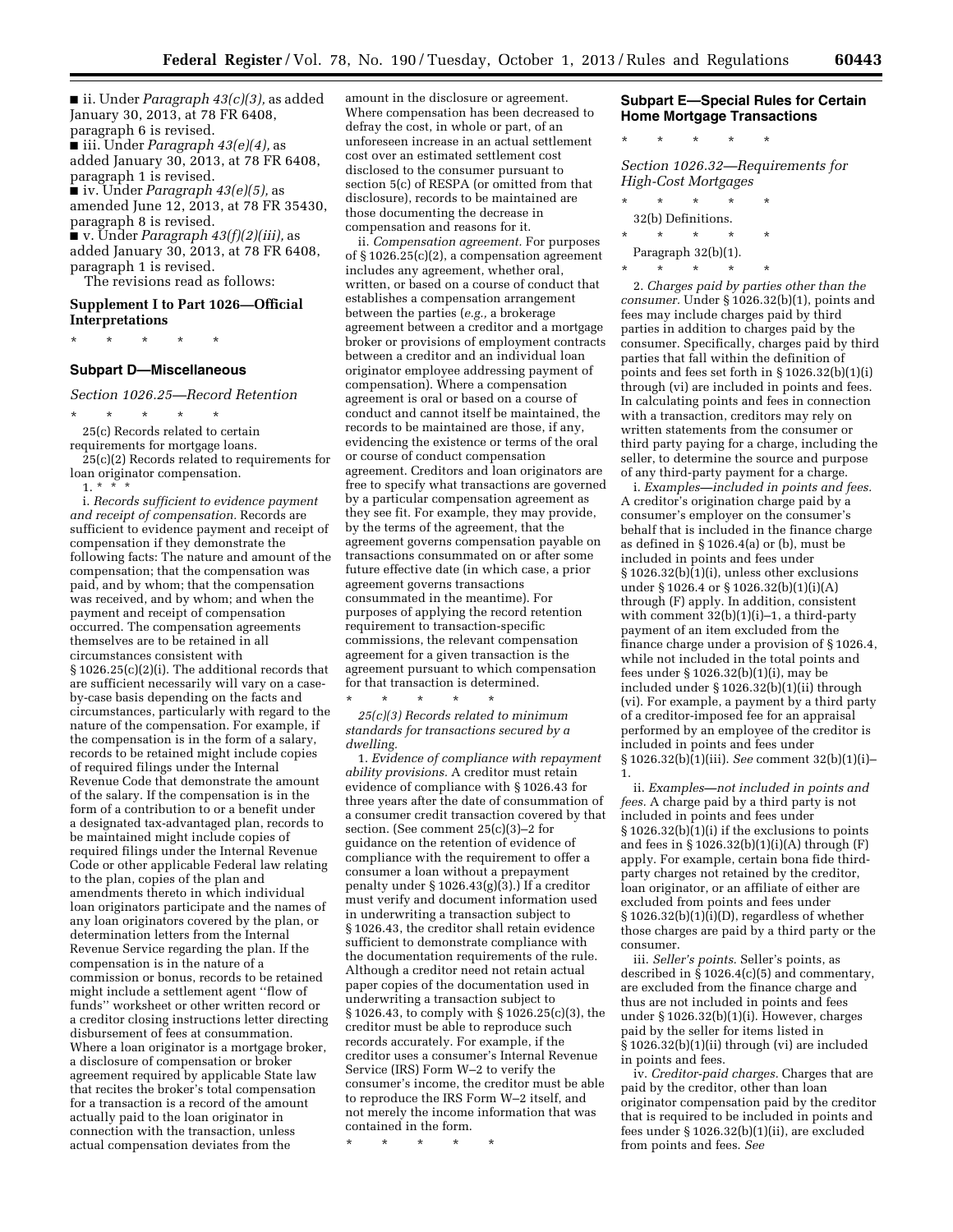§§ 1026.32(b)(1)(i)(A), 1026.4(a), and comment  $4(a)-(2)$ .

\* \* \* \* \* Paragraph 32(b)(1)(ii).

\* \* \* \* \*

4. *Loan originator compensation calculating loan originator compensation in connection with other charges or payments included in the finance charge or made to loan originators.* 

\* \* \* \* \* iii. *Creditor's origination fees—loan originator not employed by creditor.*  Compensation paid by a creditor to a loan originator who is not employed by the creditor is included in the calculation of points and fees under § 1026.32(b)(1)(ii). Such compensation is included in points and fees in addition to any origination fees or charges paid by the consumer to the creditor that are included in points and fees under § 1026.32(b)(1)(i). For example, assume that a consumer pays to the creditor a \$3,000 origination fee and that the creditor pays a mortgage broker \$1,500 in compensation attributed to the transaction. Assume further that the consumer pays no other charges to the creditor that are included in points and fees under § 1026.32(b)(1)(i) and that the mortgage broker receives no other compensation that is included in points and fees under § 1026.32(b)(1)(ii). For purposes of calculating points and fees, the \$3,000 origination fee is included in points and fees under § 1026.32(b)(1)(i) and the \$1,500 in loan originator compensation is included in points and fees under § 1026.32(b)(1)(ii), equaling \$4,500 in total points and fees, provided that no other points and fees are paid or compensation received. \* \* \* \* \*

5. *Loan originator compensation calculating loan originator compensation in manufactured home transactions.* i. If a manufactured home retailer qualifies as a loan originator under § 1026.36(a)(1), then compensation that is paid by a consumer or creditor to the retailer for loan origination activities and that can be attributed to the transaction at the time the interest rate is set must be included in points and fees. For example, assume a manufactured home retailer takes a residential mortgage loan application and is entitled to receive at consummation a \$1,000 commission from the creditor for taking the mortgage loan application. The \$1,000 commission is loan originator compensation that must be included in points and fees.

ii. If the creditor has knowledge that the sales price of a manufactured home includes loan originator compensation, then such compensation can be attributed to the transaction at the time the interest rate is set and therefore is included in points and fees under  $§ 1026.32(b)(1)(ii)$ . However, the creditor is not required to investigate the sales price of a manufactured home to determine if the sales price includes loan originator compensation.

iii. As provided in § 1026.32(b)(1)(ii)(D), compensation paid by a manufactured home retailer to its employees is not included in points and fees under § 1026.32(b)(1)(ii).

\* \* \* \* \*

*Paragraph 32(b)(2).* 

1. See comment 32(b)(1)–2 for guidance concerning the inclusion in points and fees of charges paid by parties other than the consumer.

\* \* \* \* \*

*Paragraph 32(b)(2)(i).* 

1. *Finance charge.* The points and fees calculation under § 1026.32(b)(2) generally does not include items that are included in the finance charge but that are not known until after account opening, such as minimum monthly finance charges or charges based on account activity or inactivity. Transaction fees also generally are not included in the points and fees calculation, except as provided in § 1026.32(b)(2)(vi). See comments 32(b)(1)–1 and 32(b)(1)(i)–1 for additional guidance concerning the calculation of points and fees.

\* \* \* \* \* *Paragraph 32(b)(2)(i)(D).* 

1. For purposes of § 1026.32(b)(2)(i)(D), the term *loan originator* means a loan originator as that term is defined in § 1026.36(a)(1), without regard to § 1026.36(a)(2). See comments  $32(b)(1)(i)(D)-1$  through  $-4$  for further guidance concerning the exclusion of bona fide third-party charges from points and fees.

\* \* \* \* \*

*Paragraph 32(d)(8)(ii).* 

1. *Failure to meet repayment terms.* A creditor may terminate a loan or open-end credit agreement and accelerate the balance when the consumer fails to meet the repayment terms resulting in a default in payment under the agreement; a creditor may do so, however, only if the consumer actually fails to make payments resulting in a default in the agreement. For example, a creditor may not terminate and accelerate if the consumer, in error, sends a payment to the wrong location, such as a branch rather than the main office of the creditor. If a consumer files for or is placed in bankruptcy, the creditor may terminate and accelerate under § 1026.32(d)(8)(ii) if the consumer fails to meet the repayment terms resulting in a default of the agreement. Section 1026.32(d)(8)(ii) does not override any State or other law that requires a creditor to notify a consumer of a right to cure, or otherwise places a duty on the creditor before it can terminate a loan or open-end credit agreement and accelerate the balance.

*Section 1026.34—Prohibited Acts or Practices in Connection With High-Cost Mortgages* 

\* \* \* \* \*

\* \* \* \* \*

*34(a)(5) Pre-loan counseling.*  \* \* \* \* \*

*Paragraph 34(a)(5)(v) Counseling fees.*  1. *Financing.* Section 1026.34(a)(5)(v) does not prohibit a creditor from financing the counseling fee as part of the transaction for a high-cost mortgage, if the fee is a bona fide third-party charge as provided by § 1026.32(b)(1)(i)(D) and (b)(2)(i)(D).

\* \* \* \* \*

*Section 1026.35—Requirements for Higher-Priced Mortgage Loans* 

- \* \* \* \* \* *35(b) Escrow accounts.*  \* \* \* \* \*
- *35(b)(2) Exemptions.*

\* \* \* \* \*

*Paragraph 35(b)(2)(iii).* 

1. *Requirements for exemption.* Under § 1026.35(b)(2)(iii), except as provided in § 1026.35(b)(2)(v), a creditor need not establish an escrow account for taxes and insurance for a higher-priced mortgage loan, provided the following four conditions are satisfied when the higher-priced mortgage loan is consummated:

i. During any of the three preceding calendar years, more than 50 percent of the creditor's total first-lien covered transactions, as defined in § 1026.43(b)(1), are secured by properties located in counties that are either 'rural'' or "underserved," as set forth in § 1026.35(b)(2)(iv). Pursuant to that section, a creditor may rely as a safe harbor on a list of counties published by the Bureau to determine whether counties in the United States are rural or underserved for a particular calendar year. Thus, for example, if a creditor originated 90 covered transactions, as defined by § 1026.43(b)(1), secured by a first lien, during 2011, 2012, or 2013, the creditor meets this condition for an exemption in 2014 if at least 46 of those transactions in one of those three calendar years are secured by first liens on properties that are located in such counties.

\* \* \* \* \* *Paragraph 35(b)(2)(iii)(D)(1).* 

1. *Exception for certain accounts.* Escrow accounts established for first-lien higherpriced mortgage loans for which applications were received on or after April 1, 2010, and before January 1, 2014, are not counted for purposes of  $\S 1026.35(b)(2)(iii)(D)$ . For applications received on and after January 1, 2014, creditors, together with their affiliates, that establish new escrow accounts, other than those described in § 1026.35(b)(2)(iii)(D)(*2*), do not qualify for the exemption provided under § 1026.35(b)(2)(iii). Creditors, together with their affiliates, that continue to maintain escrow accounts established for first-lien higher-priced mortgage loans for which applications were received on or after April 1, 2010, and before January 1, 2014, still qualify for the exemption provided under § 1026.35(b)(2)(iii) so long as they do not establish new escrow accounts for transactions for which they received applications on or after January 1, 2014, other than those described in § 1026.35(b)(2)(iii)(D)(*2*), and they otherwise qualify under § 1026.35(b)(2)(iii).

\* \* \* \* \*

*Section 1026.36—Prohibited Acts or Practices in Connection With Credit Secured by a Dwelling* 

*36(a) Definitions.* 

1. *Meaning of loan originator.* i. *General.* A. Section 1026.36(a) defines the set of activities or services any one of which, if done for or in the expectation of compensation or gain, makes the person doing such activities or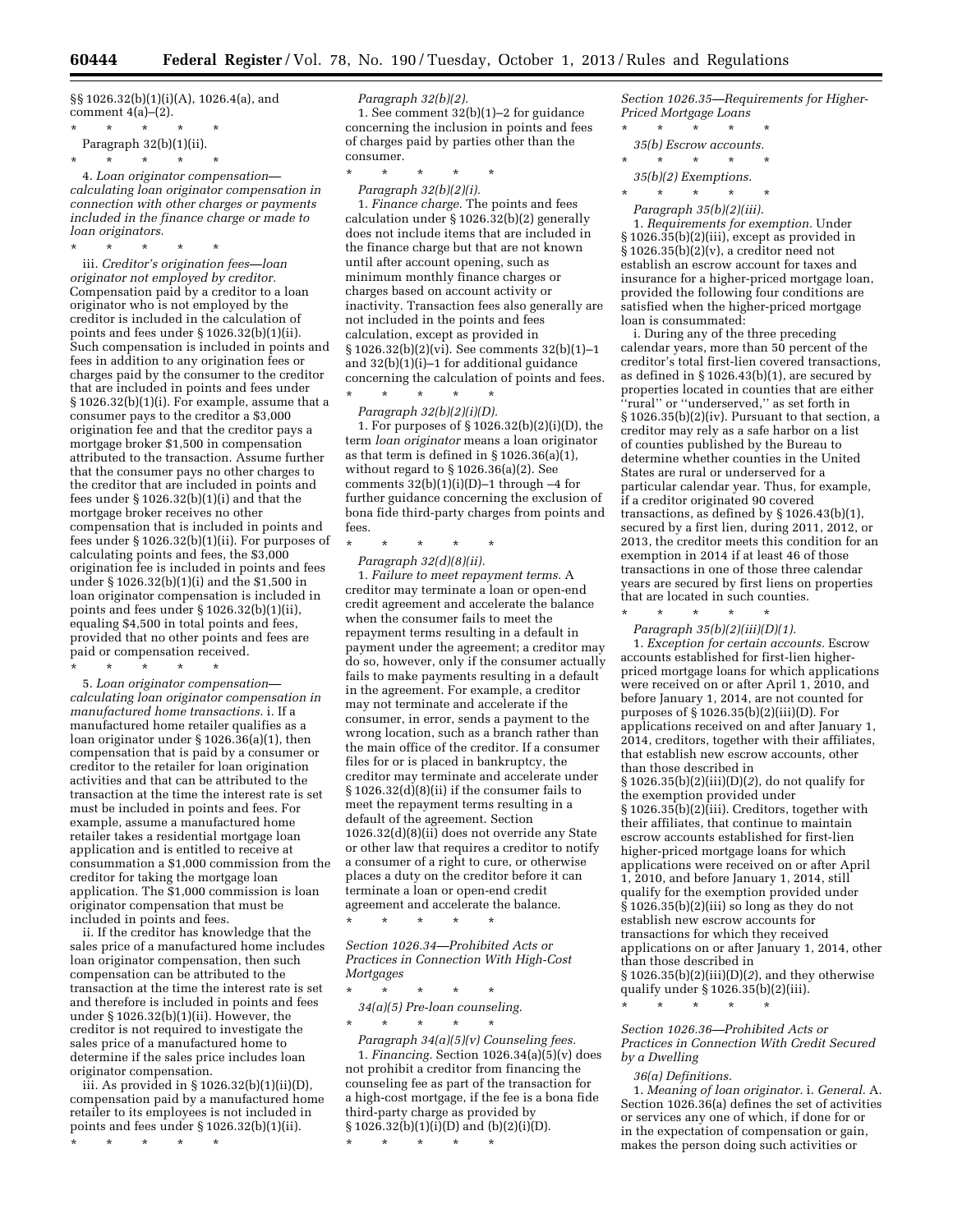performing such services a loan originator, unless otherwise excluded. The scope of activities covered by the term loan originator includes:

*1.* Referring a consumer to any person who participates in the origination process as a loan originator. Referring is an activity included under each of the activities of offering, arranging, or assisting a consumer in obtaining or applying to obtain an extension of credit. Referring includes any oral or written action directed to a consumer that can affirmatively influence the consumer to select a particular loan originator or creditor to obtain an extension of credit when the consumer will pay for such credit. See comment 36(a)–4 with respect to certain activities that do not constitute referring.

*2.* Arranging a credit transaction, including initially contacting and orienting the consumer to a particular loan originator's or creditor's origination process or particular credit terms that are or may be available to that consumer selected based on the consumer's financial characteristics, assisting the consumer to apply for credit, taking an application, offering particular credit terms to the consumer selected based on the consumer's financial characteristics, negotiating credit terms, or otherwise obtaining or making an extension of credit.

*3.* Assisting a consumer in obtaining or applying for consumer credit by advising on particular credit terms that are or may be available to that consumer based on the consumer's financial characteristics, filling out an application form, preparing application packages (such as a credit application or pre-approval application or supporting documentation), or collecting application and supporting information on behalf of the consumer to submit to a loan originator or creditor. A person who, acting on behalf of a loan originator or creditor, collects information or verifies information provided by the consumer, such as by asking the consumer for documentation to support the information the consumer provided or for the consumer's authorization to obtain supporting documents from third parties, is not collecting information on behalf of the consumer. See also comment 36(a)z4.i through iv with respect to application-related administrative and clerical tasks and comment 36(a)–1.v with respect to thirdparty advisors.

*4.* Presenting particular credit terms for the consumer's consideration that are selected based on the consumer's financial characteristics, or communicating with a consumer for the purpose of reaching a mutual understanding about prospective credit terms.

\* \* \* \* \*

4. \* \* \*

i. *Application-related administrative and clerical tasks.* The definition of loan originator does not include a loan originator's or creditor's employee who provides a credit application form from the entity for which the person works to the consumer for the consumer to complete or, without assisting the consumer in completing the credit application, processing or analyzing the information, or discussing particular credit terms that are or may be available from a

creditor or loan originator to that consumer selected based on the consumer's financial characteristics, delivers the credit application from a consumer to a loan originator or creditor. A person does not assist the consumer in completing the application if the person explains to the consumer filling out the application the contents of the application or where particular consumer information is to be provided, or generally describes the credit application process to a consumer without discussing particular credit terms that are or may be available from a creditor or loan originator to that consumer selected based on the consumer's financial characteristics.

ii. *Responding to consumer inquiries and providing general information.* The definition of loan originator does not include persons who:

B. As employees of a creditor or loan originator, provide loan originator or creditor contact information of the loan originator or creditor entity for which he or she works, or of a person who works for that the same entity to a consumer, provided that the person does not discuss particular credit terms that are or may be available from a creditor or loan originator to that consumer selected based on the consumer's financial characteristics and does not direct the consumer, based on his or her assessment of the consumer's financial characteristics, to a particular loan originator or particular creditor seeking to originate credit transactions to consumers with those financial characteristics;

C. Describe other product-related services (for example, persons who describe optional monthly payment methods via telephone or via automatic account withdrawals, the availability and features of online account access, the availability of 24-hour customer support, or free mobile applications to access account information); or  $D. * * * *$ 

iii. *Loan processing.* The definition of loan originator does not include persons who, acting on behalf of a loan originator or a creditor:

C. Coordinate consummation of the credit transaction or other aspects of the credit transaction process, including by communicating with a consumer about process deadlines and documents needed at consummation, provided that any communication that includes a discussion about credit terms available from a creditor to that consumer selected based on the consumer's financial characteristics only confirms credit terms already agreed to by the consumer;

\* \* \* \* \* iv. *Underwriting, credit approval, and credit pricing.* The definition of loan originator does not include persons who:  $A. * * * *$ 

B. Approve particular credit terms or set particular credit terms available from a creditor to that consumer selected based on the consumer's financial characteristics in offer or counter-offer situations, provided that only a loan originator communicates to

or with the consumer regarding these credit terms, an offer, or provides or engages in negotiation, a counter-offer, or approval conditions; or

\* \* \* \* \*

5. *Compensation.*  \* \* \* \* \*

iv. *Amounts for charges for services that* 

*are not loan origination activities.*  A. \* \* \*

B. Compensation includes any salaries, commissions, and any financial or similar incentive to an individual loan originator, regardless of whether it is labeled as payment for services that are not loan origination activities.

\* \* \* \* \*

*36(a)(1)(i)(B) Employee of a retailer of manufactured homes.* 

1. The definition of loan originator does not include an employee of a manufactured home retailer that ''assists'' a consumer in obtaining or applying for consumer credit as defined in comment 36(a)–1.i.A.*3,* provided the employee does not advise the consumer on specific credit terms, or otherwise engage in loan originator activity as defined in § 1026.36(a)(1). The following examples describe activities that, in the absence of other activities, do not define a manufactured home retailer employee as a loan originator:

i. Generally describing the credit application process to a consumer without advising on credit terms available from a creditor.

ii. Preparing residential mortgage loan packages, which means compiling and processing loan application materials and supporting documentation, and providing general application instructions to consumers so consumers can complete an application, without interacting or communicating with the consumer regarding transaction terms, but not filling out a consumer's application, inputting the information into an online application or other automated system, or taking information from the consumer over the phone to complete the application.

iii. Collecting information on behalf of the consumer with regard to a residential mortgage loan. Collecting information ''on behalf of the consumer'' would include gathering information or supporting documentation from third parties on behalf of the consumer to provide to the consumer, for the consumer then to provide in the application or for the consumer to submit to the loan originator or creditor.

iv. Providing or making available general information about creditors or loan originators that may offer financing for manufactured homes in the consumer's general area, when doing so does not otherwise amount to ''referring'' as defined in comment 36(a)–1.i.A.*1.* This includes making available, in a neutral manner, general brochures or information about the different creditors or loan originators that may offer financing to a consumer, but does not include recommending a particular creditor or loan originator or otherwise influencing the consumer's decision.

\* \* \* \* \*

*36(b) Scope.* 

1. *Scope of coverage.* Section 1026.36(c)(1) and  $(c)(2)$  applies to closed-end consumer

 $A. * * * *$ 

A. \* \* \*

B. \* \* \*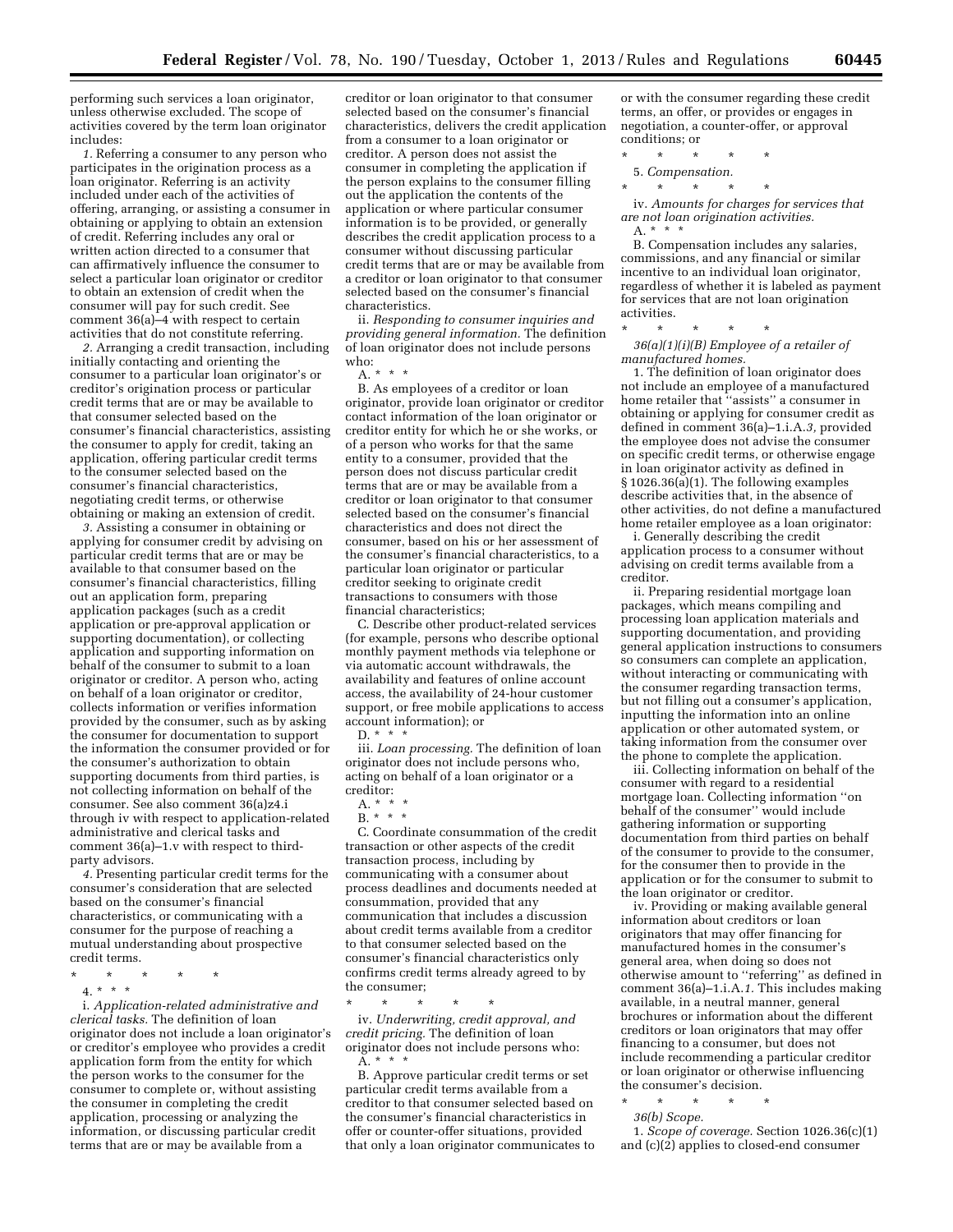credit transactions secured by a consumer's principal dwelling. Section 1026.36(c)(3) applies to a consumer credit transaction, including home equity lines of credit under § 1026.40, secured by a consumer's dwelling. Paragraphs (h) and (i) of § 1026.36 apply to home equity lines of credit under § 1026.40 secured by a consumer's principal dwelling. Paragraphs  $(d)$ ,  $(e)$ ,  $(f)$ ,  $(g)$ ,  $(h)$ , and  $(i)$  of § 1026.36 apply to closed-end consumer credit transactions secured by a dwelling. Closed-end consumer credit transactions include transactions secured by first or subordinate liens, and reverse mortgages that are not home equity lines of credit under § 1026.40. See § 1026.36(b) for additional restrictions on the scope of § 1026.36, and §§ 1026.1(c) and 1026.3(a) and corresponding commentary for further discussion of extensions of credit subject to Regulation Z.

\* \* \* \* \* *36(d) Prohibited payments to loan originators.* 

\* \* \* \* \*

*36(d)(1) Payments based on a term of a transaction.* 

1. \* \* \*

ii. *Single or multiple transactions.* The prohibition on payment and receipt of compensation under § 1026.36(d) $(1)(i)$ encompasses compensation that directly or indirectly is based on the terms of a single transaction of a single individual loan originator, the terms of multiple transactions by that single individual loan originator, or the terms of multiple transactions by multiple individual loan originators. Compensation to an individual loan originator that is based upon profits determined with reference to a mortgagerelated business is considered compensation that is based on the terms of multiple transactions by multiple individual loan originators. For clarification about the exceptions permitting compensation based upon profits determined with reference to mortgage-related business pursuant to either a designated tax-advantaged plan or a nondeferred profits-based compensation plan, see comment 36(d)(1)-3. For clarification about ''mortgage-related business,'' see comments  $36(\text{d})(1)-3.\text{v.B}$  and  $-3.\text{v.E}$ .

A. Assume that a creditor pays a bonus to an individual loan originator out of a bonus pool established with reference to the creditor's profits and the profits are determined with reference to the creditor's revenue from origination of closed-end consumer credit transactions secured by a dwelling. In such instance, the bonus is considered compensation that is based on the terms of multiple transactions by multiple individual loan originators. Therefore, the bonus is prohibited under § 1026.36(d)(1)(i), unless it is otherwise permitted under § 1026.36(d)(1)(iv).

B. Assume that an individual loan originator's employment contract with a creditor guarantees a quarterly bonus in a specified amount conditioned upon the individual loan originator meeting certain performance benchmarks (*e.g.,* volume of originations monthly). A bonus paid following the satisfaction of those contractual conditions is not directly or indirectly based on the terms of a transaction by an individual

loan originator, the terms of multiple transactions by that individual loan originator, or the terms of multiple transactions by multiple individual loan originators under  $\S 1026.36(d)(1)(i)$  as clarified by this comment 36(d)(1)–1.ii, because the creditor is obligated to pay the bonus, in the specified amount, regardless of the terms of transactions of the individual loan originator or multiple individual loan originators and the effect of those terms of multiple transactions on the creditor's profits. Because this type of bonus is not directly or indirectly based on the terms of multiple transactions by multiple individual loan originators, as described in § 1026.36(d)(1)(i) (as clarified by this comment  $36(d)(1)-1$ .ii), it is not subject to the 10-percent total compensation limit described in § 1026.36(d)(1)(iv)(B)(*1*). iii. \* \* \*

\* \* \* \* \*

D. The fees and charges described above in paragraphs B and C can only be a term of a transaction if the fees or charges are required to be disclosed in the Good Faith Estimate, the HUD–1, or the HUD–1A (and subsequently in any integrated disclosures promulgated by the Bureau under TILA section 105(b) (15 U.S.C. 1604(b)) and RESPA section 4 (12 U.S.C. 2603) as amended by sections 1098 and 1100A of the Dodd-Frank Act).

\* \* \* \* \* 3. *Interpretation of § 1026.36(d)(1)(iii) and (iv).* Subject to certain restrictions, § 1026.36(d)(1)(iii) and § 1026.36(d)(1)(iv) permit contributions to or benefits under designated tax-advantaged plans and compensation under a non-deferred profitsbased compensation plan even if the contributions, benefits, or compensation, respectively, are based on the terms of multiple transactions by multiple individual loan originators.

i. *Designated tax-advantaged plans.*  Section  $1026.36(d)(1)(iii)$  permits an individual loan originator to receive, and a person to pay, compensation in the form of contributions to a defined contribution plan or benefits under a defined benefit plan provided the plan is a designated taxadvantaged plan (as defined in  $§ 1026.36(d)(1)(iii)$ , even if contributions to or benefits under such plans are directly or indirectly based on the terms of multiple transactions by multiple individual loan originators. In the case of a designated taxadvantaged plan that is a defined contribution plan, § 1026.36(d)(1)(iii) does not permit the contribution to be directly or indirectly based on the terms of that individual loan originator's transactions. A defined contribution plan has the meaning set forth in Internal Revenue Code section 414(i), 26 U.S.C. 414(i). A defined benefit plan has the meaning set forth in Internal Revenue Code section 414(j), 26 U.S.C. 414(j).

ii. *Non-deferred profits-based compensation plans.* As used in  $§ 1026.36(d)(1)(iv)$ , a "non-deferred profitsbased compensation plan'' is any compensation arrangement where an individual loan originator may be paid variable, additional compensation based in whole or in part on the mortgage-related

business profits of the person paying the compensation, any affiliate, or a business unit within the organizational structure of the person or the affiliate, as applicable (*i.e.,*  depending on the level within the person's or affiliate's organization at which the nondeferred profits-based compensation plan is established). A non-deferred profits-based compensation plan does not include a designated tax-advantaged plan or other forms of deferred compensation that are not designated tax-advantaged plans, such as those created pursuant to Internal Revenue Code section 409A, 26 U.S.C. 409A. Thus, if contributions to or benefits under a designated tax-advantaged plan or compensation under another form of deferred compensation plan are determined with reference to the mortgage-related business profits of the person making the contribution, then the contribution, benefits, or other compensation, as applicable, are not permitted by § 1026.36(d)(1)(iv) (although, in the case of contributions to or benefits under a designated tax-advantaged plan, the benefits or contributions may be permitted by § 1026.36(d)(1)(iii)). Under a non-deferred profits-based compensation plan, the individual loan originator may, for example, be paid directly in cash, stock, or other nondeferred compensation, and the compensation under the non-deferred profitsbased compensation plan may be determined by a fixed formula or may be at the discretion of the person (*e.g.,* the person may elect not to pay compensation under a non-deferred profits-based compensation plan in a given year), provided the compensation is not directly or indirectly based on the terms of the individual loan originator's transactions. As used in § 1026.36(d)(1)(iv) and this commentary, non-deferred profits-based compensation plans include, without limitation, bonus pools, profits pools, bonus plans, and profit-sharing plans. Compensation under a non-deferred profitsbased compensation plan could include, without limitation, annual or periodic bonuses, or awards of merchandise, services, trips, or similar prizes or incentives where the bonuses, contributions, or awards are determined with reference to the profits of the person, business unit, or affiliate, as applicable. As used in § 1026.36(d)(1)(iv) and this commentary, a business unit is a division, department, or segment within the overall organizational structure of the person or the person's affiliate that performs discrete business functions and that the person or the affiliate treats separately for accounting or other organizational purposes. For example, a creditor that pays its individual loan originators bonuses at the end of a calendar year based on the creditor's average net return on assets for the calendar year is operating a non-deferred profits-based compensation plan under § 1026.36(d)(1)(iv). A bonus that is paid to an individual loan originator from a source other than a nondeferred profits-based compensation plan (or a deferred compensation plan where the bonus is determined with reference to mortgage-related business profits), such as a retention bonus budgeted for in advance or a performance bonus paid out of a bonus pool set aside at the beginning of the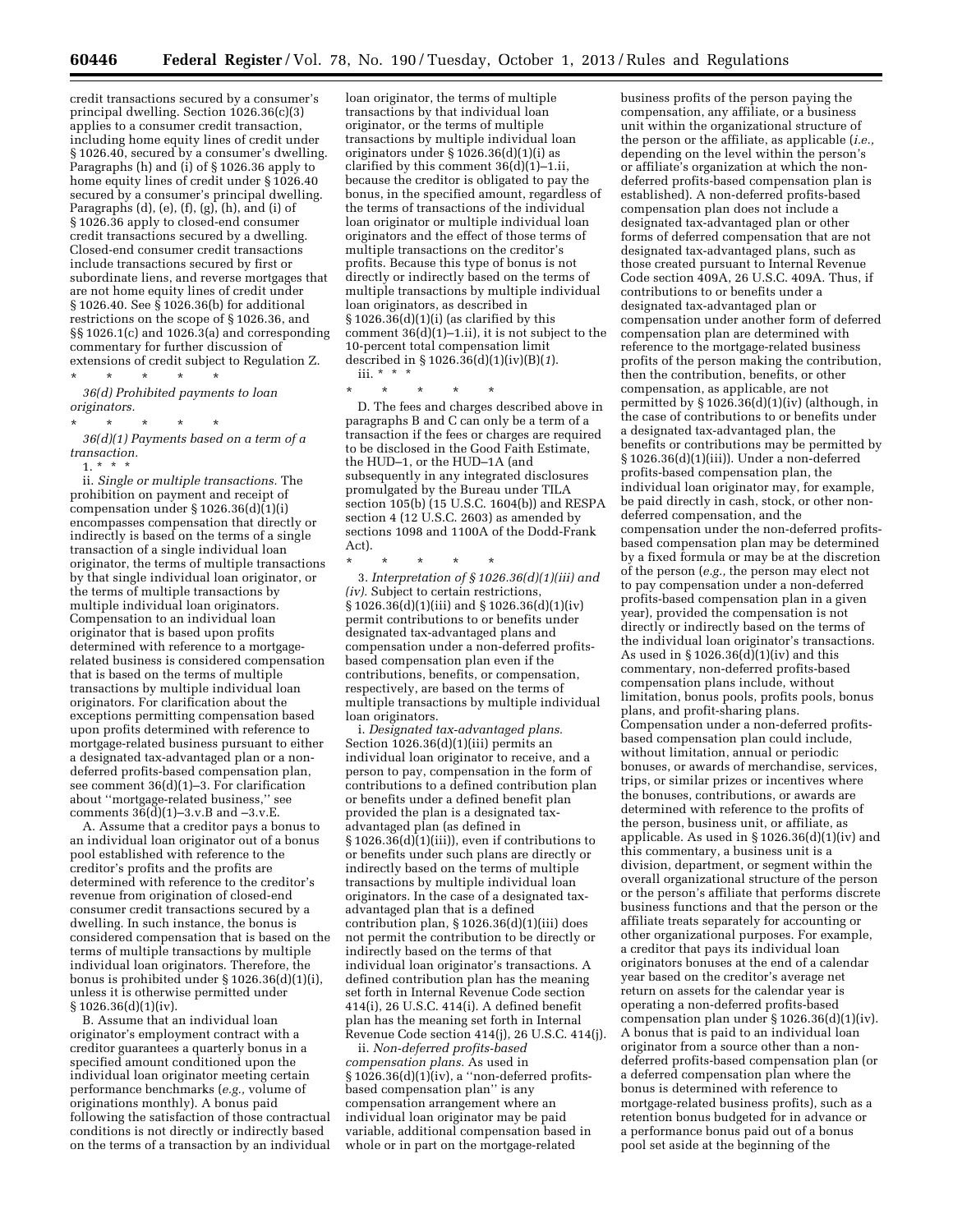company's annual accounting period as part of the company's operating budget, does not violate the prohibition on payment of compensation based on the terms of multiple transactions by multiple individual loan originators under  $\S 1026.36(d)(1)(i)$ , as clarified by comment 36(d)(1)–1.ii; therefore, § 1026.36(d)(1)(iv) does not apply to such bonuses.

iii. *Compensation that is not directly or indirectly based on the terms of multiple transactions by multiple individual loan originators.* The compensation arrangements addressed in  $\S 1026.36(d)(1)(iii)$  and  $(iv)$  are permitted even if they are directly or indirectly based on the terms of multiple transactions by multiple individual loan originators. See comment 36(d)(1)–1 for additional interpretation. If a loan originator organization's revenues are exclusively derived from transactions subject to § 1026.36(d) (whether paid by creditors, consumers, or both) and that loan originator organization pays its individual loan originators a bonus under a non-deferred profits-based compensation plan, the bonus is not directly or indirectly based on the terms of multiple transactions by multiple individual loan originators if

§ 1026.36(d)(1)(i) is otherwise complied with.

iv. *Compensation based on terms of an individual loan originator's transactions.*  Under both § 1026.36(d)(1)(iii), with regard to contributions made to a defined contribution plan that is a designated tax-advantaged plan, and  $\S 1026.36(d)(1)(iv)(A)$ , with regard to compensation under a non-deferred profitsbased compensation plan, the payment of compensation to an individual loan originator may not be directly or indirectly based on the terms of that individual loan originator's transaction or transactions. Consequently, for example, where an individual loan originator makes loans that vary in their interest rate spread, the compensation payment may not take into account the average interest rate spread on the individual loan originator's transactions during the relevant calendar year.

v. *Compensation under non-deferred profits-based compensation plans.* Assuming that the conditions in  $\S 1026.36(d)(1)(iv)(A)$ are met, § 1026.36(d)(1)(iv)(B)(*1*) permits certain compensation to an individual loan originator under a non-deferred profits-based compensation plan. Specifically, if the compensation is determined with reference to the profits of the person from mortgagerelated business, compensation under a nondeferred profits-based compensation plan is permitted provided the compensation does not, in the aggregate, exceed 10 percent of the individual loan originator's total compensation corresponding to the time period for which compensation under the non-deferred profits-based compensation plan is paid. The compensation restrictions under § 1026.36(d)(1)(iv)(B)(*1*) are sometimes referred to in this commentary as the ''10 percent total compensation limit'' or the ''10 percent limit.''

A. *Total compensation.* For purposes of § 1026.36(d)(1)(iv)(B)(*1*), the individual loan originator's total compensation consists of the sum total of: (1) All wages and tips reportable for Medicare tax purposes in box

5 on IRS form W–2 (or, if the individual loan originator is an independent contractor, reportable compensation on IRS form 1099– MISC) that are actually paid during the relevant time period (regardless of when the wages and tips are earned), except for any compensation under a non-deferred profitsbased compensation plan that is earned during a different time period (see comment  $36(d)(1)-3.v.C);$  (2) at the election of the person paying the compensation, all contributions that are actually made during the relevant time period by the creditor or loan originator organization to the individual loan originator's accounts in designated taxadvantaged plans that are defined contribution plans (regardless of when the contributions are earned); and (3) at the election of the person paying the compensation, all compensation under a non-deferred profits-based compensation plan that is earned during the relevant time period, regardless of whether the compensation is actually paid during that time period (see comment 36(d)(1)–3.v.C). If an individual loan originator has some compensation that is reportable on the W–2 and some that is reportable on the 1099– MISC, the total compensation is the sum total of what is reportable on each of the two forms.

B. *Profits of the Person.* Under  $\S 1026.36(d)(1)(iv)$ , a plan is a non-deferred profits-based compensation plan if compensation is paid, based in whole or in part, on the profits of the person paying the compensation. As used in §  $1026.36(d)(1)(iv)$ , ''profits of the person'' include, as applicable depending on where the non-deferred profitsbased compensation plan is set, the profits of the person, the business unit to which the individual loan originators are assigned for accounting or other organizational purposes, or any affiliate of the person. Profits from mortgage-related business are profits determined with reference to revenue generated from transactions subject to § 1026.36(d). Pursuant to § 1026.36(b) and comment 36(b)–1, § 1026.36(d) applies to closed-end consumer credit transactions secured by dwellings. This revenue includes, without limitation, and as applicable based on the particular sources of revenue of the person, business unit, or affiliate, origination fees and interest associated with dwellingsecured transactions for which individual loan originators working for the person were loan originators, income from servicing of such transactions, and proceeds of secondary market sales of such transactions. If the amount of the individual loan originator's compensation under non-deferred profitsbased compensation plans paid for a time period does not, in the aggregate, exceed 10 percent of the individual loan originator's total compensation corresponding to the same time period, compensation under nondeferred profits-based compensation plans may be paid under § 1026.36(d)(1)(iv)(B)(*1*) regardless of whether or not it was determined with reference to the profits of the person from mortgage-related business.

C. *Time period for which the compensation under the non-deferred profits-based compensation plan is paid and to which the total compensation corresponds.* Under

§ 1026.36(d)(1)(iv)(B)(*1*), determination of whether payment of compensation under a non-deferred profits-based compensation plan complies with the 10-percent limit requires a calculation of the ratio of the compensation under the non-deferred profitsbased compensation plan (*i.e.,* the compensation subject to the 10-percent limit) and the total compensation corresponding to the relevant time period. For compensation subject to the 10-percent limit, the relevant time period is the time period for which a person makes reference to profits in determining the compensation (*i.e.,* when the compensation was earned). It does not matter whether the compensation is actually paid during that particular time period. For total compensation, the relevant time period is the same time period, but only certain types of compensation may be included in the total compensation amount for that time period (see comment 36(d)(1)–3.v.A). For example, assume that during calendar year 2014 a creditor pays an individual loan originator compensation in the following amounts: \$80,000 in commissions based on the individual loan originator's performance and volume of loans generated during the calendar year; and \$10,000 in an employer contribution to a designated tax-advantaged defined contribution plan on behalf of the individual loan originator. The creditor desires to pay the individual loan originator a year-end bonus of \$10,000 under a nondeferred profits-based compensation plan. The commissions are paid and employer contributions to the designated taxadvantaged defined contribution plan are made during calendar year 2014, but the year-end bonus will be paid in January 2015. For purposes of the 10-percent limit, the year-end bonus is counted toward the 10 percent limit for calendar year 2014, even though it is not actually paid until 2015. Therefore, for calendar year 2014 the individual loan originator's compensation that is subject to the 10-percent limit would be \$10,000 (*i.e.,* the year-end bonus) and the total compensation would be \$100,000 (*i.e.,*  the sum of the commissions, the designated tax-advantaged plan contribution (assuming the creditor elects to include it in total compensation for calendar year 2014), and the bonus (assuming the creditor elects to include it in total compensation for calendar year 2014)); the bonus would be permissible under § 1026.36(d)(1)(iv) because it does not exceed 10 percent of total compensation. The determination of total compensation corresponding to 2014 also would not take into account any compensation subject to the 10-percent limit that is actually paid in 2014 but is earned during a different calendar year (*e.g.,* an annual bonus determined with reference to mortgage-related business profits for calendar year 2013 that is paid in January 2014). If the employer contribution to the designated tax-advantaged plan is earned in 2014 but actually made in 2015, however, it may not be included in total compensation for 2014. A company, business unit, or affiliate, as applicable, may pay compensation subject to the 10-percent limit during different time periods falling within its annual accounting period for keeping records and reporting income and expenses,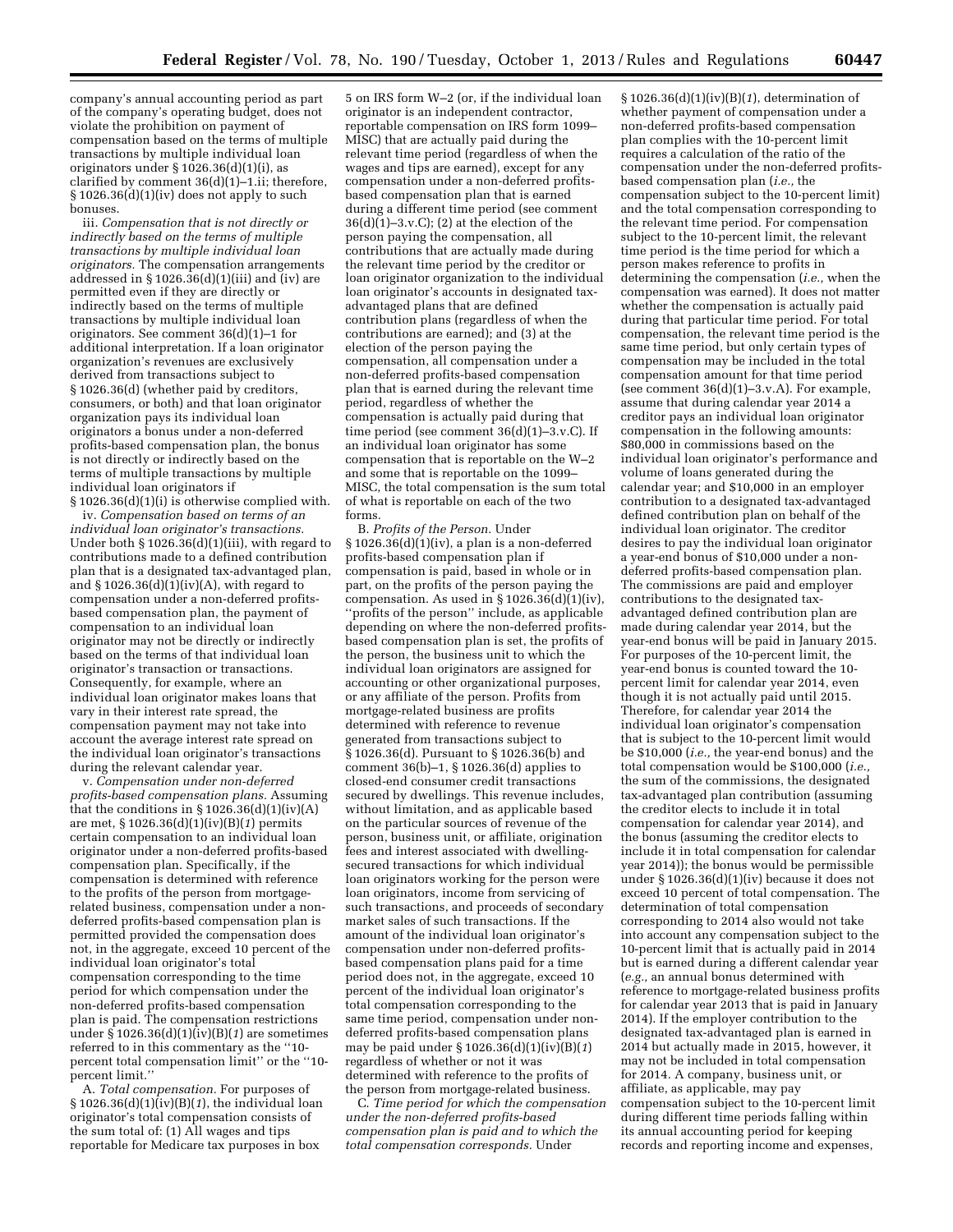which may be a calendar year or a fiscal year depending on the annual accounting period. In such instances, however, the 10-percent limit applies both as to each time period and cumulatively as to the annual accounting period. For example, assume that a creditor uses a calendar-year accounting period. If the creditor pays an individual loan originator a bonus at the end of each quarter under a nondeferred profits-based compensation plan, the payment of each quarterly bonus is subject to the 10-percent limit measured with respect to each quarter. The creditor can also pay an annual bonus under the non-deferred profits-based compensation plan that does not exceed the difference of 10 percent of the individual loan originator's total compensation corresponding to the calendar year and the aggregate amount of the quarterly bonuses.

D. *Awards of merchandise, services, trips, or similar prizes or incentives.* If any compensation paid to an individual loan originator under § 1026.36(d)(1)(iv) consists of an award of merchandise, services, trips, or similar prize or incentive, the cash value of the award is factored into the calculation of the 10-percent total compensation limit. For example, during a given calendar year, individual loan originator A and individual loan originator B are each employed by a creditor and paid \$40,000 in salary, and \$45,000 in commissions. The creditor also contributes \$5,000 to a designated taxadvantaged defined contribution plan for each individual loan originator during that calendar year, which the creditor elects to include in the total compensation amount. Neither individual loan originator is paid any other form of compensation by the creditor. In December of the calendar year, the creditor rewards both individual loan originators for their performance during the calendar year out of a bonus pool established with reference to the profits of the mortgage origination business unit. Individual loan originator A is paid a \$10,000 cash bonus, meaning that individual loan originator A's total compensation is \$100,000 (assuming the creditor elects to include the bonus in the total compensation amount). Individual loan originator B is paid a \$7,500 cash bonus and awarded a vacation package with a cash value of \$3,000, meaning that individual loan originator B's total compensation is \$100,500 (assuming the creditor elects to include the reward in the total compensation amount). Under § 1026.36(d)(1)(iv)(B)(*1*), individual loan originator A's \$10,000 bonus is permissible because the bonus would not constitute more than 10 percent of individual loan originator A's total compensation for the calendar year. The creditor may not pay individual loan originator B the \$7,500 bonus and award the vacation package, however, because the total value of the bonus and the vacation package would be \$10,500, which is greater than 10 percent (10.45 percent) of individual loan originator B's total compensation for the calendar year. One way to comply with § 1026.36(d)(1)(iv)(B)(*1*) would be if the amount of the bonus were reduced to \$7,000 or less or the vacation package were structured such that its cash value would be \$2,500 or less.

E. *Compensation determined only with reference to non-mortgage-related business* 

*profits.* Compensation under a non-deferred profits-based compensation plan is not subject to the 10-percent total compensation limit under § 1026.36(d)(1)(iv)(B)(*1*) if the non-deferred profits-based compensation plan is determined with reference only to profits from business other than mortgagerelated business, as determined in accordance with reasonable accounting principles. Reasonable accounting principles reflect an accurate allocation of revenues, expenses, profits, and losses among the person, any affiliate of the person, and any business units within the person or affiliates, and are consistent with the accounting principles applied by the person, the affiliate, or the business unit with respect to, as applicable, its internal budgeting and auditing functions and external reporting requirements. Examples of external reporting and filing requirements that may be applicable to creditors and loan originator organizations are Federal income tax filings, Federal securities law filings, or quarterly reporting of income, expenses, loan origination activity, and other information required by government-sponsored enterprises. As used in § 1026.36(d)(1)(iv)(B)(*1*), profits means positive profits or losses avoided or mitigated.

F. *Additional examples. 1.* Assume that, during a given calendar year, a loan originator organization pays an individual loan originator employee \$40,000 in salary and \$125,000 in commissions, and makes a contribution of \$15,000 to the individual loan originator's 401(k) plan. At the end of the year, the loan originator organization wishes to pay the individual loan originator a bonus based on a formula involving a number of performance metrics, to be paid out of a profit pool established at the level of the company but that is determined in part with reference to the profits of the company's mortgage origination unit. Assume that the loan originator organization derives revenues from sources other than transactions covered by § 1026.36(d). In this example, the performance bonus would be directly or indirectly based on the terms of multiple individual loan originators' transactions as described in § 1026.36(d)(1)(i), because it is being determined with reference to profits from mortgage-related business. Assume, furthermore, that the loan originator organization elects to include the bonus in the total compensation amount for the calendar year. Thus, the bonus is permissible under § 1026.36(d)(1)(iv)(B)(*1*) if it does not exceed 10 percent of the loan originator's total compensation, which in this example consists of the individual loan originator's salary and commissions, the contribution to the 401(k) plan (if the loan originator organization elects to include the contribution in the total compensation amount), and the performance bonus. Therefore, if the loan originator organization elects to include the 401(k) contribution in total compensation for these purposes, the loan originator organization may pay the individual loan originator a performance bonus of up to \$20,000 (*i.e.,* 10 percent of \$200,000 in total compensation). If the loan originator organization does not include the

401(k) contribution in calculating total compensation, or the 401(k) contribution is actually made in January of the following calendar year (in which case it cannot be included in total compensation for the initial calendar year), the bonus may be up to \$18,333.33. If the loan originator organization includes neither the 401(k) contribution nor the performance bonus in the total compensation amount, the bonus may not exceed \$16,500.

*2.* Assume that the compensation during a given calendar year of an individual loan originator employed by a creditor consists of only salary and commissions, and the individual loan originator does not participate in a designated tax-advantaged defined contribution plan. Assume further that the creditor uses a calendar-year accounting period. At the end of the calendar year, the creditor pays the individual loan originator two bonuses: A ''performance'' bonus based on the individual loan originator's aggregate loan volume for a calendar year that is paid out of a bonus pool determined with reference to the profits of the mortgage origination business unit, and a year-end ''holiday'' bonus in the same amount to all company employees that is paid out of a company-wide bonus pool. Because the performance bonus is paid out of a bonus pool that is determined with reference to the profits of the mortgage origination business unit, it is compensation that is determined with reference to mortgage-related business profits, and the bonus is therefore subject to the 10-percent total compensation limit. If the companywide bonus pool from which the ''holiday'' bonus is paid is derived in part from profits of the creditor's mortgage origination business unit, then the combination of the ''holiday'' bonus and the performance bonus is subject to the 10-percent total compensation limit. The ''holiday'' bonus is not subject to the 10-percent total compensation limit if the bonus pool is determined with reference only to the profits of business units other than the mortgage origination business unit, as determined in accordance with reasonable accounting principles. If the ''performance'' bonus and the ''holiday'' bonus in the aggregate do not exceed 10 percent of the individual loan originator's total compensation, the bonuses may be paid under § 1026.36(d)(1)(iv)(B)(*1*) without the necessity of determining from which bonus pool they were paid or whether they were determined with reference to the profits of the creditor's mortgage origination business unit.

G. *Reasonable reliance by individual loan originator on accounting or statement by person paying compensation.* An individual loan originator is deemed to comply with its obligations regarding receipt of compensation under § 1026.36(d)(1)(iv)(B)(*1*) if the individual loan originator relies in good faith on an accounting or a statement provided by the person who determined the individual loan originator's compensation under a nondeferred profits-based compensation plan pursuant to § 1026.36(d)(1)(iv)(B)(*1*) and where the statement or accounting is provided within a reasonable time period following the person's determination.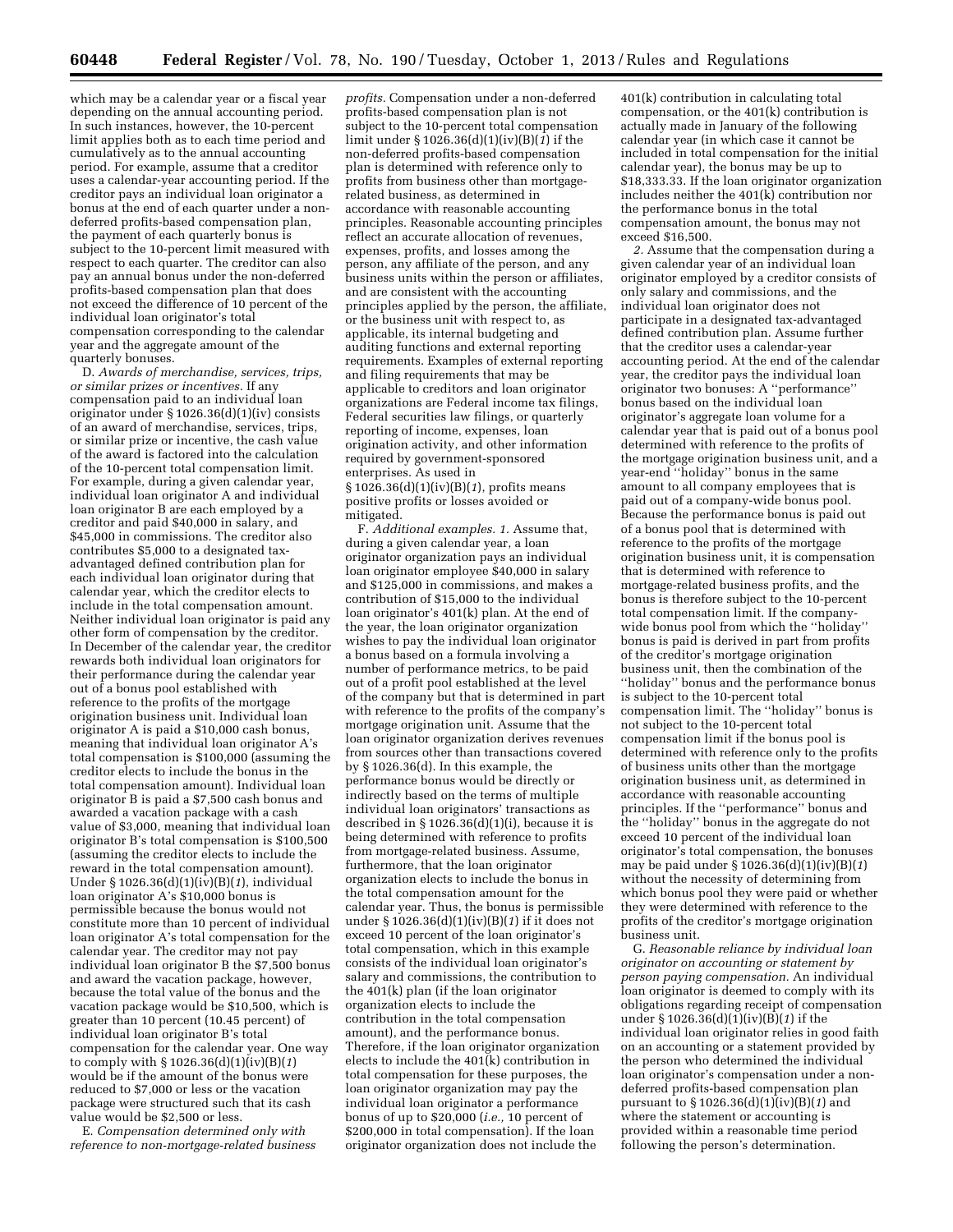vi. *Individual loan originators who originate ten or fewer transactions.* Assuming that the conditions in  $\S 1026.36(d)(1)(iv)(A)$ are met, § 1026.36(d)(1)(iv)(B)(*2*) permits compensation to an individual loan originator under a non-deferred profits-based compensation plan even if the payment or contribution is directly or indirectly based on the terms of multiple individual loan originators' transactions if the individual is a loan originator (as defined in § 1026.36(a)(1)(i)) for ten or fewer consummated transactions during the 12 month period preceding the compensation determination. For example, assume a loan originator organization employs two individual loan originators who originate transactions subject to § 1026.36 during a given calendar year. Both employees are individual loan originators as defined in  $§ 1026.36(a)(1)(ii)$ , but only one of them (individual loan originator B) acts as a loan originator in the normal course of business, while the other (individual loan originator A) is called upon to do so only occasionally and regularly performs other duties (such as serving as a manager). In January of the following calendar year, the loan originator organization formally determines the financial performance of its mortgage business for the prior calendar year. Based on that determination, the loan originator organization on February 1 decides to pay a bonus to the individual loan originators out of a company bonus pool. Assume that, between February 1 of the prior calendar year and January 31 of the current calendar year, individual loan originator A was the loan originator for eight consummated transactions, and individual loan originator B was the loan originator for 15 consummated transactions. The loan originator organization may award the bonus to individual loan originator A under § 1026.36(d)(1)(iv)(B)(*2*). The loan originator organization may not award the bonus to individual loan originator B relying on the exception under § 1026.36(d)(1)(iv)(B)(*2*) because it would not apply, although it could award a bonus pursuant to the 10-percent total compensation limit under § 1026.36(d)(1)(iv)(B)(*1*) if the requirements of that provision are complied with.

\* \* \* \* \*

6. *Periodic changes in loan originator compensation and terms of transactions.*  Section 1026.36 does not limit a creditor or other person from periodically revising the compensation it agrees to pay a loan originator. However, the revised compensation arrangement must not result in payments to the loan originator that are based on the terms of a credit transaction. A creditor or other person might periodically review factors such as loan performance, transaction volume, as well as current market conditions for loan originator compensation, and prospectively revise the compensation it agrees to pay to a loan originator. For example, assume that during the first six months of the year, a creditor pays \$3,000 to a particular loan originator for each loan delivered, regardless of the terms of the transaction. After considering the volume of business produced by that loan originator, the creditor could decide that as of July 1, it

will pay \$3,250 for each loan delivered by that particular loan originator, regardless of the terms of the transaction. No violation occurs even if the loans made by the creditor after July 1 generally carry a higher interest rate than loans made before that date, to reflect the higher compensation.

\* \* \* \* \* *36(f) Loan originator qualification requirements.* 

\* \* \* \* \* *Paragraph 36(f)(3).*  \* \* \* \* \*

*Paragraph 36(f)(3)(i).* 

1. *Criminal and credit histories.* Section 1026.36(f)(3)(i) requires the loan originator organization to obtain, for any of its individual loan originator employees who is not required to be licensed and is not licensed as a loan originator pursuant to the SAFE Act, a criminal background check, a credit report, and information related to any administrative, civil, or criminal determinations by any government jurisdiction. The requirement applies to individual loan originator employees who were hired on or after January 1, 2014 (or whom the loan originator organization hired before this date but for whom there were no applicable statutory or regulatory background standards in effect at the time of hire or before January 1, 2014, used to screen the individual). A credit report may be obtained directly from a consumer reporting agency or through a commercial service. A loan originator organization with access to the NMLSR can meet the requirement for the criminal background check by reviewing any criminal background check it receives upon compliance with the requirement in 12 CFR 1007.103(d)(1) and can meet the requirement to obtain information related to any administrative, civil, or criminal determinations by any government jurisdiction by obtaining the information through the NMLSR. Loan originator organizations that do not have access to these items through the NMLSR may obtain them by other means. For example, a criminal background check may be obtained from a law enforcement agency or commercial service. Information on any past administrative, civil, or criminal findings (such as from disciplinary or enforcement actions) may be obtained from the individual loan originator.

2. *Retroactive obtaining of information not required.* Section 1026.36(f)(3)(i) does not require the loan originator organization to obtain the covered information for an individual whom the loan originator organization hired as a loan originator before January 1, 2014, and screened under applicable statutory or regulatory background standards in effect at the time of hire. However, if the individual subsequently ceases to be employed as a loan originator by that loan originator organization, and later resumes employment as a loan originator by that loan originator organization (or any other loan originator organization), the loan originator organization is subject to the requirements of  $\S 1026.36(f)(3)(i)$ .

\* \* \* \* \*

*Paragraph 36(f)(3)(ii).* 

1. *Scope of review.* Section 1026.36(f)(3)(ii) requires the loan originator organization to review the information that it obtains under § 1026.36(f)(3)(i) and other reasonably available information to determine whether the individual loan originator meets the standards in § 1026.36(f)(3)(ii). Other reasonably available information includes any information the loan originator organization has obtained or would obtain as part of a reasonably prudent hiring process, including information obtained from application forms, candidate interviews, other reliable information and evidence provided by a candidate, and reference checks. The requirement applies to individual loan originator employees who were hired on or after January 1, 2014 (or whom the loan originator organization hired before this date but for whom there were no applicable statutory or regulatory background standards in effect at the time of hire or before January 1, 2014, used to screen the individual).

2. *Retroactive determinations not required.*  Section 1026.36(f)(3)(ii) does not require the loan originator organization to review the covered information and make the required determinations for an individual whom the loan originator organization hired as a loan originator on or before January 1, 2014 and screened under applicable statutory or regulatory background standards in effect at the time of hire. However, if the individual subsequently ceases to be employed as a loan originator by that loan originator organization, and later resumes employment as a loan originator by that loan originator organization (or any other loan originator organization), the loan originator organization employing the individual is subject to the requirements of  $§ 1026.36(f)(3)(ii).$ 

\* \* \* \* \*

*36(i) Prohibition on financing credit insurance.* 

1. *Financing credit insurance premiums or fees.* In the case of single-premium credit insurance, a creditor violates § 1026.36(i) by adding the credit insurance premium or fee to the amount owed by the consumer at closing. In the case of monthly-pay credit insurance, a creditor violates § 1026.36(i) if, upon the close of the monthly period in which the premium or fee is due, the creditor includes the premium or fee in the amount owed by the consumer.

\* \* \* \* \*

*Section 1026.41—Periodic Statements for Residential Mortgage Loans* 

\* \* \* \* \* *41(b) Timing of the periodic statement.*  1. *Reasonably prompt time.* Section 1026.41(b) requires that the periodic statement be delivered or placed in the mail no later than a reasonably prompt time after the payment due date or the end of any courtesy period. Delivering, emailing or placing the periodic statement in the mail within four days of the close of the courtesy period of the previous billing cycle generally would be considered reasonably prompt.

\* \* \* \* \*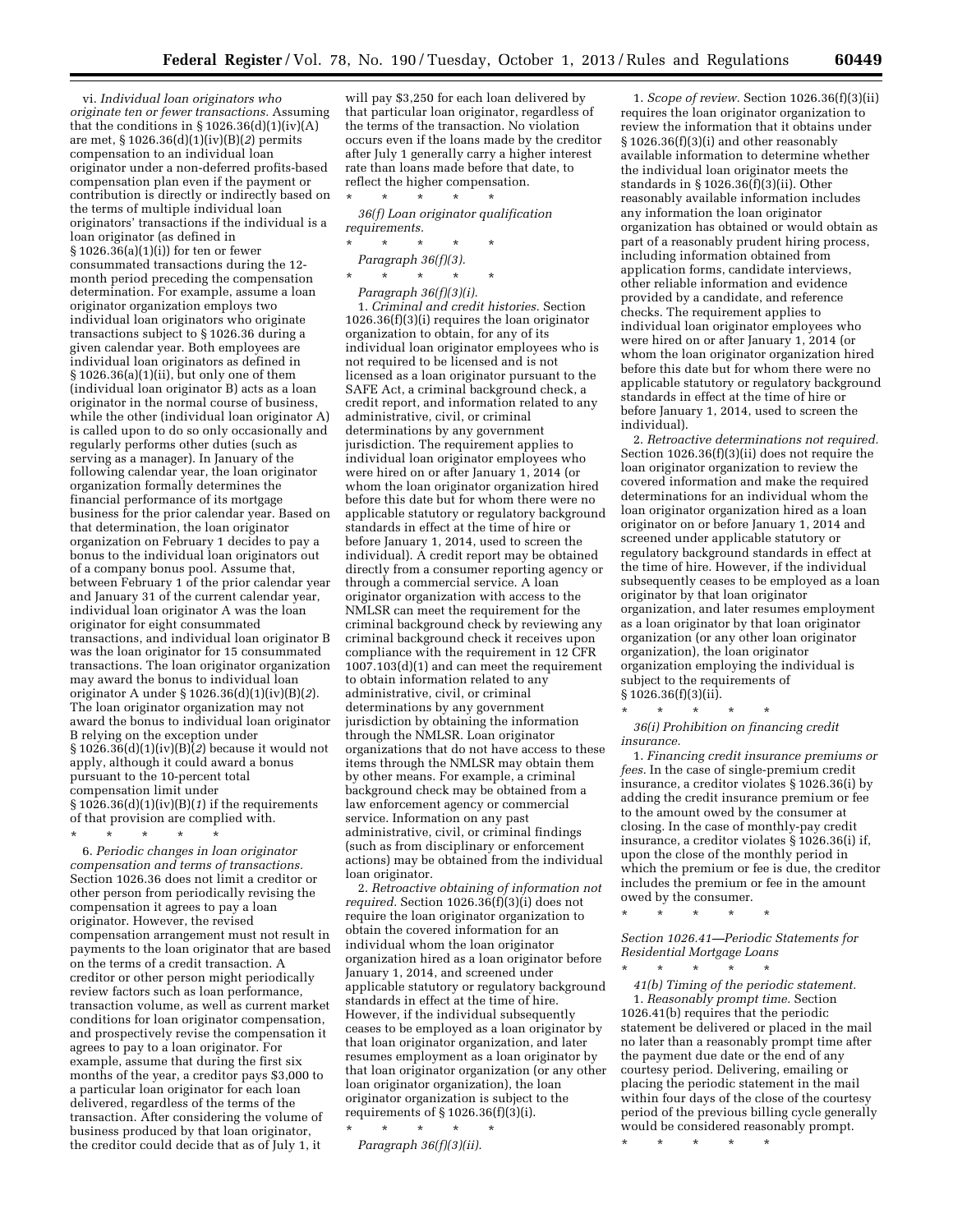*41(d) Content and layout of the periodic statement.* 

\* \* \* \* \* 3. *Terminology.* A servicer may use terminology other than that found on the sample periodic statements in appendix H– 30, so long as the new terminology is commonly understood. For example, servicers may take into consideration regional differences in terminology and refer to the account for the collection of taxes and insurance, referred to in § 1026.41(d) as the ''escrow account,'' as an ''impound account.'' \* \* \* \* \*

*41(d)(4) Transaction Activity.* 

1. *Meaning.* Transaction activity includes any transaction that credits or debits the amount currently due. This is the same amount that is required to be disclosed under  $§ 1026.41(d)(1)(iii)$ . Examples of such transactions include, without limitation:

\* \* \* \* \*

*41(e)(3) Coupon book exemption.* 

1. *Fixed rate.* For guidance on the meaning of ''fixed rate'' for purposes of § 1026.41(e)(3), see § 1026.18(s)(7)(iii) and its commentary.

- \* \* \* \* \* *41(e)(4) Small servicers.*
- \* \* \* \* \*

*41(e)(4)(iii) Small servicer determination.*  1. *Loans obtained by merger or acquisition.*  Any mortgage loans obtained by a servicer or an affiliate as part of a merger or acquisition, or as part of the acquisition of all of the assets or liabilities of a branch office of a creditor, should be considered mortgage loans for which the servicer or an affiliate is the creditor to which the mortgage loan is initially payable. A branch office means either an office of a depository institution that is approved as a branch by a Federal or State supervisory agency or an office of a forprofit mortgage lending institution (other than a depository institution) that takes applications from the public for mortgage loans.

\* \* \* \* \*

Corrections to FR Doc. 2013–16962

In FR Doc. 2013–16962 appearing on page 44685 in the **Federal Register** on Wednesday July 24, 2013, the following correction is made:

#### **Supplement I to Part 1026 [Corrected]**

1. On page 44725, in the second column, amendatory instruction 11.A.i.b is corrected to read ''Under *Paragraph 41(e)(4)(iii) Small servicer determination,* paragraph 2 is amended and paragraph 3 is added.''

*Section 1026.43—Minimum Standards for Transactions Secured by a Dwelling* 

 $*$  \* \* *43(b) Definitions.*  \* \* \* \* \* *43(b)(8) Mortgage-related obligations.*  \* \* \* \* \*

4. *Mortgage insurance, guarantee, or similar charges.* Section 1026.43(b)(8)

includes in the evaluation of mortgagerelated obligations premiums or charges protecting the creditor against the consumer's default or other credit loss. This includes all premiums or similar charges, whether denominated as mortgage insurance, guarantee, or otherwise, as determined according to applicable State or Federal law. For example, monthly ''private mortgage insurance'' payments paid to a nongovernmental entity, annual ''guarantee fee'' payments required by a Federal housing program, and a quarterly ''mortgage insurance'' payment paid to a State agency administering a housing program are all mortgage-related obligations for purposes of § 1026.43(b)(8). Section 1026.43(b)(8) includes these charges in the definition of mortgage-related obligations if the creditor requires the consumer to pay them, even if the consumer is not legally obligated to pay the charges under the terms of the insurance program. For example, if a mortgage insurance program obligates the creditor to make recurring mortgage insurance payments, and the creditor requires the consumer to reimburse the creditor for such recurring payments, the consumer's payments are mortgage-related obligations for purposes of § 1026.43(b)(8). However, if a mortgage insurance program obligates the creditor to make recurring mortgage insurance payments, and the creditor does not require the consumer to reimburse the creditor for the cost of the mortgage insurance payments, the recurring mortgage insurance payments are not mortgage-related obligations for purposes of § 1026.43(b)(8).

\* \* \* \* \* *43(c) Repayment ability.* 

\* \* \* \* \*

*43(c)(3) Verification using third-party records.* 

\* \* \* \* \* 6. *Verification of current debt obligations.*  Section 1026.43(c)(3) does not require creditors to obtain additional records to verify the existence or amount of obligations shown on a consumer's credit report or listed on the consumer's application, absent circumstances described in comment 43(c)(3)–3. Under § 1026.43(c)(3)(iii), if a creditor relies on a consumer's credit report to verify a consumer's current debt obligations and the consumer's application lists a debt obligation not shown on the credit report, the creditor may consider the existence and amount of the obligation as it is stated on the consumer's application. The creditor is not required to further verify the existence or amount of the obligation, absent circumstances described in comment 43(c)(3)–3.

\* \* \* \* \*

*43(e) Qualified mortgages.* 

 $\star$   $\star$   $\star$ 

*43(e)(4) Qualified mortgage defined special rules.* 

1. *Alternative definition.* Subject to the sunset provided under § 1026.43(e)(4)(iii), § 1026.43(e)(4) provides an alternative definition of qualified mortgage to the definition provided in § 1026.43(e)(2). To be a qualified mortgage under § 1026.43(e)(4), the transaction must satisfy the requirements

under § 1026.43(e)(2)(i) through (iii), in addition to being one of the types of loans specified in  $\S 1026.43(e)(4)(ii)(A)$  through (E).

\* \* \* \* \* *Paragraph 43(e)(5).* 

\* \* \* \* \*

8. *Transfer to another qualifying creditor.*  Under § 1026.43(e)(5)(ii)(B), a qualified mortgage under  $\S 1026.43(e)(5)$  may be sold, assigned, or otherwise transferred at any time to another creditor that meets the requirements of  $\S\,1026.43 \textrm{(e)} \textrm{(5)} \textrm{(i)} \textrm{(D)}.$  That section requires that a creditor, during the preceding calendar year, together with all affiliates, originated 500 or fewer first-lien covered transactions and had total assets less than \$2 billion (as adjusted for inflation) at the end of the preceding calendar year. A qualified mortgage under § 1026.43(e)(5) transferred to a creditor that meets these criteria would retain its qualified mortgage status even if it is transferred less than three years after consummation.

\* \* \* \* \* *43(f) Balloon-Payment qualified mortgages made by certain creditors.* 

\* \* \* \* \*

*Paragraph 43(f)(2)(iii).*  1. *Supervisory sales.* Section

 $1026.43(f)(2)(iii)$  facilitates sales that are deemed necessary by supervisory agencies to revive troubled creditors and resolve failed creditors. A balloon-payment qualified mortgage under § 1026.43(f)(1) retains its qualified mortgage status if it is sold, assigned, or otherwise transferred to another person pursuant to: (1) A capital restoration plan or other action under 12 U.S.C. 1831o; (2) the actions or instructions of any person acting as conservator, receiver, or bankruptcy trustee; (3) an order of a State or Federal government agency with jurisdiction to examine the creditor pursuant to State or Federal law; or (4) an agreement between the creditor and such an agency. A balloonpayment qualified mortgage under § 1026.43(f)(1) that is sold, assigned, or otherwise transferred under these circumstances retains its qualified mortgage status regardless of how long after consummation it is sold and regardless of the size or other characteristics of the transferee. Section 1026.43(f)(2)(iii) does not apply to transfers done to comply with a generally applicable regulation with future effect designed to implement, interpret, or prescribe law or policy in the absence of a specific order by or a specific agreement with a governmental agency described in § 1026.43(f)(2)(iii) directing the sale of one or more qualified mortgages under § 1026.43(f)(1) held by the creditor or one of the other circumstances listed in § 1026.43(f)(2)(iii). For example, a balloonpayment qualified mortgage under  $\S 1026.43(f)(1)$  that is sold pursuant to a capital restoration plan under 12 U.S.C. 1831o would retain its status as a qualified mortgage following the sale. However, if the creditor simply chose to sell the same qualified mortgage as one way to comply with general regulatory capital requirements in the absence of supervisory action or agreement the transaction would lose its status as a qualified mortgage following the